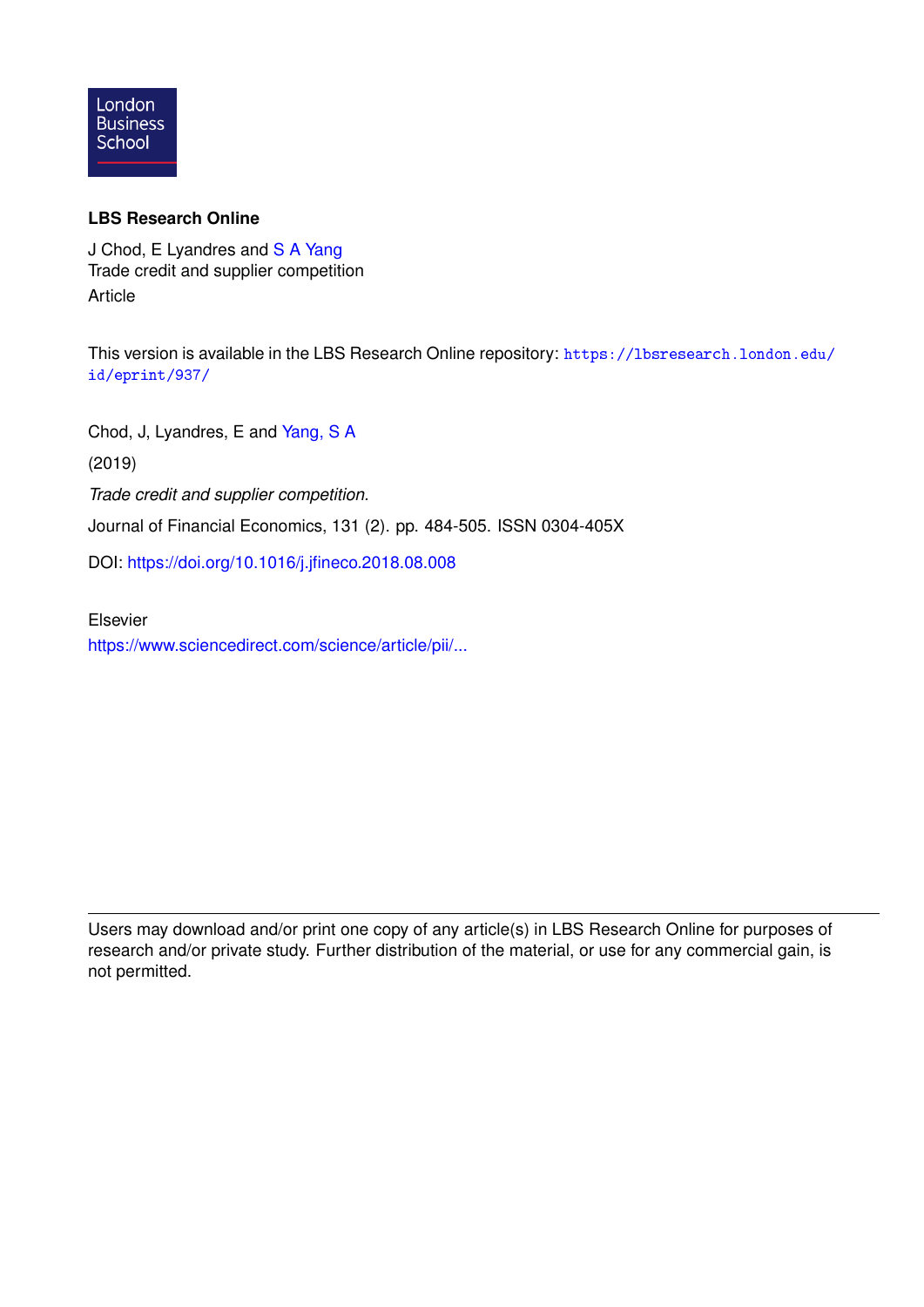# Trade Credit and Supplier Competition

Jiri Chod Evgeny Lyandres S. Alex Yang<sup>∗</sup>

December 2017

#### Abstract

This paper examines how competition among suppliers affects their willingness to provide trade credit financing. Trade credit extended by a supplier to a cash constrained retailer allows the latter to increase cash purchases from its other suppliers, leading to a free rider problem. A supplier that represents a smaller share of the retailer's purchases internalizes a smaller part of the benefit from increased spending by the retailer and, as a result, extends less trade credit relative to its sales. In consequence, retailers with dispersed suppliers obtain less trade credit than those whose suppliers are more concentrated. The free rider problem is especially detrimental to a trade creditor when the free-riding suppliers are its product market competitors, leading to a negative relation between product substitutability among suppliers to a given retailer and trade credit that the former provide to the latter. We test the model using both simulated and real data. The estimated relations are consistent with the model's predictions and are statistically and economically significant.

Keywords: Trade credit, competition, product substitutability

<sup>∗</sup>Chod is at Boston College, email chodj@bc.edu. Lyandres is at Boston University, email: lyandres@bu.edu. Yang is at London Business School, email: sayang@london.edu. We thank Andrea Buffa, Thomas Chemmanur, Alfred Lehar, Gabriel Natividad, Dino Palazzo, Mitchell Petersen, Gordon Phillips, Matthew Sobel, Hassan Tehranian, and seminar participants at Case Western Reserve University, Harvard University, Hong Kong University of Science and Technology, Tsinghua University, University of Hong Kong, 2016 Supply Chain Finance and Risk Management Workshop, 2016 Supply Chain and Finance Symposium, and 2017 Society for Financial Studies Cavalcade, 2017 Northern Finance Association Meetings for helpful comments and suggestions. We thank Lauren Cohen for the data on customer-supplier links. We thank Jerry Hoberg and Gordon Phillips for the data on firms' product relatedness.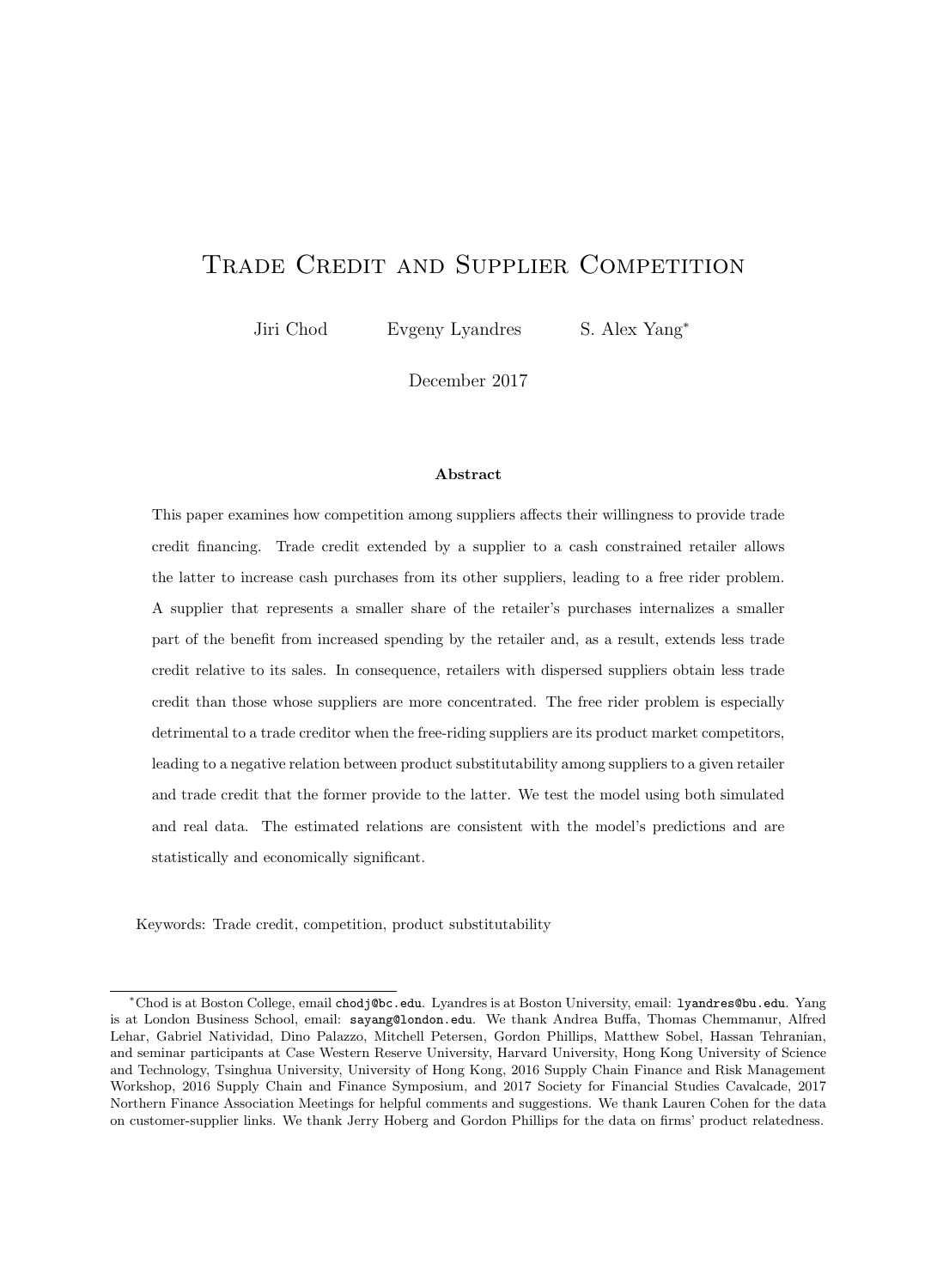# 1. Introduction

Most firms in the United States offer their products and services on trade credit, which is the single largest source of firms' short–term financing (see, e.g., Petersen and Rajan, 1997; Tirole, 2010). This paper examines how equilibrium trade credit provision depends on the strategic interaction among suppliers selling goods to the same customer (retailer). Since offering trade credit is commonly perceived as a source of competitive advantage, one could conjecture that the stronger the competition among suppliers, the greater their incentives to provide trade credit financing. Our theory challenges this intuition by showing that while supplier competition is indeed an important determinant of trade credit provision, suppliers that face more competition when selling to a given customer offer this customer less, not more, trade credit.

Our model features multiple heterogeneous suppliers selling differentiated products to a retailer, which resells these products to end consumers. The suppliers, as well as the retailer, face convex cost of bank financing. As a result, each supplier can increase its sales and, potentially, profit by providing the retailer with some trade credit. We show that in the presence of multiple suppliers, the benefit of providing trade credit is not fully internalized by the trade creditor. The reason is that after obtaining trade credit, the retailer can use the freed–up liquidity to buy more goods not only from the trade creditor but also from other suppliers, leading to a free rider problem: Each supplier bears the full cost of providing trade credit, whereas the benefit – larger spending by the retailer – is shared among all suppliers.

The extent to which a supplier internalizes the benefit of providing trade credit depends on the supplier's share of the retailer's expenditures. A supplier that is responsible for a larger share of the retailer's purchases internalizes a larger part of the benefit and, as a result, is willing to offer a larger proportion of its goods on credit. The first empirical prediction of our model is, therefore, a positive relation between trade credit provision and the supplier's share of the retailer's spending.

Most existing trade credit theories that consider the effect of supplier competition predict trade credit provision to be negatively related to the supplier's market power (see, e.g., Fisman and Raturi,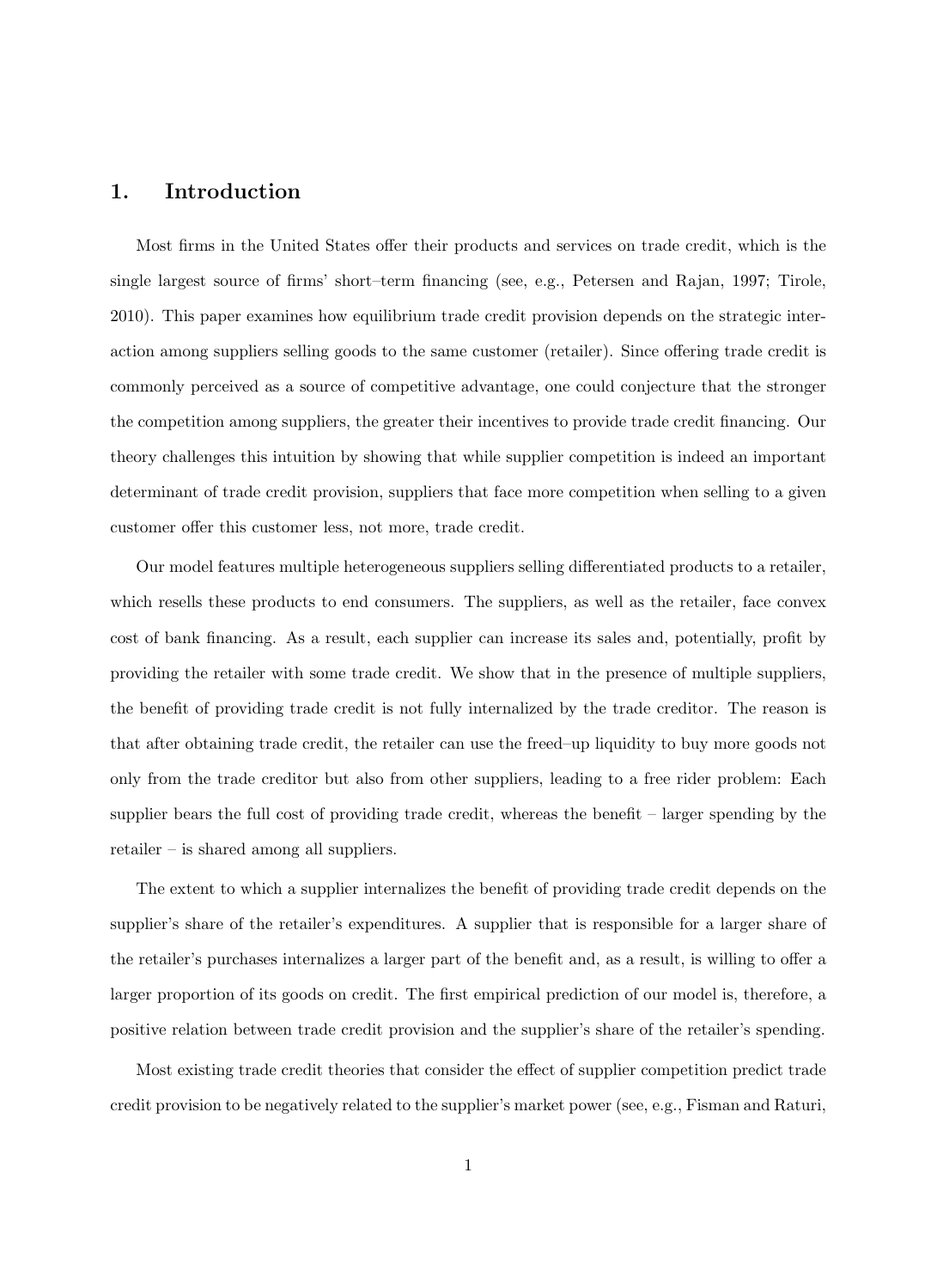2004; Dass, Kale, and Nanda, 2015; Fabbri and Klapper, 2016). A notable exception is Petersen and Rajan (1997), who argue that a monopolistic supplier, which is more likely to internalize the long-term benefit of helping customers, should be willing to provide more trade credit. This argument is based on the supplier's competitive position vis- $\lambda$ -vis all firms in its industry – whether they sell to the same customers or not. In contrast, we highlight the importance of the supplier's position among all firms selling to the same customers – regardless of their industry affiliations. This contrast becomes most striking if one compares a retailer sourcing from multiple monopolistic suppliers with a retailer sourcing from a single competitive supplier.

The second empirical prediction of our model links the use of trade credit by a retailer to the concentration of suppliers' shares of the retailer's purchases. Because suppliers with larger shares of the retailer's expenditures are willing to sell more on credit, our model predicts a positive relation between a retailer's use of trade credit and its supplier concentration, measured by the Herfindahl index (HHI) of suppliers' shares of the retailer's spending.

Existing studies that we are aware of and that link trade credit financing to supplier concentration – Dass, Kale, and Nanda (2015) and Fabbri and Klapper (2016) – examine the effect of suppliers' bargaining power, proxied by supplier industry concentration, on trade credit provision. In contrast, our prediction is about the concentration of suppliers' selling shares at the customer level, irrespective of whether the suppliers belong to the same industry.

The free rider problem arises even if suppliers sell unrelated products, as long as they compete for the retailer's cash. However, this problem becomes especially detrimental to the trade creditor if the free-riding suppliers sell substitutable products and, thus, compete for the same end consumers. This leads to our model's third prediction, which is a negative relation between product substitutability among suppliers to a given retailer and trade credit that these suppliers provide to the retailer.

There are several theories that predict a positive relation between trade credit financing and product differentiation in supplier industry. According to Burkart and Ellingsen (2004), differentiated goods are more difficult to divert for private benefits, which makes the supplier more willing to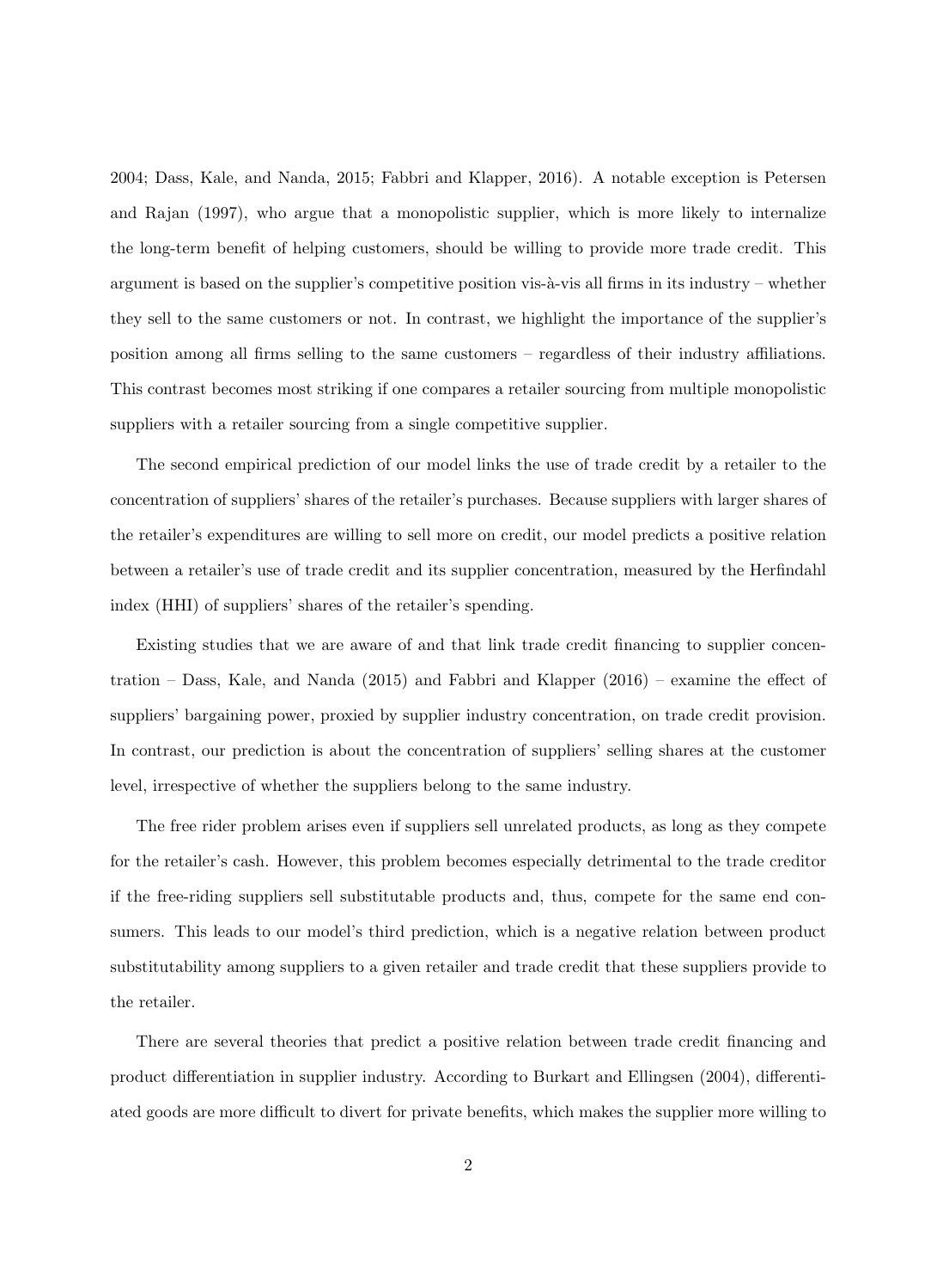sell on credit. Cuñat (2007) argues that differentiated goods are associated with higher switching costs, which reduce buyer opportunism and increase the supplier's willingness to offer trade credit. Dass, Kale, and Nanda (2015) suggest that trade credit can be used as a commitment device for the supplier to make relationship–specific investments, which are more important in industries that produce differentiated goods.

There is a fundamental difference between these predictions and ours. The theories of Burkart and Ellingsen (2004), Cuñat (2007), and Dass, Kale and Nanda (2015) tie the advantage of trade credit financing to the inherent nature of the transacted good, namely, its differentiation from all other goods in the industry. In contrast, our theory is about product substitutability among suppliers to a particular retailer. Consider, for example, a firm that sources several commodity–like but mutually non–substitutable inputs, each from a different supplier. Given the commodity–like nature of the inputs, all three aforementioned theories would predict little trade credit financing. Given that the inputs are not mutual substitutes, our theory predicts significant trade credit financing.

To examine the economic significance of our predictions, we calibrate the model and examine the relations between trade credit provision on the one hand and the distribution of suppliers' shares and substitutability among their products on the other hand using simulated data, while shutting off all non-strategic factors related to trade credit choices. The results of this exercise suggest that the effects predicted by the model are economically sizable. For example, a one–standard–deviation increase in a supplier's share of the retailer's purchases leads to a 0.25–0.59 standard–deviation increase in the proportion of the supplier's output sold on credit. A one–standard-deviation increase in the Herfindahl index of supplier shares is associated with a 0.26–0.49 standard–deviation increase in the proportion of the retailer's purchases financed by trade credit. A one–standard–deviation increase in suppliers' product substitutability leads to a 0.93–1.26 standard–deviation decrease in the proportion of sales financed by trade credit.

We also provide suggestive empirical evidence of the association between the distribution of supplier shares and substitutability among suppliers' products on the one hand and trade credit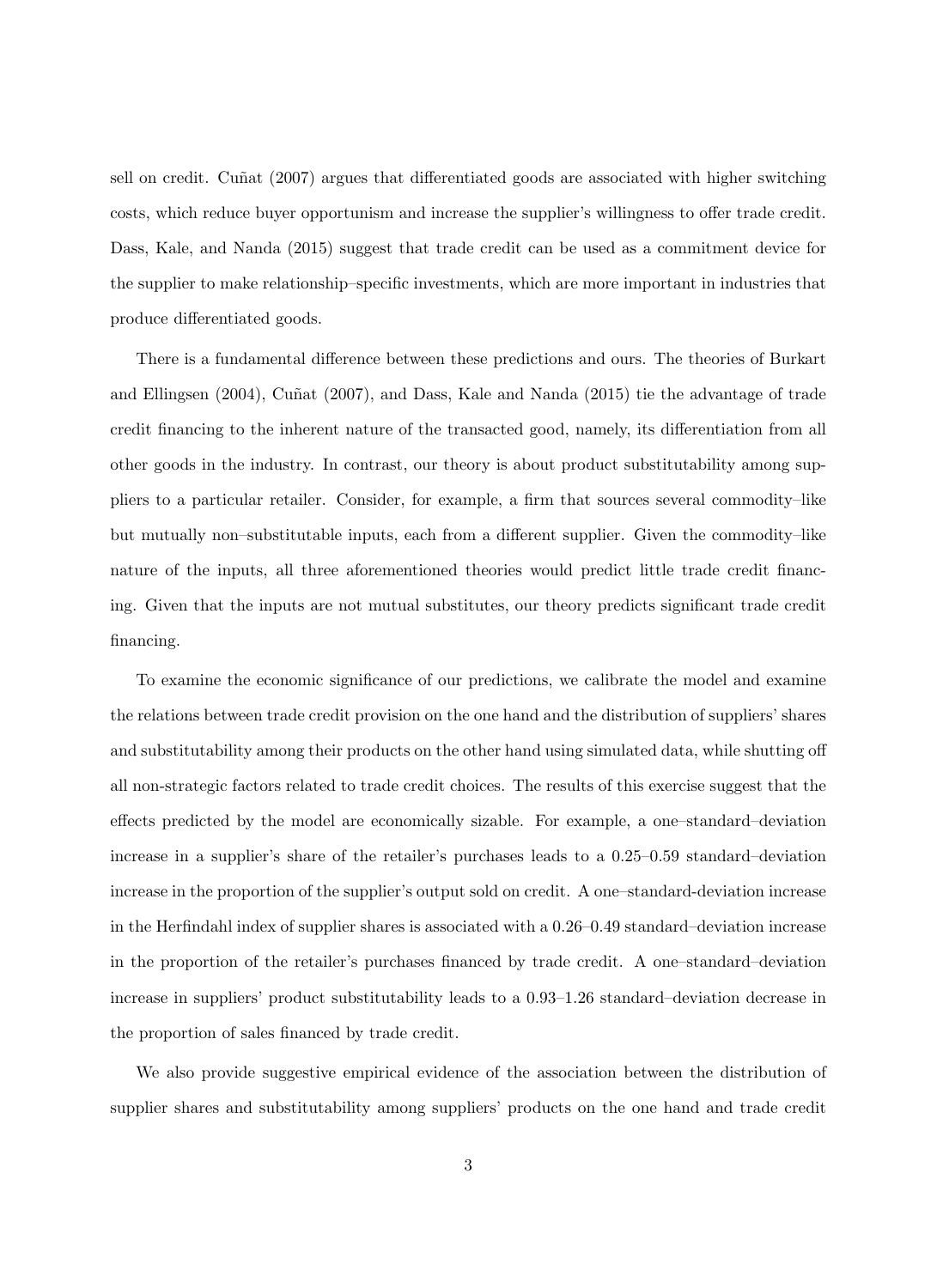provided by suppliers to retailers on the other, using samples of almost 600 retailer–year observations and almost 3,000 supplier–year observations, spanning a period of 14 years. Our matching of suppliers with retailers is based on an extended version of Cohen and Frazzini's (2008) customer– supplier links. Our estimate of product substitutability among suppliers is based on Hoberg and Phillips' (2010, 2016) measure of pairwise similarity of firms' product descriptions. When estimating the predicted relations, we control for various factors that have been shown in the literature to be associated with trade credit provision, most important, for suppliers' industry–level market shares, suppliers' industry concentrations, and product differentiation in suppliers' industries.

Our empirical results are consistent with the model's predictions and suggest that interactions among suppliers to a given retailer explain variation in the use of trade credit over and above measures of supplier interaction at the industry level, highlighted by Petersen and Rajan (1997), Fisman and Raturi (2004), Cuñat (2007), Dass, Kale, and Nanda (2015), and Fabbri and Klapper (2016). Within the sample of suppliers, trade credit provided by a supplier to its retailers is significantly positively associated with the supplier's share of retailers' purchases and is significantly negatively associated with product substitutability among suppliers selling to the same retailers. These relations are economically non-negligible: a one-standard-deviation increase in supplier share is associated with a 0.09 standard–deviation increase in trade credit provided, while a one–standard– deviation increase in product substitutability is associated with a 0.11 standard–deviation decrease in trade credit provided. Furthermore, within the sample of retailers, a one–standard–deviation increase in a retailer's HHI of supplier shares is associated with a 0.08 standard–deviation increase in trade credit received by this retailer, and a one-standard-deviation increase in product substitutability among the retailer's suppliers is associated with a similar reduction in trade credit received by the retailer, both relations being statistically significant. These results are robust to various changes in the set of control variables. They also tend to hold, but become weaker economically, when we replace the sample of retailers with a sample of wholesalers or a sample of corporate customers that are neither retailers nor wholesalers.

The trade credit literature focuses mostly on explaining why firms use trade credit financing in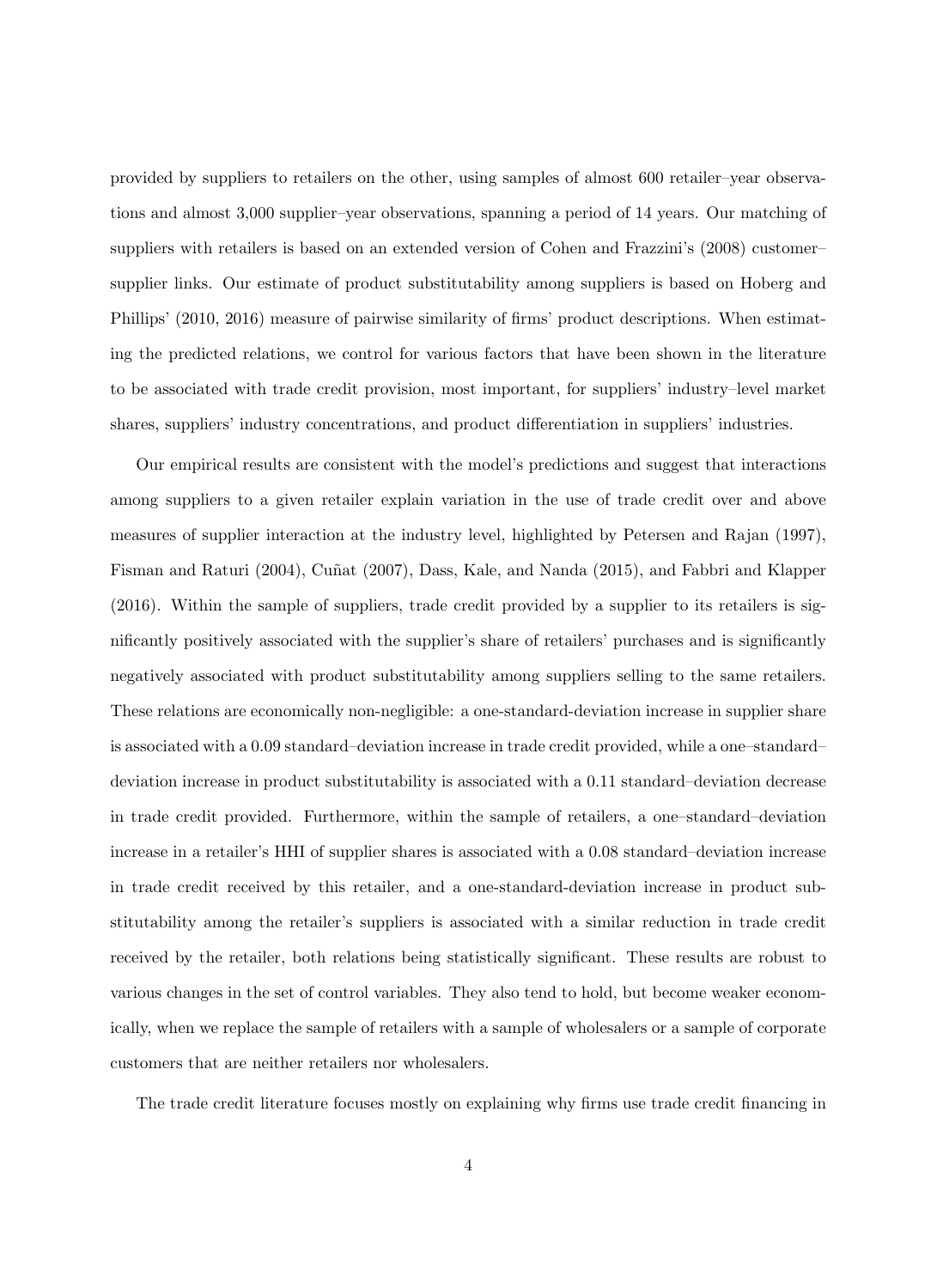the presence of banks specializing in financial intermediation. Existing theories argue thats suppliers may have an advantage over banks in assessing borrowers' creditworthiness (see, e.g., Smith, 1987; Biais and Gollier, 1997; Chod, Trichakis, and Tsoukalas, 2017), monitoring borrowers' revenue  $(e.g., Jain, 2001)$ , enforcing credit repayment  $(e.g., Cuñat, 2007)$ , renegotiating debt  $(e.g., Wilner, ...)$ 2000), or salvaging repossessed inventory upon borrower's default (e.g., Frank and Maksimovic, 2005). Other explanations of trade credit prevalence are based on moral hazard faced by buyers (e.g., Lee and Stowe, 1993; Long, Malitz, and Ravid, 1993; Kim and Shin, 2012), moral hazard faced by lenders (e.g., Burkart and Ellingsen, 2004; Chod, 2017; Fabbri and Menichini, 2016), price discrimination (e.g., Brennan, Maksimovic, and Zechner, 1988), transaction costs (e.g., Ferris, 1981; Emery, 1987), and risk sharing and supply chain coordination (e.g., Kouvelis and Zhao, 2012; Yang and Birge, 2017).

Unlike the aforementioned literature, our paper does not attempt to provide a new rationale for the use of supplier financing. Instead, it identifies an important strategic cost associated with providing trade credit, which is due to competitive interaction among suppliers. By examining trade credit provision by multiple competing suppliers, our study complements Brennan, Maksimovic, and Zechner (1988), who show how suppliers can use trade credit to achieve market segmentation, and Barrot (2016), who documents how imposition of exogenous constraints on trade creditors affects their competitors. The notion that suppliers' willingness to provide trade credit depends on their ability to internalize its benefit is related to Petersen and Rajan (1995), who argue that banks with greater market power tend to lend more because they are in a better position to internalize the long–run benefits of providing credit to young and distressed firms. Unlike the argument of Petersen and Rajan (1995), our theory does not assume anything about future interactions between lenders and borrowers. In addition, our theory complements Petersen and Rajan (1995) by examining the effect of product substitutability.

On a broader level, our paper contributes to the literature that links product market competition and debt financing (see, e.g., Brander and Lewis, 1986; Bolton and Scharfstein, 1990). Whereas this literature studies the effect of competition on the amount of debt that firms issue, we examine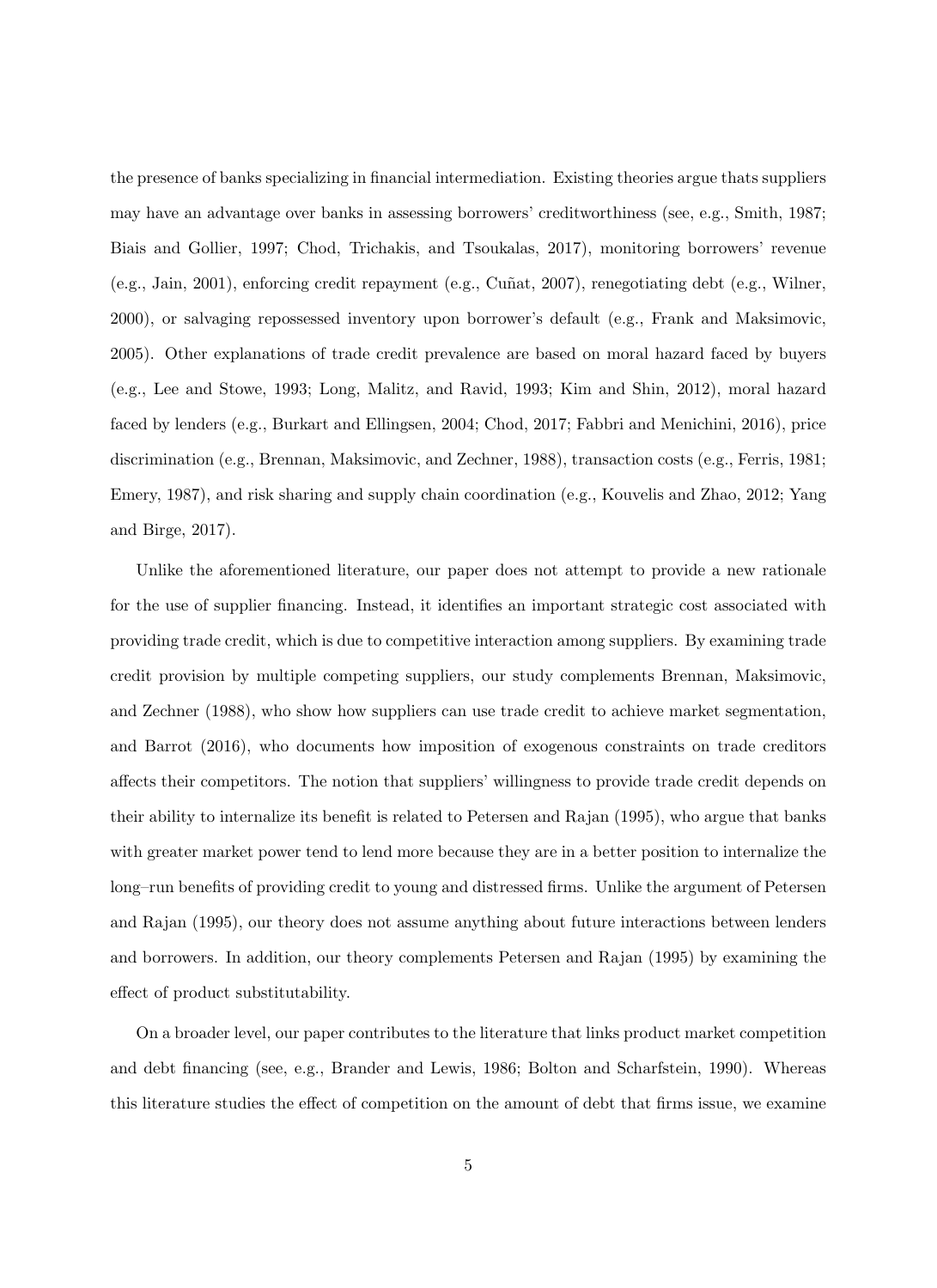the effect of competition on the amount of trade credit that firms provide.

# 2. Model

We consider N heterogeneous suppliers, each selling a distinct product to the same retailer. The retailer then resells these products to end consumers. We assume linear consumer demand, i.e., the retail market-clearing price of the product of supplier i (product i henceforth) is given by

<span id="page-7-0"></span>
$$
p_i(\mathbf{x}) = \alpha_i - \frac{1}{t} \left( x_i + \gamma \sum_{j=1, j \neq i}^N x_j \right) \text{ for } i = 1, \dots, N,
$$
 (1)

where  $\alpha_i$  is the demand curve intercept,  $x_i$  is the quantity sold of product  $i, \gamma \in [0, 1)$  measures product substitutability and, therefore, the degree of competitive interaction among suppliers, and  $t$  is the length of the time period. We explicitly model the time dimension so that we can later simplify the analysis by focusing on the limiting case of instantaneous time period. Supplier heterogeneity is captured by product-specific demand curve intercepts.

The retailer does not have any cash and relies on two sources of financing: bank credit and trade credit from suppliers. The sequence of events is as follows. First, suppliers simultaneously and independently set wholesale prices and trade credit limits. Second, the retailer chooses quantities to be purchased from the suppliers, which the suppliers produce to order, and the amounts of trade credit and bank financing. Finally, consumer demand is realized and the retailer uses sales proceeds to repay the bank and the suppliers. All firms are value-maximizers and all cash flows are expressed in present value terms. Next, we describe the retailer's and the suppliers' decision problems in greater detail, starting with the retailer.

#### 2.1. Retailer

After observing wholesale prices,  $\mathbf{w} = (w_1, ..., w_N)$ , and trade credit limits,  $\mathbf{T} = (T_1, ..., T_N)$ , the retailer chooses quantities to purchase from each of the N suppliers,  $\mathbf{x} = (x_1, ..., x_N)$ . Because the retailer does not have any cash of its own, it needs to finance the inventory cost,  $\sum_{i=1}^{N} w_i x_i$ ,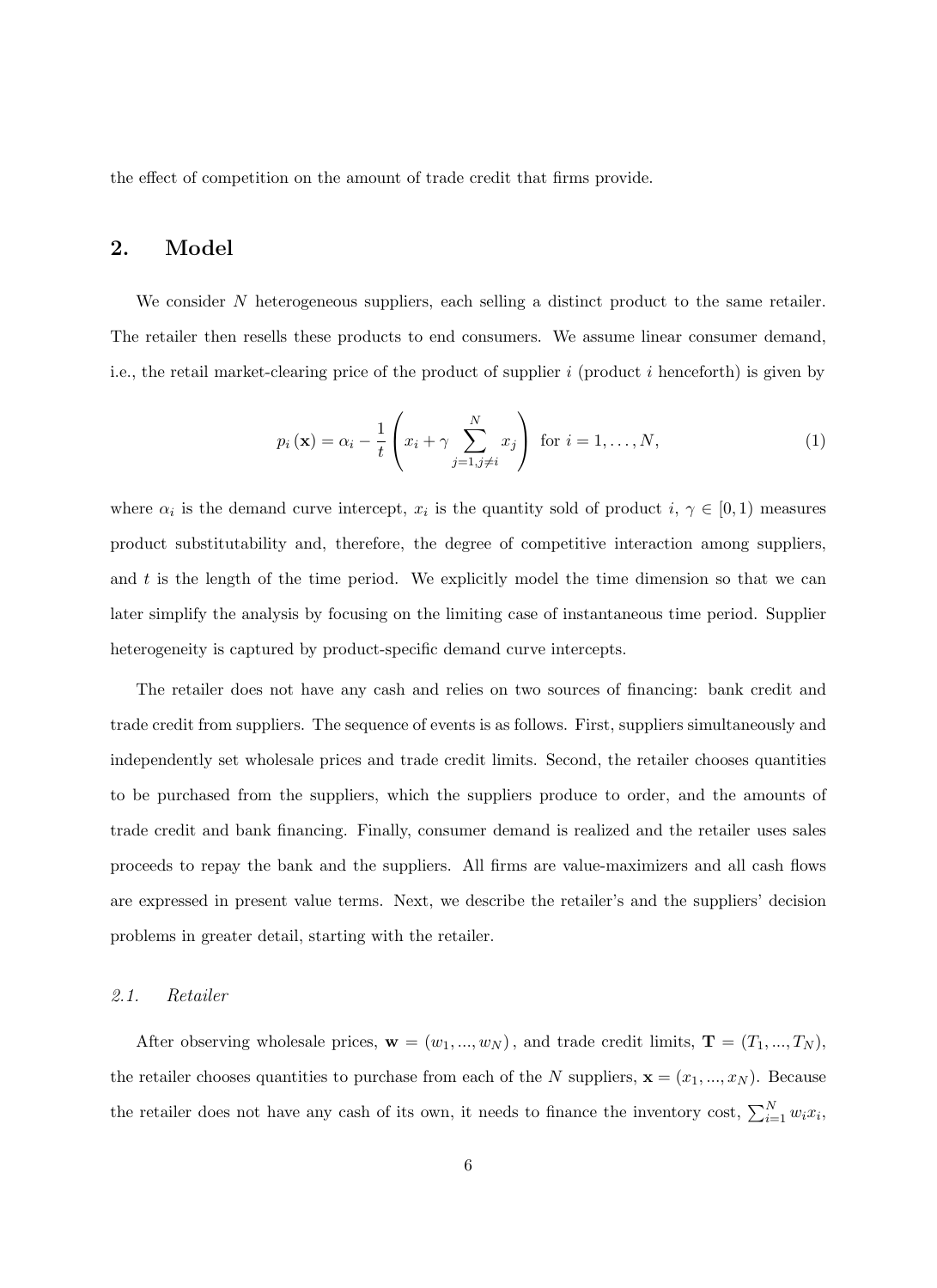using a combination of trade credit and bank financing.

Bank Financing. We assume that the cost of bank credit is convex in the retailer's leverage. Convexity of the cost of debt financing emerges endogenously from several microeconomic foundations. For example, Froot, Scharfstein, and Stein (1993) and Bernanke, Gertler, and Gilchrist (1999) among others, show that convexity of the cost of debt financing arises when creditors can observe the firm's cash flows only at a cost. Other rationales for convex cost of debt financing include agency problems (e.g., Myers, 1977), adverse selection (e.g., Stein, 1998), regulatory capital requirements or managerial risk aversion (e.g., Becker and Josephson, 2016). For parsimony, we adopt convex cost of bank credit by assumption without explicitly modeling its micro foundations. Specifically, we assume that the bank interest rate increases linearly in the retailer's book leverage, defined as bank loan amount over the book value of the retailer's assets, where the latter equals the total cost of purchasing inventory,  $\sum_{i=1}^{N} w_i x_i$ . Thus, the interest rate,  $r_R$ , that the bank charges the retailer on a loan of size  $y$  over time period  $t$  equals

<span id="page-8-1"></span>
$$
r_R = t\theta_R \frac{y}{\sum_{i=1}^N w_i x_i},\tag{2}
$$

where  $\theta_R > 0$  is a parameter that affects the retailer's cost of bank credit.

Trade Credit. Because the increasing marginal cost of bank financing limits the retailer's demand for suppliers' goods, the suppliers have an incentive to provide trade credit to the retailer. Reflecting the empirical regularity of low variation of trade credit terms within industries, we assume that each supplier offers trade credit at a given industry-specific interest rate,  $r_T = t\theta_T$ , where  $\theta_T$  is the trade credit interest rate per unit of time.<sup>[1](#page-8-0)</sup>

Following Burkart and Ellingsen (2004), we assume that each supplier sets a trade credit limit beyond which it requires cash payment. Because the cost to the retailer of the first dollar of bank

<span id="page-8-0"></span><sup>&</sup>lt;sup>1</sup>In practice, there are two common forms of trade credit contracts. Under "two-part terms," the supplier offers the buyer an early payment discount, which represents implicit trade credit interest. Under "net-terms," the supplier does not offer any such discount. According to Ng, Smith, and Smith (1999), the most common two-part contract is "2/10 net 30," which implies 2% interest rate for a 20 day period. Importantly, Ng, Smith, and Smith (1999) document that trade credit terms tend to be standardized within industries, and majority of firms in their sample change prices rather than trade credit terms in response to fluctuations in demand.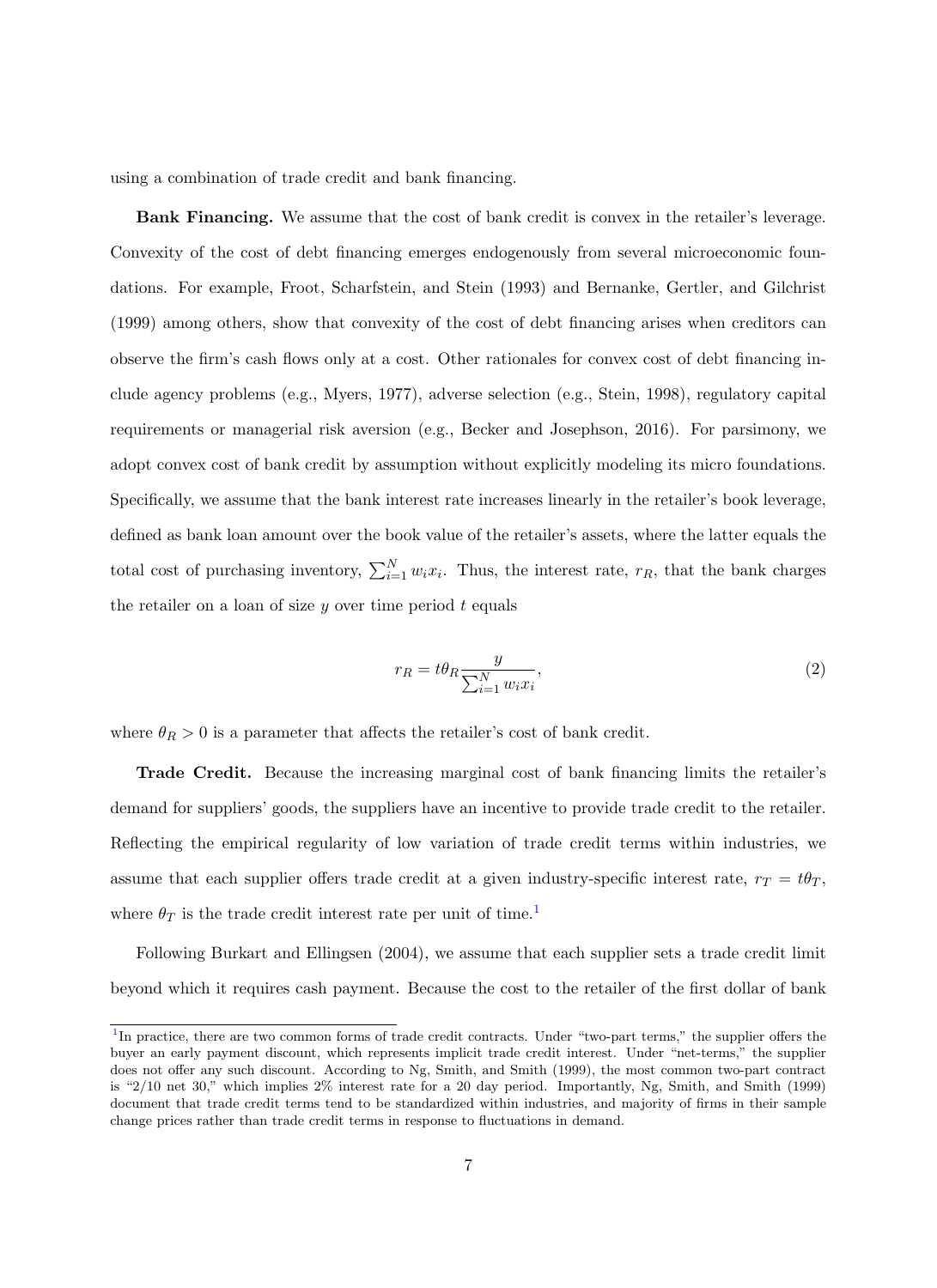credit is zero, the pecking order in the retailer's optimal financing is to (i) first use bank credit; (ii) once the marginal cost of bank credit reaches the trade credit interest rate, start using trade credit along with bank credit; (iii) once the trade credit limit is exhausted, use additional bank financing. Of course, if the trade credit limits set by suppliers are sufficiently high, there is no reason for the retailer to use additional bank financing. As we show in Section [3.4,](#page-18-0) the retailer's optimal financing mix in this case depends only on the cost of bank financing relative to the industry–specific trade credit interest rate, and not on the strategic interaction among suppliers, which is the object of our study. Therefore, we now focus on the more interesting case in which all trade credit limits are binding.<sup>[2](#page-9-0)</sup> This is the case when the following inequality holds in equilibrium:

<span id="page-9-1"></span>
$$
r_T < 2t\theta_R \frac{\sum_{i=1}^{N} (w_i x_i - T_i)}{\sum_{i=1}^{N} w_i x_i}.\tag{3}
$$

The right-hand side of [\(3\)](#page-9-1) is the marginal cost of bank financing when the retailer exhausts the trade credit limits, borrowing  $\sum_{i=1}^{N} T_i$  from suppliers and  $\sum_{i=1}^{N} (w_i x_i - T_i)$  from the bank. Condition [\(3\)](#page-9-1) guarantees that fully utilizing the trade credit limits minimizes the retailer's overall cost of financing.

The retailer's profit consists of two parts: (i) operating profit, which equals sales revenue net of cost of goods sold, and (ii) financing cost, which is the sum of the cost of trade credit and bank credit, i.e.,

<span id="page-9-3"></span>
$$
\Pi_R = \sum_{i=1}^N (p_i(\mathbf{x}) - w_i) x_i - \left( r_T \sum_{i=1}^N T_i + t\theta_R \frac{\left( \sum_{i=1}^N (w_i x_i - T_i) \right)^2}{\sum_{i=1}^N w_i x_i} \right), \tag{4}
$$

where the retail price  $p_i(\mathbf{x})$  is given by [\(1\)](#page-7-0) for  $i = 1, ..., N$ . The retailer chooses the optimal quantities that maximize this profit, i.e.,

<span id="page-9-2"></span>
$$
\mathbf{x}^* (\mathbf{w}, \mathbf{T}) = \arg \max_{\mathbf{x} \ge \mathbf{0}} \Pi_R (\mathbf{x}, \mathbf{w}, \mathbf{T}). \tag{5}
$$

<span id="page-9-0"></span> $^{2}$ In Section [3.4](#page-18-0) we show that in equilibrium, the retailer is either constrained by *all* trade credit limits, or by *none* of them, and analyze the latter case formally.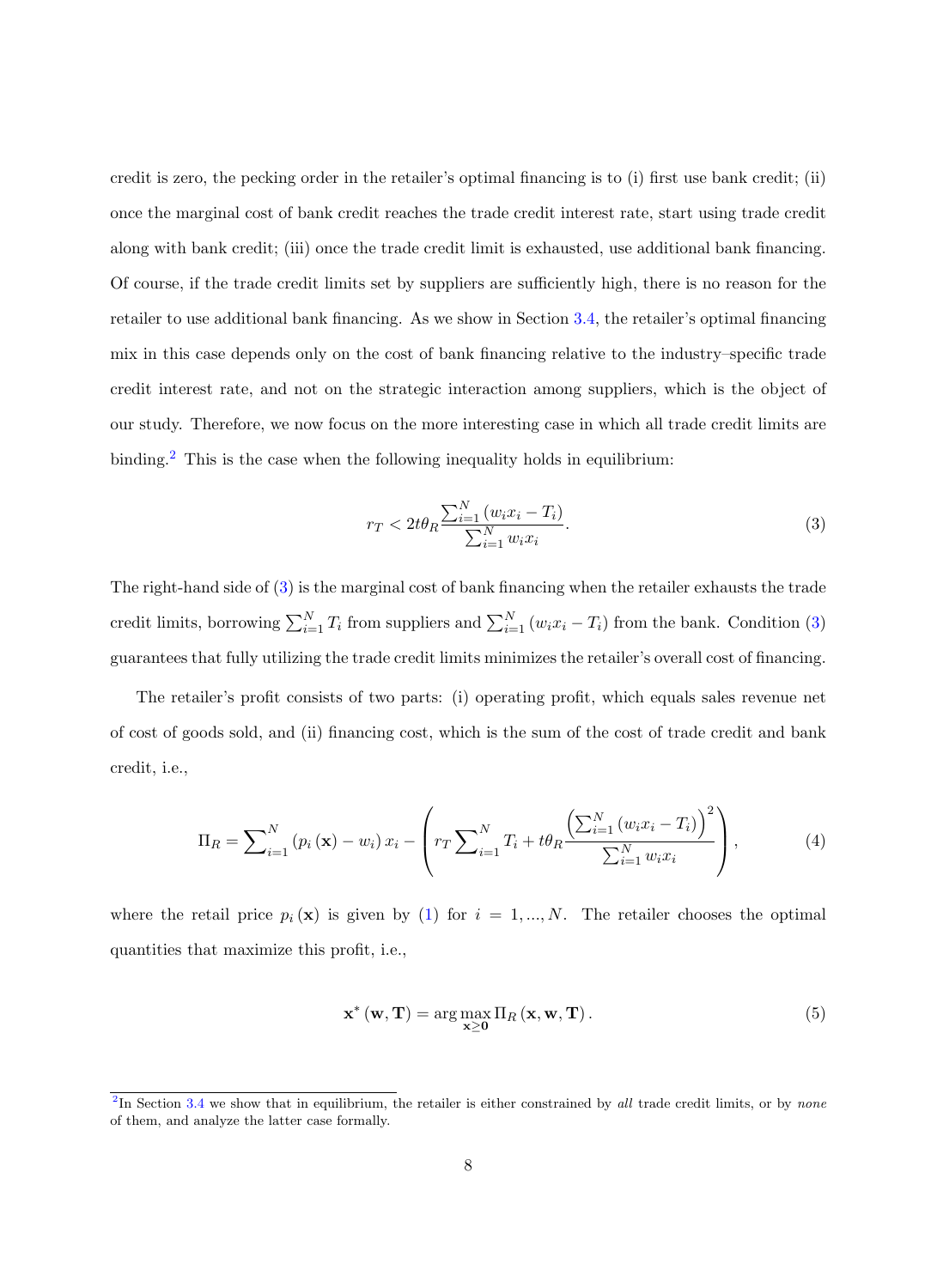#### 2.2. Suppliers

In the first stage, supplier  $i, i = 1, ..., N$ , chooses the wholesale price,  $w_i$ , and the trade credit  $\lim_{t \to \infty} T_i$ , taking the actions of the other suppliers as given and anticipating the retailer to order the equilibrium quantity,  $x_i^*(\mathbf{w}, \mathbf{T})$ , given in [\(5\)](#page-9-2). Subsequently, the supplier produces quantity  $x_i$ at a constant marginal cost  $c_i$ .

To model the cost associated with trade credit provision, we assume that the supplier's production cost,  $c_i x_i$ , exceeds its cash revenue,  $w_i x_i - T_i$ , and the supplier needs to obtain financing for the remaining amount,  $c_i x_i - w_i x_i + T_i$ <sup>[3](#page-10-0)</sup>. We further assume that, similar to the retailer, suppliers face convex cost of financing. In particular, supplier i can borrow from a bank at an interest rate that is linear in the supplier's leverage, defined as the amount borrowed over the book value of assets, where the latter equals the cost of producing inventory,  $c_i x_i$ . The interest rate faced by supplier i that borrows  $c_i x_i - w_i x_i + T_i$  for time period t is, therefore,

<span id="page-10-2"></span>
$$
r_{S_i} = t\theta_S \frac{c_i x_i - w_i x_i + T_i}{c_i x_i},\tag{6}
$$

where the financing cost parameter,  $\theta_S$ , is assumed to be the same across suppliers.

The profit of supplier i consists of three parts: (i) sales revenue minus cost of goods sold, (ii) interest earned on trade credit provided, and (iii) cost of the supplier's own bank financing, i.e.,

<span id="page-10-1"></span>
$$
\Pi_{S_i} = (w_i - c_i) x_i + r_T T_i - t\theta_S \frac{(c_i x_i - w_i x_i + T_i)^2}{c_i x_i}.
$$
\n(7)

The equilibrium strategy of supplier  $i$  is given by

$$
w_i^*, T_i^* = \arg \max_{w_i, T_i \ge 0} \Pi_{S_i} \left( x_i^* \left( w_i, \mathbf{w}_{-i}^*, T_i, \mathbf{T}_{-i}^* \right), w_i, T_i \right), \tag{8}
$$

where  $\Pi_{S_i}$  is given in [\(7\)](#page-10-1),  $x_i^*$  is given in [\(5\)](#page-9-2), and  $\mathbf{w}_{-i}^*$  and  $\mathbf{T}_{-i}^*$  are equilibrium wholesale prices and trade credit limits set by the other suppliers.

<span id="page-10-0"></span><sup>&</sup>lt;sup>3</sup>We verify that the condition  $c_i x_i > w_i x_i - T_i$  is always satisfied in equilibrium for any *i*.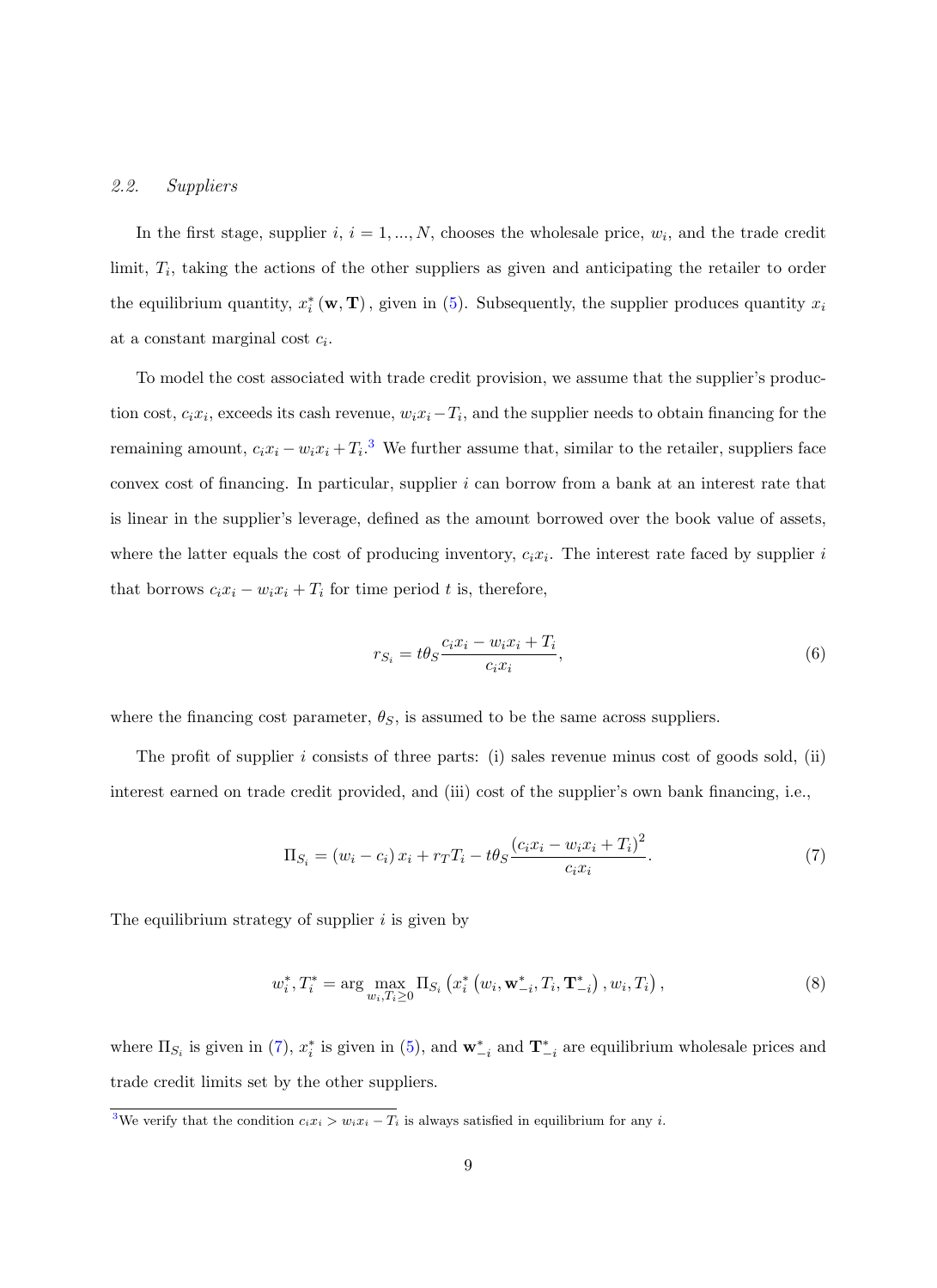To examine the impact of supplier heterogeneity on trade credit provision, we allow suppliers to be of different sizes, i.e., we allow  $\alpha_i \neq \alpha_j$  for  $i \neq j$ . However, we assume that  $\alpha_1/c_1 = \alpha_2/c_2 = ... =$  $\alpha_N/c_N \equiv m$ , where m captures suppliers' profitability.<sup>[4](#page-11-0)</sup> As we show below, absent any strategic interactions, suppliers that differ in size  $(\alpha_i)$  but have the same profitability  $(\alpha_i/c_i)$  provide the same amount of trade credit as a proportion of their sales. This is important because it guarantees that any differences in the relative amount of trade credit that these suppliers provide in equilibrium are due exclusively to the suppliers' strategic interaction, which is the focus of our study.

# <span id="page-11-1"></span>3. Equilibrium and comparative statics

Because the equilibrium conditions in their general form are too complex to provide insights, we focus on the limiting case in which the length of the time period,  $t$ , approaches zero. In this case, sales quantities,  $x_i/t$ , trade credit limits,  $T_i/t$ , interest rates,  $r_R/t$ ,  $r_{S_i}/t$ , and  $r_T/t$ , and profits,  $\Pi_i/t$ , can be all interpreted as instantaneous rates. Therefore, the fundamental trade-off between using bank financing and trade credit is preserved, and the equilibrium proportion of trade credit financing,  $T_i^*/w_i^*x_i^*$ , remains meaningful. In fact, as we show in Section 3.3, the first best proportion of trade credit financing is independent of t. Importantly, because all equilibrium variables are continuous in  $t$  for  $t > 0$ , all comparative statics obtained for this limiting case are also valid for  $t$  small enough. In Section [4,](#page-20-0) we verify numerically that the results are robust and economically significant under parameter values calibrated using annual sales and interest rate estimates.

Before analyzing the effect of strategic interaction among suppliers on the provision of trade credit, we consider a benchmark single-supplier scenario to understand what drives the equilibrium amount of trade credit financing in the absence of strategic considerations.

**Lemma 1** In the case of a single supplier, as t approaches zero, the equilibrium proportion of trade

<span id="page-11-0"></span><sup>&</sup>lt;sup>4</sup>Absent any strategic interactions with other suppliers, supplier i's equilibrium profit margin is  $(w_i^* - c_i)/c_i =$  $(m-1)/2$ .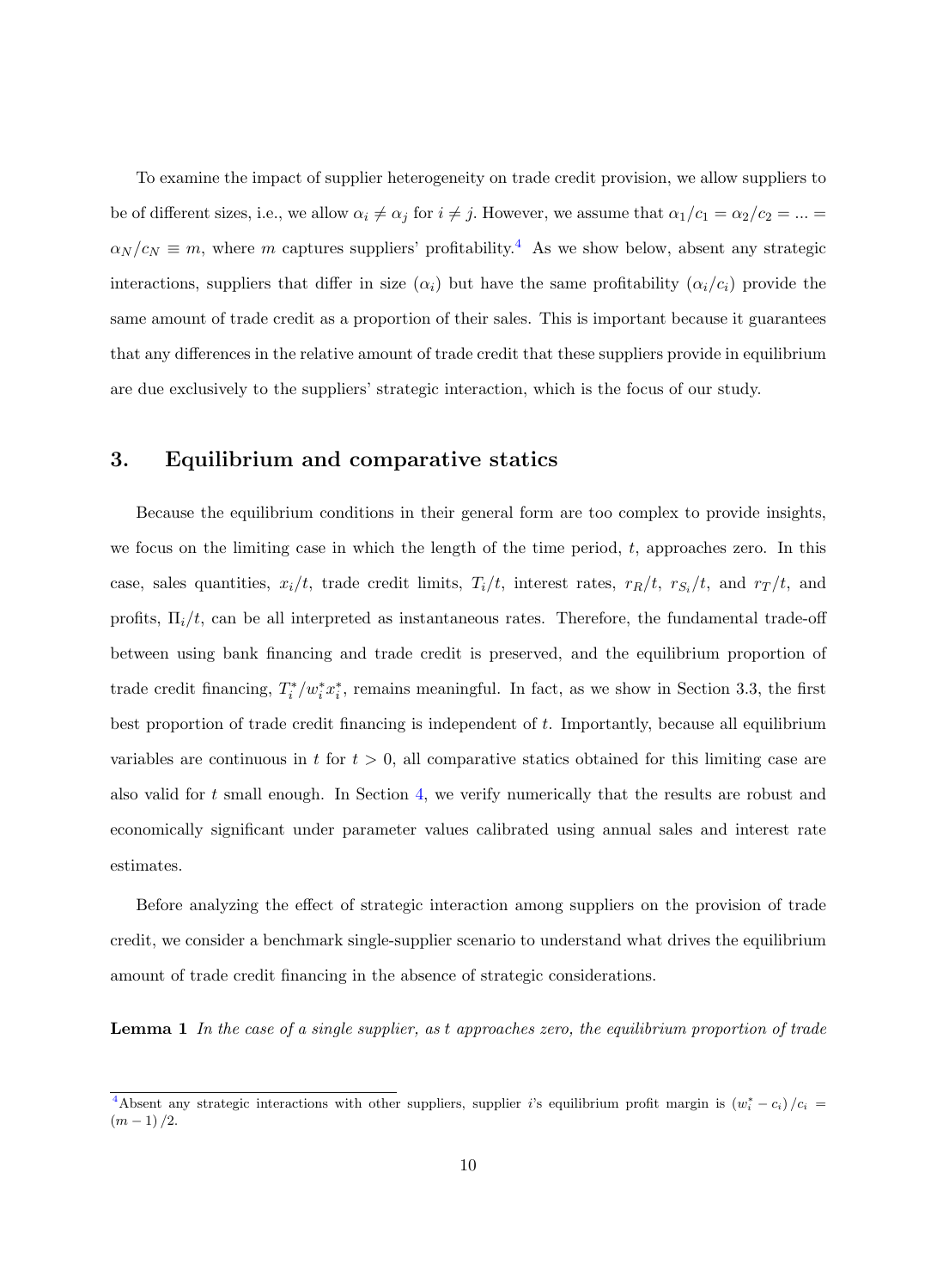credit financing approaches the following limit:

$$
\lim_{t \to 0} \frac{T^*}{w^* x^*} = \frac{\theta_S (m-1) + \theta_T}{\theta_S (m+1) - 2\theta_R}.
$$
\n(9)

**Proof:** All proofs can be found in Appendix A.  $\blacksquare$ 

As one would expect, the supplier provides more trade credit financing, relative to sales, as its cost of bank financing,  $\theta_S$ , decreases; or as the retailer's cost of bank financing,  $\theta_R$ , the trade credit interest rate,  $\theta_T$ , or the supplier's profitability, m, increase. Notably, the proportion of trade credit financing in the single supplier case is independent of  $\alpha$ . As discussed earlier, this means that any effects of heterogeneity in  $\alpha$ 's on equilibrium trade credit provision stem exclusively from strategic interaction among suppliers. Finally, note that in the case of a single supplier and  $t \to 0$ , condition [\(3\)](#page-9-1), which ensures that the retailer uses trade credit up to the limit, is equivalent to

<span id="page-12-0"></span>
$$
\theta_T < 4\theta_R \left(1 - \frac{\theta_R}{\theta_S}\right) \frac{1}{m+1}.\tag{10}
$$

We assume inequality [\(10\)](#page-12-0) to hold throughout our analysis of the limiting case of  $t \to 0$ .

The supplier sets trade credit limit so that the marginal cost of providing trade credit, i.e., the difference between the supplier's own marginal cost of funds,  $2r_{S_i}$ , and the trade credit interest rate,  $r_T$ , equals the marginal benefit of trade credit provision, i.e., the profit from increased sales,  $\frac{\partial x_i}{\partial T_i}(w_i-\)$  $c_i$ ). In the next two subsections, we examine how the latter depends on supplier competition.

## 3.1. Free rider effect

In this subsection, we focus on the "free rider effect," whereby each supplier providing trade credit internalizes only a part of the benefit of increasing the retailer's purchasing power. To isolate this effect and, in particular, to differentiate it from the effect of strategic interactions among suppliers in the product market, we begin by examining the case in which suppliers' products are independent, i.e., we assume  $\gamma = 0$  throughout this subsection. In the next subsection, we not only show that our findings continue to hold when the suppliers' products are substitutes ( $\gamma > 0$ ), but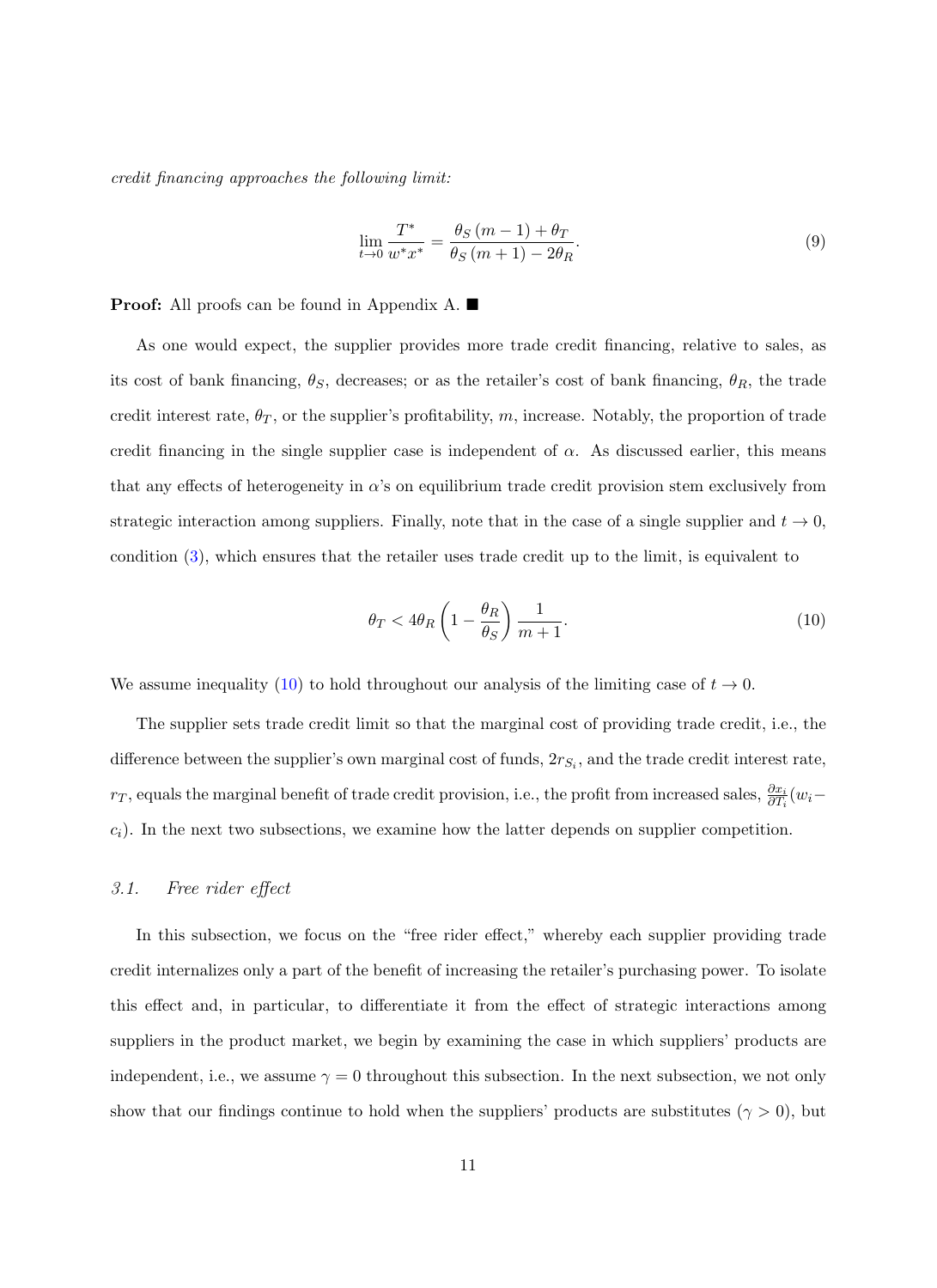we also examine how trade credit provision depends on product substitutability.

Let  $SH^*_i$  denote supplier i's equilibrium share of the retailer's spending ("supplier share" henceforth), and let  $HHI^*$  denote the Herfindahl index of the equilibrium supplier shares, i.e.,

$$
SH_i^* \equiv \frac{w_i^* x_i^*}{\sum_{k=1}^N w_k^* x_k^*} \text{ and } HHI^* \equiv \sum_{i=1}^N (SH_i^*)^2. \tag{11}
$$

The following proposition links the equilibrium amount of trade credit provided by each supplier to the supplier share.

Proposition 1 As t approaches zero, trade credit provided by supplier i as a proportion of its sales approaches the following limit:

$$
\lim_{t \to 0} \frac{T_i^*}{w_i^* x_i^*} = \frac{\theta_S (m-1) + \theta_T}{\theta_S (m+1) - 2\theta_R H H I^*} \left( 1 + \frac{2\theta_R S H_i^* - H H I^*}{\theta_S} \right),\tag{12}
$$

and, therefore, suppliers with larger shares provide more trade credit as a proportion of their sales, i.e.,

$$
\frac{T_i^*}{w_i^* x_i^*} > \frac{T_j^*}{w_j^* x_j^*} \Longleftrightarrow SH_i^* > SH_j^*.
$$
\n
$$
(13)
$$

The intuition is as follows. Suppose supplier  $i$  extends an additional dollar of trade credit to the retailer. The retailer optimally uses the freed–up liquidity to simultaneously (i) reduce its bank borrowing, (ii) purchase additional output from supplier  $i$ , and (iii) purchase additional output from other suppliers. Thus, a free rider problem arises where the total benefit of increased spending by the retailer is not fully internalized by the trade creditor, but is spread across multiple suppliers. Importantly, a supplier with a larger share of the retailer's purchases internalizes a larger portion of this benefit. Such a supplier is therefore willing to provide more trade credit relative to its sales.

The next proposition characterizes the equilibrium trade credit received by the retailer.

**Proposition 2** As t approaches zero, the proportion of trade credit financing used by the retailer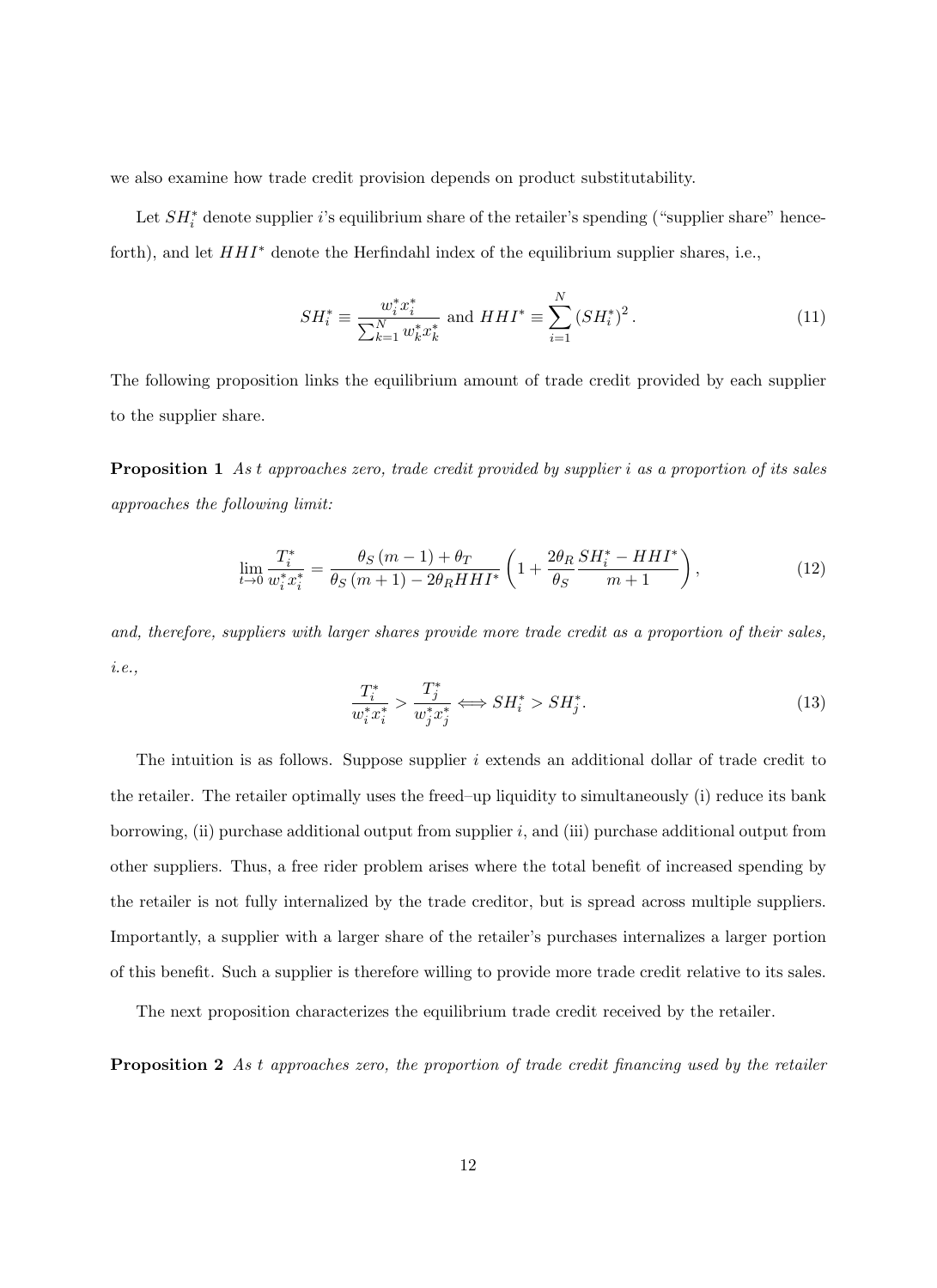approaches the following limit:

$$
\lim_{t \to 0} \frac{\sum_{k=1}^{N} T_k^*}{\sum_{k=1}^{N} w_k^* x_k^*} = \frac{\theta_S(m-1) + \theta_T}{\theta_S(m+1) - 2\theta_R H H I^*},\tag{14}
$$

and, therefore, is positively related to supplier concentration measured by the Herfindahl index of supplier shares.

When the retailer's spending is highly fragmented across suppliers, each supplier internalizes only a small portion of the benefit of providing trade credit. This, in turn, reduces the amount of trade credit that suppliers are willing to provide as a whole. With more concentrated suppliers, larger suppliers are willing to provide more trade credit relative to their sales. Because these larger suppliers also represent a larger share of the retailer's spending, supplier concentration is positively related to the overall proportion of trade credit in the retailer's financing mix.

### 3.2. Product substitutability

In this subsection and throughout the rest of the paper, we allow suppliers' products to be substitutes, i.e., we allow  $\gamma \geq 0$ . We first confirm that the relation between supplier shares and their provision of trade credit continues to be positive when products are substitutes.

Proposition 1a At sufficiently small t, suppliers with larger shares provide more trade credit as a proportion of their sales, i.e.,

$$
\frac{T_i^*}{w_i^* x_i^*} > \frac{T_j^*}{w_j^* x_j^*} \Longleftrightarrow SH_i^* > SH_j^*.
$$
\n
$$
(15)
$$

Showing a positive relationship between the retailer's use of trade credit financing and supplier concentration analytically for  $\gamma > 0$  is difficult. However, we can do so for the special case of symmetrical suppliers, in which the Herfindahl index of supplier concentration becomes the inverse of the number of suppliers, i.e.,  $HHI^* = 1/N$ .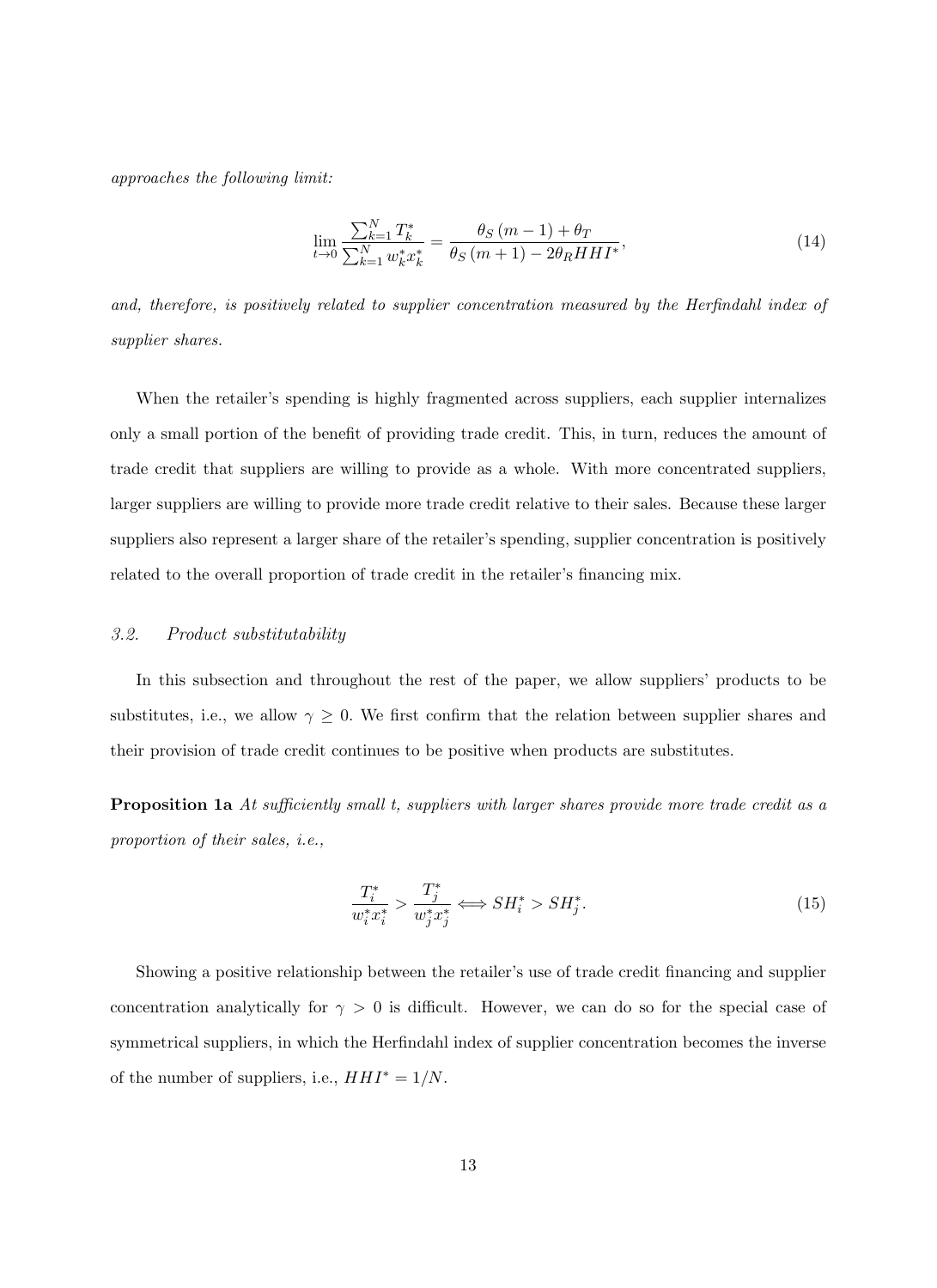Proposition 2a When suppliers are symmetrical and t is sufficiently small, the proportion of trade credit financing,  $\frac{T^*}{w^*x^*}$ , increases in supplier concentration.

With fewer symmetrical suppliers, the share of each becomes larger, and so does the equilibrium proportion of trade credit financing. To validate the positive relation between the retailer's use of trade credit and its supplier concentration in the case of asymmetric suppliers, in Section [4](#page-20-0) we calibrate the model with typical values of the Herfindahl index of supplier shares, product substitutability, and bank and trade credit interest rates.

We now examine the relation between the equilibrium provision of trade credit and product substitutability. Because product substitutability is a key determinant of the intensity of competitive interaction among suppliers, one could conjecture that as product substitutability increases, greater competitive pressure would force suppliers to provide more trade credit. Our next proposition challenges this intuition. For the sake of tractability, we assume here that suppliers are symmetrical, but verify, as a part of our calibration exercise in Section [4,](#page-20-0) that the result is robust to the case of asymmetric suppliers.

Proposition 3 When suppliers are symmetrical and t is sufficiently small, the proportion of trade credit financing,  $\frac{T^*}{w^*x^*}$ , decreases in product substitutability among suppliers.

Recall that trade credit provided by any given supplier enables the cash constrained retailer to increase cash purchases from all other suppliers. As shown above, this free rider problem reduces the equilibrium provision of trade credit even if suppliers sell unrelated products. When suppliers offer substitutable products and, therefore, compete not only for the retailer's cash but also for the same end consumers, the free rider problem becomes even more detrimental to the trade creditor. The reason is that the additional output sold by the competing suppliers reduces the residual consumer demand for the trade creditor's own product and, therefore, the price at which it can be sold. As product substitutability increases, this disadvantage of providing trade credit becomes more significant, and suppliers' willingness to offer trade credit financing decreases.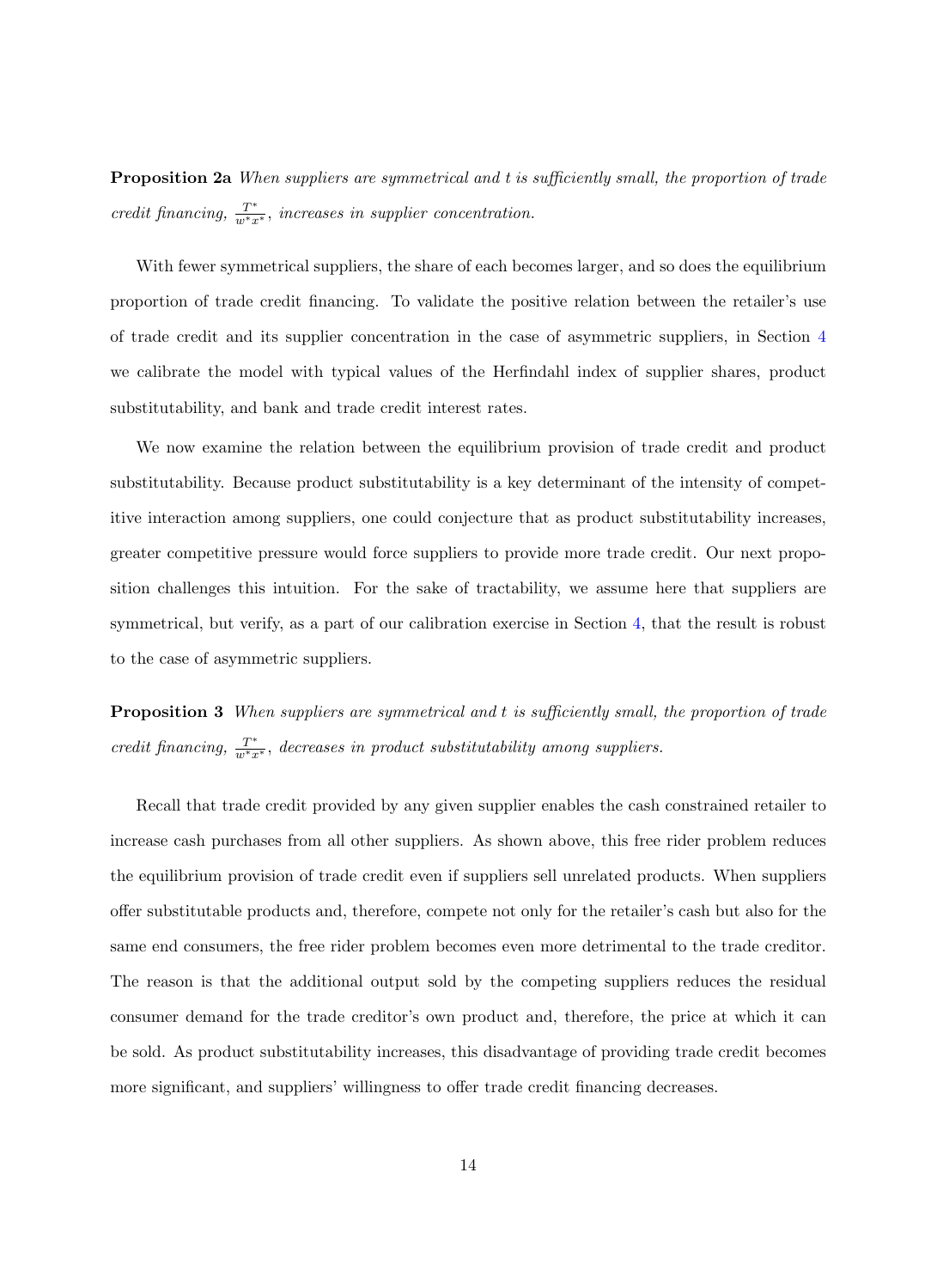#### 3.3. First best financing

In the previous two subsections we established that a free rider effect and competitive interaction among suppliers reduce suppliers' willingness to offer trade credit. A natural question is then whether competing suppliers underprovide trade credit relative to the first best. As we show below, the answer is not obvious. To facilitate the exposition, we assume symmetrical suppliers throughout this subsection.

Even before defining the first best, it is useful to formally characterize the effect of supplier competition on trade credit provision by comparing our base–case N–supplier scenario with the case in which a single supplier sells all N products. Because one can think of such a supplier as a result of the merger of N independent suppliers, we denote the equilibrium solution in the single–supplier scenario by superscript M. For consistency, we use  $T^M$  to denote the equilibrium amount of trade credit that the single supplier offers per product.

**Lemma 2** At sufficiently small t, multiple competing suppliers provide less trade credit relative to their sales than a single supplier of the same products, i.e.,

$$
\frac{T^*}{w^*x^*} < \frac{T^M}{w^M x^M}.\tag{16}
$$

As expected, N competing suppliers underprovide trade credit relative to a single N–product supplier, which internalizes the entire benefit of the retailer's increased spending. This of course does not imply that competing suppliers underprovide trade credit relative to the first best, since it is not obvious how the amount of trade credit provided by a single supplier, whose incentives are not aligned with those of the retailer, relates to the first best.

Regardless of the number of suppliers, the equilibrium solution deviates from the first best along two dimensions: quantities produced and trade credit provided. Because coordination of production among suppliers and a retailer is outside the scope of our paper, we focus on the second dimension. In particular, we define the first best financing as the amount of trade credit per product,  $T^{FB}$ ,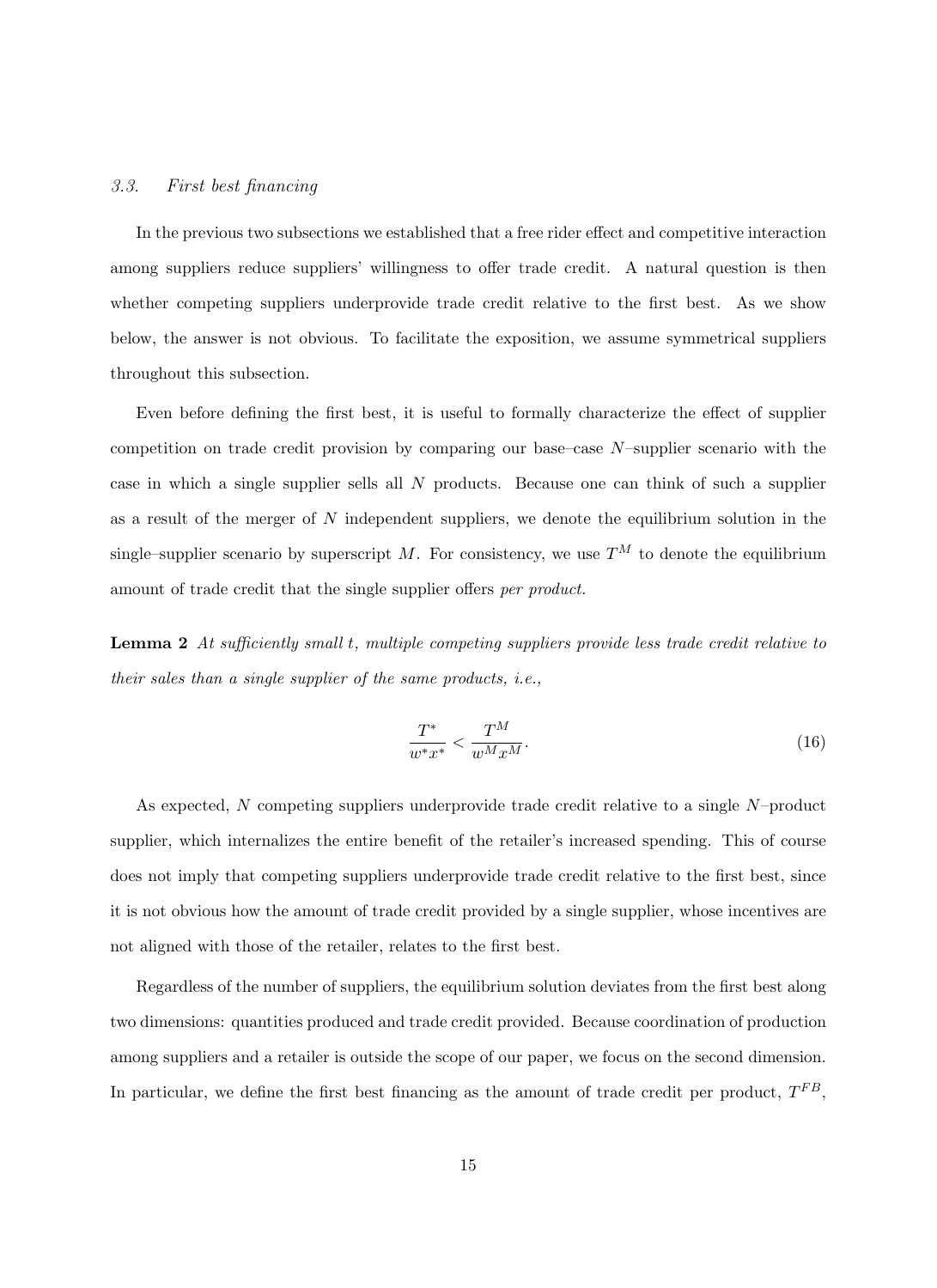that minimizes the total financing cost of the suppliers and the retailer for any given w and x, i.e.,

$$
T^{FB}\left(w,x\right) = \arg\min_{T>0} \left[ t\theta_S \frac{\left(cx - wx + T\right)^2}{cx} + t\theta_R \frac{\left(wx - T\right)^2}{wx} \right].\tag{17}
$$

Under first best financing, the marginal cost of bank credit must be the same for the retailer and for the suppliers, i.e., the retailer and the suppliers must pay the same interest rate to the bank.

The next lemma compares the equilibrium and first best trade credit provision in the case of a single supplier that sells all N products.

**Lemma 3** At sufficiently small t, there exist thresholds  $\bar{m} < \infty$  and  $\bar{r}_T < \infty$  such that a single supplier overprovides trade credit relative to the first best, i.e.,

$$
\frac{T^M}{w^M x^M} > \frac{T^{FB} (w^M, x^M)}{w^M x^M},\tag{18}
$$

if and only if  $m > \bar{m}$  or  $r_T > \bar{r}_T$ .

Whether a single supplier overprovides or underprovides trade credit relative to the first best depends on its profitability, m, and on the trade credit interest rate,  $r<sub>T</sub>$ . When profitability and/or the trade credit interest rate are high, the supplier's incentive to extend trade credit to increase sales and/or interest revenue is so strong that it leads to overprovision of trade credit beyond the first best.

How the equilibrium amount of trade credit provided by multiple competing suppliers compares with the first best therefore depends on two potentially conflicting forces described in the previous two lemmas: (i) a supplier's incentive to provide trade credit is reduced by the free rider and competitive interaction effects; (ii) absent any strategic considerations, a supplier may have an incentive to overprovide trade credit beyond the first best to boost its sales and/or interest revenue. The next proposition characterizes the interplay of these two forces.

**Proposition 4** At sufficiently small t, there exist thresholds  $\bar{N} < \infty$  and  $\bar{\gamma} < 1$  such that multiple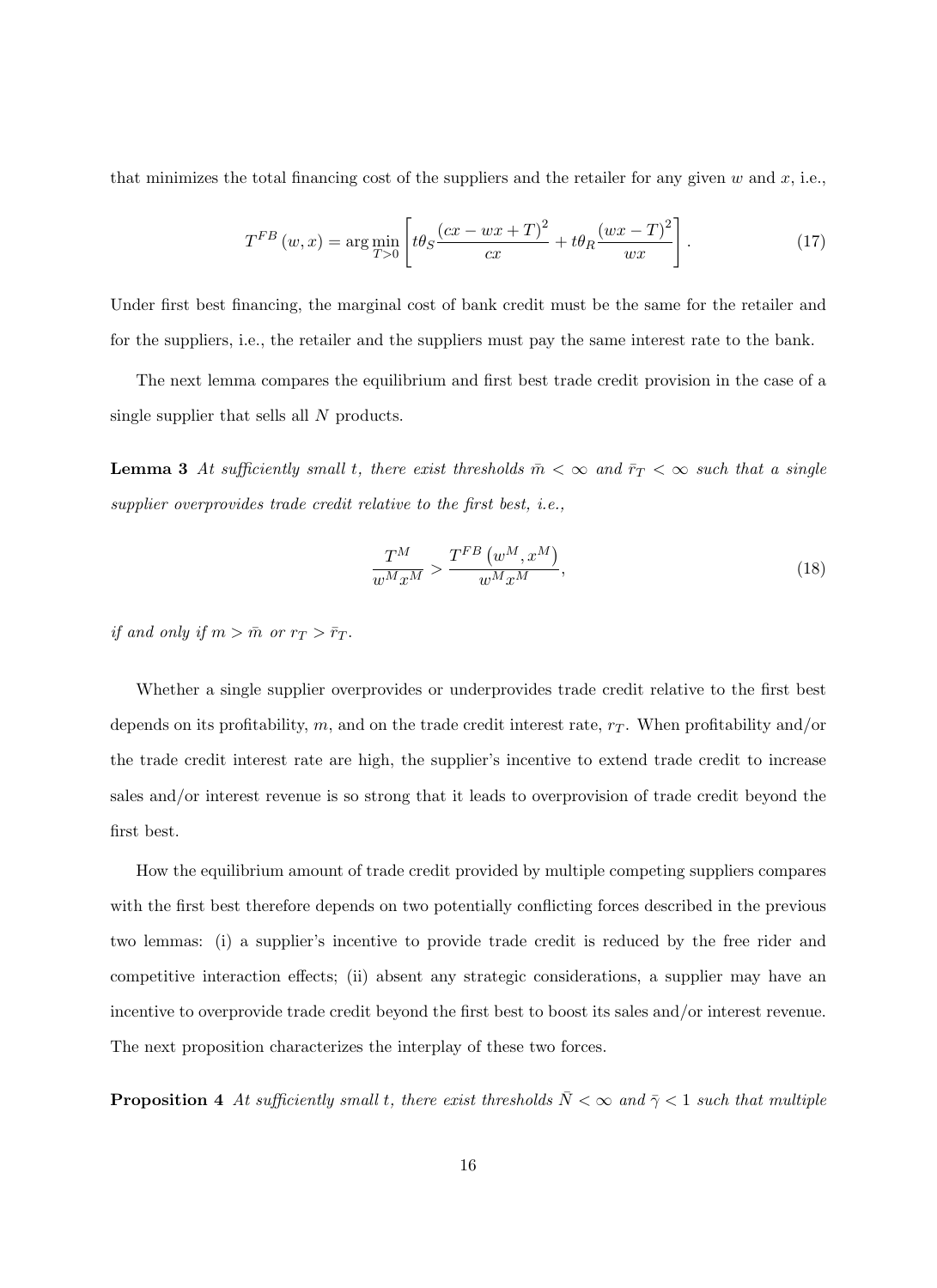competing suppliers underprovide trade credit relative to the first best, i.e.,

$$
\frac{T^*}{w^*x^*} < \frac{T^{FB}(w^*, x^*)}{w^*x^*},\tag{19}
$$

if and only if  $N > \overline{N}$  or  $\gamma > \overline{\gamma}$ .

When the number of suppliers is small (i.e., each supplier is responsible for a substantial share of the retailer's purchases) and their products are not strong substitutes, the equilibrium use of trade credit financing may exceed the first–best level. When, however, the number of suppliers is sufficiently large (i.e., the selling share of each supplier is sufficiently small) or their products are sufficiently strong substitutes, the free rider and competitive interaction effects prevail, and the equilibrium provision of trade credit falls below the first–best level.

## <span id="page-18-0"></span>3.4. Ample trade credit

So far, we have focused on the case in which all suppliers' trade credit limits are binding in equilibrium. In this subsection, we explore the alternative scenario, in which the retailer chooses not to use trade credit up to these limits. To do so, we need to write the retailer's problem in [\(4\)](#page-9-3) in a more general fashion. Let  $U_i$  be the amount of trade credit from supplier i that the retailer uses. The retailer's problem is then

$$
\mathbf{U}^*, \mathbf{x}^* = \arg \max_{\mathbf{x}, \mathbf{U} \ge \mathbf{0}} \Pi_R(\mathbf{U}, \mathbf{x}) \text{ subject to } U_i \le T_i \text{ for } i = 1, ..., N, \text{ where } (20)
$$

$$
\Pi_R = \sum_{i=1}^N (p_i(\mathbf{x}) - w_i) x_i - \left( r_T \sum_{i=1}^N U_i + t \theta_R \frac{\left( \sum_{i=1}^N (w_i x_i - U_i) \right)^2}{\sum_{i=1}^N w_i x_i} \right). \tag{21}
$$

Recall that our analysis so far has assumed that the retailer uses up each of the trade credit limits, i.e.,  $U_i^* = T_i$  for each i. Now suppose that the trade credit limit of supplier j is non-binding, i.e.,  $0 < U_j^* < T_j \leq w_j x_j$ . Because  $U_j^*$  is an interior solution, it must satisfy the first-order optimality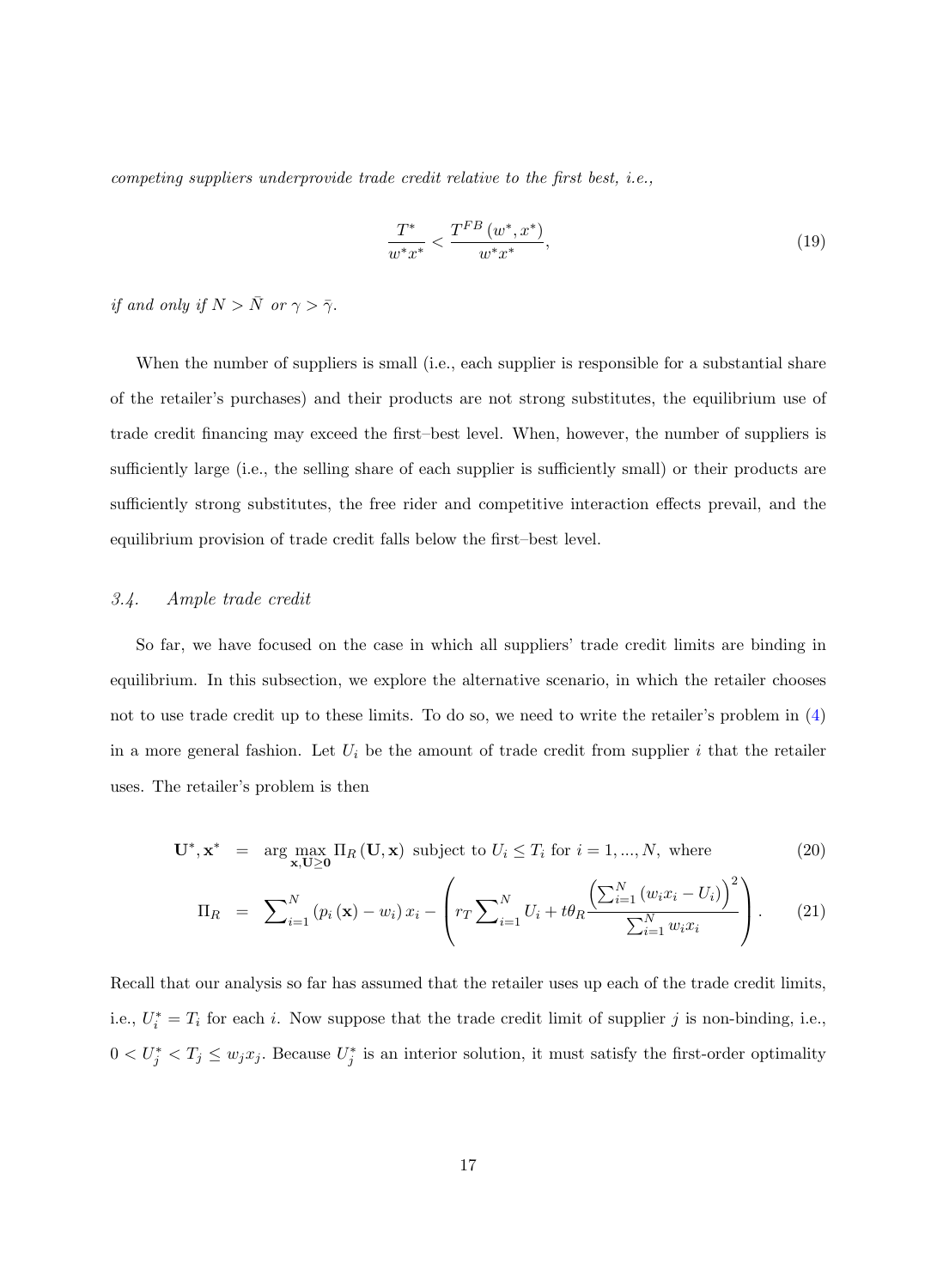condition,  $\frac{\partial \Pi_R}{\partial U_j} = 0$ , which can be written as

<span id="page-19-0"></span>
$$
2t\theta_R \frac{\sum_{i=1}^{N} (w_i x_i - U_i)}{\sum_{i=1}^{N} w_i x_i} = r_T.
$$
\n(22)

This condition ensures that the retailer's marginal cost of bank credit equals the trade credit interest rate,  $r<sub>T</sub>$ . Intuitively, if  $r<sub>T</sub>$  were lower (higher), the retailer would be better off by increasing (reducing)  $U_i$  by one dollar, while reducing (increasing) its bank borrowing by the same amount. Note that at any given **w**, **x**, and **U**, we have  $\frac{\partial \Pi_R}{\partial U_1} = \frac{\partial \Pi_R}{\partial U_2}$  $\frac{\partial \Pi_R}{\partial U_2}$  = ... =  $\frac{\partial \Pi_R}{\partial U_N}$  $\frac{\partial \Pi_R}{\partial U_N}$ , i.e., when  $U_j^*$  satisfies the interior optimality condition,  $\frac{\partial \Pi_R}{\partial U_j} = 0$ , so does  $U_i^*$  for each  $i \neq j$ . In other words, when the retailer is not constrained by one of the trade credit limits, it is not constrained by any of them. Intuitively, if the retailer wanted to use more trade credit, it could always obtain more trade credit from supplier j. The fact that the retailer does not do so, means that its marginal costs of bank credit and trade credit are the same and, therefore, none of the existing trade credit limits affects the retailer's payoff.

It follows immediately from [\(22\)](#page-19-0) that the equilibrium proportion of trade credit financing used by the retailer,

$$
\frac{\sum_{i=1}^{N} U_i^*}{\sum_{i=1}^{N} w_i^* x_i^*} = 1 - \frac{\theta_T}{2\theta_R},
$$
\n(23)

depends only on the exogenous parameters determining the retailer's cost of trade and bank credit. In particular, it is independent of supplier share concentration,  $HHI^*$ , as well as product substitutability,  $\gamma$ . It further follows from [\(22\)](#page-19-0) that  $\mathbf{U}^*$  is generally not unique: any U such that  $\sum_{i=1}^{N} U_i$ satisfies [\(22\)](#page-19-0), also satisfies  $\frac{\partial \Pi_R}{\partial U_i} = 0$  for all i, and is therefore optimal. In other words, unless the retailer uses trade credit from each supplier up to the limit – a scenario we analyzed as the base-case model in Sections 3.1–3.3, its payoff depends only on the total amount of trade credit,  $\sum_{i=1}^{N} U_i$ , and not on how much of it comes from each supplier. Therefore, absent trade credit rationing, our model does not provide any predictions regarding the amount of trade credit extended by suppliers.

We have considered the cases in which the retailer's marginal cost of bank credit is either *greater than* or *equal to the trade credit interest rate; see conditions [\(3\)](#page-9-1) and [\(22\)](#page-19-0), respectively.*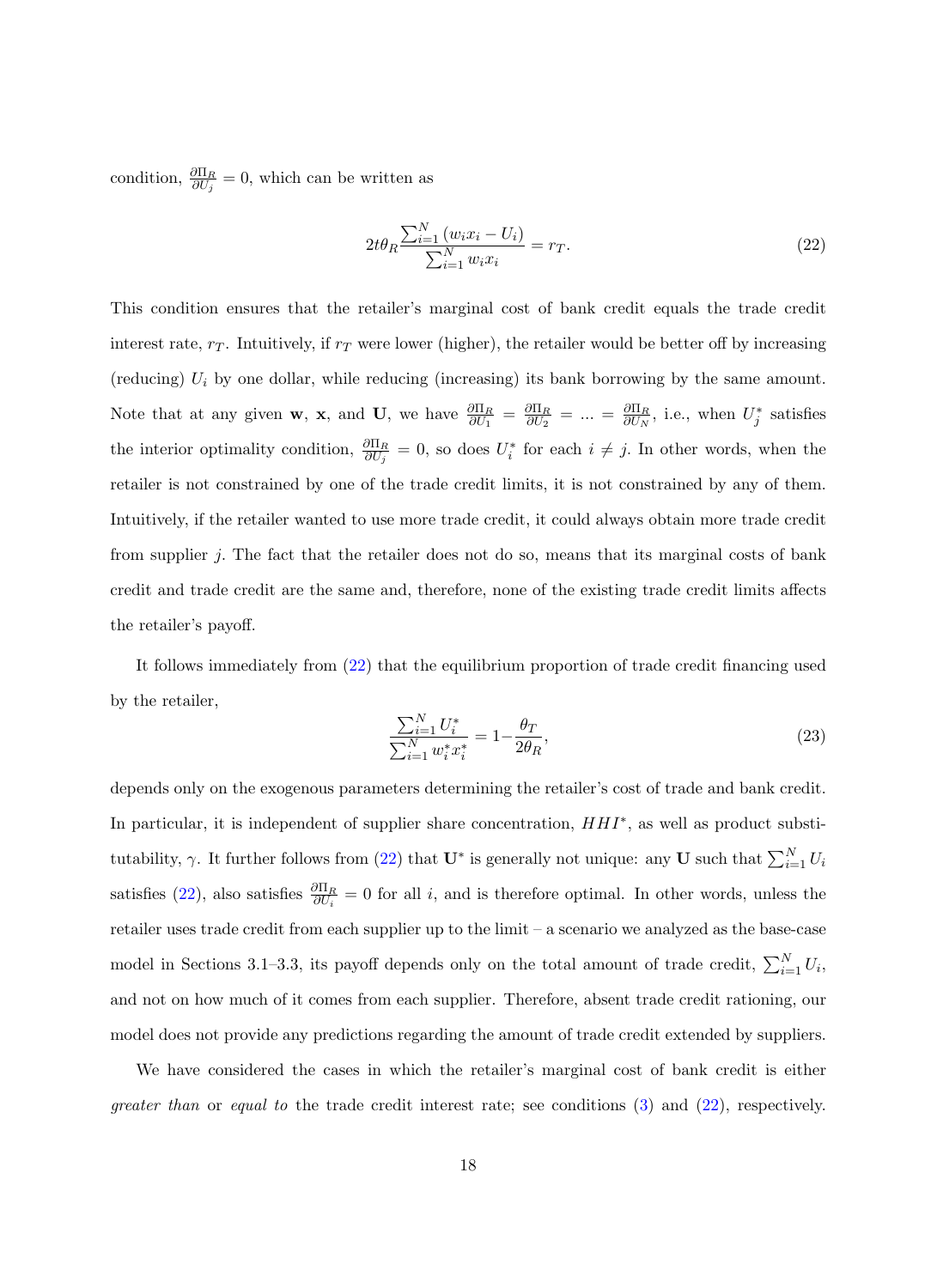To complete the formal analysis, note that there is a third, less interesting scenario, in which the retailer's marginal cost of bank credit is lower than the trade credit interest rate and the retailer uses no trade credit at all. In summary, all predictions of our model apply to the first case, in which the retailer's cost of bank financing and, thus, its demand for trade credit are high, and, as a result, suppliers ration trade credit strategically.

# <span id="page-20-0"></span>4. Model calibration

To derive analytical results in the previous section, we had to rely on several restrictive assumptions. First, our analysis assumed that the length of the time period t is short enough. Second, the relation between the Herfindahl index of supplier shares and the amount of trade credit used by the retailer was derived under two alternative assumptions: (i) zero product substitutability, or (ii) symmetrical suppliers. Third, the relation between product substitutability and trade credit provision was developed under the assumption of symmetrical suppliers.

To verify that our results remain valid absent these assumptions, we solve our model numerically for realistic (calibrated) parameter values. Because our calibration is based on annual sales and annual interest payments, we set  $t = 1$  year. In addition to serving as a robustness check, the calibration exercise allows us to quantify the economic significance of our results. Finally, using simulated data enables examining the effects of the distribution of supplier shares and product substitutability on trade credit provision in isolation from all other factors associated with firms' real–life trade credit choices – a feat difficult to accomplish using real data.

### 4.1. Data

Our main data source, which we use for both the calibration and empirical tests, is Compustat Annual Industrial Files. To identify customer–supplier links, we use the data of Cohen and Frazzini (2008), extended to 2009. Cohen and Frazzini (2008) establish customer–supplier relations using the Compustat Industry Segment data set, which identifies firms' principal customers. As our focus is on the strategic considerations in firms' trade credit choices, we require a customer to be listed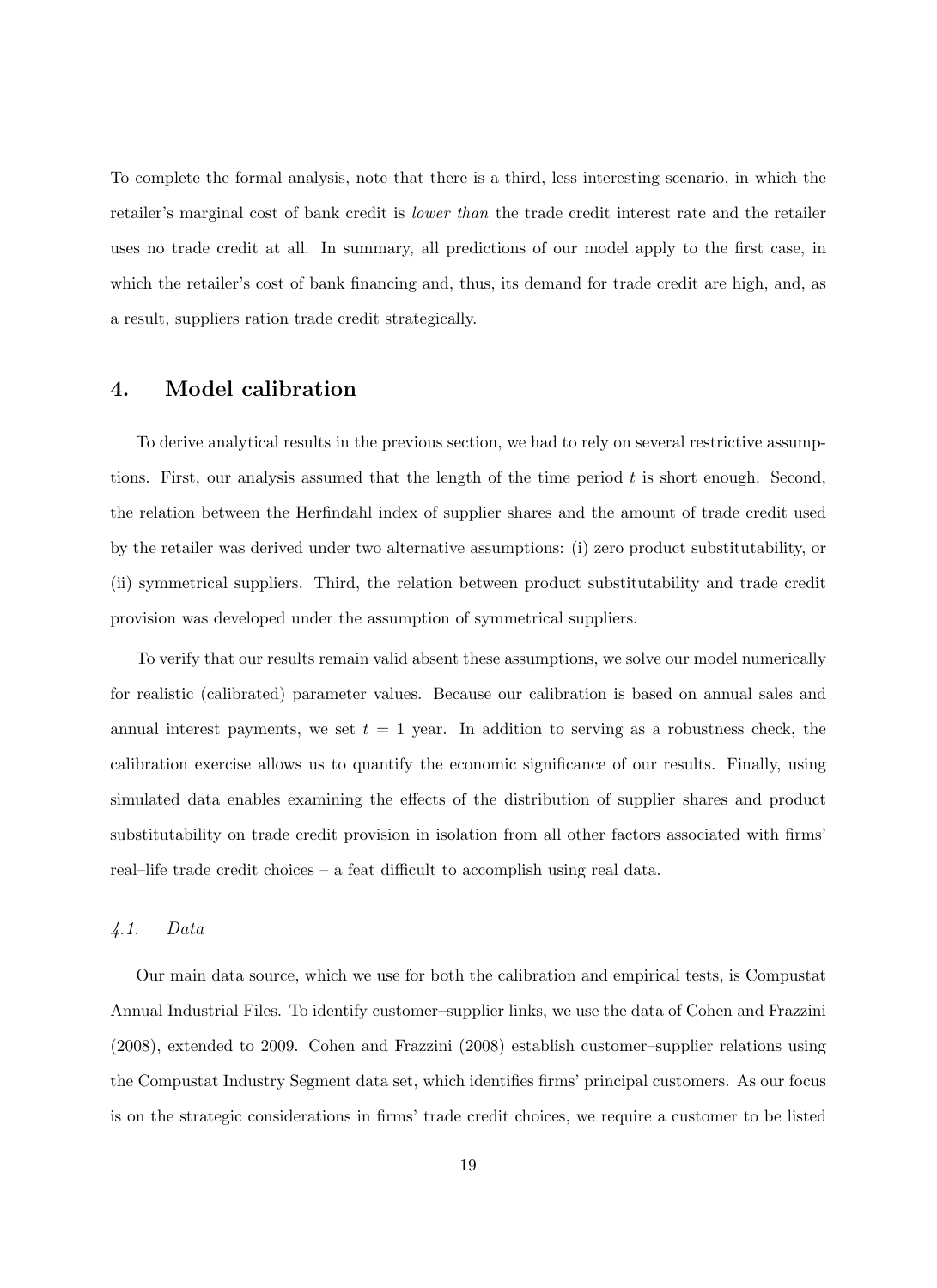as such by at least two suppliers. As our theoretical model features customers that are retailers, we impose a restriction that a customer is a retailer, i.e., it belongs to NAICS industries 44–45 (retail trade).

To estimate the degree of substitutability among suppliers' products, we rely on Hoberg and Phillips' (2010, 2016) measure of textual similarity between firms' product descriptions in 10K filings for each pair of Compustat firms in years 1996–2013. A similarity of zero means that there are no overlapping words in the two firms' product descriptions, other than designated "common words." A similarity of one means that the two firms' product descriptions are identical bar these common words. Importantly, this measure is purged of vertical relations using the Bureau of Economic Analysis input–output tables.<sup>[5](#page-21-0)</sup> As a result of merging the data of Cohen and Frazzini (2008) with those of Hoberg and Phillips (2010, 2016), our main sample covers years 1996 to 2009. Our samples of retailers having at least two suppliers and of suppliers listing at least one retailer as their principle customer contain 571 retailer–years and 2,781 supplier–years, respectively.

#### 4.2. Calibrating interest rates

We begin by calibrating the interest rate parameters,  $\theta_R$ ,  $\theta_{Si}$ , and  $\theta_T$ , using Compustat data, with the objective of matching the mean interest rates paid by retailers and suppliers to external financiers and the mean trade credit interest rates to those observed in the data. As follows from [\(2\)](#page-8-1), the interest rate paid by a retailer to the bank per unit of time equals  $\theta_R$  times the retailer's book leverage, defined as the ratio of bank credit,  $\sum_{i=1}^{N} (w_i x_i - T_i)$ , and the book value (purchase price) of inventories,  $\sum_{i=1}^{N} w_i x_i$ . We set  $t = 1$  year and calibrate  $\theta_R$  as the ratio of the retailer's average annual interest rate to its book leverage. We measure a retailer's average annual interest rate as the ratio of interest expense, Compustat item XINT, to the sum of long-term debt, item DLTT, and short-term debt, item DLC. Leverage is measured as the ratio of the sum of items DLTT and DLC to total book assets, item AT. Although it is possible to calibrate  $\theta_R$  for each retailer with the available data, we calibrate a single  $\theta_R$  to match the sample mean of the ratio of annual

<span id="page-21-0"></span><sup>&</sup>lt;sup>5</sup>We are grateful to Jerry Hoberg and Gordon Phillips for providing us with the complete matrix of firms' pairwise similarities, without imposing the lower bound on the similarities.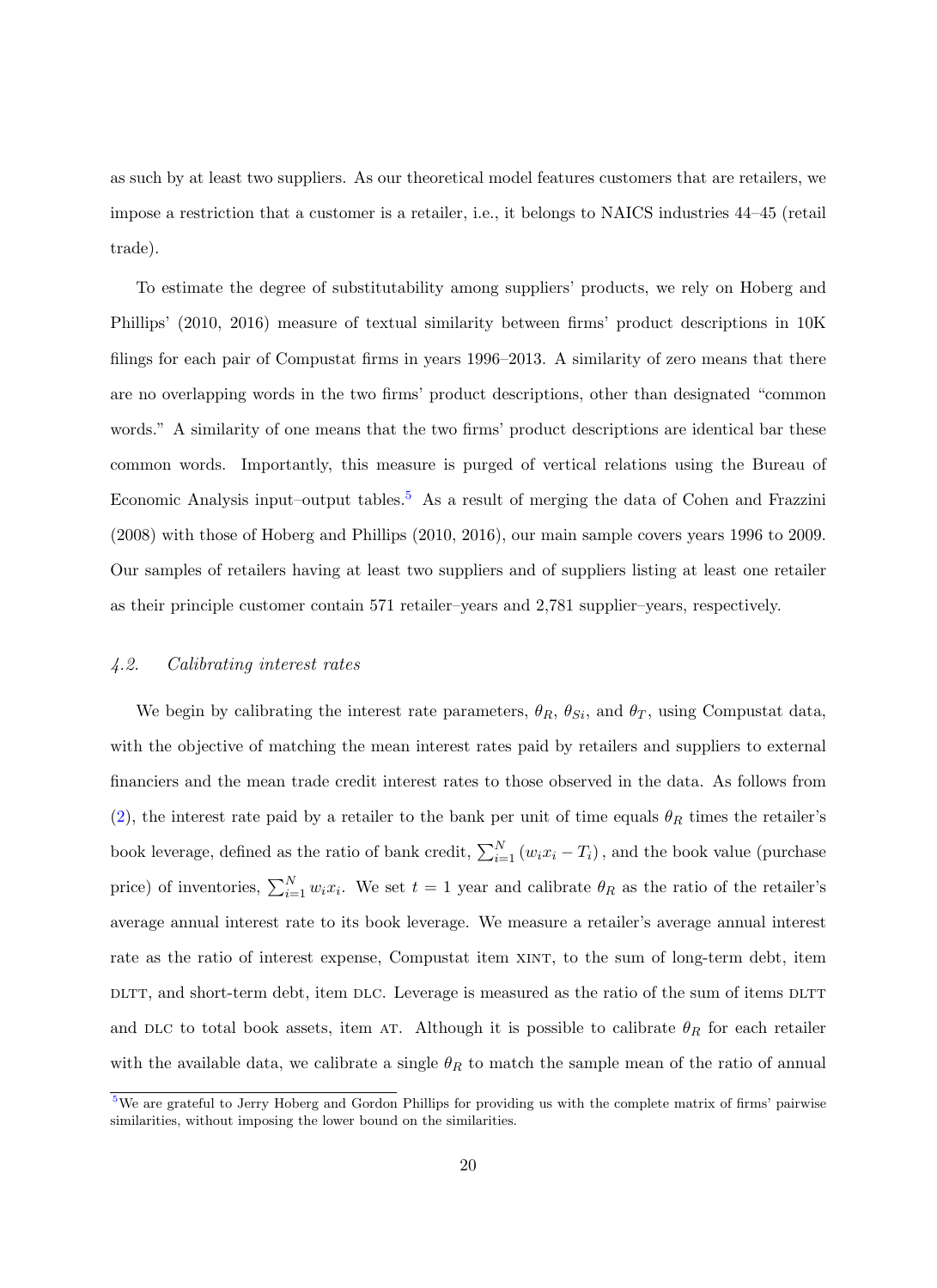interest rate to leverage, which equals 0.324. The reason is that we want to eliminate variation in all factors other than the distribution of supplier shares and product substitutability that could affect the equilibrium amount of trade credit financing, interest rates in particular.

Similarly, it follows from [\(6\)](#page-10-2) that  $\theta_s$  can be calibrated as the ratio of a supplier's average annual interest rate and its book leverage, defined as the ratio of bank financing,  $c_i x_i - w_i x_i + T_i$ , to the supplier's book value (production cost) of inventories,  $c_i x_i$ . Thus, we calibrate  $\theta_s$  to the sample mean ratio of a supplier's annual interest rate to its book leverage, which is 0.297.

As trade credit terms are unobservable in our data, we rely on estimates from past studies when calibrating trade credit interest rate,  $r_T$ . In particular, Giannetti, Burkart, and Ellingsen (2011) report mean annualized trade credit interest rate of  $28\%$ , which is what we use in our exercise.<sup>[6](#page-22-0)</sup>

### 4.3. Construction of the simulated data set

For the 571 retailer–level observations, we obtain the following values from the data:

(i) the number of suppliers that list the retailer as their principal customer;

(ii) revenues of each of the suppliers, Compustat item sale;

(iii) text–based measure of product description similarity among all pairs of the retailer's suppliers, computed by Hoberg and Phillips (2010, 2016), which we denote by  $\gamma_{i,i'}$  for the pair of suppliers i and  $i'$ .

As our data do not have detailed information on sales of each supplier to each retailer, we approximate supplier  $i$ 's share of retailer  $j$ 's purchases by the ratio of supplier  $i$ 's revenue to the total revenue of all suppliers of retailer j,  $SH_i = \frac{SALE_i}{S_i}$  $\sum_{k=1}^{N_j} SALE_k$ , where  $N_j$  is the number of firms that list retailer  $j$  as their principal customer. We also compute the HHI of supplier shares for retailer j as  $HHI_j = \frac{\sum_{i=1}^{N_j} SH_i^2}{\left(\sum_{i=1}^{N_j} SH_i\right)^2}$ . As our model assumes that the degree of product substitutability is the same for all suppliers to a given retailer, we measure retailer–level degree of product substitutability as the average product description similarity across all supplier pairs of a given retailer,  $\overline{\gamma_i}$  =

<span id="page-22-0"></span><sup>&</sup>lt;sup>6</sup>Although the two-part contract that is most common in the United States, "2-10 net 30," corresponds to  $43.5\%$ annualized interest rate, a large proportion of trade credit contracts involves no early payment discount, which brings the average interest rate to a much lower value (see, e.g., Giannetti, Burkart, and Ellingsen, 2011). Our results are robust to using various values of  $r<sub>T</sub>$  ranging from 10% to 40%.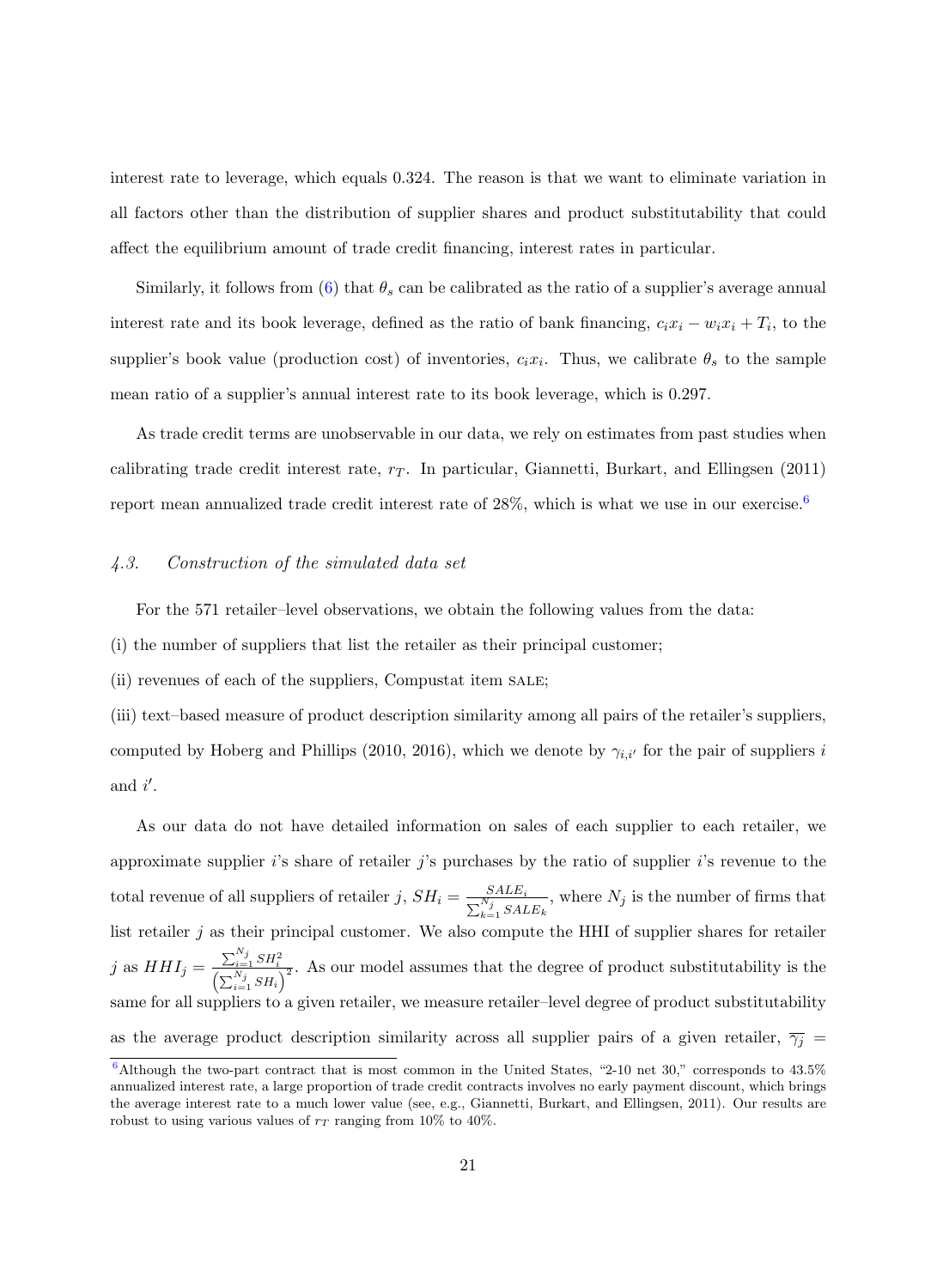$$
\frac{\sum_{i=1}^{N_j} \sum_{i'=1, i'\neq i}^{N_j} \gamma_{i,i'}}{N_j (N_j - 1)}.
$$

Next, we choose model parameters so as to match, for each retailer-level observation  $j$ , the following quantities and their empirical counterparts:

- (i) the number of suppliers,  $N_j$ ;
- (ii) the mean pairwise substitutability of the suppliers' products,  $\overline{\gamma_j}$ ;
- (iii) the equilibrium HHI of supplier shares,  $HHI_j^*$ ;

(iv) the mean profit margin of the suppliers,  $\sum_{i=1}^{N_j} \left(\frac{w_i^*}{c_i} - 1\right)$  $\frac{\binom{n}{i}}{N_j}$ ; the profit margin in the data is defined as the ratio of operating income after depreciation, Compustat item OIADP, to sales, item SALE; the mean supplier profit margin equals 0.093.

The number of suppliers,  $N_j$ , and their product substitutability,  $\overline{\gamma_j}$ , are deep parameters of the model, whereas the Herfindahl index,  $HHI_j^*$ , and the mean supplier profit margin,  $\sum_{i=1}^{N_j} \left( \frac{w_i^*}{c_i} - 1 \right)$  $\frac{N_i}{N_j},$ are determined in equilibrium. To match these quantities, we vary the following model parameters: (i) intercepts of consumer demand for suppliers' products,  $\alpha_i$  for supplier *i*;

(ii) supplier profitability,  $m = \alpha_i/c_i$ , which is identical for all suppliers of a given retailer in the model as well as in the calibration.

The numerical procedure we use to find these parameters is described in detail in Appendix B. In addition to  $N_j$ ,  $\overline{\gamma_j}$ , and  $HHI_j^*$ , we record the equilibrium proportion of sales of each supplier financed by trade credit,  $\frac{T_i^*}{w_i^* x_i^*}$  for supplier *i*, and the equilibrium proportion of purchases of retailer *j* financed by trade credit,  $\frac{\sum_{i=1}^{N_j} T_i^*}{\sum_{i=1}^{N_j} w_i^* x_i^*}$ . Panels A and B of Table 1 report summary statistics of the simulated samples of suppliers and retailers, respectively.

### Inset Table 1 here

Each of the two panels of Table 1 reports the mean, standard deviation, and number of observations for the full sample of retailers and for two subsamples: retailers with relatively concentrated suppliers (five or fewer) and retailers with relatively dispersed suppliers (six or more).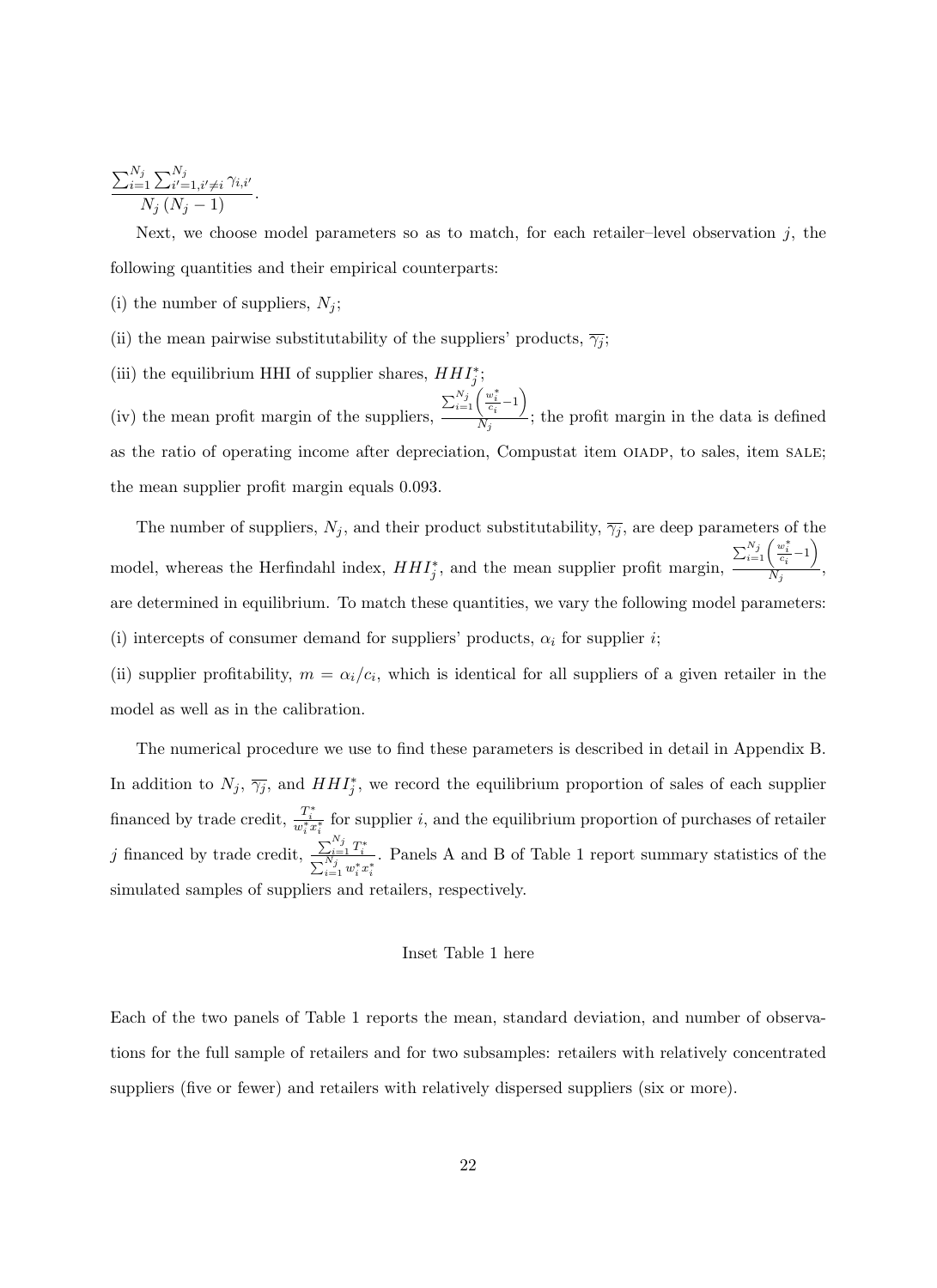As can be seen in Panel A, the mean equilibrium supplier share in the full sample is 0.211 with a standard deviation of 0.326. The mean supplier share is higher in the subsample of retailers with concentrated suppliers, 0.344, and lower in the subsample of retailers with dispersed suppliers, 0.142. The mean measure of product substitutability in the full sample is 0.0081 with a standard deviation of 0.018, and it is similar in the two subsamples.

The mean ratio of suppliers' trade credit to sales is 0.488 with a standard deviation of 0.032. These statistics are very different from their empirical counterparts: the mean ratio of accounts receivable, Compustat item RECT, to sales, item SALE, is 0.159 with a standard deviation of 0.117 (see Table 3 below). These differences are not surprising, as our model abstracts from factors associated with trade credit choices other than strategic interactions among suppliers. Importantly, these differences do not prevent us from analyzing the quantitative effects of the supplier share distribution and product substitutability on equilibrium trade credit provision while shutting off all other factors related to trade credit.

As shown in Panel B, the mean HHI of supplier shares in the full sample is 0.317 and its standard deviation is 0.299, indicating that there is substantial variation in the HHI of supplier shares. The mean HHI is higher within the sample of retailers with more concentrated suppliers and lower within the sample of retailers with more dispersed suppliers. By construction, the distribution of simulated HHI of supplier shares matches perfectly the distribution in the data. The distributions of product substitutability and trade credit ratio are similar to the corresponding distributions in the supplier sample.

### 4.4. Estimation with simulated data

We begin by examining the relation between the proportion of supplier  $i$ 's sales financed by trade credit,  $TC_i^*$ , on the one hand, and supplier share,  $SH_i^*$ , and product substitutability among suppliers selling to retailer j,  $\overline{\gamma_j}$ , on the other. To that end, we estimate the following regression:

<span id="page-24-0"></span>
$$
TC_i^* = \alpha + \beta_1 SH_i^* + \beta_2 \overline{\gamma_j} + \epsilon_i.
$$
\n(24)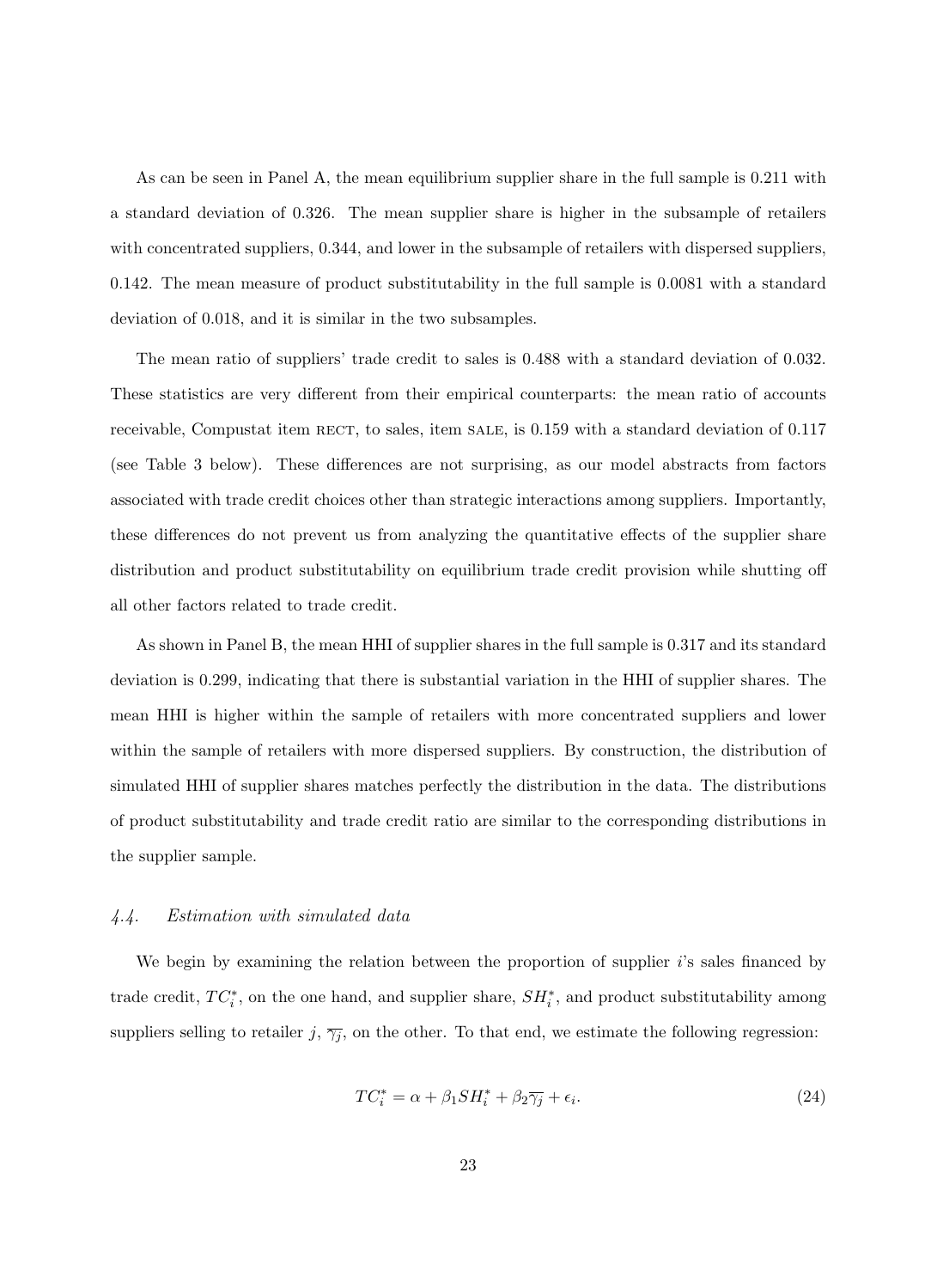We estimate [\(24\)](#page-24-0) for the full sample of retailers, as well as for the subsamples of retailers with relatively concentrated and relatively dispersed suppliers. The results of estimating [\(24\)](#page-24-0) are presented in Panel A of Table 2.

### Insert Table 2 here

Our analysis in Section [3](#page-11-1) predicts a positive  $\beta_1$  and a negative  $\beta_2$ . This prediction is borne out in the simulated data. The coefficient on  $SH_i^*$  is positive, whereas the coefficient on  $\overline{\gamma_j}$  is negative in the full sample as well as both subsamples. Both coefficients are highly statistically significant in all instances, as follows from the  $t$ -statistics reported in parentheses underneath the coefficient estimates. This indicates that the model's qualitative predictions, which we derived under restrictive assumptions in Section [3,](#page-11-1) continue to hold for typical values of model parameters.

The calibration also allows us to assess the economic significance of the relations predicted by the model. A coefficient's economic significance, reported in curly brackets underneath the t–statistic, is computed as the coefficient estimate multiplied by the in–sample standard deviation of the independent variable and divided by the in–sample standard deviation of the dependent variable. The overall standard deviation of trade credit provided by suppliers is relatively low because the variation in suppliers' trade credit in the simulated data is solely due to the free rider and strategic effects. Nevertheless, the economic significance of the effects of supplier shares and product substitutability on equilibrium trade credit is quite large.

As shown in Panel A of Table 2, a one–standard–deviation increase in a supplier's share of the retailer's purchases is associated with a 44% (59%, 25%) standard–deviation increase in the supplier's trade credit–to–sales ratio in the full sample (subsample of concentrated suppliers, subsample of dispersed suppliers). A one–standard–deviation increase in product substitutability is associated with 109% (93%, 110%) standard–deviation decrease in the supplier's trade credit–to–sales ratio in the full sample (subsample of concentrated suppliers, subsample of dispersed suppliers).

To estimate the relation between the proportion of retailer j's purchases financed by trade credit,  $TC_j^*$ , on the one hand, and the Herfindahl index of retailer j's supplier shares,  $HHI_j^*$ ,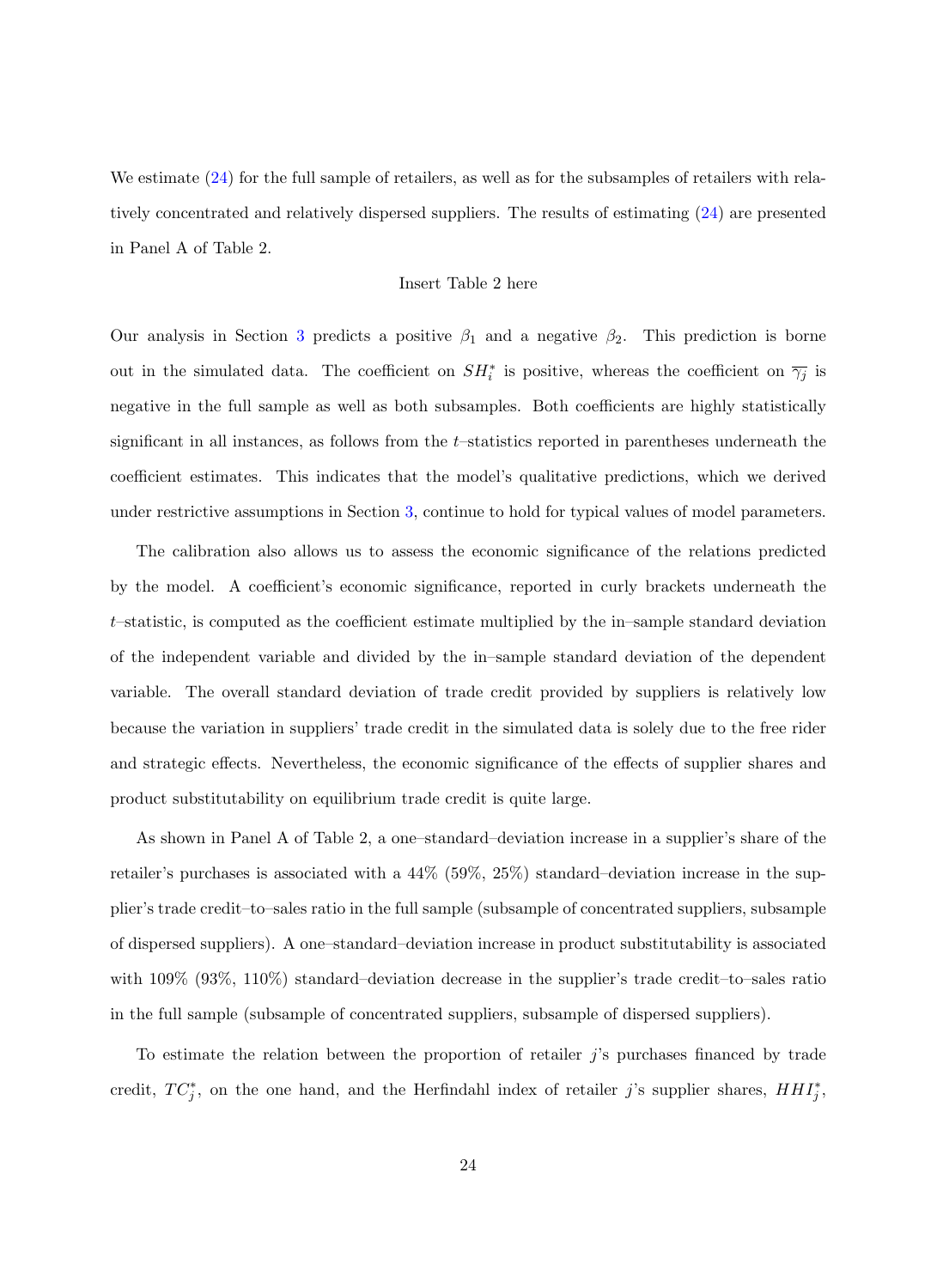and product substitutability among retailer j's suppliers,  $\overline{\gamma_j}$ , on the other hand, we estimate the following regression:

<span id="page-26-0"></span>
$$
TC_j^* = \alpha + \beta_1 H H I_j^* + \beta_2 \overline{\gamma_j} + \epsilon_j.
$$
\n
$$
(25)
$$

The results of estimating [\(25\)](#page-26-0) are presented in Panel B of Table 2. Consistent with our theory, the coefficient  $\beta_1$  is positive whereas the coefficient  $\beta_2$  is negative.

The economic significance of both of these effects is also large. A one–standard–deviation increase in the HHI of supplier shares is associated with a 26–49% standard–deviation increase in the retailer's ratio of trade credit to cost of goods sold. A one–standard–deviation increase in substitutability among suppliers' products is associated with a 93%–126% standard–deviation decrease in the retailer's ratio of trade credit to cost of goods sold.

Overall, the results of calibrating the model and estimating the equilibrium relations within simulated data indicate that the analytical relations derived in Section [3](#page-11-1) do not hinge on the parametric assumptions that we had to adopt for tractability. Equally important, the effects of the distribution of supplier shares and product substitutability on the equilibrium trade credit provision are economically significant.

# 5. Empirical predictions and discussion

Our model assumes, for ease of exposition, one retailer. Extending the logic to multiple retailers, Propositions 1 and 1a suggest that equilibrium trade credit provided by a supplier to each of its retailers is increasing in the supplier's share of the retailer's purchases. This leads to our first prediction.

Prediction 1 The ratio of trade credit provided by a supplier to its sales is positively related to the supplier's average share of its retailers' purchases.

We are not aware of any existing theories that yield this prediction. Petersen and Rajan (1997) argue that when a customer's survival depends on obtaining trade credit, a monopolistic supplier, which is more likely to internalize the long-term benefit of helping the customer, should be willing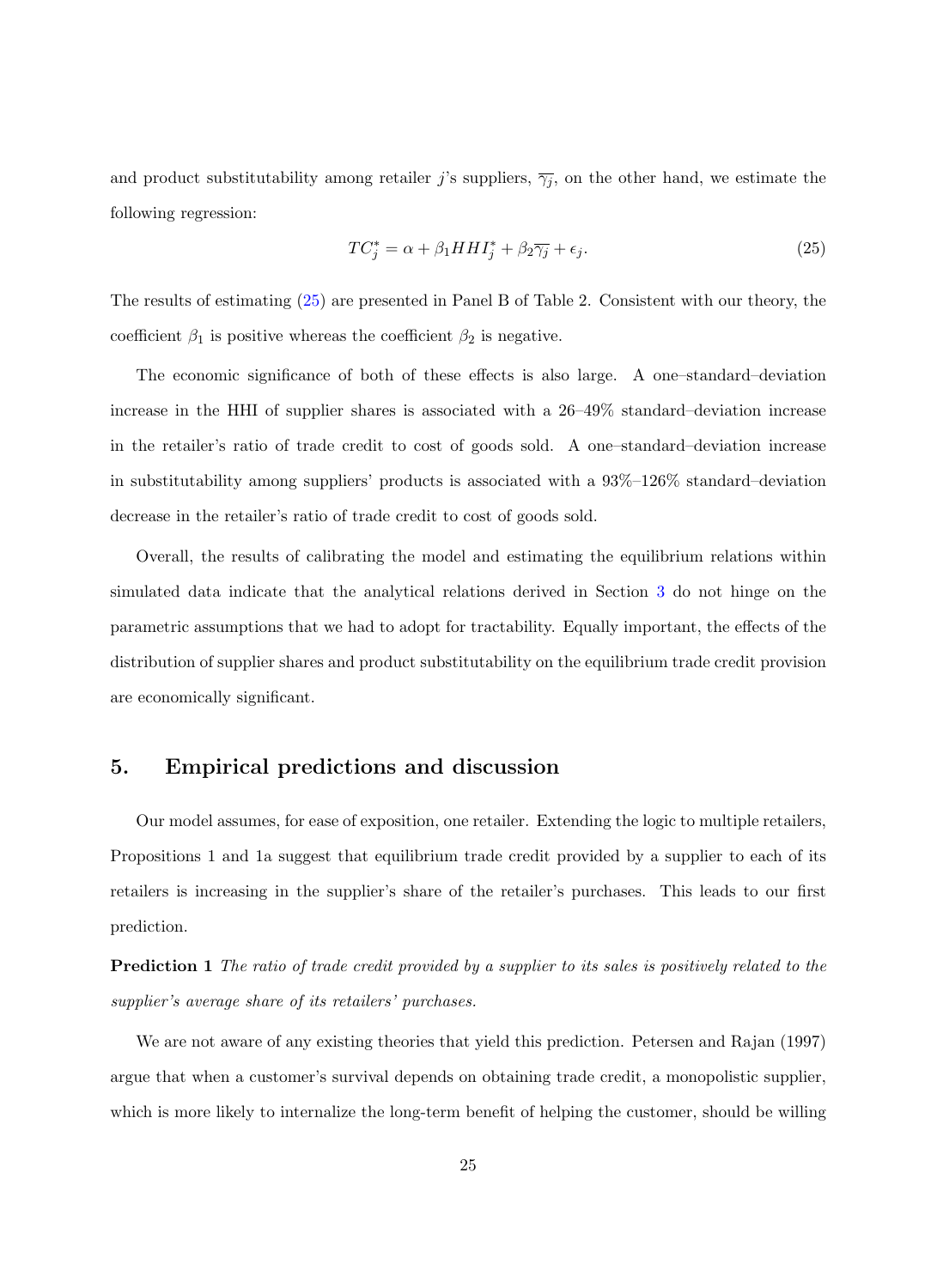to provide more trade credit. This argument is based on the supplier's competitive position vis-à-vis all firms in its industry – whether they sell to the same customers or not. In contrast, we emphasize the importance of the supplier's position among all firms selling to the same customers – regardless of their industry affiliations. Consider the following example that highlights the distinction. Our model predicts that a retailer buying from multiple monopolistic suppliers obtains less trade credit than a retailer purchasing from a single competitive supplier, whereas Petersen and Rajan's (1997) theory predicts the opposite.

The remaining trade credit theories that consider supplier competition predict the relation between trade credit provision and supplier market power to be negative. Fisman and Raturi (2004) argue that a customer of a monopolistic supplier does not have incentives to invest in establishing creditworthiness with this supplier due to potential hold-up, which makes the supplier reluctant to offer trade credit. Dass, Kale, and Nanda (2015) predict a negative relation between trade credit provision and supplier bargaining power in the context of relationship–specific investments. Fabbri and Klapper (2016) argue that more powerful suppliers are in a better position to require cash payments. Although the predictions and empirical findings of the three aforementioned papers may seem in contrast with our Prediction 1, they all emphasize a supplier's market power, whereas our focus is on a supplier's share of its customers' purchases.

Our second empirical prediction is based on Propositions 2 and 2a.

# **Prediction 2** The ratio of trade credit received by a retailer to the cost of its purchases is positively related to the Herfindahl index of supplier shares of the retailer's purchases.

The existing studies that we are aware of connecting trade credit provision to supplier concentration are Dass, Kale, and Nanda (2015) and Fabbri and Klapper (2016). Both these papers argue that more powerful suppliers have a lesser need to provide trade credit, and a supplier's power increases with the concentration of its industry. Once again, this prediction and the evidence in its support are only seemingly in contrast with ours. We focus on the concentration of selling shares of all suppliers that sell to a given retailer, even if they operate in different industries, whereas Dass, Kale, and Nanda (2015) and Fabbri and Klapper (2016) focus on the concentration of suppliers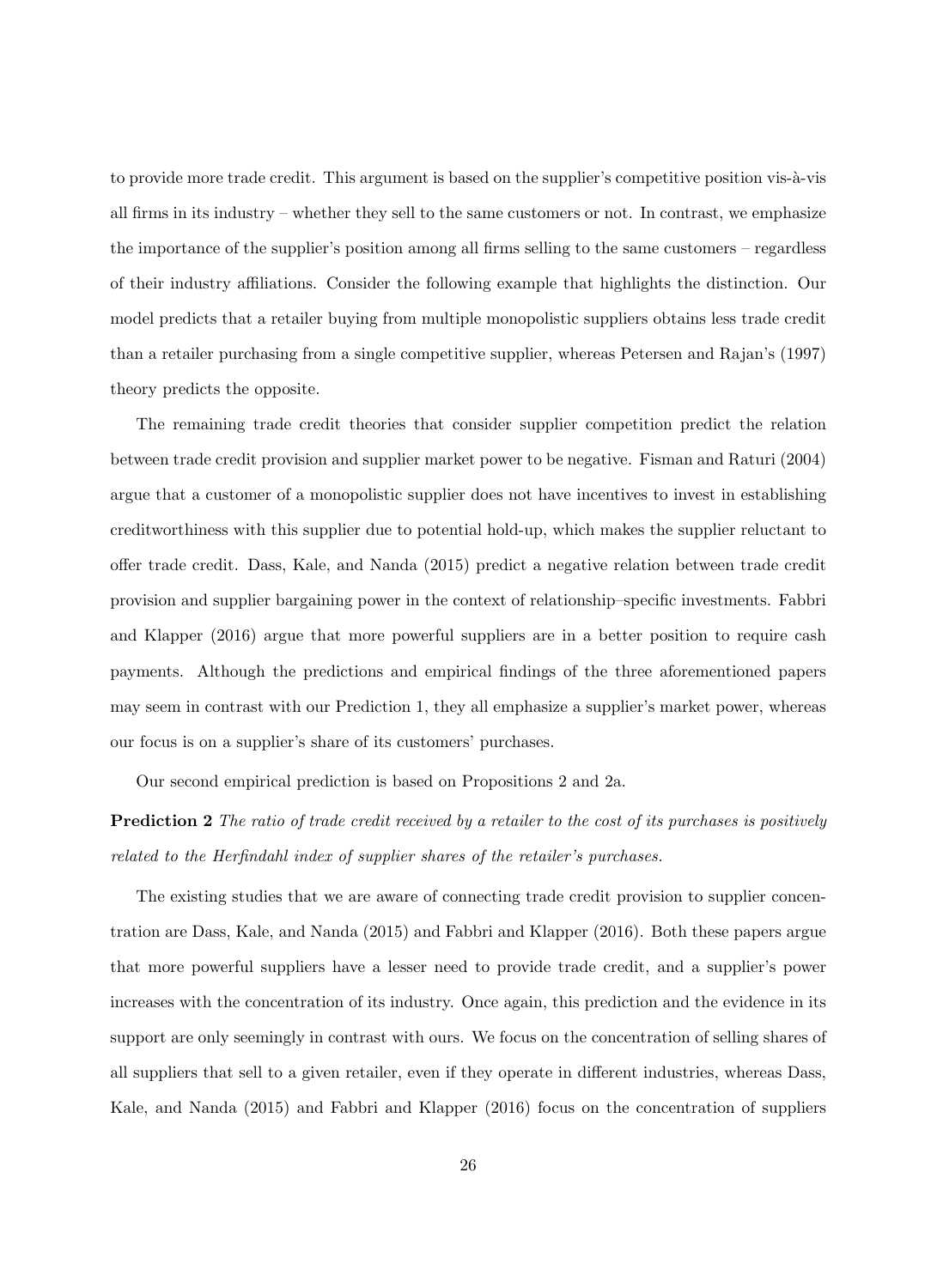that belong to the same industry and may or may not sell to the same customers.

Our next two empirical predictions follow from Proposition 3.

Prediction 3a The ratio of trade credit provided by a supplier to its sales is negatively related to the average product substitutability among suppliers selling to the same retailers.

Prediction 3b The ratio of trade credit received by a retailer to the cost of its purchases is negatively related to the average product substitutability among suppliers selling to that retailer.

There are several theories that predict a positive relation between product differentiation in supplier industry and trade credit provision. According to Burkart and Ellingsen (2004), differentiated goods are more difficult to divert for private benefits by an opportunistic buyer, which makes suppliers of differentiated goods more willing to sell on credit. Cunat (2007) argues that differentiated goods tend to be more buyer–specific, leading to higher switching costs for the buyer. As a result, a buyer of differentiated goods is less tempted to strategically default, which increases suppliers' willingness to offer trade credit. Chod, Trichakis, and Tsoukalas (2017) suggest that the generally lower liquidity of differentiated goods makes borrowing in kind more effective in signaling borrower's quality. Consistent with these predictions, the empirical relation between trade credit and product differentiation in supplier industry has been found positive (see, e.g., McMillan and Woodruff, 1999; Cuñat, 2007; Giannetti, Burkart, and Ellingsen, 2011; Dass, Kale, and Nanda, 2015).

Although our predictions regarding trade credit provision and product substitutability may appear similar to those of Burkart and Ellingsen (2004), Cuñat (2007), and Chod, Trichakis, and Tsoukalas (2017), they are fundamentally distinct from all of them. These theories tie the advantage of trade credit financing to the inherent nature of the transacted good, namely, its differentiation from all other goods in the supplier's industry. In contrast, our theory has to do with the relations among suppliers to a particular retailer, i.e., we relate trade credit to product substitutability among suppliers of a given retailer. This distinction is best illustrated by the following example. Suppose that a firm sources several commodity–like but mutually non–substitutable inputs, each from a different supplier. Given the commodity–like nature of the inputs, all of the aforementioned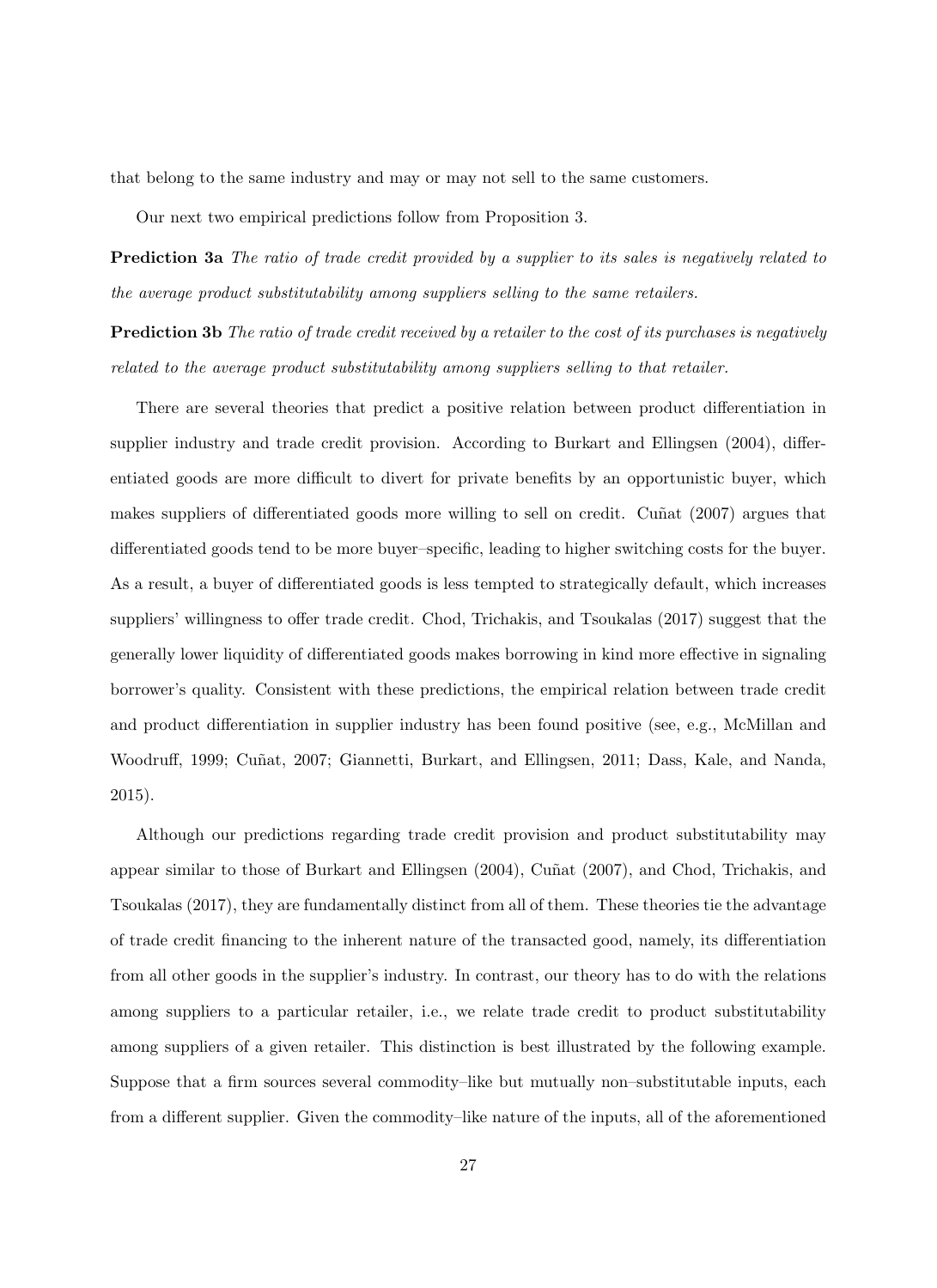theories would predict little trade credit financing. Given that the inputs are not mutual substitutes, our theory predicts the opposite.

# 6. Empirical tests

### 6.1. Empirical specifications

We examine the model's predictions empirically employing the same data of 571 retailer–years and 2,781 supplier–years that we use to calibrate the model. While our model is best suited to describe trade credit provided by suppliers to retailers, i.e., firms that resell suppliers' products to end consumers, we also test the model's predictions using alternative samples of corporate customers: (i) wholesalers, (ii) customers that are neither retailers nor wholesalers, and (iii) all corporate customers. The results for these alternative samples, reported in Table A6 in the Online Appendix, are generally weaker than those for the sample of retailers, but tend to remain statistically significant.

In addition, as we discussed in Section 3.4, our predictions are only relevant for the case in which the retailer's cost of bank credit and, thus, its demand for trade credit are high, resulting in trade credit being strategically rationed by suppliers. Therefore, we also test the model's predictions within a subsample of retailers paying relatively high (above median) interest rates on non-tradecredit debt. Consistent with our theory, we find that the empirical relations between supplier share concentration and supplier product substitutability on the one hand, and retailers' trade credit on the other, are indeed stronger within the high-interest-rate subsample. These robustness results are available in Table A7 in the Online Appendix.

According to Prediction 1, trade credit provided by a supplier is positively related to the supplier's average share of retailers' purchases. Prediction 3a states that a supplier's trade credit is negatively related to the substitutability of its products with those of suppliers selling to the same retailers. We test these predictions by estimating a regression of supplier *i*'s trade credit,  $TC_i$ , on proxies for the supplier's average share of its retailers' purchases,  $SH_i$ , and for the average product substitutability between the supplier and other suppliers selling to the same retailers,  $\overline{\gamma_i}$ , while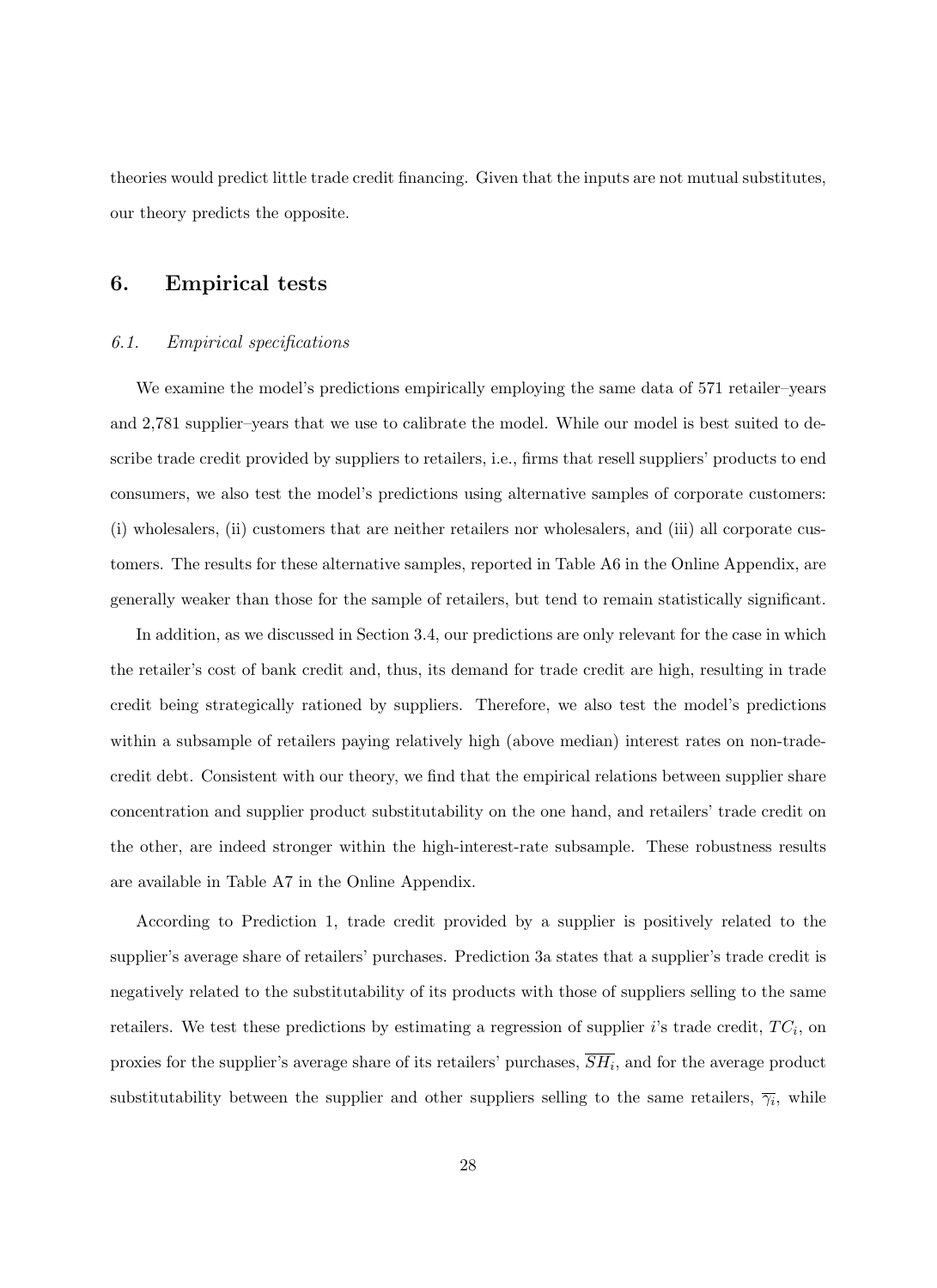controlling for variables that have been found in past studies to be associated with trade credit, and which we denote by the vector  $\Omega_i$ :

<span id="page-30-0"></span>
$$
TC_i = \alpha + \beta_1 \overline{SH_i} + \beta_2 \overline{\gamma_i} + \beta_c' \Omega_i + \epsilon_i.
$$
\n(26)

According to Prediction 2, trade credit obtained by a retailer is positively related to the Herfindahl index of supplier shares of the retailer's purchases. Prediction 3b states that a retailer's trade credit is negatively related to the average product substitutability among its suppliers. We test these predictions by estimating a regression of trade credit obtained by retailer  $j$ ,  $TC_j$ , on proxies for the retailer's Herfindahl index of supplier shares,  $HHI<sub>j</sub>$ , and for the average substitutability among products of suppliers selling to the retailer,  $\overline{\gamma_j}$ , while controlling for other variables related to retailers' trade credit,  $\Omega_i$ :

<span id="page-30-1"></span>
$$
TC_j = \alpha + \beta_1 H H I_j + \beta_2 \overline{\gamma_j} + \beta_c' \Omega_j + \epsilon_j.
$$
\n(27)

We estimate the regressions in  $(26)$  and  $(27)$  with OLS using all supplier–year and retailer–year observations, respectively, while including year fixed effects and clustering standard errors by firm.

### 6.2. Variables

#### 6.2.1. Suppliers

Dependent variable. Following past studies (see, e.g., Petersen and Rajan, 1997; Giannetti, Burkart, and Ellingsen, 2011), we define trade credit extended by supplier  $i$ ,  $TC_i$ , as the ratio of supplier i's accounts receivable, Compustat item RECT, and sales, item SALE. The ratio of trade credit to sales, as all other ratios, are winsorized at the  $1^{st}$  and  $99^{th}$  percentiles.

Main independent variables. In constructing the main independent variables, we need to account for the fact that any given supplier may sell to multiple retailers and face a different set of competitors in each instance. For every retailer in the sample, we identify suppliers that list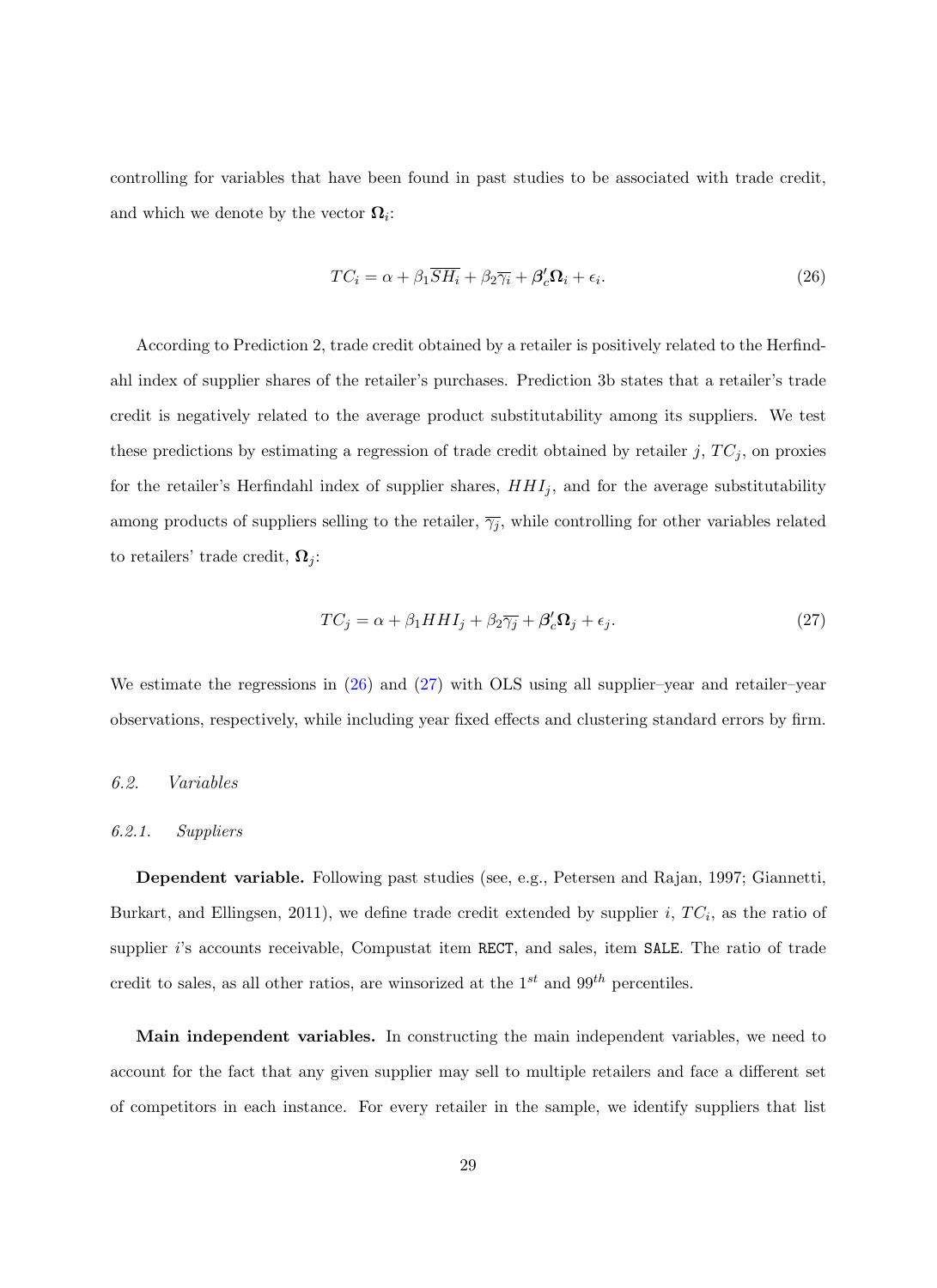that retailer as their principal customer. Then, for each supplier in this set, we record all retailers to which the supplier sells and all other suppliers selling to each of these retailers. We then test whether trade credit extended by supplier  $i$  is (i) positively related to supplier  $i$ 's average share of purchases by all retailers to which supplier  $i$  sells, and (ii) negatively related to the average substitutability between products of supplier  $i$  and products of all other suppliers that sell to the same retailers as supplier *i*.

Note that this approach restricts our analysis to retailer–supplier pairs. In reality, however, suppliers may also sell to corporate customers that are not retailers. Relations with these customers may also influence the amount of trade credit that a supplier extends. Thus, we also examine robustness of our results within stricter samples in which retailers are responsible for at least 25%, 50%, or 100% of suppliers' sales. The results for these alternative samples are presented in Table A3 in the Online Appendix. Since we do not have information regarding sales of each supplier to each customer, we assume that a supplier's sales to each of its customers are proportional to that customer's overall purchases, measured by its cost of goods sold. The results based on these subsamples are similar to those based on the full sample of all suppliers.

Average supplier share. Absent information regarding sales of each supplier to each retailer, we proxy for supplier i's share of retailer j's purchases,  $SH_{i,j}$ , by the total sales of supplier i over the total sales of all  $N_j$  suppliers selling to retailer j, i.e.,  $SH_{i,j} = \frac{SALES_i}{S_{i,j}S_{i,j}}$  $\sum_{k=1}^{N_j} SALES_k$ . To obtain supplier  $i$ 's average share of retailers' purchases, we average these shares over all  $M_i$  retailers to which supplier i sells:

$$
\overline{SH_i} = \frac{\sum_{j=1}^{M_i} SH_{i,j}}{M_i}.
$$
\n(28)

Our results are also robust to using retailer–purchases–weighted average supplier share:  $\overline{SH_i}$  =  $\sum_{j=1}^{M_i}SH_{i,j}COGS_j$  $\sum_{j=1}^{N} \frac{N_{i,j} \cup \sigma S_{i,j}}{\sum_{j=1}^{M_i} C O G S_j}$ , where  $C O G S_j$  is the cost of goods sold by retailer j. The results for alternative specifications of independent variables are available in Table A2 in the Online Appendix.

Average product substitutability. As discussed in Section [4,](#page-20-0) we measure product substitutability between two suppliers by textual similarity of their product descriptions in 10K filings, provided by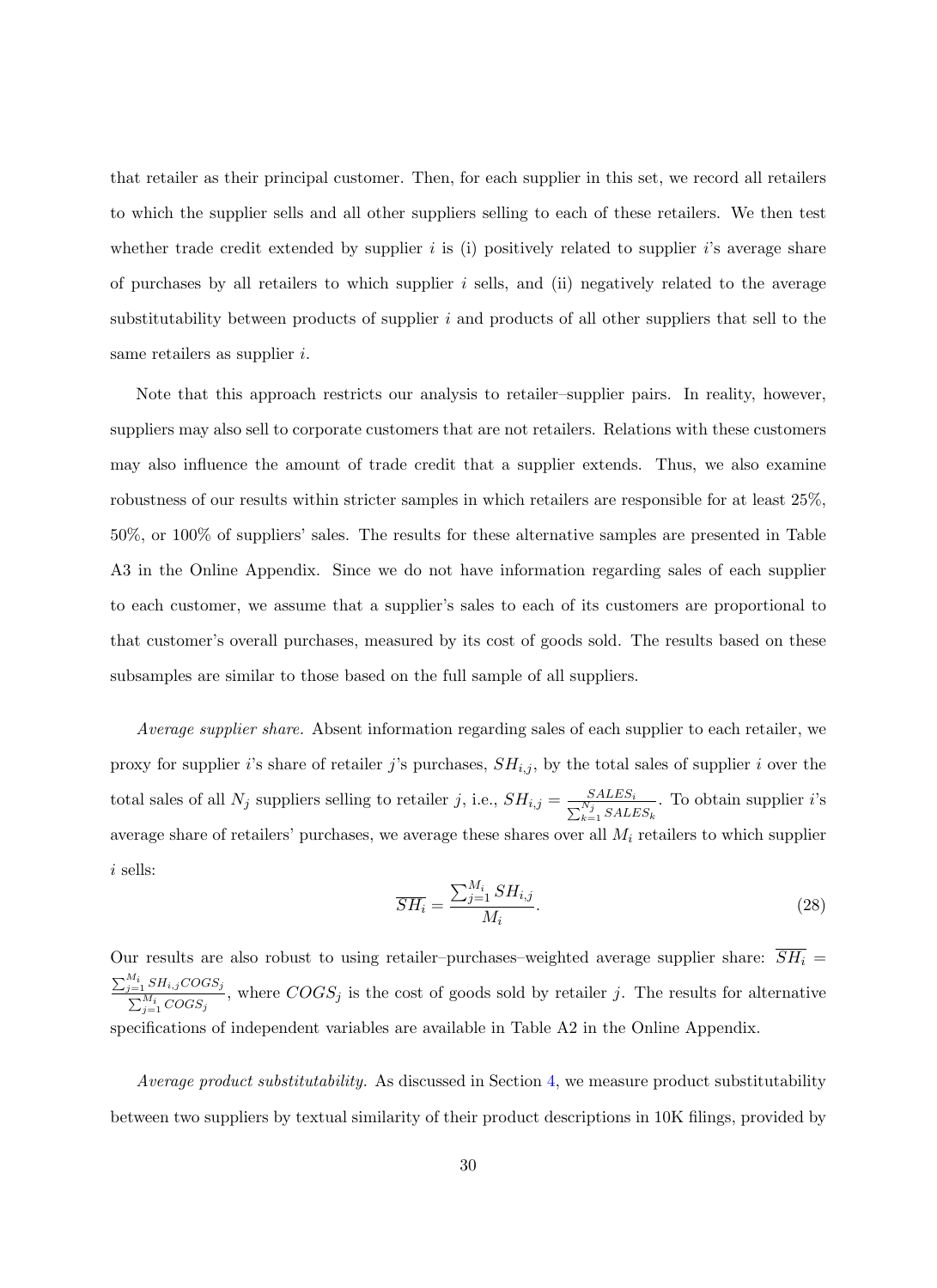Jerry Hoberg and Gordon Phillips. We compute average product substitutability between supplier i and other suppliers selling to the same retailers in two steps. First, we compute the average substitutability between products of supplier i and products of the other  $N_j - 1$  suppliers selling to retailer j as  $\overline{\gamma_{i,j}} =$  $\sum_{i'=1,i'\neq i}^{N_j} \gamma_{i,i'}$  $\frac{-1}{i} \frac{\partial^2 u}{\partial x^2}$ , where  $\gamma_{i,i'}$  is the textual similarity between product descriptions of suppliers i and i', both of which sell to retailer j. We then compute the mean of the average substitutabilities across all  $M_i$  retailers to which supplier i sells:

$$
\overline{\gamma_i} = \frac{\sum_{j=1}^{M_i} \overline{\gamma_{i,j}}}{M_i}.
$$
\n(29)

Our results are also robust to using retailer–purchases–weighted mean substitutability, computed as  $\overline{\gamma_i} = \frac{\sum_{j=1}^{M_i} \overline{\gamma_{i,j}} C O G S_j}{\sum_{j=1}^{M_i} C O G S_j}$  $\sum_{j=1}^{M_i} COGS_j$ .

Control variables. Trade credit extended by suppliers to their customers may be related to the following factors.

Suppliers' financing advantage over banks, which is expected to be greater for suppliers of differentiated goods (see, e.g., Petersen and Rajan, 1997; Johnson, McMillan, and Woodruff, 2002; C˜unat, 2007; Giannetti, Burkart, and Ellingsen, 2011) and suppliers of services (e.g., Giannetti, Burkart, and Ellingsen, 2011). To control for the nature of transacted goods, we follow Giannetti, Burkart, and Ellingsen (2011) and include two indicator variables: a dummy equaling one if a supplier sells differentiated products and a dummy equaling one if it sells services, both based on industry classification of Rauch (1999).

Suppliers' financial constraints, which we measure by the Hadlock and Pierce's (2010) size– age index (see, e.g., Kieschnick, Laplante, and Moussawi, 2013; Dass, Kale, and Nanda, 2015).[7](#page-32-0) Suppliers' access to external financing also depends on their credit ratings, which we measure using

<span id="page-32-0"></span><sup>7</sup>Given potential non–linearities in the relation between this index and trade credit, we use two dummy variables: a constrained dummy equaling one if the value of the supplier's Hadlock-Pierce index belongs to the top three deciles of the index's distribution in the given year, and an unconstrained dummy equaling one if the value of the index belongs to the bottom three deciles. The coefficients on the main independent variables are similar if the dummies are based on the Hadlock-Pierce index being above or below median as in Acharya, Davydenko, and Strebulaev (2012), if we use the individual index components (size and age) as in Petersen and Rajan (1997), or if we use the index itself. We perform similar robustness tests when examining trade credit obtained by retailers and find that the results for retailers are also robust to these changes in variable definitions.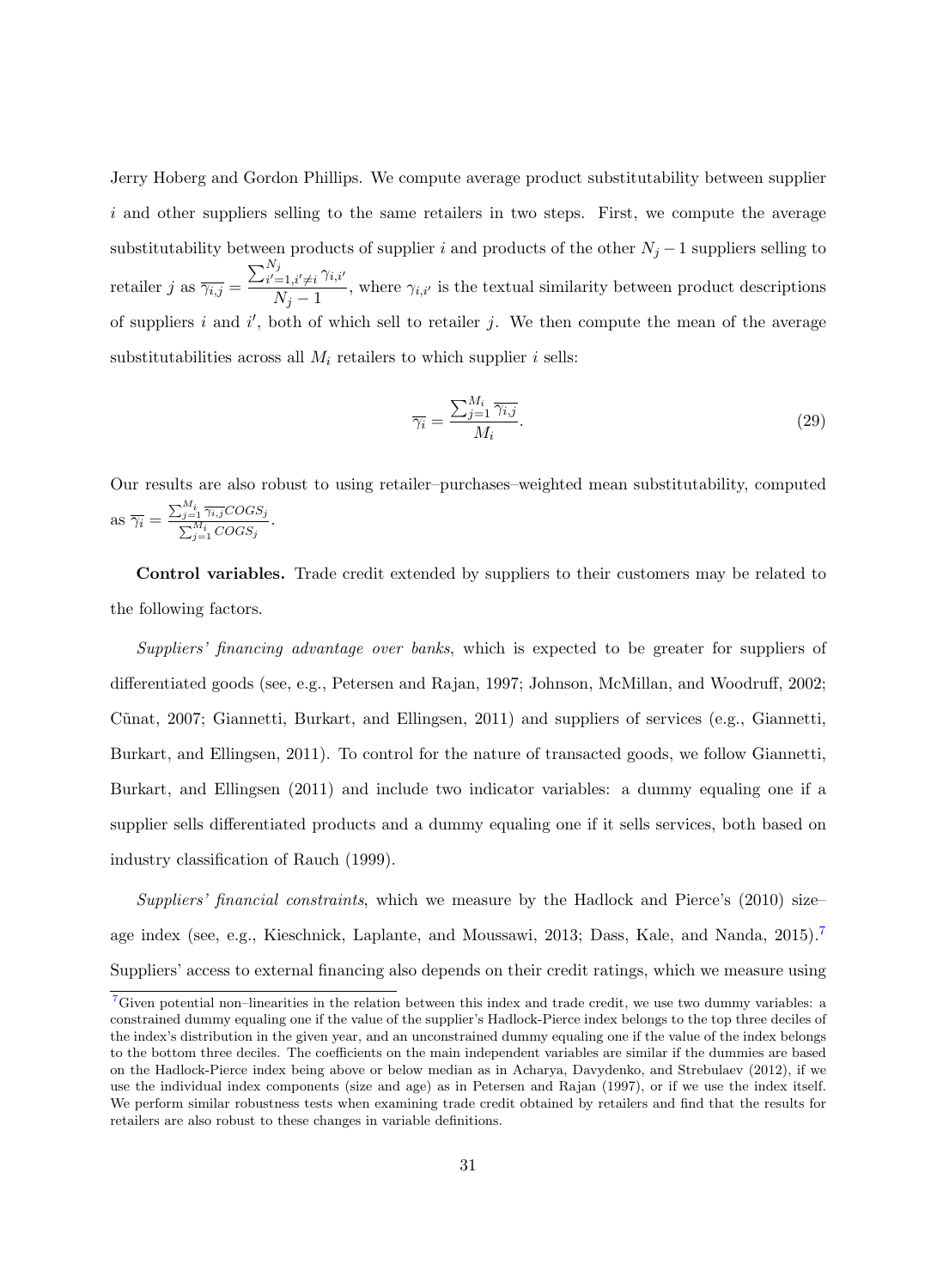a dummy variable equaling one if the supplier has an investment–grade credit rating, defined as BBB– or above (see, e.g., Campello, Graham, and Harvey, 2010; Lemmon and Roberts, 2010).<sup>[8](#page-33-0)</sup> In addition, a supplier's ability to extend trade credit may depend on its liquidity and its leverage. We measure liquidity by the ratio of cash and marketable securities, Compustat item CHE, to book assets, item AT. Leverage is measured as the ratio of the sum of short–term and long–term debt, items DLC and DLTT, respectively, to the sum of short–term debt, long–term debt, and market value of equity, computed as the product of shares outstanding and the end–of–year price per share, items CSHO and PRCC<sub>-C</sub>, respectively.

Suppliers' incentives to price discriminate, which are increasing in supplier profitability, proxied by the ratio of operating income after depreciation, item OIADP, to sales, item SALE (e.g., Petersen and Rajan, 1997).

Suppliers' growth, which we measure as the ratio of sales, item SALE, to its lagged value minus one (e.g., Petersen and Rajan, 1997).

Suppliers' relationship–specific investments, which we proxy by R&D expenditures, item XRD, and advertising expenditures, item XAD, both normalized by book assets, as in Dass, Kale, and Nanda (2015).

Suppliers' market power, which reduces the need to use trade credit as an incentive device (see, e.g., Dass, Kale, and Nanda, 2015; Fabbri and Klapper, 2016). We use two measures of supplier market power: the ratio of a supplier's sales to the total sales in its 3–digit SIC industry, and the Herfindahl index of sales in the supplier's 3–digit SIC industry.

#### 6.2.2. Retailers

Dependent variable. Following Giannetti, Burkart, and Ellingsen (2011), we measure trade credit received by retailer j,  $TC_j$ , as the ratio of the retailer's accounts payable, Compustat item AP, and the cost of goods sold, item COGS.

<span id="page-33-0"></span><sup>8</sup>Our results are robust to using a dummy variable equaling one if the supplier has any credit rating instead of an investment–grade rating. A similar statement holds for the retailer regressions.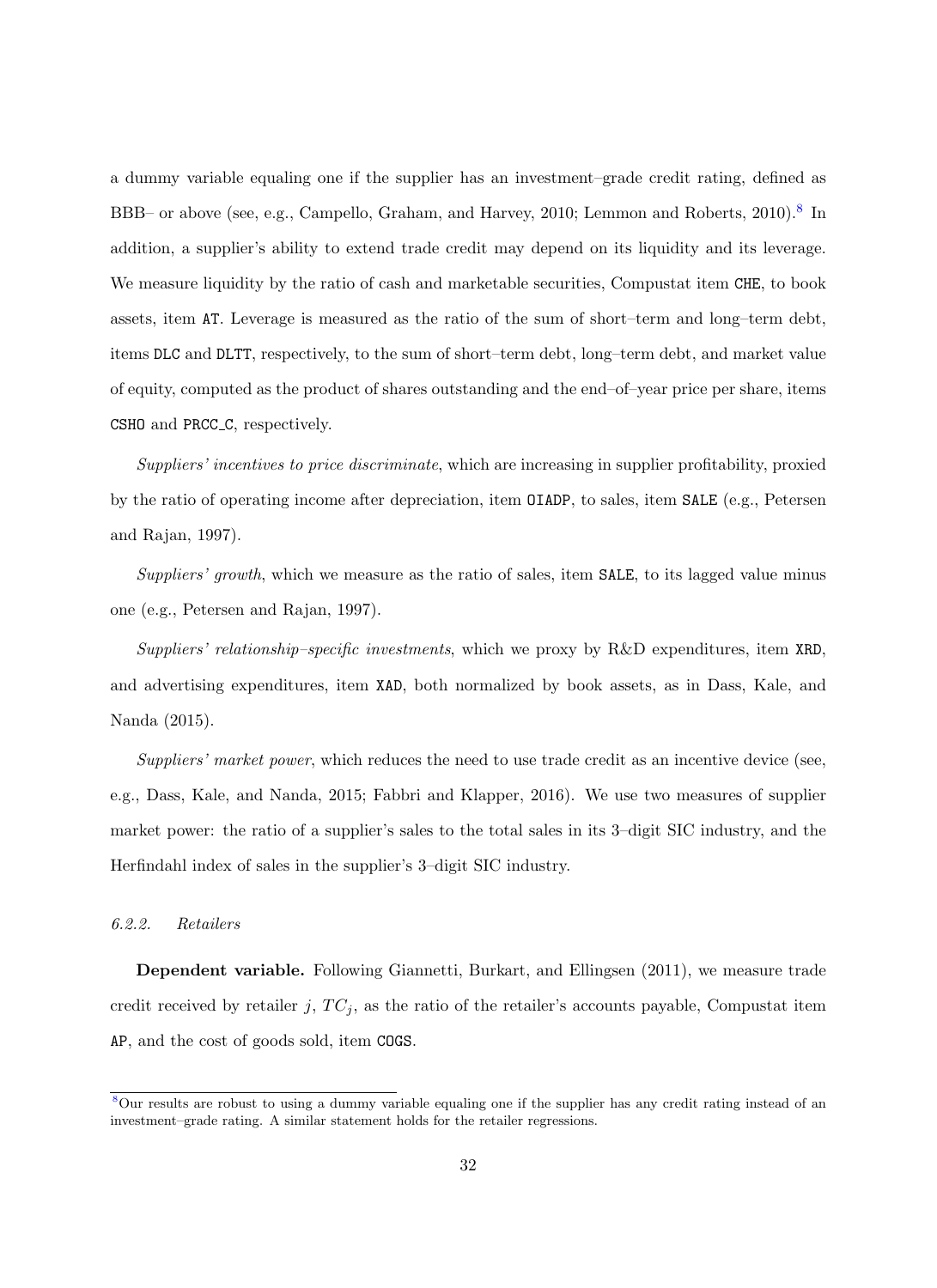**Main independent variables.** We test whether trade credit received by retailer  $j$  is (i) positively related to the Herfindahl index of supplier shares of retailer  $j$ 's purchases, and (ii) negatively related to the average substitutability among products of all suppliers selling to retailer  $i$ .

Herfindahl index of supplier shares. Recall our proxy for supplier  $i$ 's share of retailer  $j$ 's purchases,  $SH_{i,j} = \frac{SALES_i}{\sum_{i=1}^{N_i} S_i}$  $\sum_{k=1}^{N_j} SALES_k$ , where  $N_j$  is the number of suppliers selling to retailer j. The Herfindahl index of supplier shares for retailer  $j$  is then computed as:

$$
HHI_j = \frac{\sum_{i=1}^{N_j} SH_{i,j}^2}{\left(\sum_{i=1}^{N_j} SH_{i,j}\right)^2}.
$$
\n(30)

Average product substitutability. In our model, product substitutability is the same across all pairs of suppliers to a given retailer. Since this is not the case in the data, we compute the average product substitutability among the  $N_j$  suppliers selling to retailer j as

$$
\overline{\gamma_j} = \frac{\sum_{i=1}^{N_j} \sum_{i'=1, i'\neq i}^{N_j} \gamma_{i,i'}}{N_j (N_j - 1)},
$$
\n(31)

where  $\gamma_{i,i'}$  is the textual similarity between product descriptions of suppliers i and i', both of which sell to retailer  $j$ . Our results are robust to using supplier–sales–weighted average product substitutability, defined as  $\overline{\gamma_j}$  =  $\sum_{i=1}^{N_j}\sum_{i'=i,i'\neq i}^{N_j}\gamma_{i,i'}(SALES_i+SALES_{i'})$  $\sum_{i=1}^{N_j} \sum_{i'=i,i'\neq i}^{N_j} (SALES_i + SALES_{i'})$ . The results for alternative specifications of independent variables are available in Table A5 in the Online Appendix.

Control variables. Trade credit received by retailers may be related to the following factors. Advantages of trade credit over bank credit, which are expected to be greater for retailers purchasing a larger share of differentiated inputs and a lower share of service inputs (e.g., Giannetti, Burkart, and Ellingsen, 2011), and those holding a lower share of finished goods inventories (e.g., Petersen and Rajan, 1997). To control for the nature of transacted goods, we use Rauch's (1999) industry–wide estimates of proportions of differentiated and service inputs. To control for the proportion of inventories of finished goods out of total inventories, we compute the ratio of Compustat item INVFG and item INVT.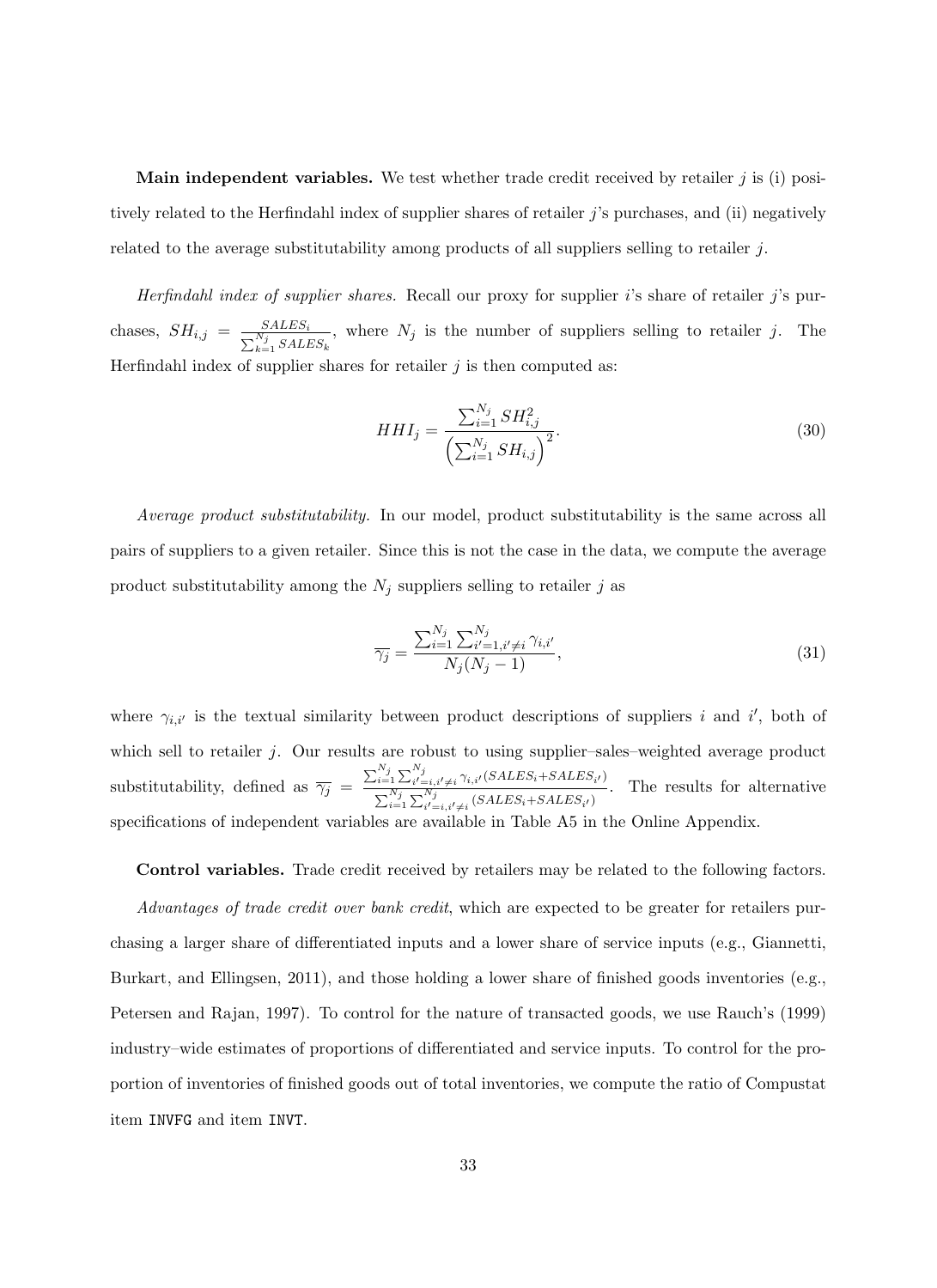Retailers' financial constraints, which we measure using the Hadlock-Pierce index and credit rating. Because retailers' access to external financing could be related to their tangible assets, which are easier to collateralize, we also control for asset tangibility, defined as the ratio of physical capital stock over book assets, item AT. To measure a firm's stock of physical capital, we adopt a variant of perpetual inventory method.<sup>[9](#page-35-0)</sup> In addition, retailers' access to external financing could be related to their liquidity and leverage, measured similarly to those of suppliers.

Retailers' growth, which we measure similarly to that of suppliers.

Retailers' market power, which could allow them to obtain more trade credit (e.g., Wilner, 2000), and which we proxy by the retailer's market share in its 3–digit SIC industry as well as by the Herfindahl index of the retailer's 3–digit SIC industry.

### 6.3. Summary statistics

Summary statistics are presented in Table 3, which contains two panels. Panel A reports statistics for 2,781 supplier–years. Panel B presents statistics for 571 retailer–years.

#### Insert Table 3 here

The mean ratio of trade credit extended by suppliers to their sales is 0.16, whereas the mean ratio of trade credit received by retailers to their cost of goods sold is higher  $-0.23$ . This is consistent with Giannetti, Burkart, and Ellingsen (2011), who report that retailers tend to obtain more trade credit than other corporate customers.

The mean supplier share of retailers' purchases is slightly over 20%, consistent with roughly

<span id="page-35-0"></span><sup>9</sup>First, we calculate the 3–digit SIC industry–average depreciation rate of physical capital for each year, where a firm's depreciation rate is the ratio of its accounting depreciation, item DP, and its beginning–of–year gross PP&E, item PPEGT. Second, we compute the firm's stock of physical capital in the following way. A firm's capital stock at the end of year 1, which is defined as the first year the firm appears in Compustat, is its gross PP&E depreciated with the industry–wide depreciation rate in year 1. Its capital stock at the end of any year  $\tau > 1$  is the sum of the capital stock in year  $\tau - 1$  and the capital investment in year  $\tau$ , computed as the difference between PPEGT in year  $\tau$  and that in year  $\tau$  - 1, and depreciated with the industry–wide depreciation rate in year  $\tau$ . A similar method is frequently used for computing the stock of intangible capital (see, e.g., Hall, Jaffe, and Trajtenberg, 2005; Hirshleifer, Hsu, and Li, 2013) and organization capital (e.g., Eisfeldt and Papanikolaou, 2013). We obtain similar results if we use a fixed depreciation rate for all industries and years  $-15\%$  as in Hall, Jaffe, and Trajtenberg (2005), 20% as in Hirshleifer, Hsu, and Li (2013), as well as other rates ranging from 10% to 30%.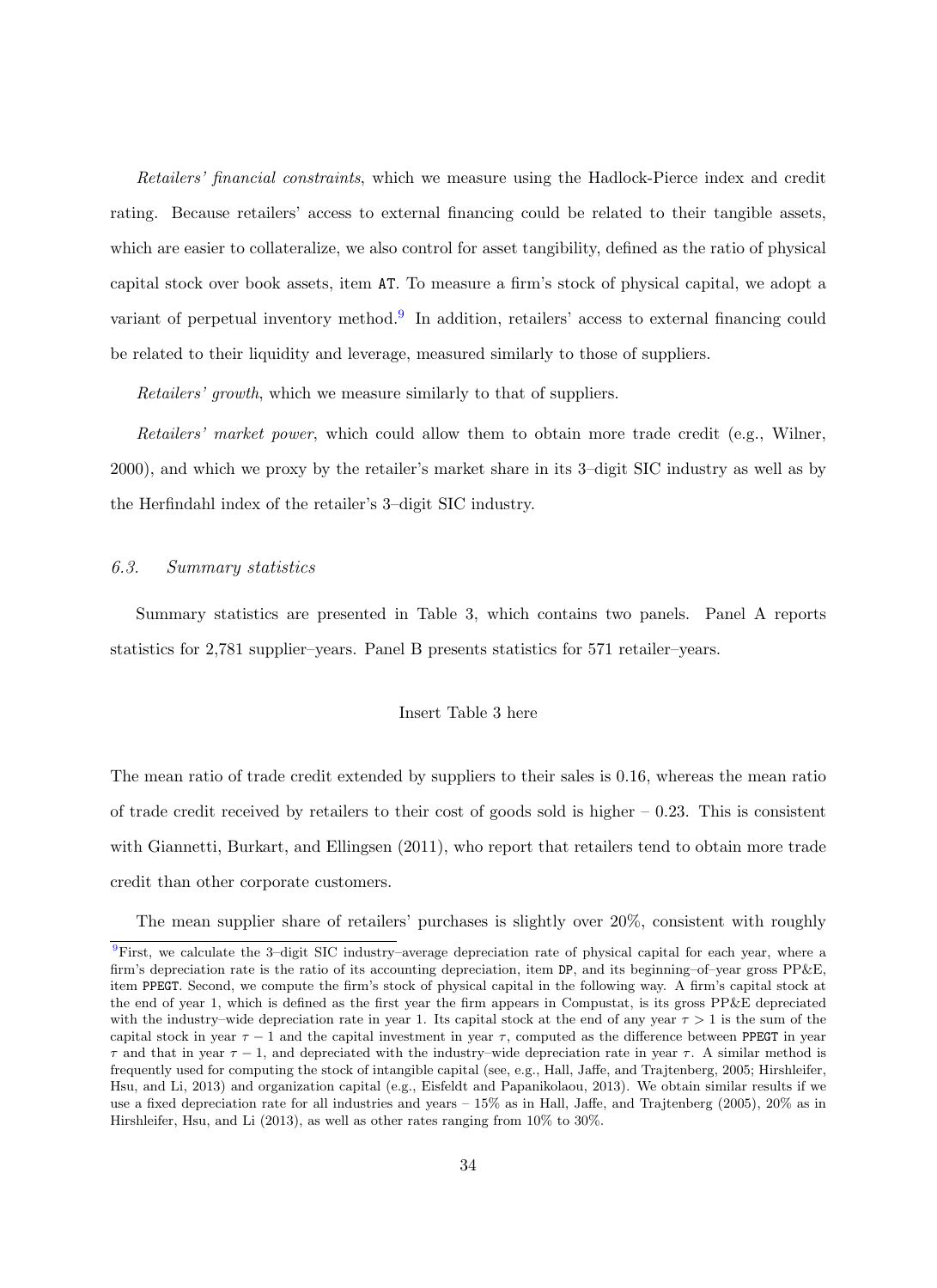five suppliers per retailer in our sample. The mean Herfindahl index of supplier shares is around 30%, indicating relatively high supplier concentration for most retailers. The average product substitutability among suppliers of a given retailer varies considerably across retailers, with a standard deviation over twice the mean within the supplier sample and three times the mean within the sample of retailers.

Retailers in our sample are quite large – their mean assets are roughly 30 times larger than those of their suppliers, consistent with retailers being typically larger than other corporate customers and with the bias towards large customers in Cohen and Frazzini's (2008) data. Retailers also tend to be much older than their suppliers. Retailers are somewhat more profitable than suppliers and grow at a slightly higher pace on average. The mean proportion of tangible assets is twice as large for retailers than for suppliers. Suppliers tend to hold larger liquid assets and tend to be more financially constrained than retailers, whereas the mean leverage is similar across the two groups. Suppliers and retailers have similar market shares in their industries, around 25% on average.

The magnitudes of the correlations between the focal independent variables, reported in Tables A1 and A4 in the Online Appendix, are low: the correlation between the mean supplier share and the mean substitutability of the supplier's products is 9% and that between the HHI of supplier shares and the mean product substitutability among suppliers of a given retailer is -7%.

#### 6.4. Empirical results

#### 6.4.1. Suppliers

We first estimate the regression in  $(26)$  to test Prediction 1, i.e., a positive relation between a supplier's trade credit and its average share of retailers' purchases,  $SH_i$ , and Prediction 3a, i.e., a negative relation between a supplier's trade credit and substitutability of its products with products of other suppliers that sell to the same retailers,  $\overline{\gamma_i}$ . The results are presented in Table 4, which has four columns.

Insert Table 4 here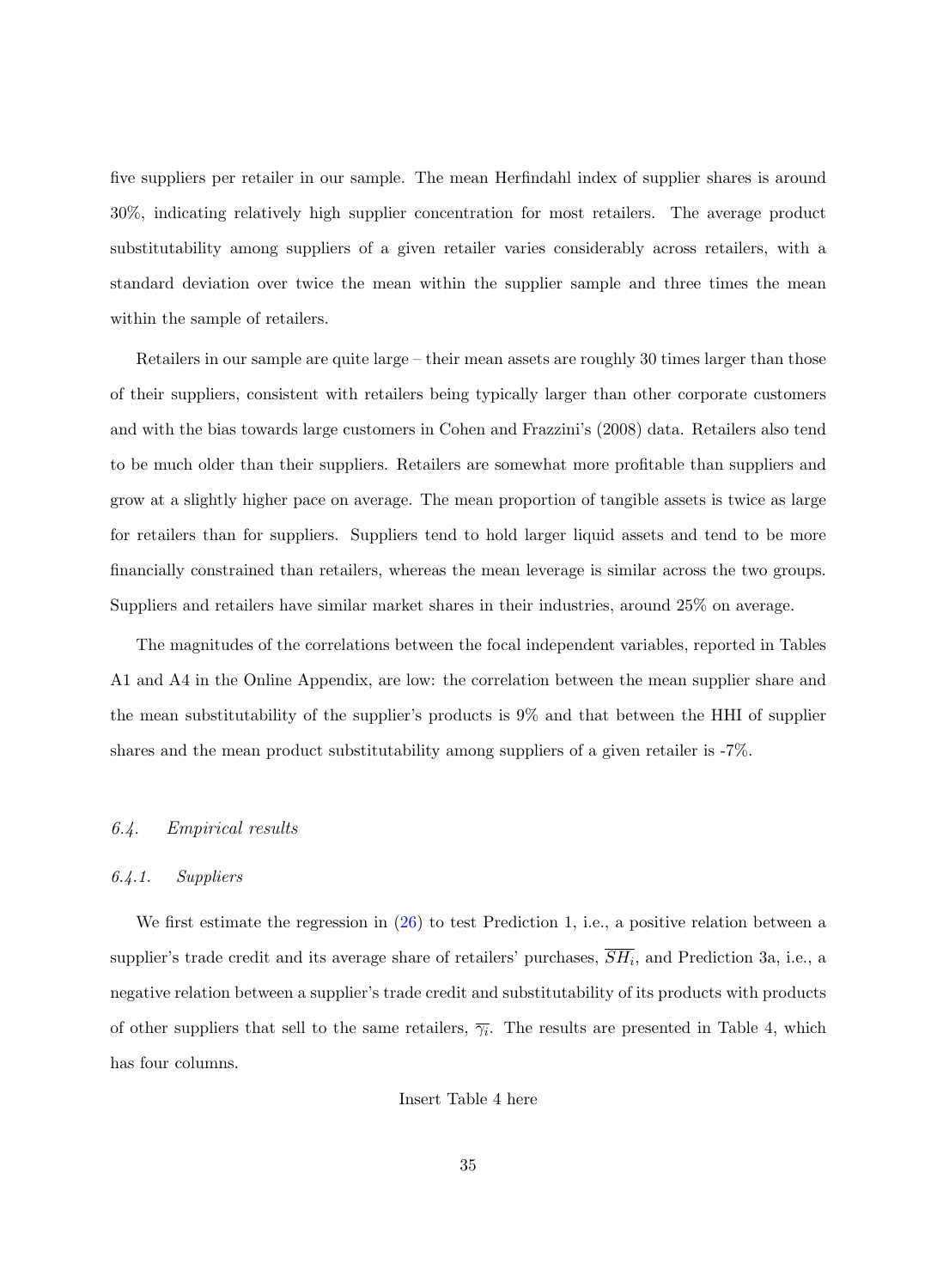In the first column, the set of independent variables includes only  $SH_i$  and  $\overline{\gamma_i}$ . In column 2, we augment the regression with all of the control variables defined in Subsection [6.2.1.](#page-30-1) Despite the low correlation between  $SH_i$  and  $\overline{\gamma_i}$ , to ensure that inclusion of both does not bias the coefficient estimates, in columns 3 and 4 we estimate the regression while including only one of these two focal independent variables at a time, along with control variables.

Consistent with Prediction 1, the coefficient on  $SH_i$  is positive and significant at 10% level regardless of the inclusion of the other independent variables. The economic effect of a supplier's average share of its retailers' purchases on trade credit extended by that supplier is not negligible: A one–standard–deviation increase in  $SH_i$  is associated with an 8% (9%) standard–deviation increase in trade credit in the absence (presence) of control variables. The fact that the economic effect is around five times lower than in the regressions based on simulated data in Section [4,](#page-20-0) suggests that managers incorporate strategic considerations into their trade credit decisions only partially, and/or trade credit and the supplier's competitive position at the customer level are linked through other channels that are not captured by our model.

Consistent with Prediction 3a, the coefficient on  $\overline{\gamma_i}$  is negative and highly statistically significant in all specifications. Economically, a one-standard–deviation increase in  $\overline{\gamma_i}$  is associated with a 10– 11% standard–deviation reduction in trade credit. Again, the fact that these figures are an order of magnitude lower than those estimated with simulated data suggests that the relation between substitutability among suppliers' products and trade credit that these suppliers extend may have additional facets that are not captured by our model. A comparison of the coefficients on  $\overline{SH_i}$  and  $\overline{\gamma_i}$  in columns 3 and 4 with those in column 1 suggests that neither of our proxies for the main independent variables substantially alters the relation between trade credit and the proxy for the other main independent variable.

To further ensure that one of the main independent variables is not capturing the measurement error of the other, we also augment the regression in [\(26\)](#page-30-0) by including quadratic and cubic terms of average product substitutability and average supplier share. The estimates of these augmented regressions, available in Table A8 in the Online Appendix, show that the coefficients on the linear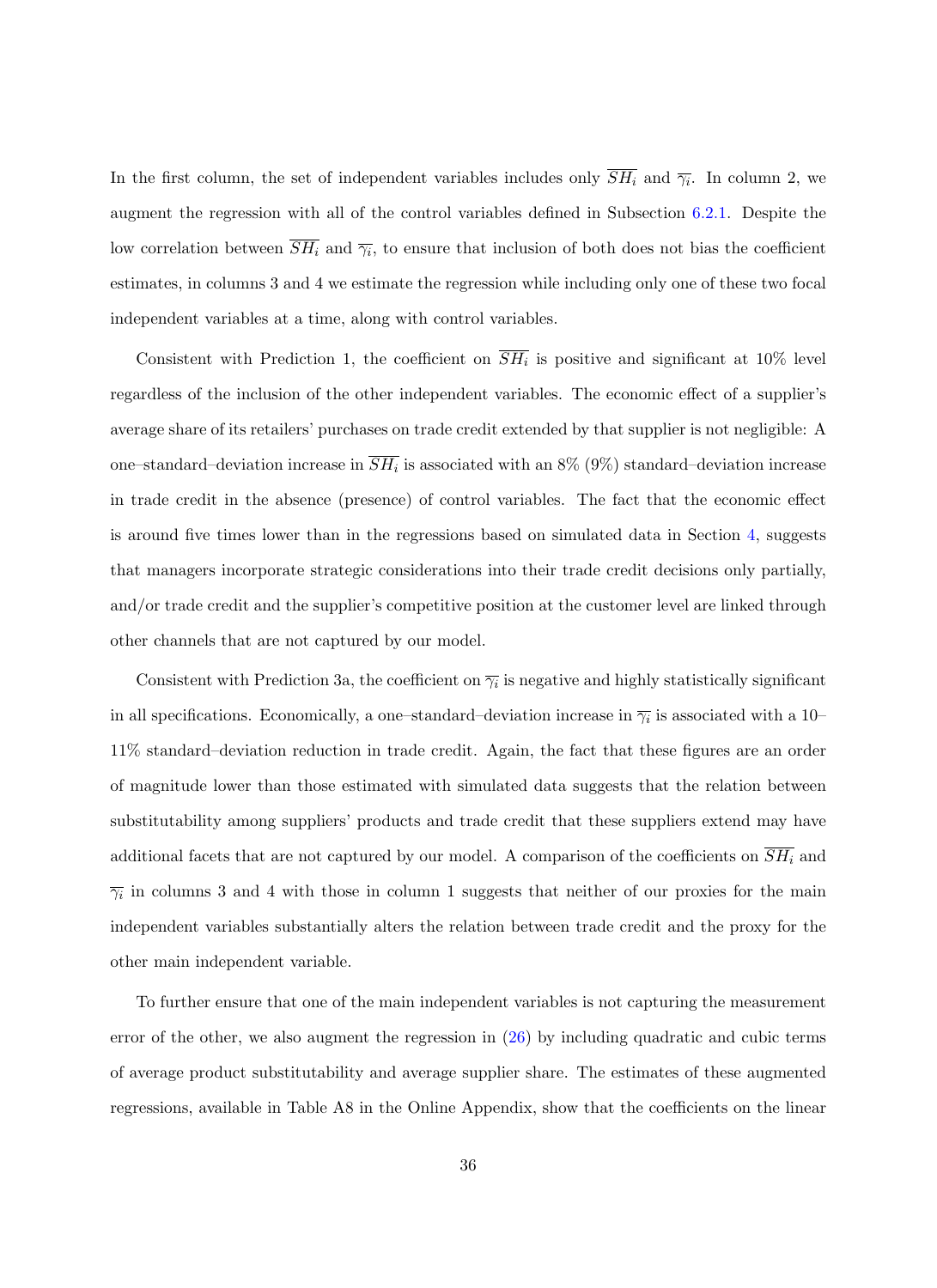terms and their statistical significance do not change substantially following the inclusion of the higher order terms. The coefficients on the quadratic terms are either statistically insignificant or have the same sign as the linear term coefficients. The coefficients on the cubic terms are all insignificant. These results suggest that neither of the main independent variables is likely to capture the measurement error of the other.

The coefficients on control variables are generally in line with existing theories and evidence. Suppliers of differentiated goods and services extend more trade credit than suppliers of standardized goods, consistent with trade credit theories based on borrower opportunism and suppliers' informational advantage. Financially unconstrained suppliers tend to provide more trade credit. Trade credit provision is negatively associated with suppliers' leverage, suggesting that firms closer to their debt capacity are more constrained in offering credit. Growing suppliers provide more trade credit, consistent with their increasing sales being partially fueled by trade credit provision. Advertising is positively associated with trade credit, consistent with the use of trade credit as a commitment device for relationship–specific investments. The concentration of suppliers' industries exhibits a strong negative relation with trade credit, consistent with the supplier market power hypothesis. At the same time, judging from the negative and insignificant coefficients on suppliers' profit margin, we do not find support for the price discrimination hypothesis.

#### 6.4.2. Retailers

Next, we estimate the regression in [\(27\)](#page-30-2) to test Prediction 2, i.e., a positive relation between trade credit received by a retailer and the Herfindahl index of supplier shares of the retailer's purchases,  $HHI<sub>j</sub>$ , and Prediction 3b, i.e., a negative relation between trade credit received by a retailer and the mean product substitutability among the retailer's suppliers,  $\overline{\gamma_j}$ . The results are presented in Table 5, whose layout is similar to that of Table 4.

Insert Table 5 here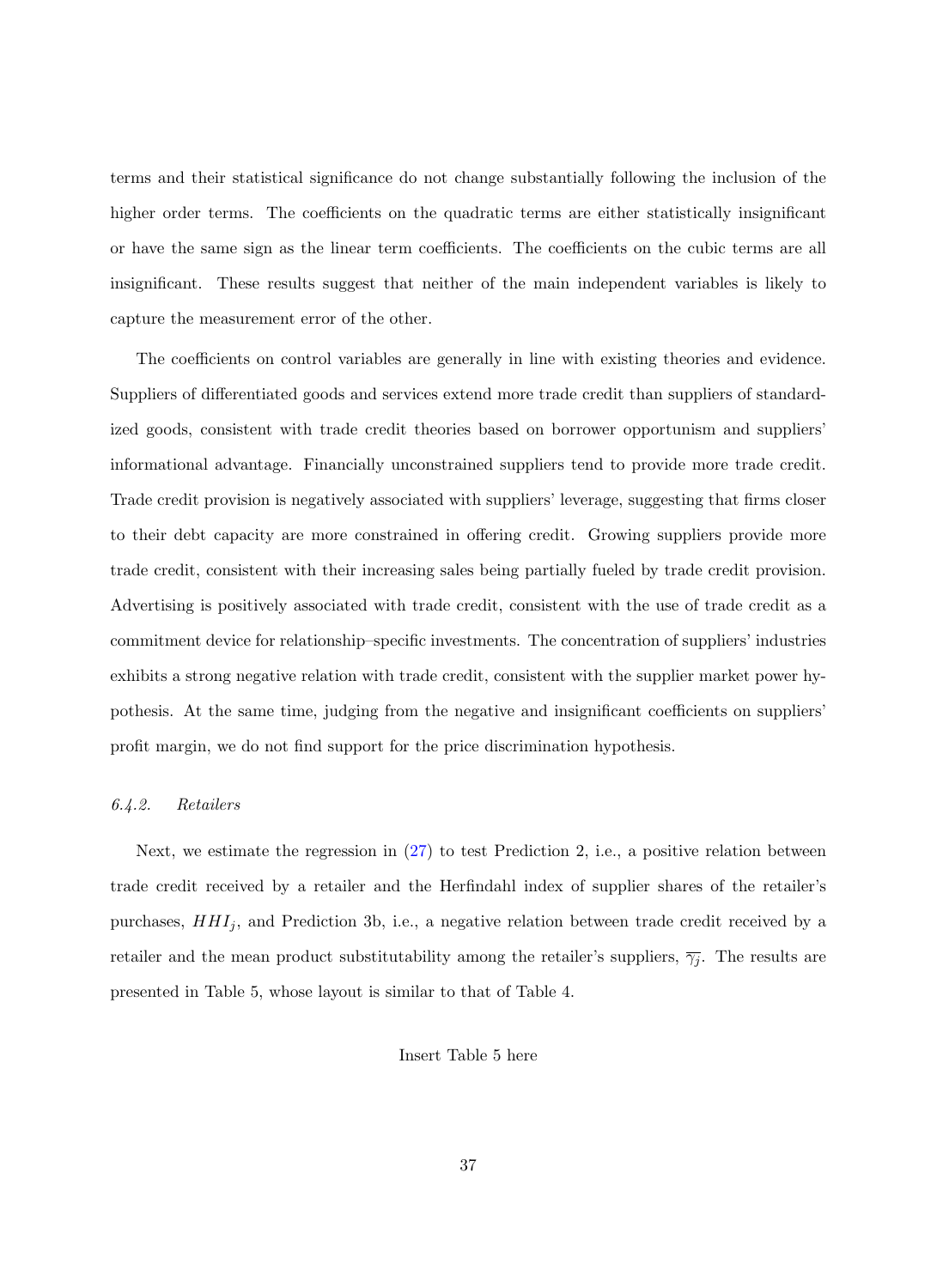The association between the concentration of a retailer's suppliers,  $HHI_j$ , and the trade credit that the retailer obtains is positive and highly statistically significant. A one–standard–deviation increase in  $HHI_j$  is associated with 9–14% standard–deviation increase in the retailer's trade credit. Average product substitutability among a retailer's suppliers is negatively and significantly related to the trade credit obtained by the retailer. The economic significance of the coefficient on  $\overline{\gamma_j}$  is consistent with the estimates in Table 4: A one–standard–deviation increase in  $\overline{\gamma_j}$  is associated with 8–16% standard–deviation decrease in the retailer's trade credit.

Similar to the case of suppliers, removing one of the two main independent variables from the regression, as well as augmenting the regression by higher-order terms of the main independent variables does not affect the estimates materially. The results of these augmented regressions are available in Table A9 in the Online Appendix. As in the case of suppliers' trade credit regressions, the coefficients on control variables tend to be consistent with past studies and existing theories. Trade credit received by a retailer is negatively related to the proportion of finished goods in the retailer's inventories, consistent with suppliers having a greater advantage over banks in liquidating inventories of raw materials. Trade credit is positively related to the proportion of differentiated inputs, consistent with the moral hazard and information asymmetry theories. Trade credit is negatively related to the proportion of service inputs, for which suppliers' advantage in liquidating repossessed inventory becomes irrelevant. Consistent with the demand for trade credit hypothesis, financially constrained and highly levered retailers use more trade credit, whereas retailers with more tangible assets that could be used as collateral for bank credit use less trade credit. Inconsistent with this hypothesis, however, retailers with investment–grade rating, which are likely to have access to other sources of financing, obtain more trade credit. Retailers with growing sales tend to rely more on trade credit. Finally, consistent with the market power hypothesis, retailers with larger market power within their industries receive more trade credit.

Overall, the empirical relations between the distribution of suppliers' selling shares and substitutability among their products on the one hand, and trade credit provided by suppliers to retailers on the other, are consistent with the model's predictions. We interpret these findings as being sug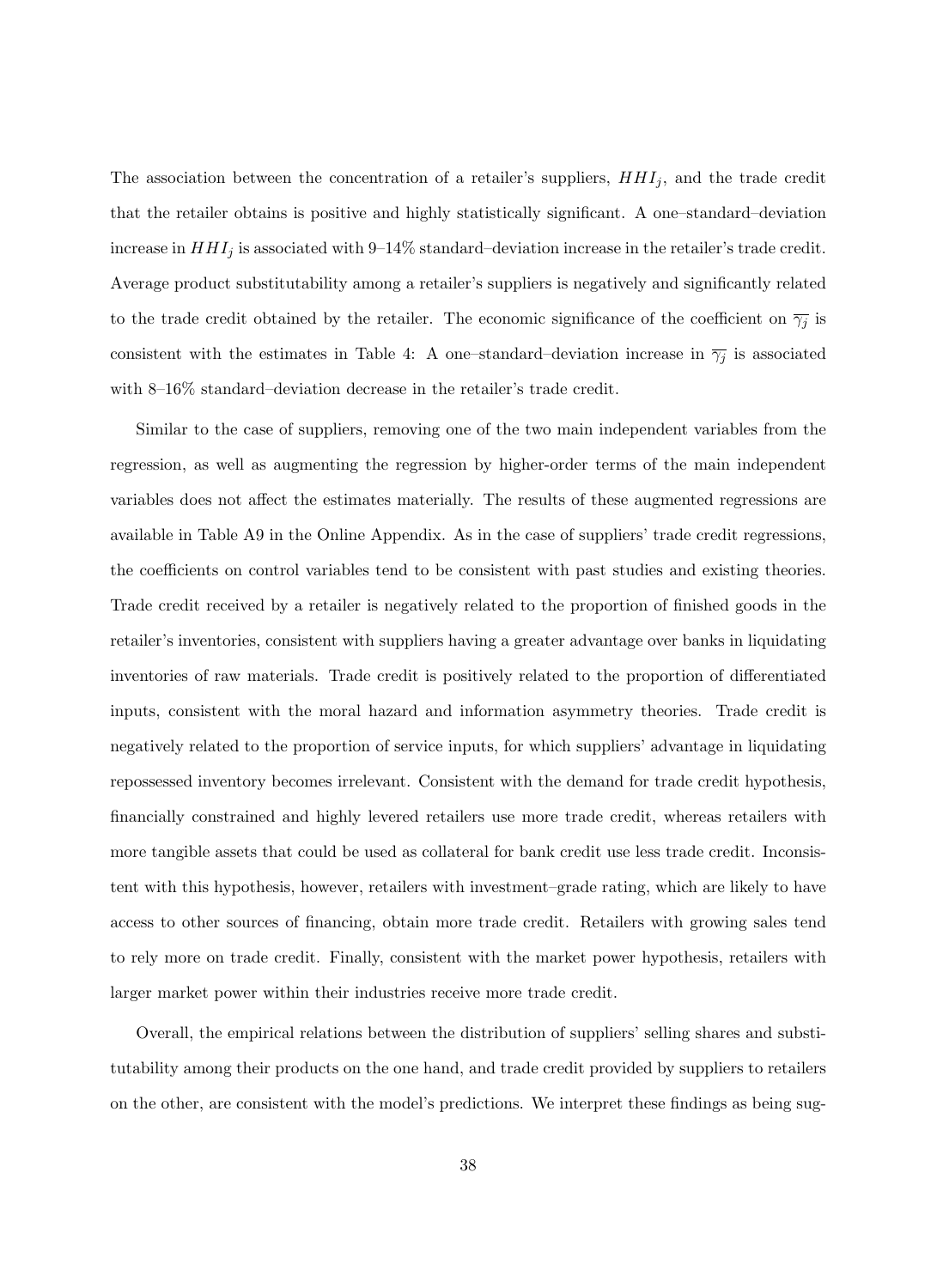gestive of suppliers taking into account strategic interactions with other suppliers that sell to the same customers, when making trade credit decisions.

# 7. Conclusion

In this paper we examine the effect of competition among suppliers on their willingness to provide trade credit. Our theory is based on the observation that when a supplier provides trade credit to a cash constrained retailer, the latter can use the freed–up liquidity to increase cash purchases from other suppliers. This creates a free rider problem, whereby each supplier providing trade credit incurs the full cost of doing so, but internalizes only a part of the benefit.

The portion of this benefit that is internalized by the trade creditor increases with the trade creditor's share of the retailer's purchases. As a result, a supplier responsible for a larger share of a retailer's purchases is willing to finance a larger portion of its sales to this retailer by trade credit. For a similar reason, a retailer with more concentrated supplier shares receives more trade credit. The free rider problem is exacerbated when suppliers sell substitutable products and, therefore, compete not only for retailers' cash but also for end consumers. Therefore, the greater the product substitutability among suppliers selling to a given retailer, the less trade credit they are willing to provide to this retailer.

We calibrate the model and use simulated data, in which all factors related to trade credit extraneous to the model are shut off, to show that the relations predicted by the model are economically significant. We also provide suggestive empirical evidence indicating that the relations between the distribution of supplier shares and substitutability among suppliers' products on the one hand and trade credit on the other, are consistent with our model, statistically significant, and economically sizable.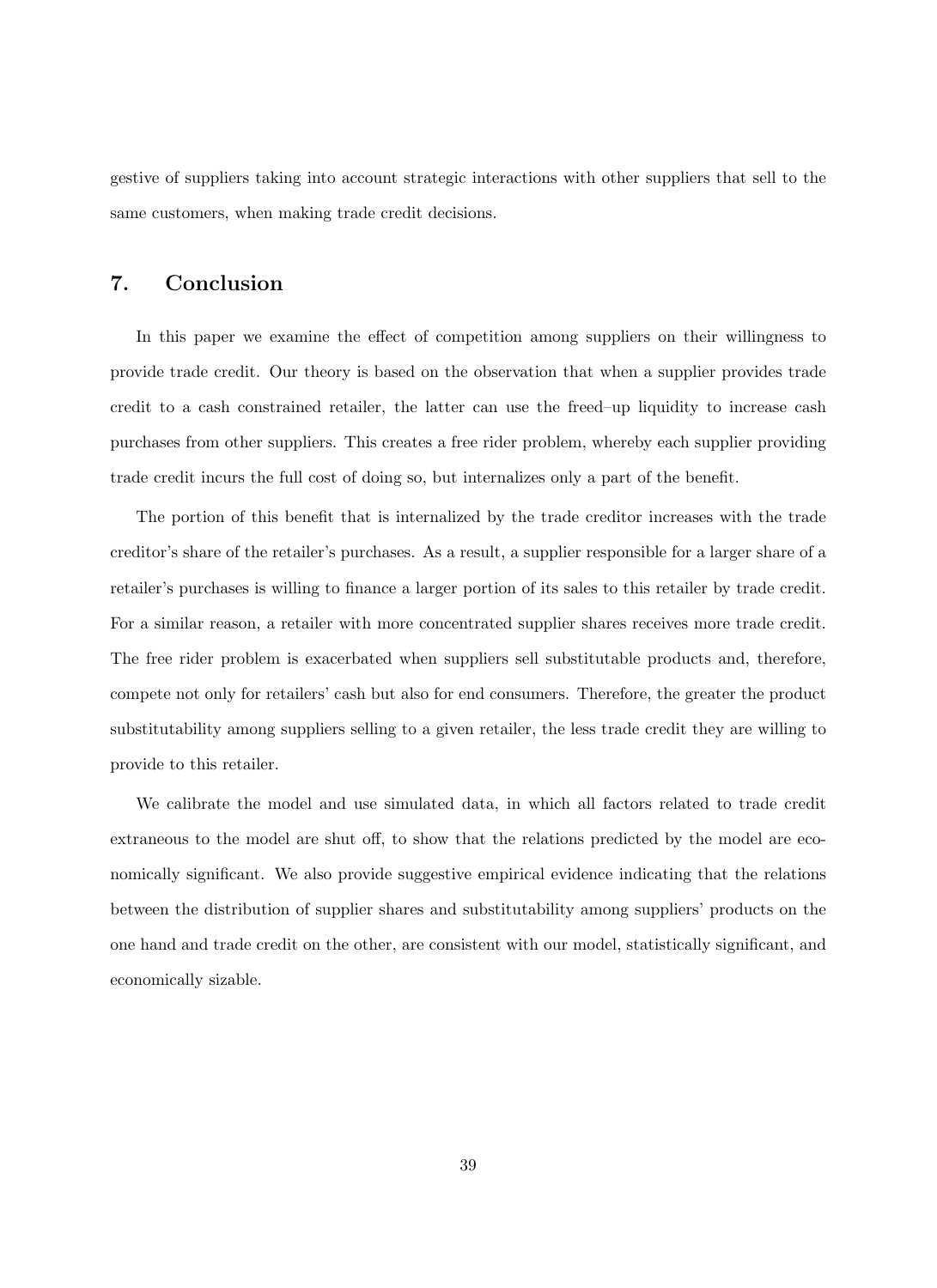# Appendix A: Proofs

## Proof of Lemma [1](#page-11-0)

The optimal  $\mathbf{x}^*(\mathbf{w}, \mathbf{T})$  is given by  $\partial \Pi_R(\mathbf{x}, \mathbf{T}, \mathbf{w}) / \partial x_j = 0$  for all  $j = 1, ...N$ , where  $\Pi_R$  is given in Eq. [\(4\)](#page-9-0). Thus  $\mathbf{x}^*(\mathbf{w}, \mathbf{T})$  must satisfy

$$
\alpha_j - w_j - \frac{2}{t} \left( x_j + \gamma \sum_{i=1, i \neq j}^N x_i \right) - t \theta_R w_j \left( 1 - \left( \frac{\sum_{i=1}^N T_i}{\sum_{i=1}^N w_i x_i} \right)^2 \right) = 0 \text{ for } j = 1, ..., N. \tag{32}
$$

With  $N = 1$ , we can drop the product/supplier index and Eq. [\(32\)](#page-41-0) becomes

<span id="page-41-1"></span><span id="page-41-0"></span>
$$
\alpha - w - \frac{2x}{t} - t\theta_R w \left( 1 - \left(\frac{T}{wx}\right)^2 \right) = 0,\tag{33}
$$

which directly gives

$$
\frac{\partial x}{\partial T} = \frac{t^2 \theta_R \frac{T}{wx^2}}{1 + t^2 \theta_R \frac{T^2}{wx^3}}
$$
(34)

$$
\frac{\partial x}{\partial w} = -\frac{1 + t\theta_R + t\theta_R \frac{T^2}{w^2 x^2}}{\frac{2}{t} + 2t\theta_R \frac{T^2}{wx^3}}.
$$
\n(35)

As  $t \to 0$ , this becomes

<span id="page-41-2"></span>
$$
\frac{1}{t}\frac{\partial x}{\partial T} \to t\theta_R \frac{T}{wx^2},\tag{36}
$$

$$
\frac{1}{t}\frac{\partial x}{\partial w} \to -\frac{1}{2}.\tag{37}
$$

The supplier's payoff [\(56\)](#page-44-0) is

$$
\Pi_S = (w - c)x + t\theta_T T - t\theta_S \frac{(cx - wx + T)^2}{cx},\tag{38}
$$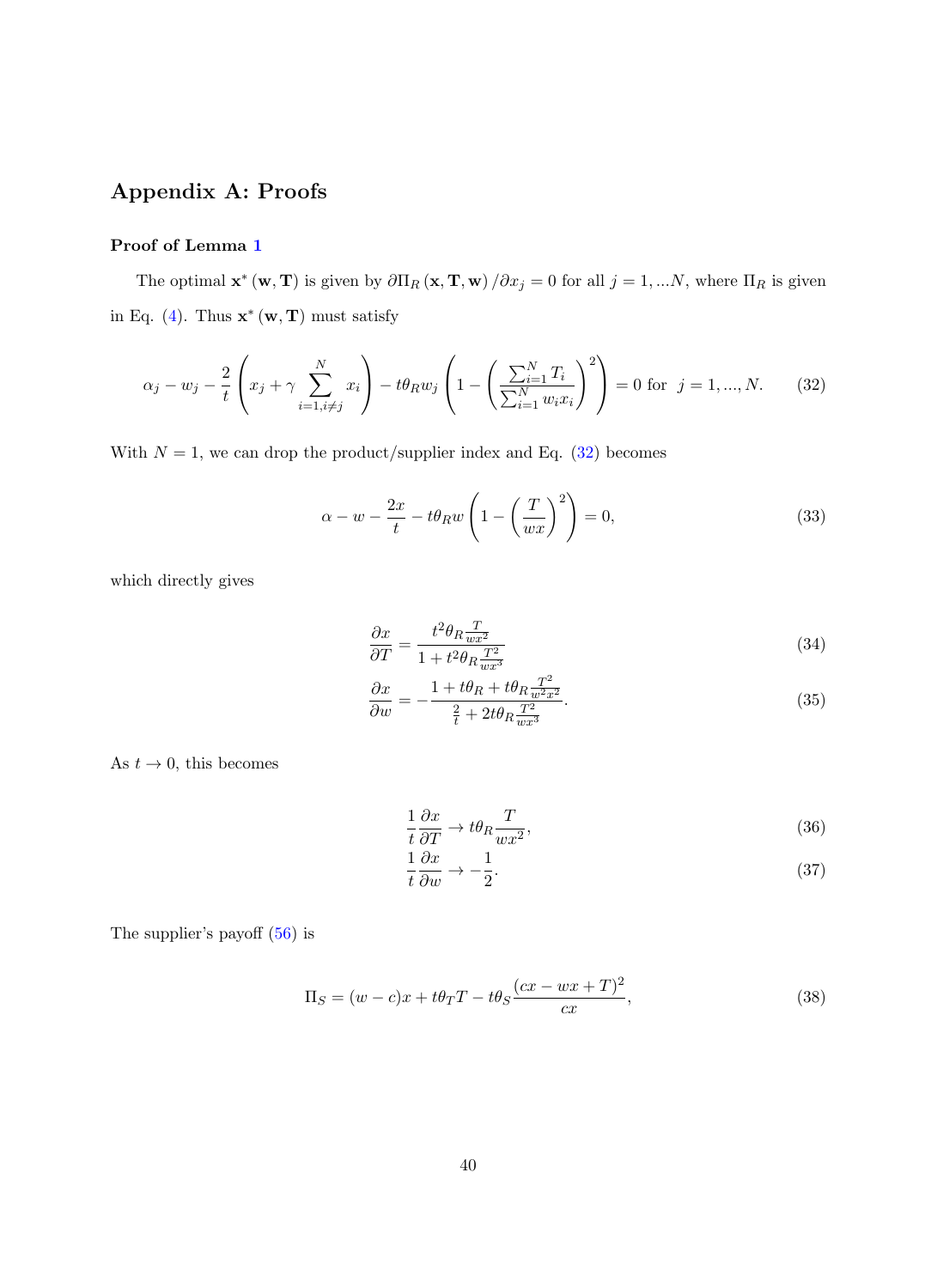and the optimality conditions for  $w^*$  and  $T^*$  are

$$
\frac{d\Pi_S}{dT} = t\theta_T - 2t\theta_S \frac{(cx - wx + T)}{cx} + \frac{\partial x}{\partial T} \left( (w - c) - t\theta_{SC} \frac{(cx - wx)^2 - T^2}{(cx)^2} \right) = 0,\tag{39}
$$

$$
\frac{d\Pi_S}{dw} = x + 2t\theta_S \frac{(cx - wx + T)x}{cx} + \frac{\partial x}{\partial w} \left( (w - c) - t\theta_S c \frac{(cx - wx)^2 - T^2}{(cx)^2} \right) = 0.
$$
 (40)

As  $t \to 0$ , this becomes

$$
\theta_T - 2\theta_S \frac{(cx - wx + T)}{cx} + \frac{1}{t} \frac{\partial x}{\partial T} (w - c) = 0, \tag{41}
$$

$$
\frac{x}{t} + \frac{1}{t}\frac{\partial x}{\partial w}(w - c) = 0.
$$
\n(42)

Finally, as  $t \to 0$ , Eq. [\(33\)](#page-41-1) becomes

<span id="page-42-0"></span>
$$
\frac{x}{t} = \frac{\alpha - w}{2}.\tag{43}
$$

Combining Eq.  $(36)-(43)$  $(36)-(43)$  $(36)-(43)$  gives the desired result.

### Proof of Proposition [1](#page-13-0)

The retailer's optimality conditions [\(32\)](#page-41-0) can be written as

<span id="page-42-1"></span>
$$
\alpha_j - w_j - \frac{2}{t} \left( (1 - \gamma) x_j + \gamma \sum_{i=1}^N x_i \right) - t \theta_R w_j \left( 1 - \left( \sum_{\substack{i=1 \ i \neq j}}^N T_i \right)^2 \right) = 0 \text{ for } j = 1, ..., N. \tag{44}
$$

Taking the total derivative of  $(44)$  w.r.t.  $T_k$  gives

<span id="page-42-2"></span>
$$
-\frac{2}{t}\left(1-\gamma\right)\frac{\partial x_j}{\partial T_k} - \frac{2}{t}\gamma\sum_{i=1}^N\frac{\partial x_i}{\partial T_k} + 2t\theta_R w_j \frac{\sum\limits_{i=1}^N T_i}{\sum\limits_{i=1}^N w_i x_i} \frac{\sum\limits_{i=1}^N w_i x_i - \sum\limits_{i=1}^N T_i \sum\limits_{i=1}^N w_i \frac{\partial x_i}{\partial T_k}}{\left(\sum\limits_{i=1}^N w_i x_i\right)^2} = 0\tag{45}
$$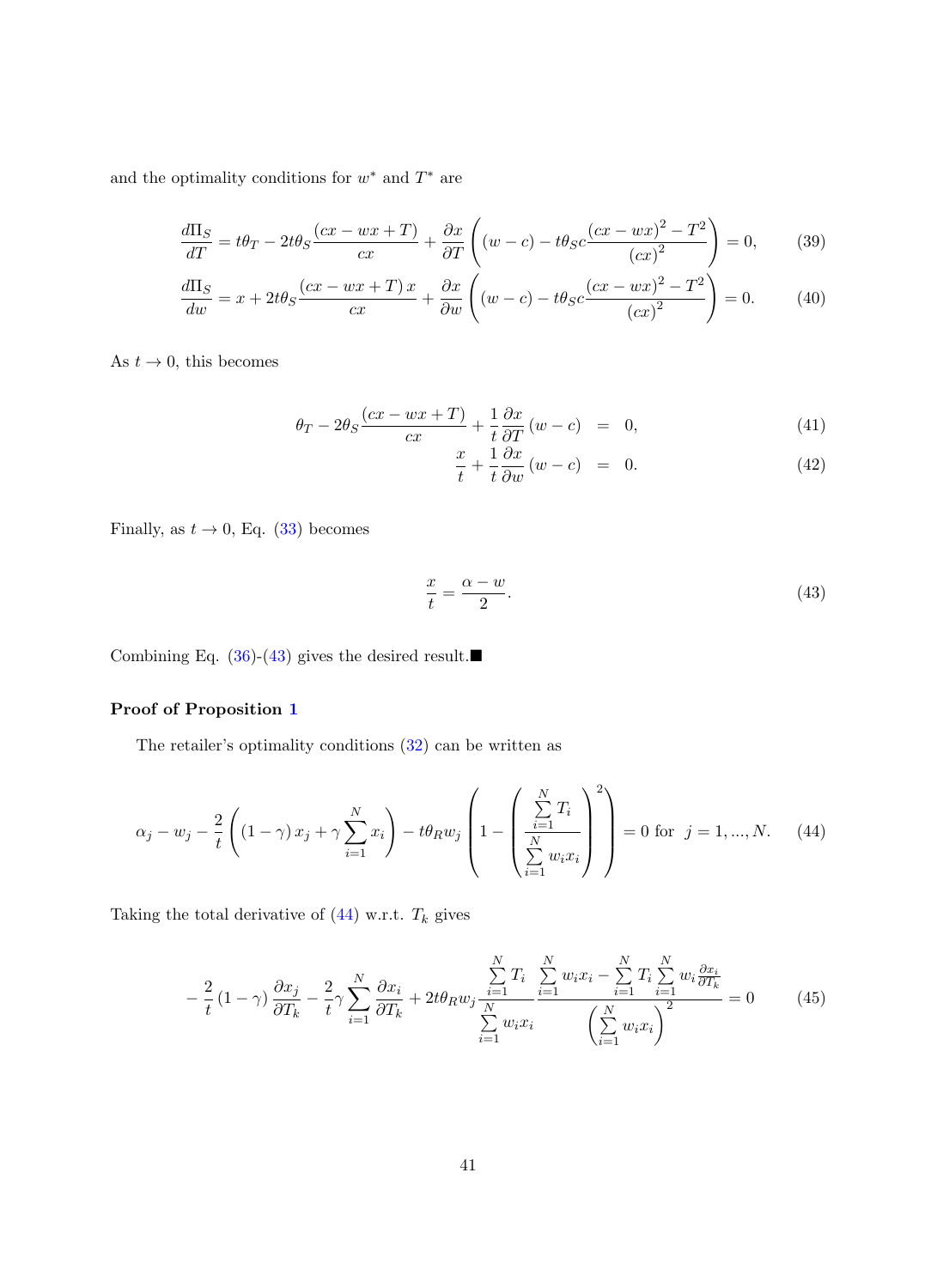for  $j = 1, ..., N$ . Taking the total derivative of [\(44\)](#page-42-1) w.r.t.  $w_k$  gives

$$
1 + \frac{2}{t} \left( (1 - \gamma) \frac{\partial x_k}{\partial w_k} + \gamma \sum_{i=1}^N \frac{\partial x_i}{\partial w_k} \right) + t\theta_R - t\theta_R \frac{\left(\sum_{i=1}^N T_i\right)^2}{\left(\sum_{i=1}^N w_i x_i\right)^2} + 2t\theta_R w_k \frac{\left(\sum_{i=1}^N T_i\right)^2 \left(x_k + \sum_{i=1}^N w_i \frac{\partial x_i}{\partial w_k}\right)}{\left(\sum_{i=1}^N w_i x_i\right)^3} = 0,
$$
\n(46)

and 
$$
\frac{2}{t}\left((1-\gamma)\frac{\partial x_j}{\partial w_k} + \gamma \sum_{i=1}^N \frac{\partial x_i}{\partial w_k}\right) + 2t\theta_R w_j \frac{\left(\sum_{i=1}^N T_i\right)^2 \left(x_k + \sum_{i=1}^N w_i \frac{\partial x_i}{\partial w_k}\right)}{\left(\sum_{i=1}^N w_i x_i\right)^3} = 0
$$
(47)

for  $k = j$  and  $k \neq j,$  respectively.

As  $t \to 0$ , conditions [\(44\)](#page-42-1) simplify into

<span id="page-43-4"></span><span id="page-43-1"></span><span id="page-43-0"></span>
$$
\alpha_j - w_j - \frac{2}{t} \left( (1 - \gamma) x_j + \gamma \sum_{i=1}^N x_i \right) = 0 \text{ for all } j.
$$
\n(48)

As  $t \to 0$ , conditions [\(45\)](#page-42-2) simplify into

<span id="page-43-2"></span>
$$
(1 - \gamma) \frac{1}{t} \frac{\partial x_j}{\partial T_k} + \gamma \sum_{i=1}^N \frac{1}{t} \frac{\partial x_i}{\partial T_k} - t \theta_R w_j \frac{\sum_{i=1}^N T_i}{\left(\sum_{i=1}^N w_i x_i\right)^2} = 0 \text{ for all } j \text{ and } k. \tag{49}
$$

As  $t \to 0$ , conditions [\(46\)](#page-43-0) and [\(47\)](#page-43-1) simplify into

<span id="page-43-3"></span>
$$
\frac{1}{2} + (1 - \gamma) \frac{1}{t} \frac{\partial x_k}{\partial w_k} + \gamma \sum_{i=1}^{N} \frac{1}{t} \frac{\partial x_i}{\partial w_k} = 0 \text{ for all } k, \text{ and}
$$
 (50)

$$
(1 - \gamma) \frac{1}{t} \frac{\partial x_j}{\partial w_k} + \gamma \sum_{i=1}^N \frac{1}{t} \frac{\partial x_i}{\partial w_k} = 0 \text{ for all } j \text{ and } k \neq j.
$$
 (51)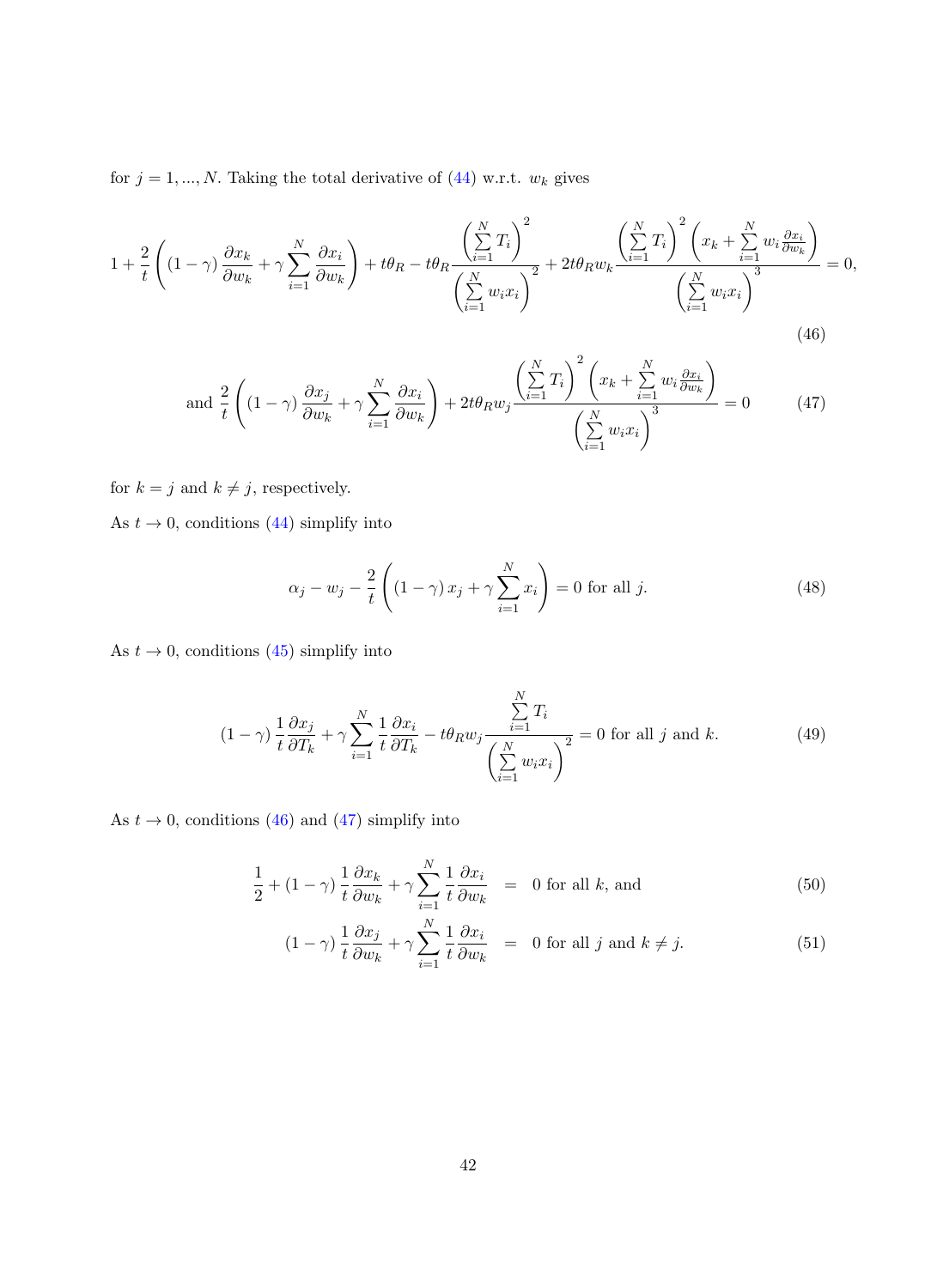Summing Eq.  $(49)$  over all  $j$ 's, we obtain

<span id="page-44-1"></span>
$$
\sum_{i=1}^{N} \frac{1}{t} \frac{\partial x_i}{\partial T_k} = t \theta_R \frac{\sum_{i=1}^{N} T_i \sum_{i=1}^{N} w_i}{(1 - \gamma + \gamma N) \left(\sum_{i=1}^{N} w_i x_i\right)^2}.
$$
\n(52)

Combining  $(49)$  and  $(52)$  gives

<span id="page-44-5"></span>
$$
\frac{1}{t}\frac{\partial x_k}{\partial T_k} = t\frac{\theta_R}{1-\gamma} \left(w_k - \frac{\gamma \sum_{i=1}^N w_i}{(1-\gamma + \gamma N)}\right) \frac{\sum_{i=1}^N T_i}{\left(\sum_{i=1}^N w_i x_i\right)^2} \text{ for all } k. \tag{53}
$$

Summing equations  $(50)$  and  $(51)$  over all  $j$ 's, we obtain

<span id="page-44-2"></span>
$$
\sum_{i=1}^{N} \frac{1}{t} \frac{\partial x_i}{\partial w_k} = -\frac{1}{2} \frac{1}{1 - \gamma + N\gamma}.
$$
\n(54)

Combining  $(51)$  and  $(54)$  gives

<span id="page-44-6"></span>
$$
\frac{1}{t}\frac{\partial x_k}{\partial w_k} = \frac{1}{2(1-\gamma)}\left(\frac{\gamma}{1-\gamma+N\gamma}-1\right) \text{ for all } k. \tag{55}
$$

The objective of supplier  $k$  can be written as

<span id="page-44-0"></span>
$$
\Pi_{S_k} = (w_k - c_k) x_k^* + r_T T_k - t \theta_S \frac{(c_k x_k^* - w_k x_k^* + T_k)^2}{c_k x_k^*},
$$
\n(56)

and the optimality conditions for  $w_k^*$  and  $T_k^*$  are

$$
\frac{d\Pi_{S_k}}{dT_k} = \frac{\partial \Pi_{S_k}}{\partial T_k} + \frac{\partial x_k}{\partial T_k} \frac{\partial \Pi_{S_k}}{\partial x_k} = 0, \text{ and}
$$
\n(57)

<span id="page-44-4"></span><span id="page-44-3"></span>
$$
\frac{d\Pi_{S_k}}{dw_k} = \frac{\partial \Pi_{S_k}}{\partial w_k} + \frac{\partial x_k}{\partial w_k} \frac{\partial \Pi_{S_k}}{\partial x_k} = 0.
$$
\n(58)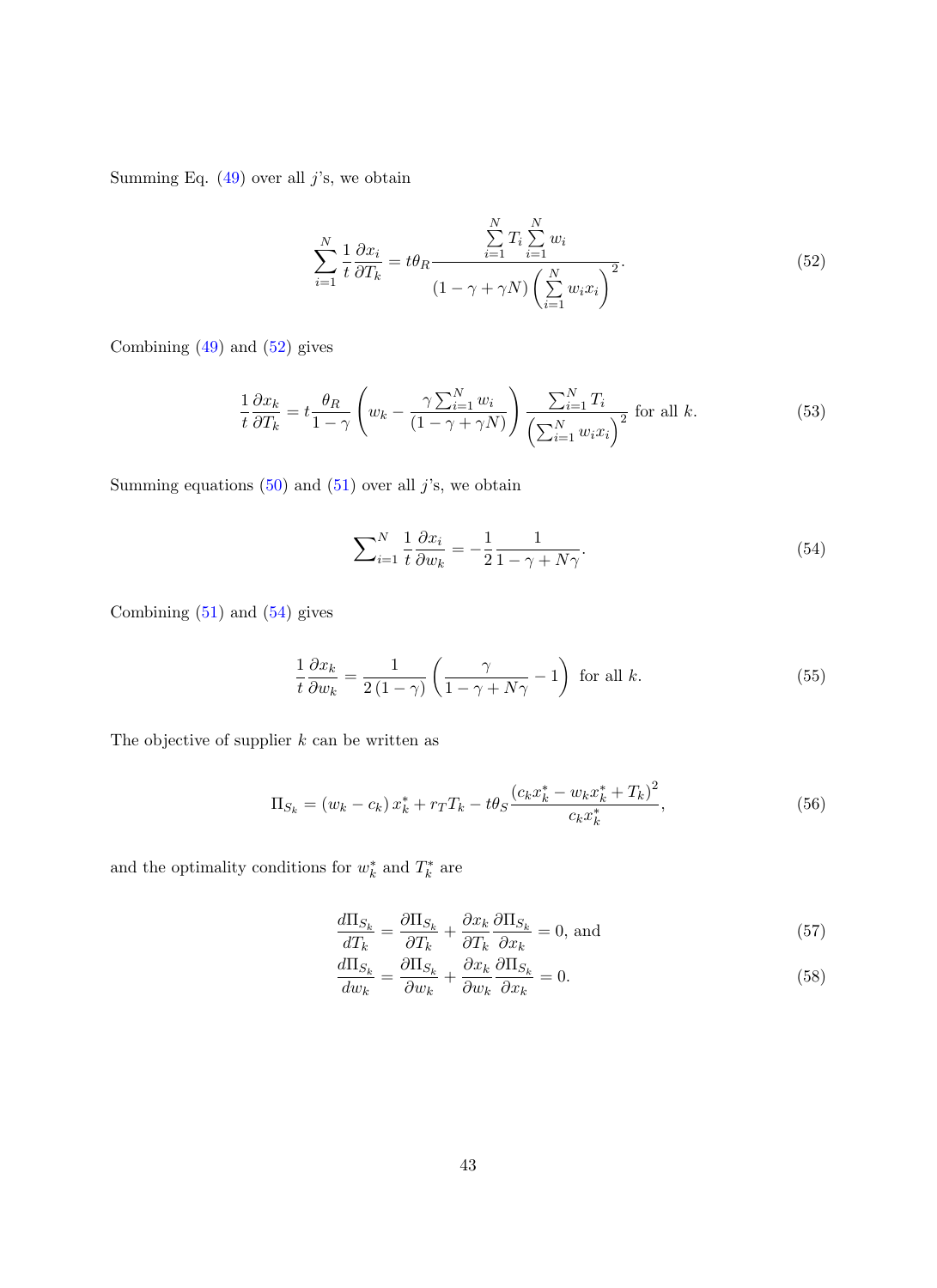Taking the derivatives, conditions [\(57\)](#page-44-3) and [\(58\)](#page-44-4) become

$$
\frac{d\Pi_{S_k}}{dT_k} = -2t\theta_S \frac{(c_k x_k - w_k x_k + T_k)}{c_k x_k} + r_T
$$
\n
$$
+ \frac{\partial x_k}{\partial T_k} \left( w_k - c_k - t\theta_S \frac{(c_k x_k - w_k x_k)^2 - T_k^2}{(c_k x_k)^2} c_k \right) = 0, \text{ and}
$$
\n(59)

$$
\frac{d\Pi_{S_k}}{dw_k} = x_k + 2t\theta_S \frac{\left(c_k x_k - w_k x_k + T_k\right) x_k}{c_k x_k} + \frac{\partial x_k}{\partial w_k} \left(w_k - c_k - t\theta_S \frac{\left(c_k x_k - w_k x_k\right)^2 - T_k^2}{\left(c_k x_k\right)^2} c_k\right) = 0.
$$
\n
$$
(60)
$$

As  $t \to 0$ , conditions [\(59\)](#page-45-0) and [\(60\)](#page-45-1) simplify into

<span id="page-45-2"></span>
$$
-2\theta_S \frac{c_k x_k - w_k x_k + T_k}{c_k x_k} + \theta_T + \frac{1}{t} \frac{\partial x_k}{\partial T_k} (w_k - c_k) = 0, \text{ and } (61)
$$

<span id="page-45-1"></span><span id="page-45-0"></span>
$$
\frac{1}{t}x_k + \frac{1}{t}\frac{\partial x_k}{\partial w_k}(w_k - c_k) = 0, \tag{62}
$$

where  $\frac{1}{t} \frac{\partial x_k}{\partial T_k}$  $\frac{\partial x_k}{\partial T_k}$  and  $\frac{1}{t} \frac{\partial x_k}{\partial w_k}$  $\frac{\partial x_k}{\partial w_k}$  are given by [\(53\)](#page-44-5) and [\(55\)](#page-44-6), respectively. Using Eq. [\(61\)](#page-45-2), we obtain

<span id="page-45-3"></span>
$$
\frac{T_k}{w_k x_k} \to \frac{2\theta_S \left(w_k - c_k\right) + \theta_T c_k + \frac{1}{t} \frac{\partial x_k}{\partial T_k} \left(w_k - c_k\right) c_k}{2\theta_S w_k}.\tag{63}
$$

Combining  $(48)$ ,  $(55)$ , and  $(62)$  gives us

<span id="page-45-4"></span>
$$
w_k \to \frac{\left(m+1 - \frac{\gamma}{1-\gamma+N\gamma}\right)c_k - 2\gamma \frac{1}{t}\sum\limits_{i=1}^N x_i}{2 - \frac{\gamma}{1-\gamma+N\gamma}}.
$$
\n
$$
(64)
$$

Now suppose that  $\gamma = 0$ . Using Eq. [\(53\)](#page-44-5), [\(63\)](#page-45-3), [\(48\)](#page-43-4), and [\(64\)](#page-45-4), as  $t \to 0$ , we have  $\frac{1}{t}x_k \to \frac{m-1}{4}c_k$ ,  $w_k \to \frac{m+1}{2}c_k$ , and

<span id="page-45-5"></span>
$$
\frac{T_k}{w_k x_k} \rightarrow \left(\frac{m-1}{m+1} + \frac{\theta_T}{\theta_S} \frac{1}{m+1}\right) + \frac{\theta_R}{2\theta_S} \frac{\sum_{i=1}^N T_i}{\left(\sum_{i=1}^N w_i x_i\right)^2} w_k x_k \frac{4}{m+1} \Longrightarrow \tag{65}
$$

$$
\frac{1}{t}T_k \to w_k \frac{1}{t}x_k \left(\frac{m-1}{m+1} + \frac{\theta_T}{\theta_S} \frac{1}{m+1}\right) + \frac{\theta_R}{2\theta_S} \frac{\frac{1}{t} \sum_{i=1}^N T_i}{\left(\sum_{i=1}^N w_i x_i\right)^2} (w_k x_k)^2 \frac{4}{m+1}.
$$
 (66)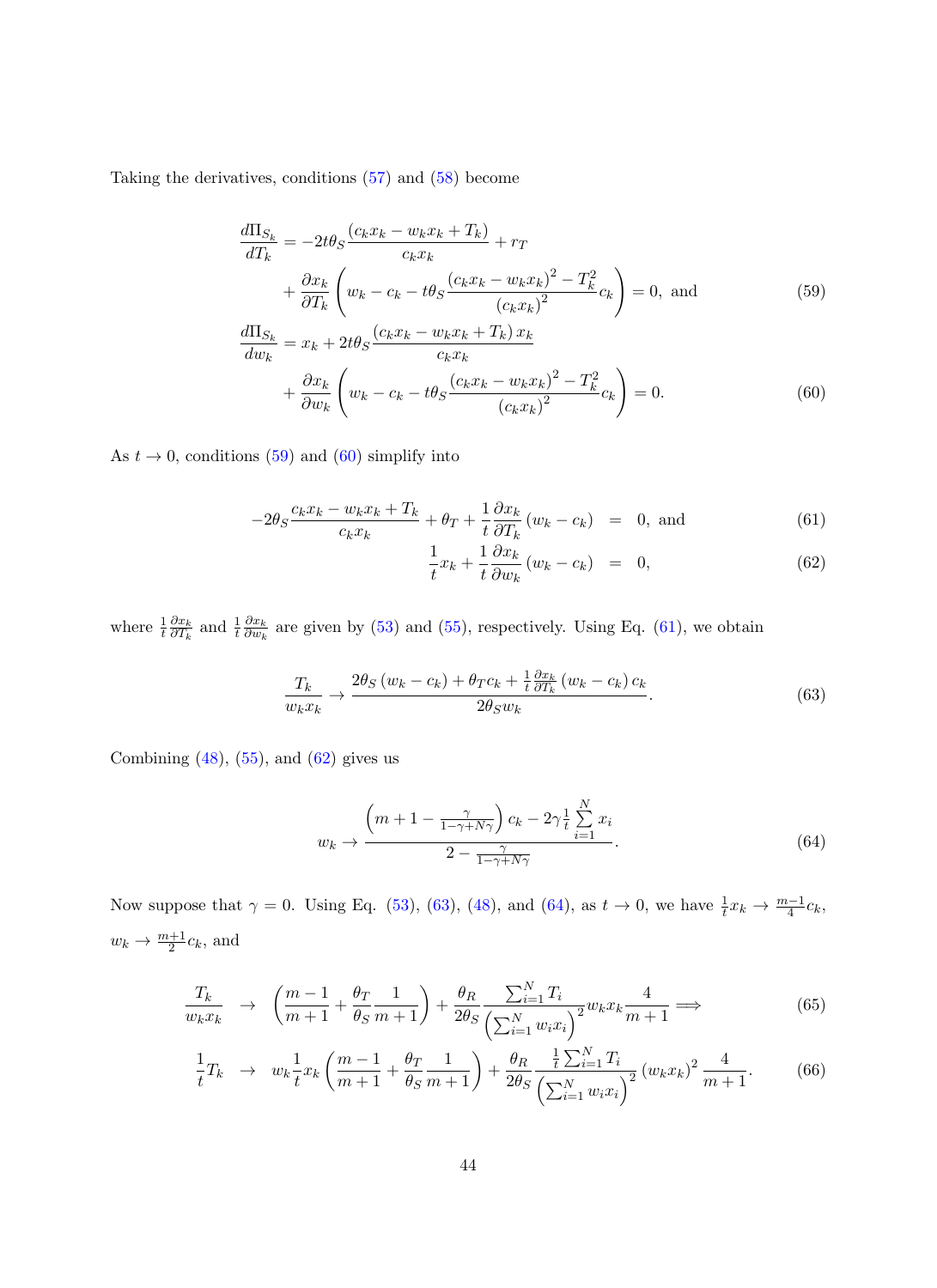Summing Eq.  $(66)$  over  $k = 1, ..., N$ , we get

<span id="page-46-0"></span>
$$
\frac{1}{t}\sum_{k=1}^{N}T_{k} \rightarrow \left(\frac{m-1}{m+1} + \frac{\theta_{T}}{\theta_{S}}\frac{1}{m+1}\right)\frac{1}{t}\sum_{k=1}^{N}w_{k}x_{k} + \frac{2}{m+1}\frac{\theta_{R}}{\theta_{S}}HHI\frac{1}{t}\sum_{k=1}^{N}T_{k} \implies (67)
$$
\n
$$
\frac{1}{t}\sum_{k=1}^{N}T_{k} \rightarrow \frac{\left(\frac{m-1}{m+1} + \frac{\theta_{T}}{\theta_{S}}\frac{1}{m+1}\right)}{\left(1 - \frac{2}{m+1}\frac{\theta_{R}}{\theta_{S}}HHI\right)}\frac{1}{t}\sum_{k=1}^{N}w_{k}x_{k}.
$$
\n(68)

Combining Eq. [\(68\)](#page-46-0) and Eq. [\(65\)](#page-45-5) yields the desired result.

### Proof of Proposition [2](#page-13-1)

Suppose  $\gamma = 0$ . It follows from Eq. [\(48\)](#page-43-4) and Eq. [\(64\)](#page-45-4) that as  $t \to 0$ , we have  $\frac{1}{t}x_k \to \frac{m-1}{4}c_k$ and  $w_k \to \frac{m+1}{2}c_k$  for all  $k = 1, ..., N$ . It also follows from Eq. [\(53\)](#page-44-5) and Eq. [\(63\)](#page-45-3) that

<span id="page-46-1"></span>
$$
\frac{1}{t}T_k \to \frac{1}{t}(w_k - c_k)x_k + \frac{1}{t}\frac{\theta_T}{2\theta_S}c_kx_k + \frac{\theta_R}{2\theta_S}w_k \frac{\sum_{i=1}^N T_i}{\left(\sum_{i=1}^N w_i x_i\right)^2}(w_k - c_k)c_kx_k.
$$
\n(69)

Summing Eq.  $(69)$  over all k's gives

$$
\frac{1}{t}\sum_{k=1}^{N}T_{k} \to \frac{1}{t}\sum_{k=1}^{N}\left(w_{k}-c_{k}\right)x_{k} + \frac{1}{t}\frac{\theta_{T}}{2\theta_{S}}\sum_{k=1}^{N}c_{k}x_{k} + \frac{\theta_{R}}{2\theta_{S}}\frac{\sum_{i=1}^{N}T_{i}}{\left(\sum_{i=1}^{N}w_{i}x_{i}\right)^{2}}\sum_{k=1}^{N}w_{k}\left(w_{k}-c_{k}\right)c_{k}x_{k}.\tag{70}
$$

Therefore,

$$
\frac{\sum_{k=1}^{N} T_k}{\sum_{k=1}^{N} w_k x_k} \to \frac{\theta_S \frac{\sum_{k=1}^{N} (w_k - c_k) x_k}{\sum_{k=1}^{N} w_k x_k} + \frac{\theta_T}{2} \frac{\sum_{k=1}^{N} c_k x_k}{\sum_{k=1}^{N} w_k x_k}}{\sum_{k=1}^{N} w_k (w_k - c_k) c_k x_k}
$$
\n
$$
\theta_S - t \frac{\theta_R}{2} \frac{\sum_{k=1}^{N} w_k (w_k - c_k) c_k x_k}{\left(\sum_{k=1}^{N} w_k x_k\right)^2} \tag{71}
$$

Substituting for  $\frac{1}{t}x_k = \frac{m-1}{4}$  $\frac{k-1}{4}c_k$  and  $w_k = \frac{m+1}{2}$  $\frac{1}{2}c_k$  gives the desired result.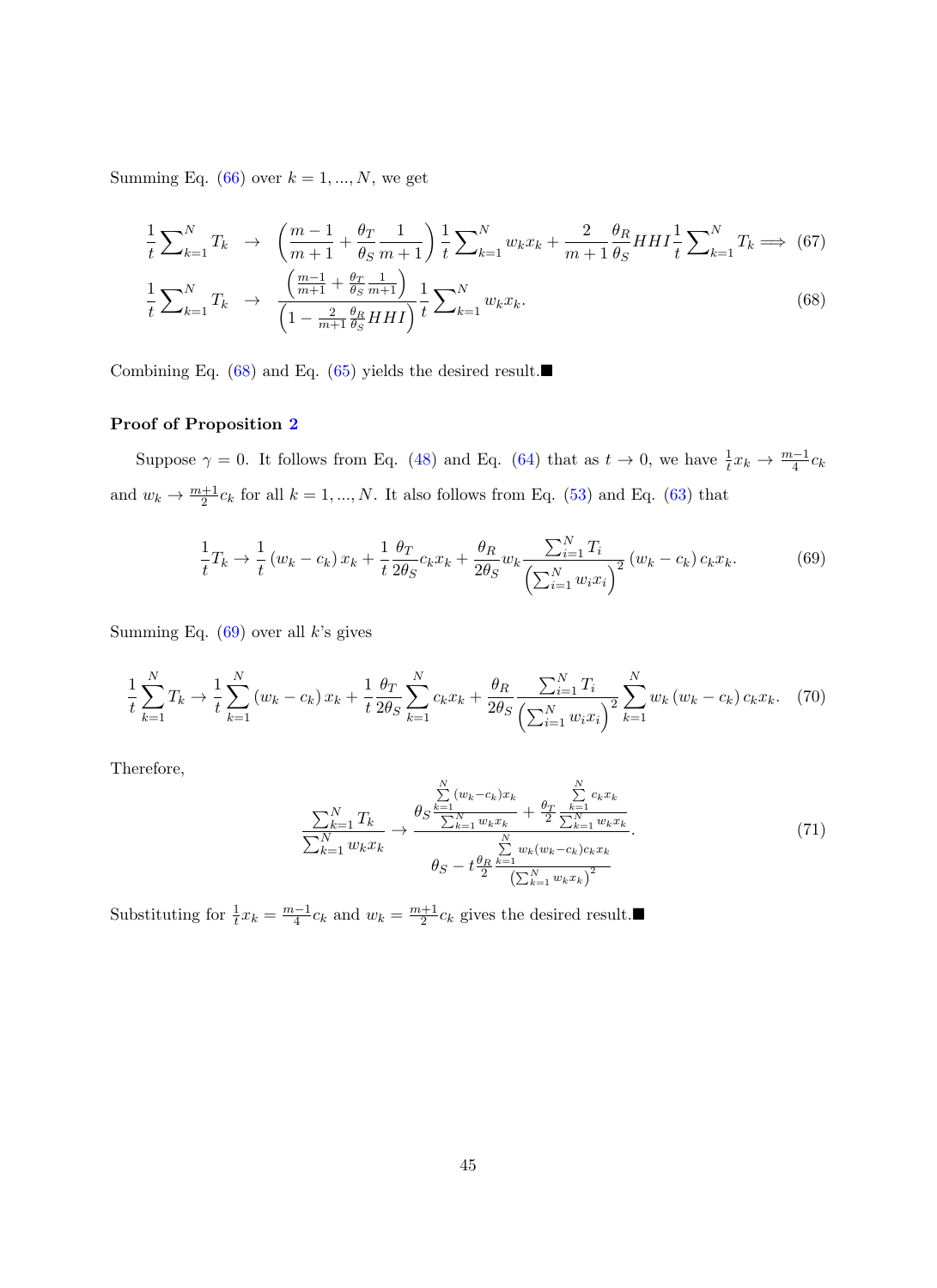#### Proof of Proposition 1a

Suppose  $t \to 0$  and  $\alpha_k > \alpha_l$ . It follows from Eq. [\(63\)](#page-45-3) that  $\frac{T_k}{w_k x_k} > \frac{T_l}{w_l}$  $\frac{I_l}{w_l x_l}$  if and only if

$$
\frac{2\theta_S \left(w_k - c_k\right) + \theta_T c_k + \frac{1}{t} \frac{\partial x_k}{\partial T_k} \left(w_k - c_k\right) c_k}{2\theta_S w_k} > \frac{2\theta_S \left(w_l - c_l\right) + \theta_T c_l + \frac{1}{t} \frac{\partial x_l}{\partial T_l} \left(w_l - c_l\right) c_l}{2\theta_S w_l} \tag{72}
$$

$$
\iff (2\theta_S - \theta_T) \frac{w_k}{c_k} + \frac{1}{t} \frac{\partial x_k}{\partial T_k} (w_k - c_k) \frac{w_l}{c_l} > (2\theta_S - \theta_T) \frac{w_l}{c_l} + \frac{1}{t} \frac{\partial x_l}{\partial T_l} (w_l - c_l) \frac{w_k}{c_k}.
$$
 (73)

Given that  $2\theta_S > \theta_T$ , which follows from Eq. [\(10\)](#page-12-0), it is enough to show that  $\frac{w_k}{c_k} > \frac{w_l}{c_l}$  $\frac{w_l}{c_l}$  and 1  $\frac{1}{t}\frac{\partial x_k}{\partial T_k}$  $\frac{\partial x_{k}}{\partial T_{k}}\left (w_{k} - c_{k}\right )\frac{w_{l}}{c_{l}}$  $\frac{w_l}{c_l}$  >  $\frac{1}{t}$  $\frac{1}{t}\frac{\partial x_l}{\partial T_l}$  $\frac{\partial x_l}{\partial T_l}\left(w_l-c_l\right)\frac{w_k}{c_k}$  $\frac{w_k}{c_k}$ . The first inequality follows directly from Eq. [\(64\)](#page-45-4). The second inequality can be rewritten using [\(53\)](#page-44-5) as

$$
\left(1 - \frac{1}{w_k} \frac{\gamma \sum_{i=1}^N w_i}{(1 - \gamma + \gamma N)}\right) (w_k - c_k) c_k > \left(1 - \frac{1}{w_l} \frac{\gamma \sum_{i=1}^N w_i}{(1 - \gamma + \gamma N)}\right) (w_l - c_l) c_l.
$$
\n
$$
(74)
$$

This last inequality follows from the fact that  $c_k > c_l$  and Eq. [\(64\)](#page-45-4). Thus, we have shown that  $\alpha_k > \alpha_l \iff \frac{T_k^*}{w_k^* x_k^*} > \frac{T_l^*}{w_l^* x_l^*}$ , and it remains to show that  $\alpha_k > \alpha_l \iff w_k^* x_k^* > w_l^* x_l^*$ . It follows directly from Eq. [\(64\)](#page-45-4) that  $\alpha_k > \alpha_l \iff w_k^* > w_l^*$ . Combining Eq. (64) and Eq. [\(48\)](#page-43-4) yields

$$
\frac{1}{t}x_k \to \frac{1}{2(1-\gamma)} \left( c_k (m-1) - \frac{1}{t} 2\gamma \sum_{i=1}^N x_i \right) \frac{1 - \frac{\gamma}{1-\gamma + N\gamma}}{2 - \frac{\gamma}{1-\gamma + N\gamma}}.
$$
\n(75)

Thus,  $\alpha_k > \alpha_l \Longleftrightarrow x_k^* > x_l^*$ , which completes the proof.

### Proof of Proposition 2a

When suppliers are symmetrical, the share of each decreases in the total number of suppliers. Thus, we need to prove  $\frac{d}{dN}$  $\frac{T^*}{w^*x^*}$  < 0. It follows from Eq. [\(48\)](#page-43-4) and [\(64\)](#page-45-4) that as  $t \to 0$ ,

<span id="page-47-0"></span>
$$
w \rightarrow \frac{\alpha (1 - \gamma) + c (1 - 2\gamma + \gamma N)}{2 - 3\gamma + \gamma N}, \text{ and}
$$
\n(76)

$$
\frac{1}{t}x \rightarrow \frac{1}{2}\frac{(\alpha-c)(1-2\gamma+N\gamma)}{(2-3\gamma+\gamma N)(1-\gamma+\gamma N)}.
$$
\n(77)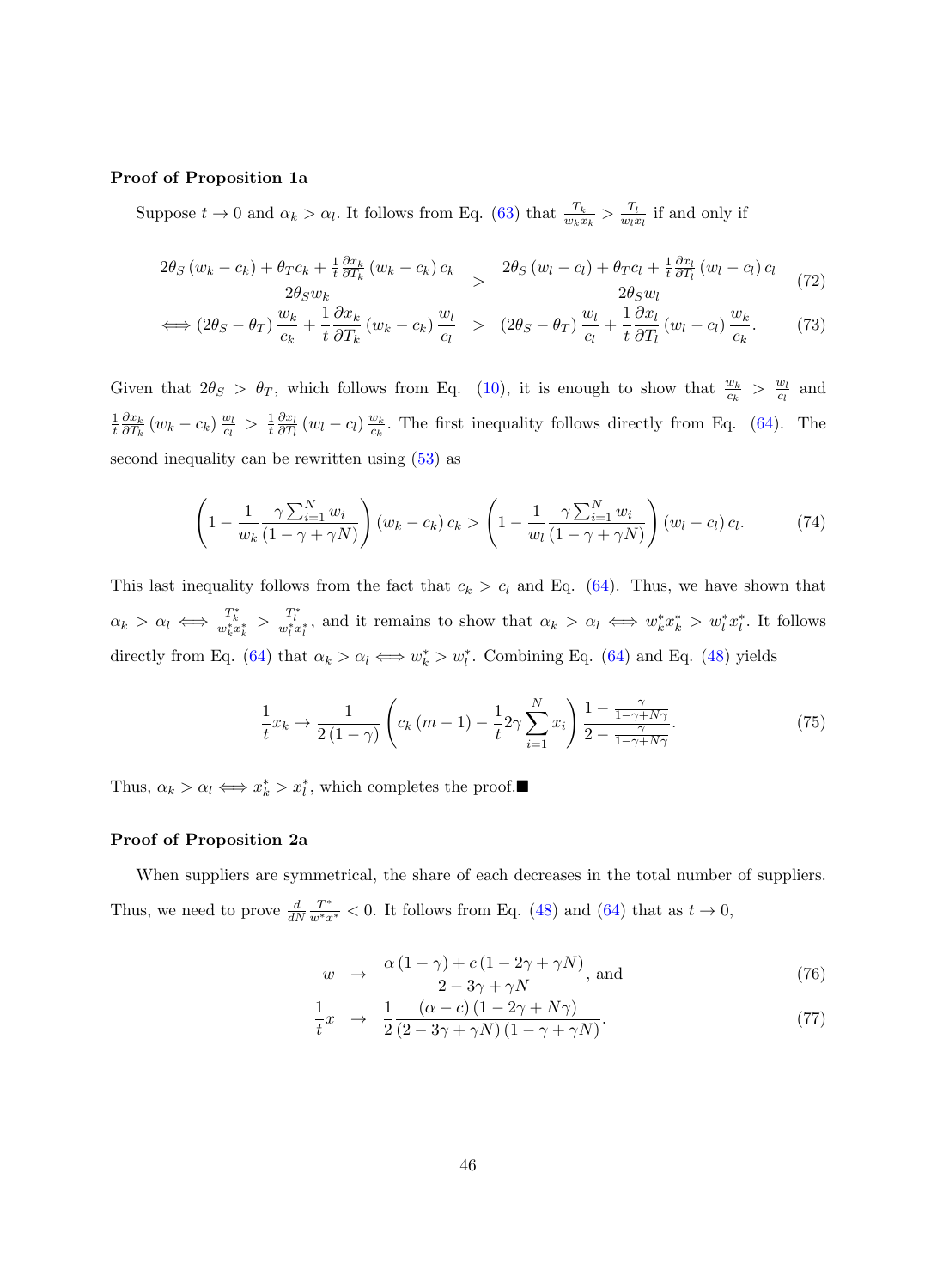It further follows from Eq. [\(53\)](#page-44-5) and [\(63\)](#page-45-3) that

<span id="page-48-0"></span>
$$
\frac{T}{wx} \to \frac{\theta_S (w - c) + \frac{\theta_T}{2} c}{\theta_S w - \theta_R \frac{(1 - \gamma)c}{N(1 - 2\gamma + \gamma N)}}.
$$
\n(78)

We have  $\frac{d}{dN}$  $\frac{T}{wx} = \frac{\partial}{\partial I}$ ∂N  $\frac{T}{wx}+\frac{\partial w}{\partial N}$ ∂N ∂ ∂w  $\mathcal{I}$  $\frac{T}{wx}$ . It follows from Eq. [\(78\)](#page-48-0) that  $\frac{\partial}{\partial N}$  $\frac{T}{wx}$  < 0. Using Eq. [\(76\)](#page-47-0), we have

$$
\frac{\partial w}{\partial N} = -\frac{(1-\gamma)\gamma(\alpha-c)}{(2-3\gamma+\gamma N)^2} < 0. \tag{79}
$$

Finally, using Eq. [\(78\)](#page-48-0), we have

$$
\frac{\partial}{\partial w}\frac{T}{wx} = \theta_S \frac{\left(\theta_S w - \theta_R \frac{(1-\gamma)c}{N(1-2\gamma+\gamma N)}\right) - \left(\theta_S (w-c) + \frac{\theta_T}{2}c\right)}{\left(\theta_S w - \theta_R \frac{(1-\gamma)c}{N(1-2\gamma+\gamma N)}\right)^2}.
$$
\n(80)

The fact that  $\frac{T}{wx} \in (0,1)$  implies  $\theta_S w - \theta_R \frac{(1-\gamma)c}{N(1-2\gamma+\gamma N)} > \theta_S (w-c) + \frac{\theta_T}{2}c$ , which in turn implies ∂ ∂w  $\frac{T}{wx} > 0$ . Therefore,  $\frac{d}{dN}$  $\frac{T}{wx}$  < 0.

#### Proof of Proposition [3](#page-15-0)

From Eq. [\(78\)](#page-48-0), we have  $\frac{d}{d\gamma}$  $\frac{T}{wx} = \frac{\partial}{\partial x}$  $\partial \gamma$  $\frac{T}{wx}+\frac{\partial w}{\partial \gamma}$  $\partial \gamma$ ∂ ∂w T  $\frac{T}{wx}$ . It also follows from Eq. [\(78\)](#page-48-0) that  $\frac{\partial}{\partial \gamma}$  $\frac{T}{wx} < 0.$ Using Eq.  $(76)$ , we have

$$
\frac{\partial w}{\partial \gamma} = -\frac{(\alpha - c)(N - 1)}{(2 - 3\gamma + \gamma N)^2} < 0. \tag{81}
$$

Finally, we know from the proof of Proposition 2a that  $\frac{\partial}{\partial w}$  $\frac{T}{wx} > 0$ . Therefore,  $\frac{d}{d\gamma}$  $\frac{T}{wx}$  < 0.

### Proof of Lemma [2](#page-16-0)

We know from [\(78\)](#page-48-0) and [\(76\)](#page-47-0) that as  $t \to 0$ ,

<span id="page-48-1"></span>
$$
w^* \rightarrow \frac{\alpha (1 - \gamma) + c (1 - 2\gamma + \gamma N)}{2 - 3\gamma + \gamma N}, \text{ and} \tag{82}
$$

$$
\frac{T^*}{w^*x^*} \rightarrow \frac{\theta_S(w^*-c) + \frac{\theta_T}{2}c}{\theta_S w^* - \theta_R \frac{(1-\gamma)c}{N(1-2\gamma+\gamma N)}}.
$$
\n(83)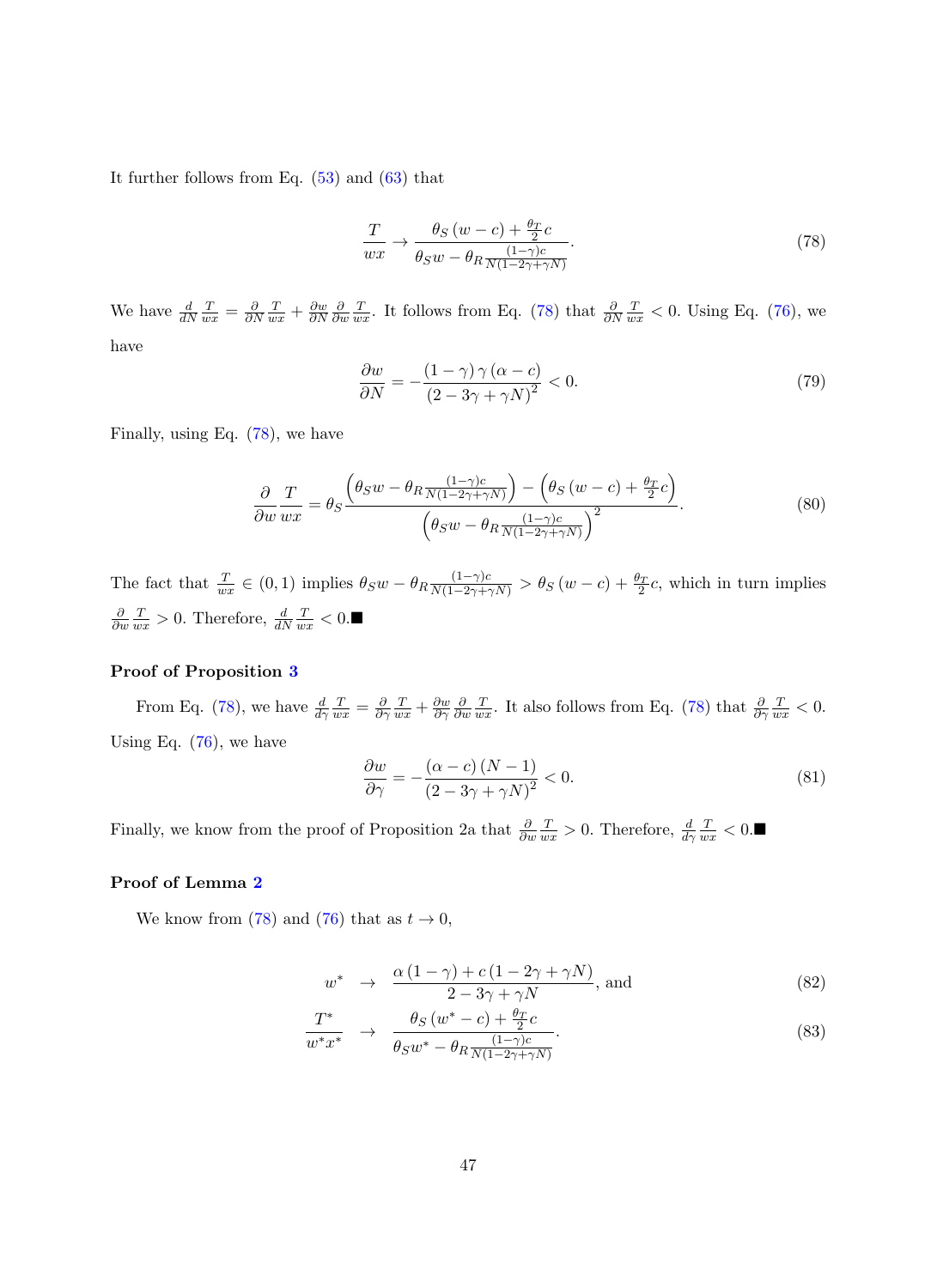It is straightforward to show that the single–supplier solution satisfies

<span id="page-49-0"></span>
$$
w^M \rightarrow \frac{\alpha + c}{2}, \text{ and} \tag{84}
$$

$$
\frac{T^{M}}{w^{M}x^{M}} \rightarrow \frac{\theta_{S}\left(w^{M}-c\right)+\frac{\theta_{T}}{2}c}{\theta_{S}w^{M}-\theta_{RC}}.
$$
\n(85)

We know from the proof of Proposition 2a that  $\frac{\partial}{\partial w}$  $\frac{T}{wx} > 0$ , and it is straightforward to show that  $w^* < w^M$  and  $\frac{(1-\gamma)}{N(1-2\gamma+\gamma N)} < 1$ . Therefore, as  $t \to 0$ , we have

$$
\frac{T^*}{w^*x^*} = \frac{\theta_S(w^*-c) + \frac{\theta_T}{2}c}{\theta_S w^* - \theta_R c \frac{(1-\gamma)}{N(1-2\gamma+\gamma N)}} < \frac{\theta_S(w^M-c) + \frac{\theta_T}{2}c}{\theta_S w^M - \theta_R c \frac{(1-\gamma)}{N(1-2\gamma+\gamma N)}} < \frac{\theta_S(w^M-c) + \frac{\theta_T}{2}c}{\theta_S w^M - \theta_R c} = \frac{T^M}{w^M x^M},\tag{86}
$$

which completes the proof.

### Proof of Lemma [3](#page-17-0)

It is straightforward to show that the solution to problem [\(17\)](#page-17-1) satisfies

<span id="page-49-1"></span>
$$
\frac{T^{FB}(w,x)}{wx} = \frac{\theta_S(w-c) + \theta_{RC}}{\theta_S w + \theta_{RC}}.\tag{87}
$$

Using Eq. [\(85\)](#page-49-0) and Eq. [\(87\)](#page-49-1), as  $t \to 0$ , we have

$$
\frac{T^M}{w^M x^M} > \frac{T^{FB} (w^M, x^M)}{w^M x^M}
$$
\n(88)

$$
\iff \frac{\theta_S \left( w^M - c \right) + \frac{\theta_T}{2} c}{\theta_S w^M - \theta_R c} > \frac{\theta_S \left( w^M - c \right) + \theta_R c}{\theta_S w^M + \theta_R c} \tag{89}
$$

$$
\iff \theta_S \theta_R \left( w^M - c \right) + \frac{\theta_T}{2} \left( \theta_S w^M + \theta_R c \right) \quad > \quad (\theta_S - \theta_R) \theta_R c. \tag{90}
$$

Using Eq. [\(84\)](#page-49-0) and  $\alpha = cm$ , the last inequality is equivalent to

$$
m > \frac{3\theta_S \theta_R - 2\theta_R^2 - \theta_T \theta_R - 0.5\theta_T \theta_S}{\theta_R \theta_S + 0.5\theta_T \theta_S},
$$
\n
$$
(91)
$$

and the result follows.<br> $\blacksquare$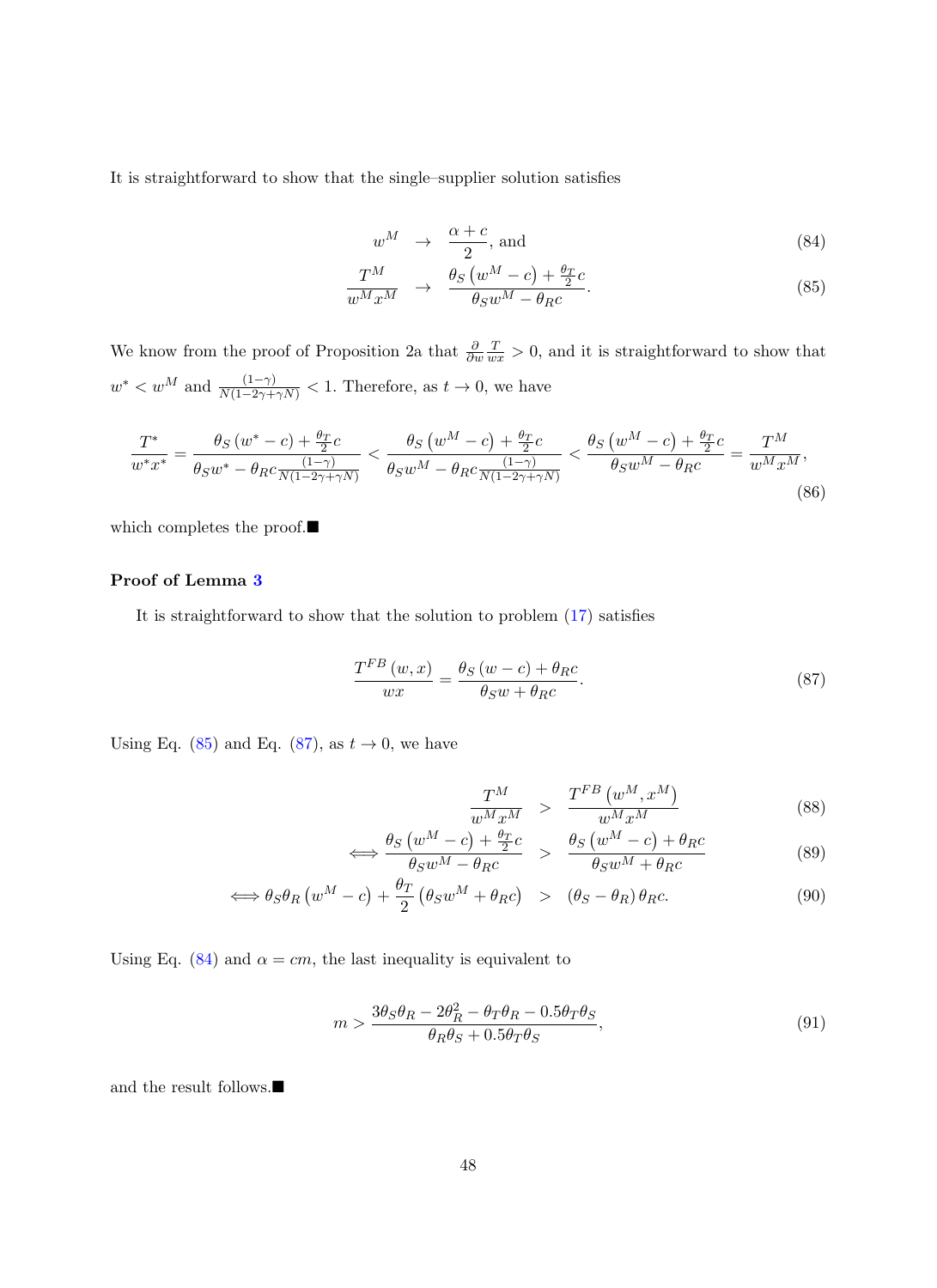### Proof of Proposition [4](#page-17-2)

Using [\(10\)](#page-12-0) and the fact that  $m > 1$ , it is easy to see that  $\frac{\theta_T}{2} (\theta_S + \theta_R) c - \theta_R \theta_S c < 0$ . Using Eq. [\(83\)](#page-48-1) and Eq. [\(87\)](#page-49-1), as  $t \rightarrow 0$ , we have

<span id="page-50-0"></span>
$$
\frac{T^*}{w^*x^*} < \frac{T^{FB}(w^*, x^*)}{w^*x^*} \qquad (92)
$$

$$
\iff \frac{\theta_S \left(w^* - c\right) + \frac{\theta_T}{2} c}{\theta_S w^* - \theta_R \frac{(1 - \gamma)c}{N(1 - 2\gamma + \gamma N)}} - \frac{\theta_S \left(w^* - c\right) + \theta_R c}{\theta_S w^* + \theta_R c} < 0 \tag{93}
$$

$$
\iff \frac{\theta_R \left( \theta_S \left( w^* - c \right) + \theta_R c \right) \left( 1 - \gamma \right)}{N \left( 1 - 2\gamma + \gamma N \right)} - \theta_R \theta_S c + \frac{\theta_T \left( \theta_S w^* + \theta_R c \right)}{2} < 0,\tag{94}
$$

where  $w^*$  is defined in Eq. [\(82\)](#page-48-1). It is straightforward to show that the LHS of [\(94\)](#page-50-0) is decreasing in  $\gamma$ and N. Furthermore, as  $\gamma \to 1$  or  $N \to \infty$ , the LHS of [\(94\)](#page-50-0) approaches  $\frac{\theta_T}{2} (\theta_S + \theta_R) c - \theta_R \theta_{SC} < 0$ . Thus, there are  $\bar{\gamma}$  < 1 and  $\bar{N}$  <  $\infty$  such that inequality [\(94\)](#page-50-0) holds if and only if  $\gamma > \bar{\gamma}$  or  $N > \bar{N}$ .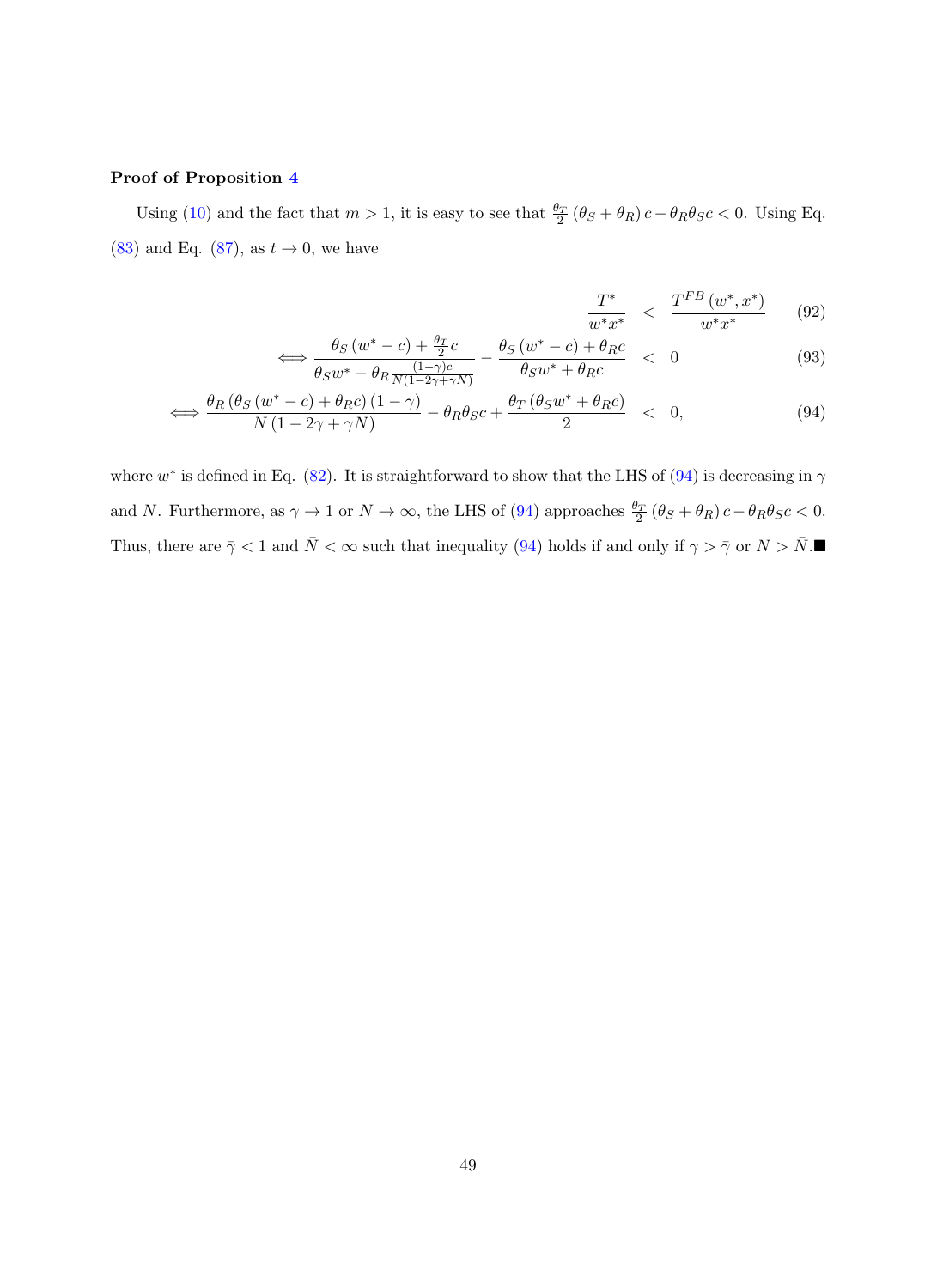# Appendix B: Numerical solution used for calibration

In this appendix, we provide details on the numerical procedure used in the model's calibration. In particular, we describe how we match equilibrium quantities – the Herfindahl index of supplier shares and the mean profit margin of suppliers – to their empirical counterparts.

Note that when  $N_j > 2$  and  $\alpha_1$  is normalized to 1, the number of parameters that we can vary  $(\alpha_2, ..., \alpha_{N_j}, m)$  exceeds the number of equilibrium quantities that we are trying to match to the data  $(HHI<sub>j</sub><sup>*</sup>$  and  $\sum_{i=1}^{N_j} \left( \frac{w_i^*}{c_i} - 1 \right)$  $\frac{\binom{n}{q}}{N_j}$ . In other words, there are multiple combinations of demand intercepts that lead to the same equilibrium HHI of supplier shares. Ideally, we would like to find the values of demand intercepts that match each supplier's equilibrium share of customer's revenues,  $SH_i^*$ , to that in the data. However, as we discuss below, this is, in general, computationally infeasible. Thus, to narrow down the set of possible combinations of demand intercepts, we make the following identifying assumption: out of  $N_j$  suppliers,  $N'_j$  suppliers have a common demand intercept  $\alpha'$ , whereas  $N''_j = N_j - N'_j$  suppliers have a common demand intercept  $\alpha''$ . The identification of  $N'_j$  is discussed below.

For each retailer–level observation and for given values of m,  $N_j$ ,  $N'_j$ ,  $\alpha'$ , and  $\alpha''$ , we solve the model numerically using the following steps:

(i) We assume starting values of wholesale prices and trade credit limits of each supplier,  $w_i$  and  $T_i$  respectively for supplier i; starting values are symmetrical across all suppliers;

(ii) We find the optimal quantities demanded by the retailer,  $x_1, x_2, ..., x_{N_j}$ , by maximizing its profit,  $\Pi_i$ , given in [\(4\)](#page-9-0);

(iii) We vary the wholesale price and trade credit limit of one supplier, k, with demand intercept  $\alpha'$ ,  $w'_i$  and  $T'_i$  respectively; repeat step (ii), compute the resulting profit of supplier k,  $\Pi_{S_k}$  given in [\(7\)](#page-10-0); and find the combination of  $w_k^*$  and  $T_k^*$  that maximizes  $\Pi_{S_k}$ ;

(iv) If  $N'_j > 1$ , we assign the values of  $w_k^*$  and  $T_k^*$  to all suppliers whose demand intercept is  $\alpha'$ ;

 $(v)$  We vary the wholesale price and trade credit limit of one supplier,  $l$ , with demand intercept  $\alpha''$ , w'' and  $T''_i$  respectively; repeat step (ii), compute the resulting profit of that supplier,  $\Pi_{S_l}$ , and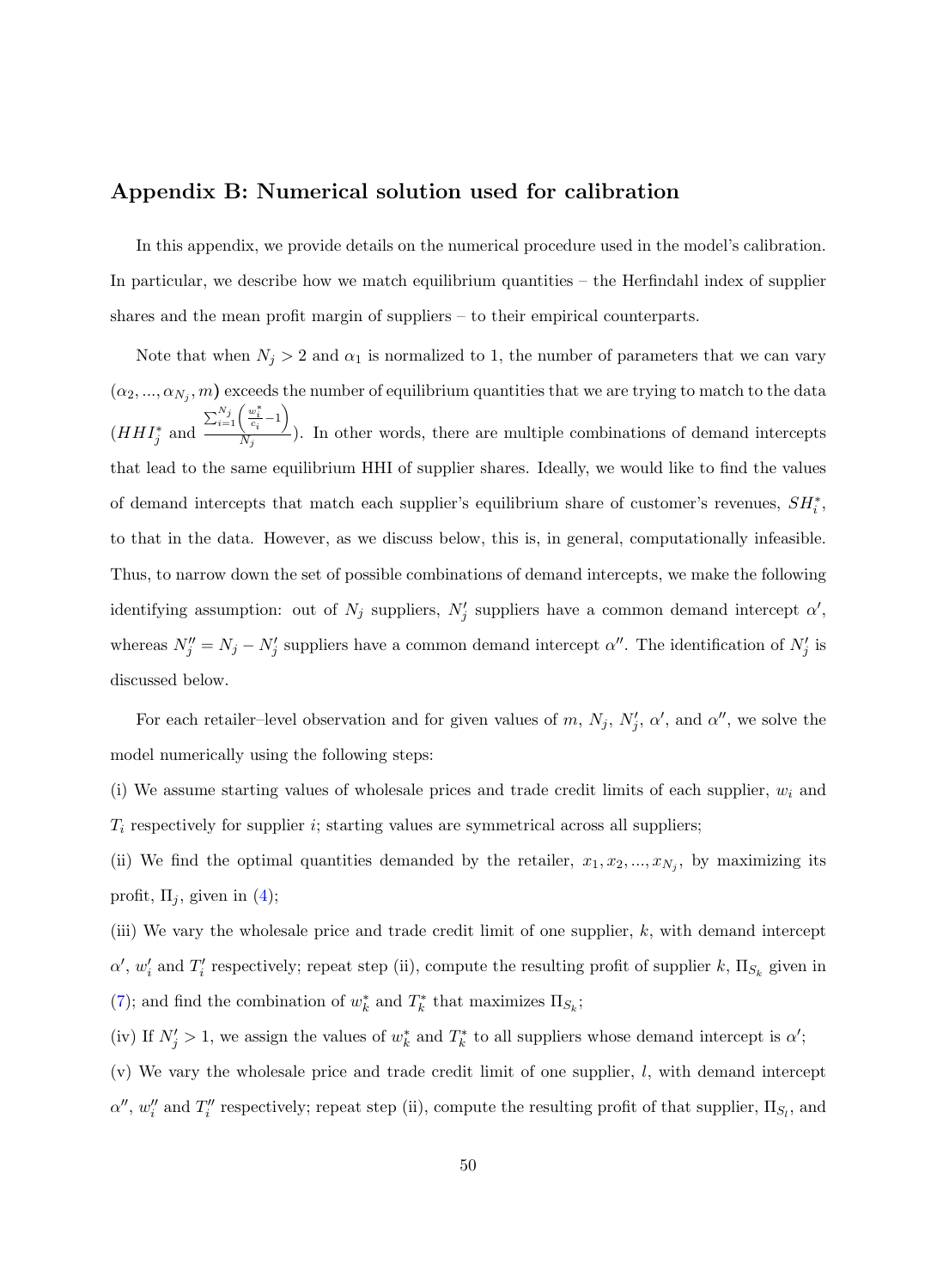find the combination of  $w_l^*$  and  $T_l^*$  that maximizes  $\Pi_{S_l}$ ;

(vi) If  $N''_j > 1$ , we assign the values of  $w_l^*$  and  $T_l^*$  to all suppliers whose demand intercept is  $\alpha''$ ; (vii) We repeat steps (iii)–(vi) until convergence, which occurs when the absolute difference in  $|w_k + T_k + w_l + T_l|$  between two adjacent iterations is lower than a certain limit. With a limit of 10−<sup>6</sup> , the typical number of iterations until convergence is between 5 and 20. Note that allowing for larger heterogeneity of demand intercepts, i.e., more than two values of  $\alpha_i$ , raises the number of iterations until convergence and thus the computational time dramatically.

We repeat the procedure above for each integer  $N'_j$  between 1 and  $N_j - 1$  and for a fine grid of values of m,  $\alpha'$ , and  $\alpha''$ . For each  $N'_j$  we pick the combination of m,  $\alpha'$ , and  $\alpha''$  that matches the model–based HHI of equilibrium supplier shares of customer j,  $HHI_j^*$ , and the equilibrium mean profit margin of customer  $j$ 's suppliers,  $\sum_{i=1}^{N_j} \bigg(\frac{w^*_i}{c_i} - 1\bigg)$  $\frac{\sqrt{a_i}}{N_j}$ , to their empirical counterparts. The procedure concludes when the absolute difference between the model  $HHI_j^*$  and its empirical counterpart is below  $10^{-3}$  and the absolute difference between  $\sum_{i=1}^{N_j} \bigg(\frac{w^*_i}{c_i} - 1\bigg)$  $\frac{N_i}{N_j}$  and the mean profit margin in the data, 0.093, is below  $10^{-3}$  as well. Given the available degrees of freedom, we choose  $N'_j$  to match as closely as possible the share of customer  $j$ 's purchases from the supplier with the largest share. We denote the chosen values of model parameters for customer j as  $N_j^i$ ,  $\widehat{m}_j$ ,  $\alpha_j^i$ , and  $\alpha_j^{i'}$ .

We record the following equilibrium values of the model's numerical solution that uses the parameters equal to  $N_j^j$ ,  $\widehat{m}_j$ ,  $\alpha'_j$ , and  $\alpha''_j$ :

(i) the equilibrium proportion of sales of each supplier financed by trade credit,  $\frac{T_i^*}{w_i^* x_i^*}$  for supplier *i*;

;

- (ii) the equilibrium proportion of purchases of customer j financed by trade credit:  $\frac{\sum_{i=1}^{N_j} T_i^*}{\sum_{i=1}^{N_j} w_i^* x_i^*}$
- (iii) the number of customer j's suppliers,  $N_j$ ;
- (iv) the mean product substitutability of customer j's suppliers,  $\overline{\gamma_j}$ ;
- (v) the Herfindahl index of customer j's supplier shares,  $HHI_j^*$ .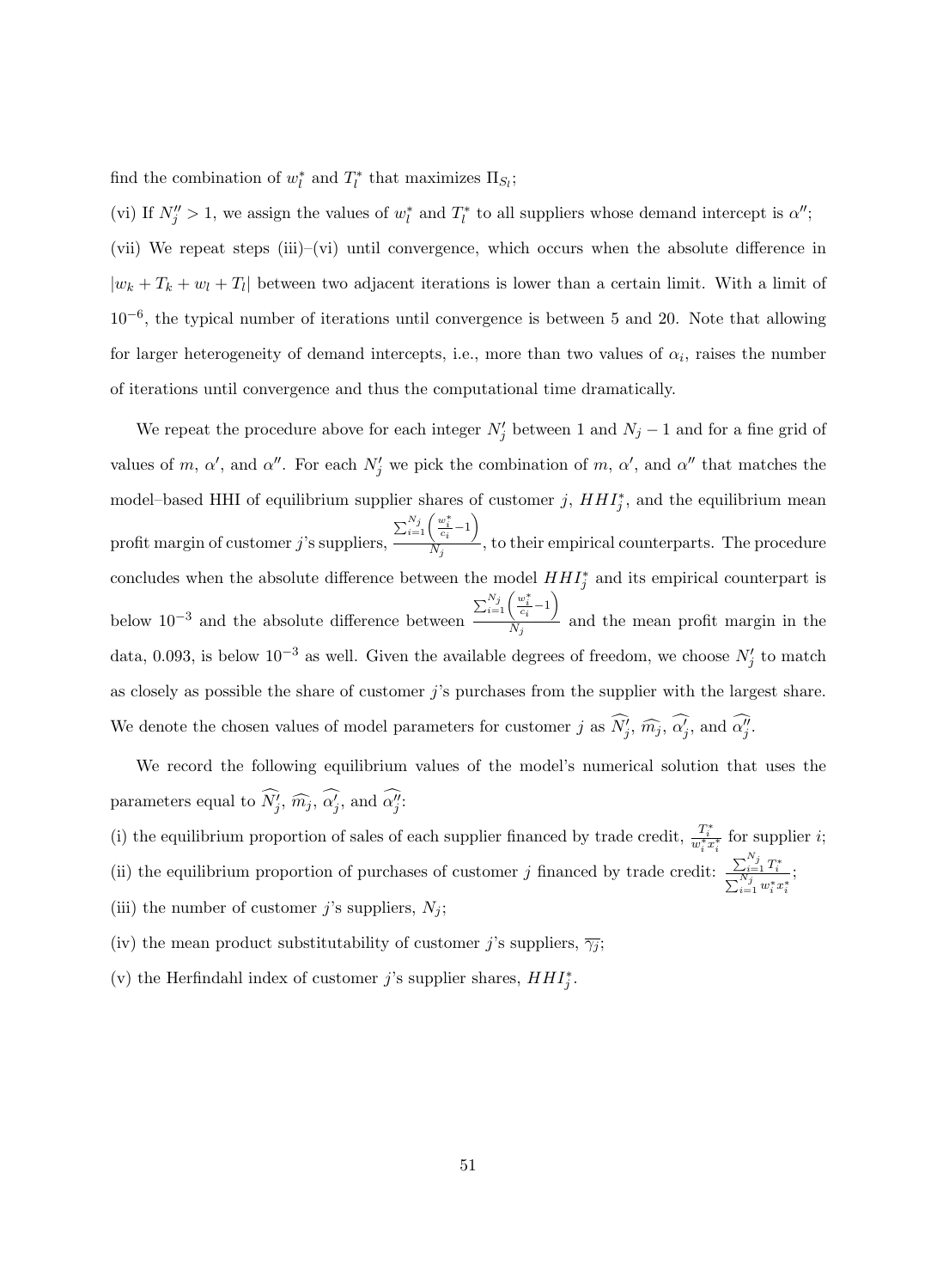# References

- Acharya, V., Davydenko, S., Strebulaev, I., 2012. Cash holdings and credit risk. Review of Financial Studies 25, 3572–3609.
- Barrot, J.-N., 2016. Trade credit and industry dynamics: evidence from trucking firms. Journal of Finance 71, 1975–2016.
- Becker, B., Josephson, J., 2016. Insolvency resolution and the missing high-yield bond markets. Review of Financial Studies 29, 2814–2849.
- Bernanke, B.S., Gertler, M., Gilchrist, S., 1999. The financial accelerator in a quantitative business cycle framework. In: Taylor, J.B., Woodford, M. (Eds.), Handbook of Macroeconomics 1. North-Holland, Amsterdam, pp. 1341–1393.
- Biais, B., Gollier, C., 1997. Trade credit and credit rationing. Review of Financial Studies 10, 903–937.
- Bolton, P., Chen, H., Wang, N., 2011. A unified theory of Tobin's Q, corporate investment, financing, and risk management. Journal of Finance 66, 1545–1578.
- Bolton, P., Scharfstein, D., 1990. A theory of predation based on agency problems in financial contracting. American Economic Review 80, 93–106.
- Brander, J., Lewis, T., 1986. Oligopoly and financial structure: the limited liability effect. American Economic Review 76, 956–970.
- Brennan, M.J., Maksimovic, V., Zechner, J., 1988. Vendor financing. Journal of Finance 43, 1127–1141.
- Burkart, M., Ellingsen, T., 2004. In-kind finance: a theory of trade credit. American Economic Review 94, 569–590.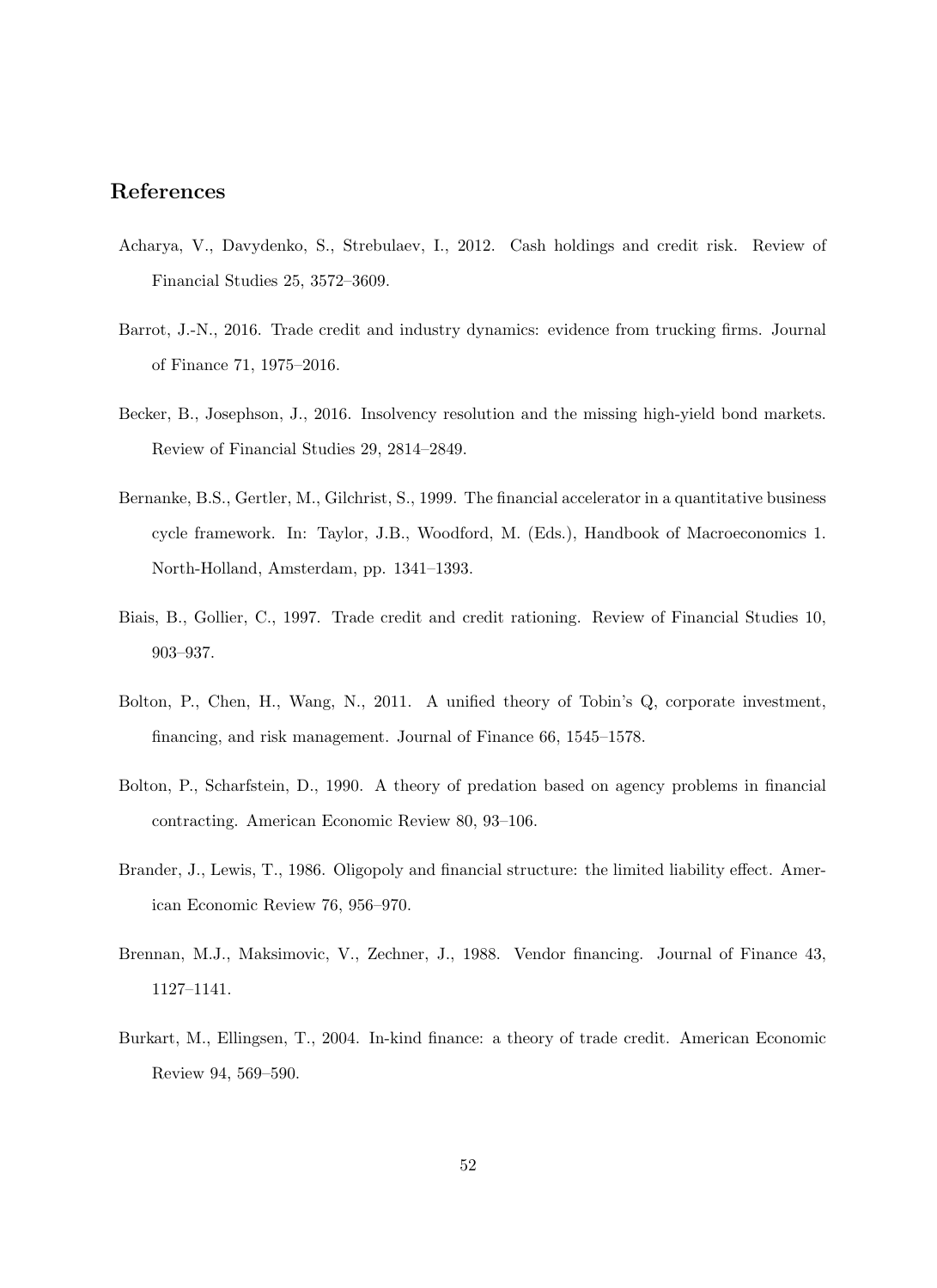- Campello, M., Graham, J., Harvey, C., 2010. The real effects of financial constraints: evidence from a financial crisis. Journal of Financial Economics 97, 470–487.
- Chod, J., 2017. Inventory, risk shifting, and trade credit. Management Science 63, 3207–3225.
- Chod, J., Trichakis, N., Tsoukalas, G., 2017. A signaling theory of in-kind finance. Unpublished working paper. Boston College.
- Cohen, L., Frazzini, A., 2008. Economic links and predictable returns. Journal of Finance 63, 1977-2011.
- Cuñat, V.M., 2007. Trade credit: suppliers as debt collectors and insurance providers. Review of Financial Studies 20, 491–527.
- Cu˜nat, V.M., Garcia-Appendini, E., 2012. Trade credit and its role in entrepreneurial finance. In: Cumming, D. (Ed.), Oxford Handbook of Entrepreneurial Finance, Oxford University Press, New York, pp. 526–557.
- Dass, N., Kale, J., Nanda, V., 2015. Trade credit, relationship-specific investment, and product market power. Review of Finance 19, 1867–1923.
- Eisfeldt, A., Papanikolaou, D., 2013. Organization capital and the cross-section of expected returns. Journal of Finance 68, 1365–1406.
- Emery, G., 1987. An optimal financial response to variable demand. Journal of Financial and Quantitative Analysis 22, 209–225.
- Fabbri D., Klapper, L., 2016. Bargaining power and trade credit. Journal of Corporate Finance 41, 66–80.
- Fabbri, D., Menichini, A., 2016. The commitment problem of secured lending. Journal of Financial Economics 120, 561–584.
- Ferris, J., 1981. A transactions theory of trade credit use. Quarterly Journal of Economics 96, 243–270.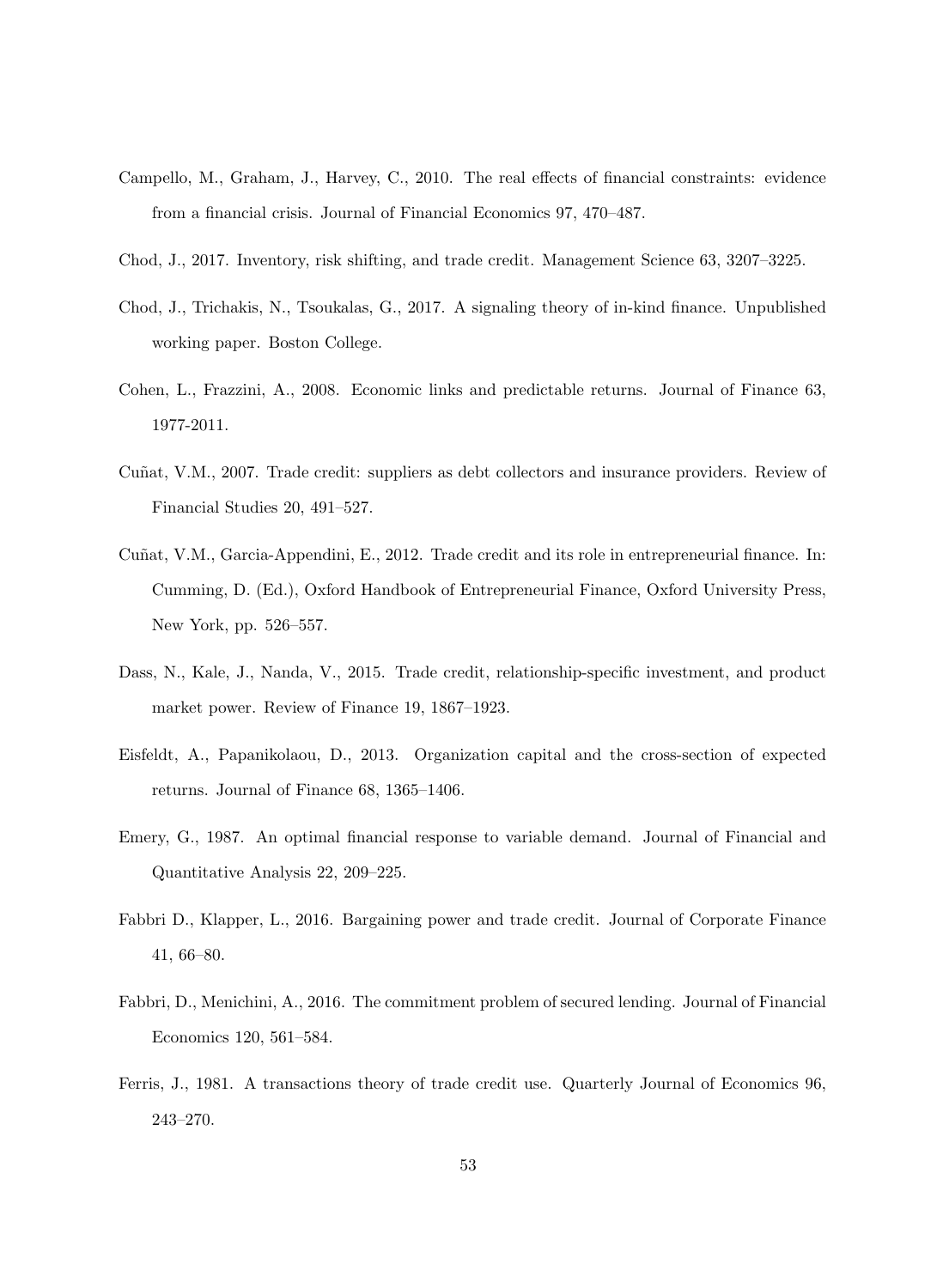- Fisman, R., Love, I., 2003. Trade credit, financial intermediary development, and industry growth. Journal of Finance 58, 353–374.
- Fisman, R., Raturi, M., 2004. Does competition encourage credit provision? Evidence from African trade credit relationships. Review of Economics and Statistics 86, 345-352.
- Frank, M., Maksimovic, V., 2005. Trade credit, collateral, and adverse selection. Unpublished working paper. University of Maryland.
- Froot, K.A., Scharfstein, D., Stein, J.C. 1993. Risk management: coordinating corporate investment and financing policies. Journal of Finance 48, 1629–1658.
- Froot, K.A., Stein, J.C., 1998. Risk management, capital budgeting and capital structure policy for financial institutions: an integrated approach. Journal of Financial Economics 47, 55–82.
- Giannetti, M., Burkart, M., Ellingsen, T., 2011. What you sell is what you lend? Explaining trade credit contracts. Review of Financial Studies 24, 1261–1298.
- Hadlock, C.J., Pierce, J.R., 2010. New evidence on measuring financial constraints: moving beyond the KZ index. Review of Financial Studies 23, 1909–1940.
- Hall, B., Jaffe, A., Trajtenberg, M., 2005. Market value and patent citations. RAND Journal of Economics 36, 16–38.
- Hirshleifer, D., Hsu, P., Li, D., 2013. Innovative efficiency and stock returns. Journal of Financial Economics 107, 632–654.
- Hoberg, G., Phillips, G., 2010. Product market synergies and competition in mergers and acquisitions: a text-based analysis. Review of Financial Studies 23, 3773-2811.
- Hoberg, G., Phillips, G., 2016. Text-based network industries and endogenous product differentiation. Journal of Political Economy 124, 1423–1465.
- Jain, N., 2001. Monitoring costs and trade credit. Quarterly Review of Economics and Finance 41, 89–110.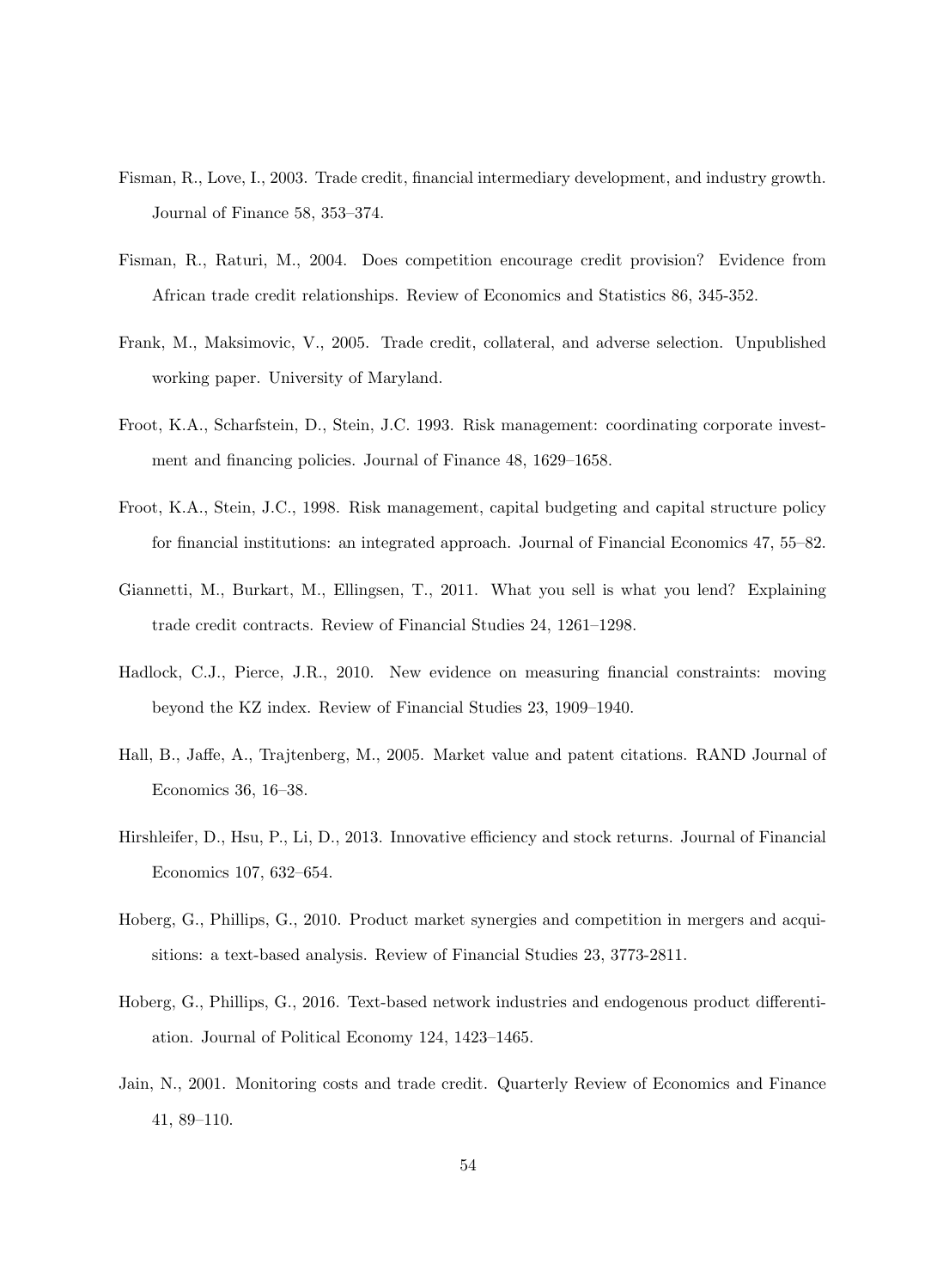- Johnson, S., McMillan, J., Woodruff, C., 2002. Property rights and finance. NBER working paper.
- Kieschnick, R., Laplante, M., Moussawi, R., 2013. Working capital management and shareholders' wealth. Review of Finance 17, 1827–1852.
- Kim, S., Shin, H., 2012. Sustaining production chains through financial linkages. American Economic Review 102, 402–406.
- Klapper, L., Laeven, L., Rajan, R., 2012. Trade credit contracts. Review of Financial Studies 25, 838–867.
- Kouvelis, P., Zhao, W., 2012. Financing the newsvendor: supplier vs. bank, and the structure of optimal trade credit contracts. Operations Research 60, 566–580.
- Lee, Y.W., Stowe, J.D., 1993. Product risk, asymmetric information, and trade credit. Journal of Financial and Quantitative Analysis 28, 285–300.
- Lemmon, M., Roberts, M., 2010. The response of corporate financing and investment to changes in the supply of credit. Journal of Financial and Quantitative Analysis 45, 555–587.
- Long, M., Malitz, I., Ravid, A., 1993. Trade credit, quality guarantees, and product marketability. Financial Management 22, 117–127.
- Mian, S., Smith, C.W., 1992. Accounts receivable management policy: theory and evidence. Journal of Finance 47, 169–200.
- McMillan, J., Woodruff, C., 1999. Interfirm relationships and informal credit in Vietnam. Quarterly Journal of Economics 114, 1285–1320.
- Myers, S.C., 1977. Determinants of corporate borrowing. Journal of Financial Economics 5, 147–175.
- Ng, C., Smith, J., Smith, R., 1999. Evidence on the determinants of credit terms used in interfirm trade. Journal of Finance 54, 1109–1129.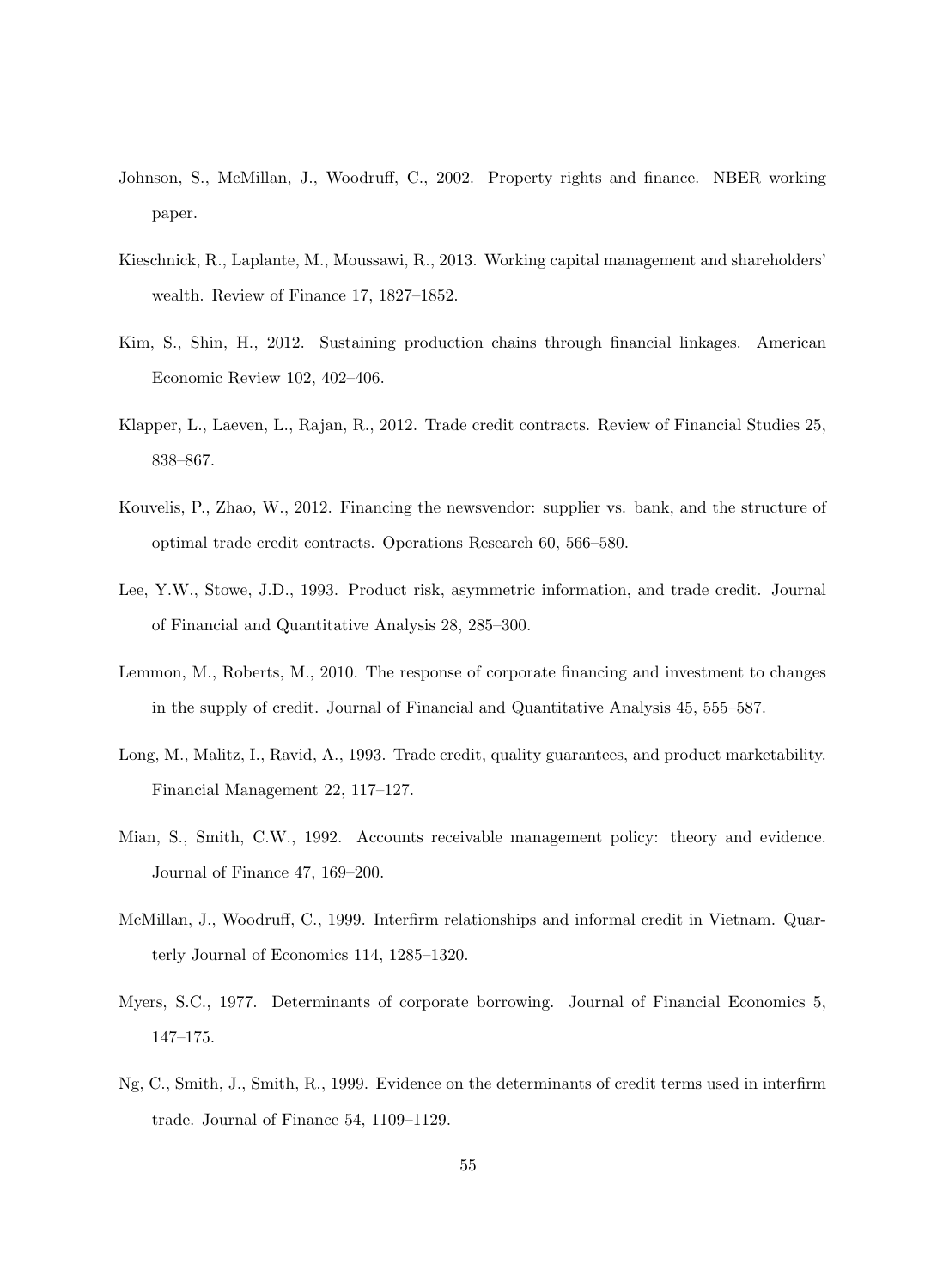- Petersen, M., Rajan, R., 1995. The effect of credit market competition on lending relationships. Quarterly Journal of Economics 110, 407–443.
- Petersen, M., Rajan, R., 1997. Trade credit: theories and evidence. Review of Financial Studies 10, 661–691.
- Rauch, J., 1999. Networks versus markets in international trade. Journal of International Economics 48, 7–35.
- Smith, J., 1987. Trade credit and informational asymmetry. Journal of Finance 42, 863–869.
- Stein, J., 1998. An adverse-selection model of bank asset and liability management with implications for the transmission of monetary policy. The RAND Journal of Economics 29, 466–486.
- Tirole, J., 2010. The Theory of Corporate Finance. Princeton University Press, Princeton.
- Wilner, B., 2000. The exploitation of relationships in financial distress: the case of trade credit. Journal of Finance 55, 153–178.
- Yang, S.A., Birge, J., 2017. Trade credit, risk sharing, and inventory financing portfolios. Management Science, forthcoming.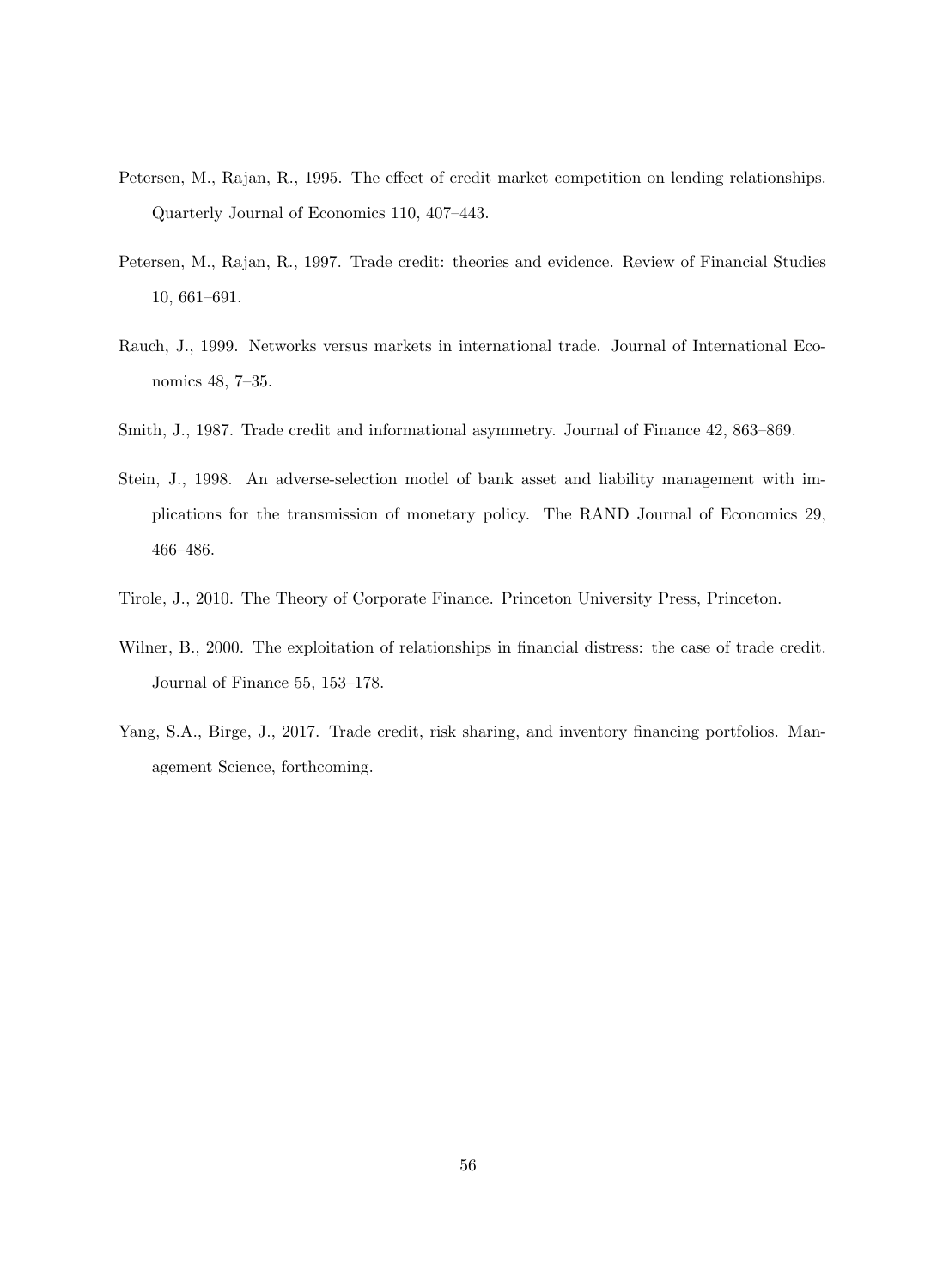### Table 1: SUMMARY STATISTICS: SIMULATED DATA

This table presents summary statistics for the simulated sample of 2,781 suppliers (Panel A) and 571 retailers (Panel B). Supplier *i*'s trade credit is the equilibrium proportion of its sales done on credit,  $\frac{T_i^*}{w_i^* x_i^*}$ . Retailer *j*'s trade credit is the equilibrium proportion of its purchases financed by trade credit,  $\frac{\sum_{i=1}^{N_j} T_i^*}{\sum_{i=1}^{N_j} w_i^* x_i^*}$ , where  $N_j$  is the number of retailer *j*'s suppliers. Share of supplier *i*'s that sells to retailer *j* is computed as  $SH_i = \frac{SALE_i}{\sum_{k=1}^{N_j} SALE_k}$ . Retailer *j*'s Herfindahl index (HHI) of supplier shares is computed as  $HHI_j = \frac{\sum_{i=1}^{N_j} SH_i^2}{\left(\sum_{i=1}^{N_j} SH_i\right)^2}$ . Mean product substitutability among all suppliers selling to retailer j is computed as  $\overline{\gamma_j}$  =  $\frac{\sum_{i=1}^{N_j} \sum_{i' \neq i}^{N_j} \gamma_{i,i'}}{N_j(N_j-1)}$ , where  $\gamma_{i,i'}$  is the textual similarity of product descriptions of suppliers  $i$  and  $i'$ , as described in Subsection 4.1.

|                               |        | Whole sample<br># supp. $= 2,781$<br># ret. $= 571$ |        | $2 \leq \text{\#}$ suppliers $\leq 5$<br># supp. $= 947$<br># ret. $= 326$ | # suppliers $\geq 6$<br># supp. $= 1,834$<br># ret. $= 245$ |          |  |  |  |  |  |
|-------------------------------|--------|-----------------------------------------------------|--------|----------------------------------------------------------------------------|-------------------------------------------------------------|----------|--|--|--|--|--|
|                               | Mean   | St. dev.                                            | Mean   | St. dev.                                                                   | Mean                                                        | St. dev. |  |  |  |  |  |
| Panel A: Suppliers            |        |                                                     |        |                                                                            |                                                             |          |  |  |  |  |  |
| Trade credit                  | 0.4882 | 0.0316                                              | 0.4984 | 0.0109                                                                     | 0.4830                                                      | 0.0321   |  |  |  |  |  |
| Supplier share                | 0.2109 | 0.3255                                              | 0.3442 | 0.4105                                                                     | 0.1420                                                      | 0.0469   |  |  |  |  |  |
| Mean product substitutability | 0.0081 | 0.0180                                              | 0.0076 | 0.0175                                                                     | 0.0083                                                      | 0.0144   |  |  |  |  |  |
|                               |        | Panel B: Retailers                                  |        |                                                                            |                                                             |          |  |  |  |  |  |
| Trade credit                  | 0.4922 | 0.0240                                              | 0.5005 | 0.0080                                                                     | 0.4812                                                      | 0.0360   |  |  |  |  |  |
| HHI of supplier shares        | 0.3174 | 0.2994                                              | 0.4722 | 0.1455                                                                     | 0.1115                                                      | 0.0996   |  |  |  |  |  |
| Mean product substitutability | 0.0077 | 0.0239                                              | 0.0074 | 0.0195                                                                     | 0.0080                                                      | 0.0206   |  |  |  |  |  |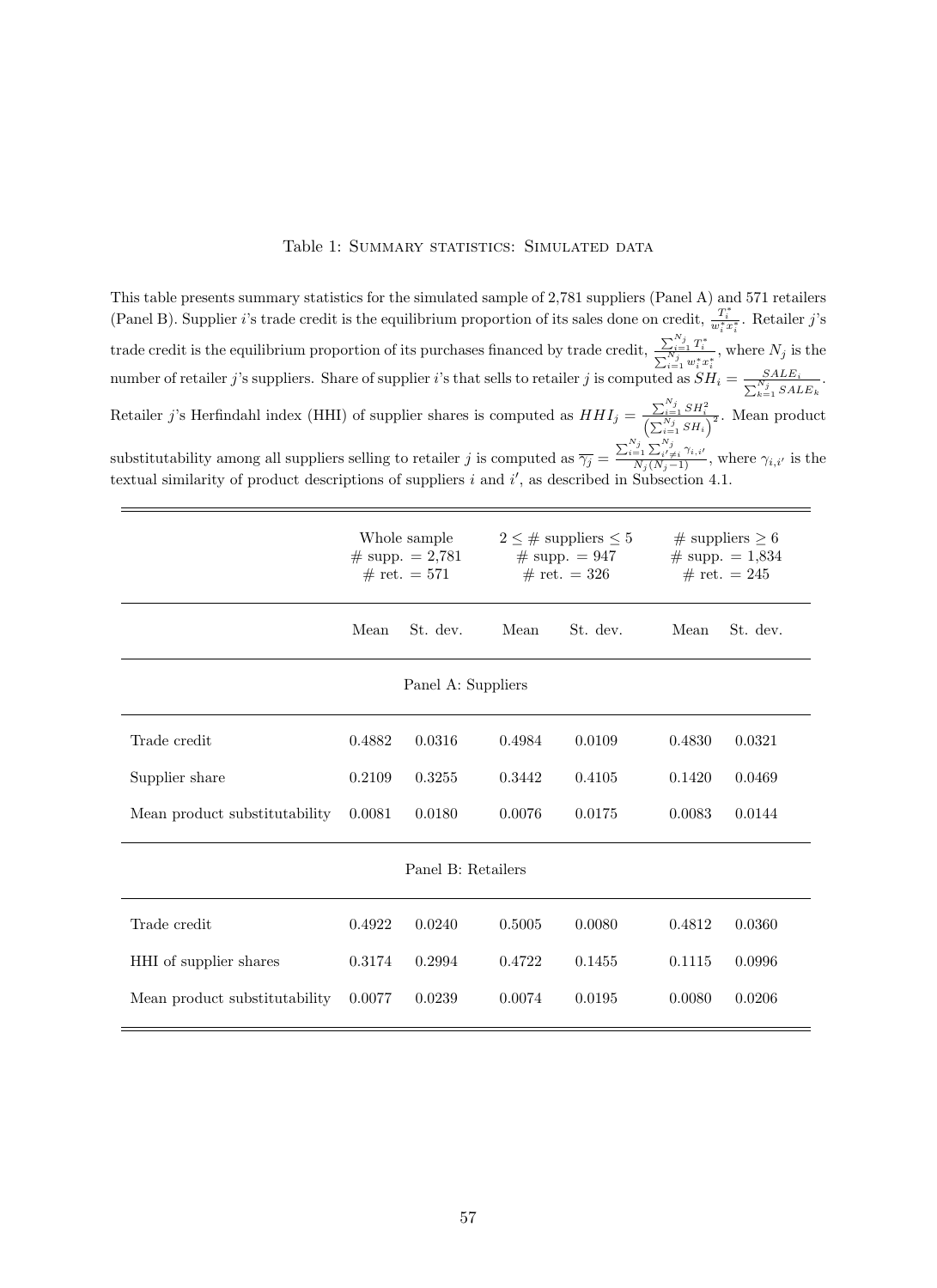### Table 2: Supplier and retailer trade credit, supplier share, HHI of supplier shares, and product substitutability: Simulated data

Panel A presents regressions of a supplier's equilibrium trade credit on the supplier's share of the retailer's purchases and mean substitutability among suppliers' products. Panel B presents regressions of a retailer's equilibrium trade credit on the HHI of supplier shares and mean substitutability among suppliers' products. See Table 1 for variable definitions. The samples of 2,781 suppliers and 571 retailers are simulated to match certain quantities in real data, as described in detail in Subsection 4.3. Standard errors of coefficients are reported below the coefficient estimates. The numbers in curly brackets indicate the economic significance of the corresponding coefficient, computed as the coefficient estimate multiplied by the in-sample standard deviation of the independent variable and divided by the in-sample standard deviation of the dependent variable.

|                               |                    | Whole sample $2 \leq \#$ suppliers $\leq 5$ $\#$ suppliers $\geq 6$ |            |
|-------------------------------|--------------------|---------------------------------------------------------------------|------------|
|                               | Panel A: Suppliers |                                                                     |            |
| Intercept                     | 0.4935             | 0.4974                                                              | 0.4913     |
|                               | (505.62)           | $(-669.89)$                                                         | (396.48)   |
| Supplier share                | 0.0434             | 0.0157                                                              | 0.0832     |
|                               | (11.73)            | (8.89)                                                              | (8.65)     |
|                               | ${0.447}$          | ${0.591}$                                                           | ${0.245}$  |
| Mean product substitutability | $-1.9050$          | $-0.5818$                                                           | $-2.4443$  |
|                               | $(-43.45)$         | $(-21.27)$                                                          | $(-61.67)$ |
|                               | ${-1.085}$         | ${-0.934}$                                                          | ${-1.097}$ |
| R squared                     | 76.27%             | 62.46%                                                              | 93.10%     |
|                               | Panel B: Retailers |                                                                     |            |
| Intercept                     | 0.4894             | 0.4941                                                              | 0.4876     |
|                               | (394.73)           | (493.06)                                                            | (279.50)   |
| HHI of supplier shares        | 0.0389             | 0.0196                                                              | 0.0951     |
|                               | (12.73)            | (9.90)                                                              | (7.99)     |
|                               | ${0.485}$          | ${0.356}$                                                           | ${0.263}$  |
| Mean product substitutability | $-1.1861$          | $-0.3831$                                                           | $-2.1918$  |
|                               | $(-27.05)$         | $(-17.91)$                                                          | $(-56.54)$ |
|                               | ${-1.181}$         | ${-0.934}$                                                          | ${-1.258}$ |
| R squared                     | 61.87%             | 57.64%                                                              | 92.97%     |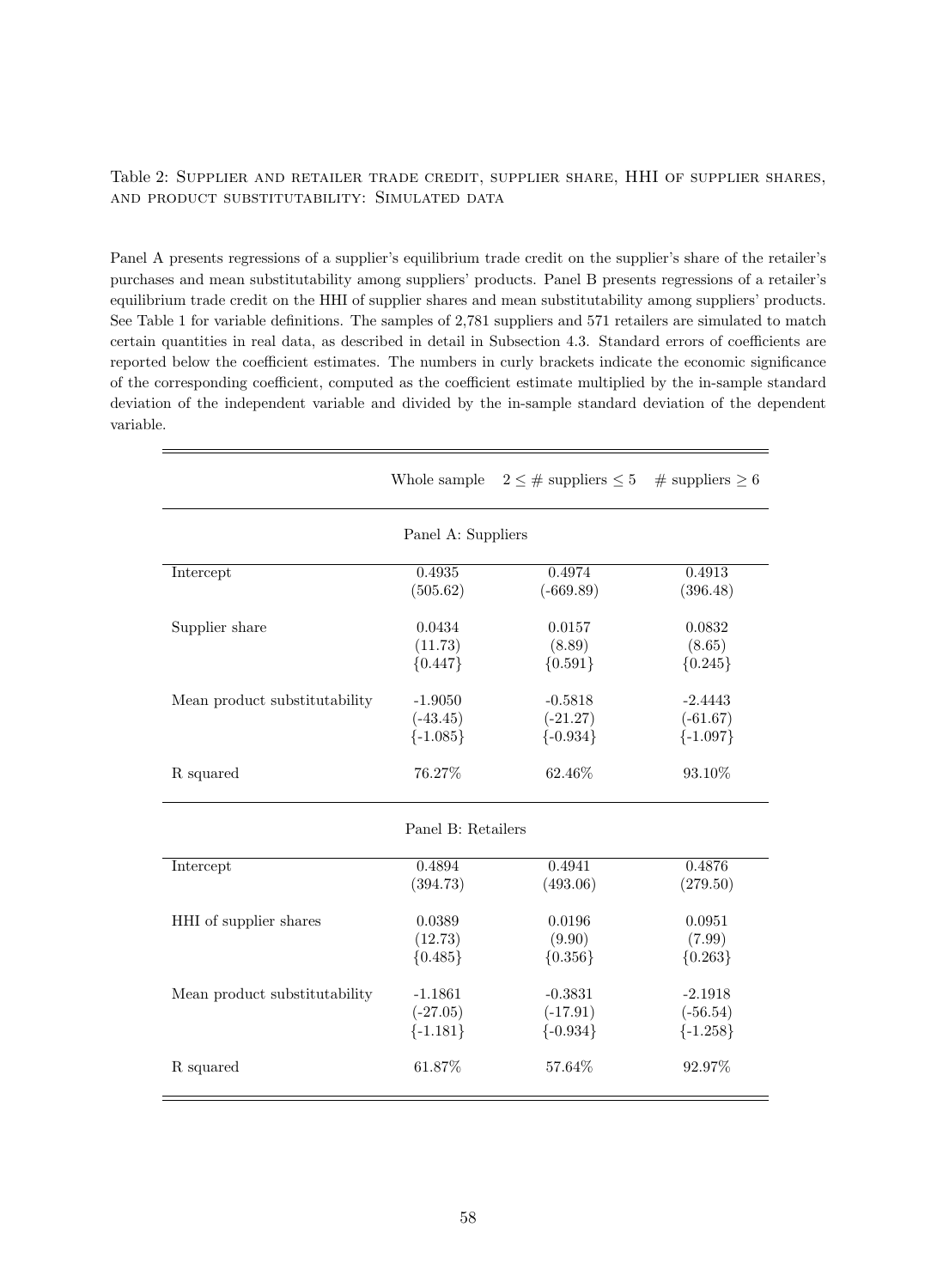#### Table 3: Suppliers and retailers: Summary statistics

This table presents summary statistics for the sample of suppliers in Panel A and for the sample of retailers in Panel B. The sample period is 1996–2009. The sample of suppliers includes 2,781 observations of suppliers that sell to at least one retailer (NAICS 2-digit industry 44 or 45) that has at least 2 suppliers. The sample of retailers includes 571 observations of retailers that have at least 2 suppliers. Customer-supplier links are based on the extended version of Cohen and Frazzini's (2008) data set. Trade credit for suppliers is the ratio of accounts receivable, Compustat item AR, and book assets, item AT. Trade credit for retailers is the ratio of accounts payable, item AP, and book assets. Mean supplier share is computed as in [\(28\)](#page-31-0). HHI of supplier shares is computed as in [\(30\)](#page-34-0). Mean product substitutability is computed as in [\(29\)](#page-32-0) for the sample of suppliers, and as in [\(31\)](#page-34-1) for the sample of retailers. Book assets is item AT. Age is the difference between the year of the observation on the one hand and the founding year, incorporation year, or the year the firm first appears in CRSP/Compustat in this order of availability on the other hand. Profit margin is operating profitability, computed as the ratio of item OIADP to item SALE. Sales growth is year-to-year percentage change in SALE. Tangibility is the ratio of capital stock to book assets. Capital stock is estimated using the perpetual inventory model of PP&E, described in Section [6.2.2.](#page-33-0) Liquidity is the ratio of cash and marketable securities, item CHE, to book assets. Leverage is the ratio of the sum of short-term and long-term debt, items DLC and DLTT, respectively, and the sum of short-term debt, long-term debt, and the market value of equity, given by CSHO  $\times$  PRCC\_C. R&D is the ratio of R&D expenditures, item XRD, and book assets. Advertising is the ratio of advertising expenditures, item XAD, and book assets. Hadlock and Pierce index is computed as  $(-0.737\times Size)+(0.043\times Size^2)-(0.040\times Age)$ , where size is measured as log book assets, inflation adjusted to 2004 and capped at \$4.5 billion, and age is capped at 37. Constrained (Unconstrained) is a dummy variable that equals one if the firm's Hadlock and Pierce index is in the top (bottom) deciles. Investment grade rating is a dummy variable that equals one if the firm has a rating above BBB−. Rating present is a dummy variable that equals one if the firm has debt rating available. Standardized goods, differentiated goods, and services are dummy variables that equal one if the supplier belongs to the corresponding industry, according to Rauch's (1999) classification. Proportions of standardized inputs, differentiated inputs, and service inputs are continuous variables ranging between 0 and 1, and defined in Rauch (1999). Proportion of finished inventory is the ratio of inventory of finished goods, item INVFG, to total inventory, item INVT. Industry share is the ratio of the firm's sales to total sales in the firm's 3-digit SIC industry. Industry HHI is the Herfindahl index of sales within the firm's 3-digit SIC industry. All ratios are winsorized at the 1% and 99% of their distributions.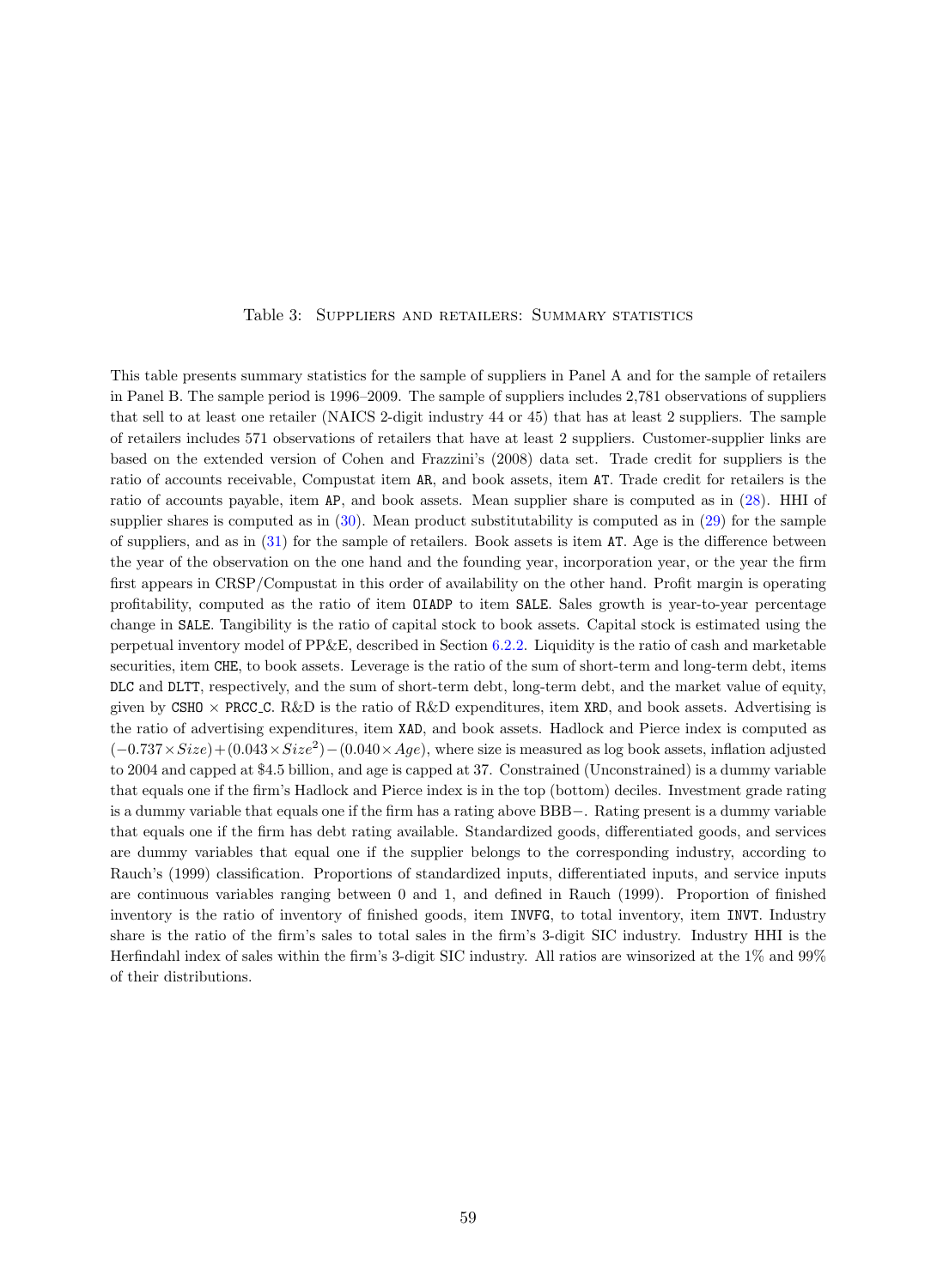|                                  |          | Panel A: Suppliers |          | Panel B: Retailers |                  |         |
|----------------------------------|----------|--------------------|----------|--------------------|------------------|---------|
|                                  | Mean     | Median             | St. dev. | Mean               | Median           | St. dev |
| Trade credit                     | 0.159    | 0.142              | 0.117    | 0.234              | 0.110            | 0.303   |
| Mean supplier share              | 0.211    | 0.204              | 0.366    |                    |                  |         |
| HHI of supplier shares           |          |                    |          | 0.317              | 0.296            | 0.299   |
| Mean product substitutability    | 0.008    | 0.002              | 0.018    | 0.008              | 0.002            | 0.024   |
| <b>Book</b> assets               | 3,431    | 267                | 43,201   | 98,636             | 9,041            | 318,826 |
| Age                              | 32.104   | 19                 | 37.326   | 62.357             | 47               | 48.446  |
| Profit margin                    | 0.058    | 0.072              | 0.192    | 0.093              | 0.066            | 0.090   |
| Sales growth                     | 0.089    | 0.067              | 0.239    | 0.105              | 0.083            | 0.219   |
| Tangibility                      | 0.126    | 0.071              | 0.168    | 0.237              | 0.239            | 0.178   |
| Liquidity                        | 0.118    | 0.048              | 0.160    | 0.089              | 0.054            | 0.091   |
| Leverage                         | 0.267    | 0.210              | 0.246    | 0.256              | 0.170            | 0.228   |
| R&D                              | 0.021    | $\overline{0}$     | 0.062    | $\overline{0}$     | $\overline{0}$   | 0.006   |
| Advertising                      | 0.035    | 0.030              | 0.038    | 0.029              | 0.024            | 0.033   |
| Hadlock-Pierce index             | $-1.403$ | $-1.130$           | 1.145    | $-3.301$           | $-3.926$         | 0.882   |
| Constrained                      | 0.311    | $\boldsymbol{0}$   | 0.463    | 0.007              | $\boldsymbol{0}$ | 0.083   |
| Unconstrained                    | 0.457    | $\overline{0}$     | 0.498    | 0.965              | $\mathbf{1}$     | 0.184   |
| Investment grade rating          | 0.141    | $\theta$           | 0.348    | 0.559              | $\mathbf{1}$     | 0.497   |
| Rating present                   | 0.207    | $\overline{0}$     | 0.405    | 0.709              | $\mathbf{1}$     | 0.454   |
| Standardized goods               | 0.401    | $\theta$           | 0.490    |                    |                  |         |
| Differentiated goods             | 0.313    | $\overline{0}$     | 0.464    |                    |                  |         |
| Services                         | 0.176    | $\overline{0}$     | 0.381    |                    |                  |         |
| Proportion standardized inputs   |          |                    |          | 0.550              | 0.620            | 0.192   |
| Proportion differentiated inputs |          |                    |          | 0.264              | 0.290            | 0.095   |
| Proportion services inputs       |          |                    |          | 0.077              | 0.090            | 0.030   |
| Proportion finished inventory    | 0.436    | 0.504              | 0.361    | 0.059              | $\boldsymbol{0}$ | 0.235   |
| Industry share                   | 0.252    | 0.205              | 0.197    | 0.256              | 0.191            | 0.180   |
| Industry HHI                     | 0.089    | 0.013              | 0.180    | 0.236              | 0.182            | 0.207   |
| $# \, \text{Obs}.$               |          | 2,781              |          |                    | $\overline{571}$ |         |

# SUPPLIERS AND RETAILERS: SUMMARY STATISTICS – CONTINUED

 $\equiv$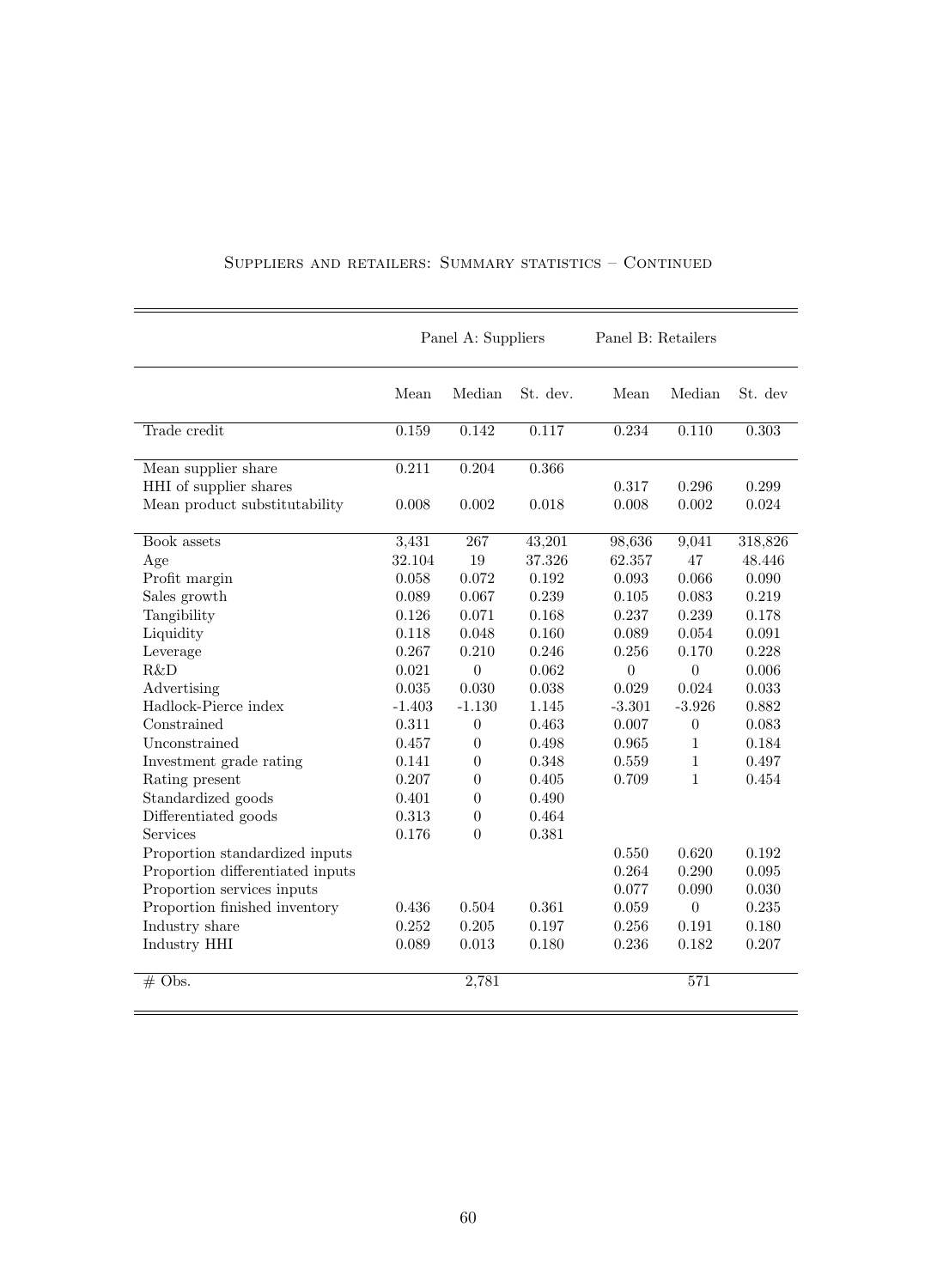#### Table 4: Supplier trade credit, supplier share, and product substitutability

This table presents the results of estimating the regression of suppliers' trade credit in [\(26\)](#page-30-0). See Table 3 for the variable definitions. The sample period is 1996–2009. The sample includes 2,781 observations of suppliers that sell to at least one retailer that has at least 2 suppliers. The regressions include year fixed effects and are estimated using OLS. Standard errors are clustered by supplier. t-statistics are reported in parentheses.

|                               | (1)       | (2)       | (3)       | (4)       |
|-------------------------------|-----------|-----------|-----------|-----------|
| Intercept                     | 0.180     | 0.172     | 0.164     | 0.174     |
|                               | (54.33)   | (24.76)   | (21.81)   | (24.50)   |
|                               |           |           |           |           |
| Mean supplier share           | 0.024     | 0.029     | 0.024     |           |
|                               | (1.75)    | (2.01)    | (1.66)    |           |
|                               |           |           |           |           |
| Mean product substitutability | $-0.731$  | $-0.687$  |           | $-0.638$  |
|                               | $(-6.19)$ | $(-5.15)$ |           | $(-5.29)$ |
|                               |           |           |           |           |
| Differentiated goods          |           | 0.039     | 0.042     | 0.040     |
|                               |           | (13.31)   | (13.94)   | (14.08)   |
| Services                      |           | 0.010     | 0.014     | 0.014     |
|                               |           | (2.25)    | (2.96)    | (2.78)    |
| Unconstrained                 |           | 0.005     | 0.006     | 0.005     |
|                               |           | (2.10)    | (2.38)    | (2.04)    |
| Constrained                   |           | 0.001     | 0.002     | 0.002     |
|                               |           | (0.16)    | (0.27)    | (0.26)    |
| Investment grade rating       |           | $0.002\,$ | $0.005\,$ | 0.004     |
|                               |           | (0.23)    | (0.70)    | (0.51)    |
| Liquidity                     |           | 0.014     | 0.009     | 0.014     |
|                               |           | (0.71)    | (0.47)    | (0.69)    |
| Leverage                      |           | $-0.061$  | $-0.063$  | $-0.060$  |
|                               |           | $(-4.01)$ | $(-4.29)$ | $(-3.88)$ |
| Profit margin                 |           | $-0.025$  | $-0.026$  | $-0.023$  |
|                               |           | $(-0.82)$ | $(-0.85)$ | $(-0.75)$ |
| Sales growth                  |           | 0.035     | 0.035     | 0.036     |
|                               |           | (3.44)    | (3.34)    | (3.42)    |
| Advertising                   |           | 0.035     | 0.047     | 0.041     |
|                               |           | (1.49)    | (2.01)    | (1.84)    |
| R&D                           |           | $-0.022$  | $-0.031$  | $-0.024$  |
|                               |           | $(-0.47)$ | $(-0.64)$ | $(-0.52)$ |
| Supplier industry share       |           | $-0.012$  | $-0.017$  | $-0.008$  |
|                               |           | $(-1.33)$ | $(-1.70)$ | $(-0.90)$ |
| Supplier industry HHI         |           | $-0.079$  | $-0.072$  | $-0.080$  |
|                               |           | $(-7.60)$ | $(-7.10)$ | $(-7.59)$ |
| $\overline{\text{\# Obs.}}$   | 2,781     | 2,781     | 2,781     | 2,781     |
| R squared                     | $1.84\%$  | $9.83\%$  | $9.74\%$  | $9.52\%$  |
|                               |           |           |           |           |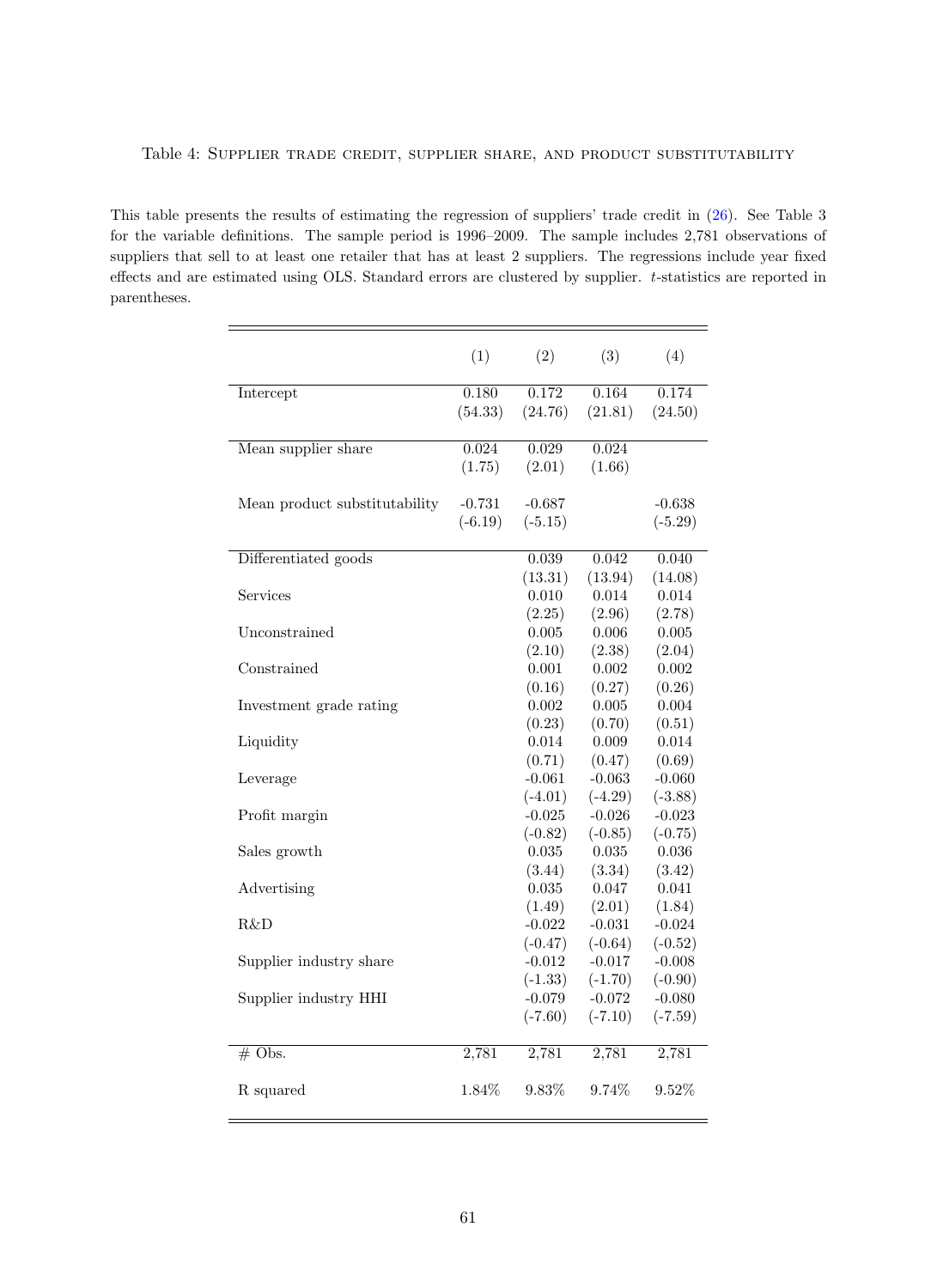### Table 5: Retailer trade credit, HHI of supplier shares, and product substitutability

This table presents the results of estimating the regression of retailers' trade credit in [\(27\)](#page-30-2). See Table 3 for the variable definitions. The sample period is 1996–2009. The sample includes 571 observations of retailers that have at least two suppliers. The regressions include year fixed effects and are estimated using OLS. Standard errors are clustered by retailer. t-statistics are reported in parentheses.

|                                  | (1)       | (2)        | (3)        | (4)        |
|----------------------------------|-----------|------------|------------|------------|
| Intercept                        | 0.202     | 0.651      | 0.635      | 0.552      |
|                                  | (14.22)   | (11.82)    | (12.46)    | (11.88)    |
|                                  |           |            |            |            |
| <b>HHI</b> of supplier shares    | 0.139     | 0.091      | 0.104      |            |
|                                  | (4.95)    | (3.23)     | (3.62)     |            |
|                                  |           |            |            |            |
| Mean product substitutability    | $-2.057$  | $-1.034$   |            | $-1.221$   |
|                                  | $(-8.05)$ | $(-2.24)$  |            | $(-2.61)$  |
|                                  |           |            |            |            |
| Proportion finished inventory    |           | $-0.019$   | $-0.016$   | $-0.020$   |
|                                  |           | $(-2.02)$  | $(-2.62)$  | $(-2.00)$  |
| Proportion differentiated inputs |           | 1.511      | 1.493      | 1.335      |
|                                  |           | (13.64)    | (13.54)    | (12.83)    |
| Proportion service inputs        |           | $-0.992$   | $-0.991$   | $-0.913$   |
|                                  |           | $(-9.57)$  | $(-10.40)$ | $(-10.63)$ |
| Unconstrained                    |           | $-0.013$   | $-0.003$   | $-0.013$   |
|                                  |           | $(-0.31)$  | $(-0.08)$  | $(-0.31)$  |
| Constrained                      |           | 0.035      | 0.041      | 0.031      |
|                                  |           | (1.74)     | (1.85)     | (1.64)     |
| Investment grade rating          |           | 0.048      | 0.049      | 0.066      |
|                                  |           | (4.07)     | (4.15)     | (5.85)     |
| Liquidity                        |           | 0.049      | 0.036      | 0.081      |
|                                  |           | (0.69)     | (0.50)     | (1.24)     |
| Leverage                         |           | 0.188      | 0.190      | 0.214      |
|                                  |           | (5.82)     | (6.02)     | (6.64)     |
| Tangibility                      |           | $-0.336$   | $-0.336$   | $-0.332$   |
|                                  |           | $(-10.15)$ | $(-10.51)$ | $(-9.83)$  |
| Sales growth                     |           | 0.062      | 0.060      | 0.060      |
|                                  |           | (2.61)     | (2.42)     | (2.44)     |
| Retailer industry share          |           | 0.061      | 0.054      | 0.038      |
|                                  |           | (3.16)     | (2.56)     | (2.13)     |
| Retailer industry HHI            |           | $-0.012$   | $-0.005$   | 0.026      |
|                                  |           | $(-0.53)$  | $(-0.23)$  | (1.36)     |
|                                  |           |            |            |            |
| $\overline{\text{\# Obs.}}$      | 571       | 571        | 571        | 571        |
| R squared                        | $6.48\%$  | 78.86%     | 77.79%     | 78.13%     |
|                                  |           |            |            |            |
|                                  |           |            |            |            |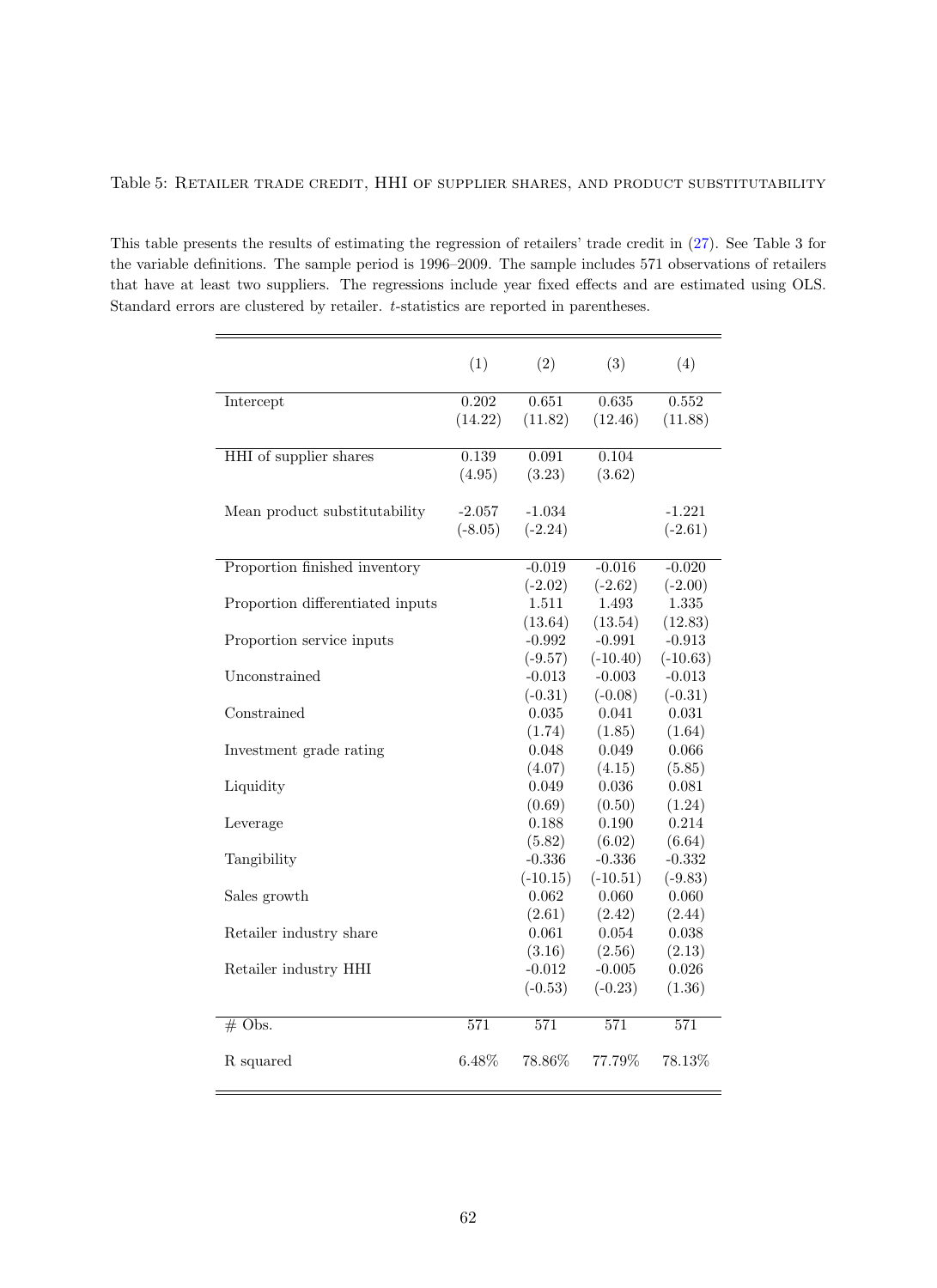# Online Appendix

### Summary of Tables

- Table A1: Correlations within the supplier sample
- Table A2: Supplier regressions robustness to changes in independent variables
- Table A3: Supplier regressions robustness to various samples
- Table A4: Correlations within the retailer sample
- Table A5: Retailer regressions robustness to changes in independent variables
- Table A6: Retailer regressions robustness to various samples
- Table A7: Retailer regressions for high and low interest rate subsamples
- Table A8: Supplier regressions with higher-order terms
- Table A9: Retailer regressions with higher-order terms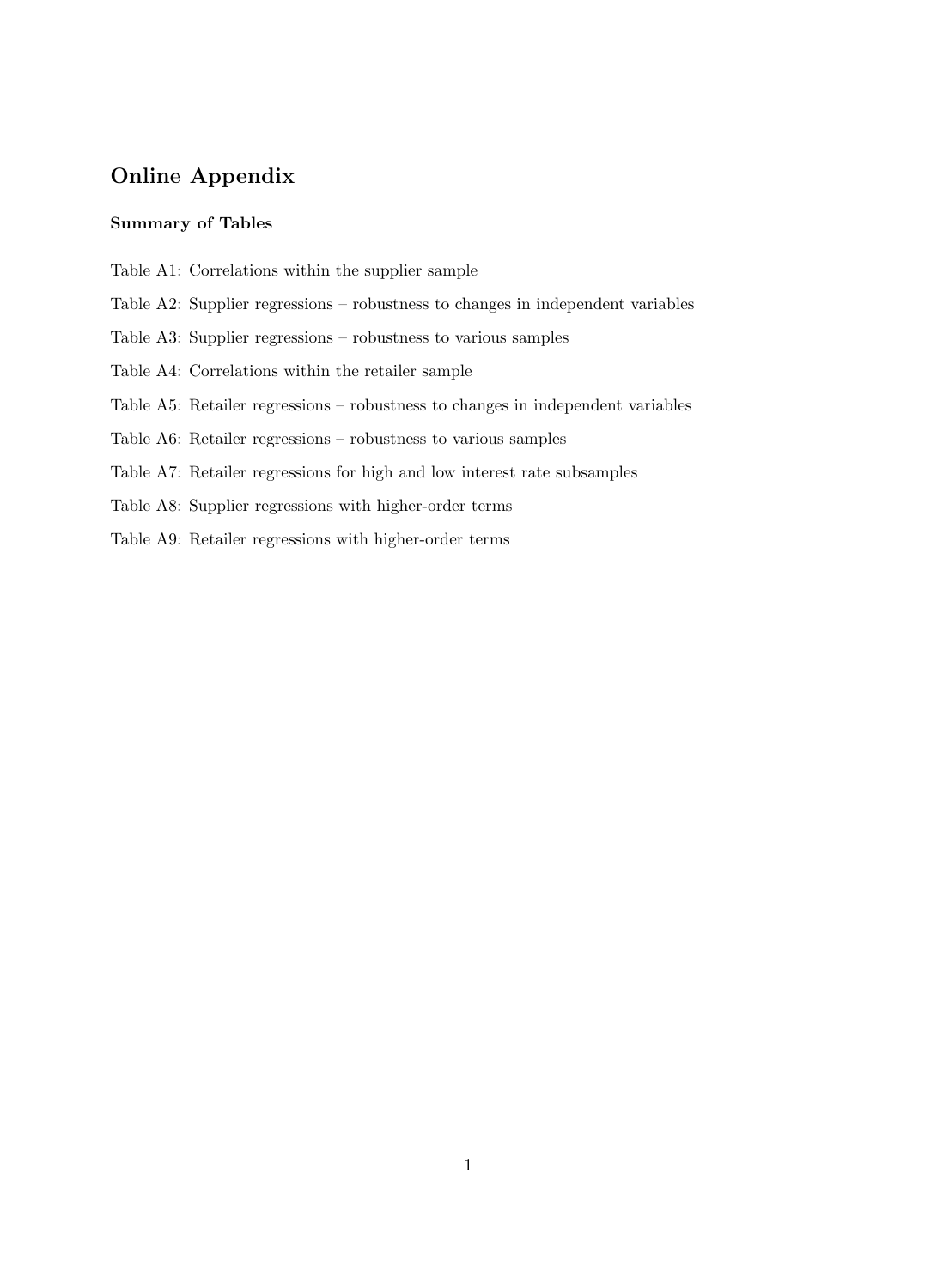Table A1: SUPPLIER CHARACTERISTICS: CORRELATIONS Table A1: Supplier characteristics: Correlations

| l                                                                                                            |   |
|--------------------------------------------------------------------------------------------------------------|---|
|                                                                                                              |   |
|                                                                                                              |   |
|                                                                                                              |   |
|                                                                                                              |   |
|                                                                                                              |   |
|                                                                                                              |   |
|                                                                                                              |   |
|                                                                                                              |   |
| ļ                                                                                                            |   |
|                                                                                                              |   |
|                                                                                                              |   |
|                                                                                                              |   |
| $\frac{1}{2}$                                                                                                |   |
|                                                                                                              |   |
| l                                                                                                            |   |
|                                                                                                              |   |
|                                                                                                              |   |
|                                                                                                              |   |
| $\overline{a}$                                                                                               |   |
|                                                                                                              |   |
|                                                                                                              |   |
|                                                                                                              |   |
|                                                                                                              |   |
|                                                                                                              |   |
| Ï                                                                                                            |   |
| I                                                                                                            |   |
|                                                                                                              |   |
|                                                                                                              |   |
| ;<br>;                                                                                                       |   |
|                                                                                                              |   |
| İ<br>l                                                                                                       |   |
|                                                                                                              |   |
|                                                                                                              |   |
|                                                                                                              |   |
|                                                                                                              |   |
|                                                                                                              |   |
|                                                                                                              |   |
|                                                                                                              |   |
|                                                                                                              |   |
|                                                                                                              |   |
|                                                                                                              |   |
|                                                                                                              |   |
|                                                                                                              |   |
| うりろ                                                                                                          |   |
| i                                                                                                            |   |
|                                                                                                              |   |
|                                                                                                              |   |
|                                                                                                              |   |
|                                                                                                              |   |
|                                                                                                              |   |
|                                                                                                              |   |
|                                                                                                              |   |
|                                                                                                              |   |
|                                                                                                              |   |
| J                                                                                                            |   |
|                                                                                                              |   |
|                                                                                                              |   |
| 5<br> <br> <br> <br>                                                                                         |   |
|                                                                                                              |   |
|                                                                                                              |   |
|                                                                                                              |   |
|                                                                                                              |   |
| せんそく てんこく しゅくてん こうしゃ くらく くらまき                                                                                |   |
|                                                                                                              |   |
|                                                                                                              |   |
| י<br>ו                                                                                                       |   |
|                                                                                                              |   |
|                                                                                                              |   |
| j                                                                                                            |   |
| :<br>:                                                                                                       |   |
|                                                                                                              |   |
| ĺ<br>י<br>ג<br>j                                                                                             |   |
|                                                                                                              |   |
|                                                                                                              |   |
|                                                                                                              |   |
| ֧֖֖ׅׅ֧ׅ֧֧ׅ֧֧֧֧֧֧֧֚֚֚֚֚֚֚֚֚֚֚֚֚֚֚֚֚֚֚֚֚֚֚֚֝֝֝֝֝֝֬֝֬֝֬֝֓֝֬֓֬֝֬֝֬֝֬֝֓֝֬֝֬֝֬֝֬֝֬֝֬֝֬֝֬֝֬֝֬֝֬֝֬֝֬֝֬֝֬֝֬<br>;<br>; |   |
|                                                                                                              |   |
|                                                                                                              |   |
| ֧֖֖֖֚֚֚֚֚֬֝֬                                                                                                 |   |
| l                                                                                                            |   |
| Contractor                                                                                                   |   |
|                                                                                                              |   |
| ;<br>;<br>;                                                                                                  |   |
| j<br>j                                                                                                       |   |
| l<br>j                                                                                                       |   |
| j                                                                                                            |   |
| $\overline{ }$                                                                                               |   |
| l<br>֚֓                                                                                                      |   |
| ļ                                                                                                            |   |
| ì                                                                                                            |   |
|                                                                                                              |   |
| j<br>j                                                                                                       |   |
| Ï<br>Ì<br>ł                                                                                                  |   |
|                                                                                                              | ı |
|                                                                                                              |   |
|                                                                                                              |   |
|                                                                                                              |   |
|                                                                                                              |   |
| )<br>2<br>2<br>2<br>2<br>2                                                                                   |   |
|                                                                                                              |   |
| ׇ֧֦֧֪֧֧֧֧֧֧֧֧֧ׅ֧֧֧֧֧֧ׅ֧֧֛֪ׅ֧֧֧֧֧֧֧֛֪ׅ֧֛֪ׅ֧֛֪ׅ֧֚֚֚֚֚֚֡֝֝֬֝֕֓֕֓֕֕֓֝֬֝֬֝֬֝֬֝֬֝֬֝֬֝֬֓֝֬֝֬֝֬֓֓֝֬֝֬<br>ׇ֚֓         |   |

| $\left(\overline{15}\right)$ |                         |                                     |                                                                                        |              |                   |                 |                  |                             |               |              |                   |            |                    |                       |                     |
|------------------------------|-------------------------|-------------------------------------|----------------------------------------------------------------------------------------|--------------|-------------------|-----------------|------------------|-----------------------------|---------------|--------------|-------------------|------------|--------------------|-----------------------|---------------------|
| (14)                         |                         |                                     |                                                                                        |              |                   |                 |                  |                             |               |              |                   |            |                    |                       |                     |
| (13)                         |                         |                                     | 1<br>1560 1660 1660 1660<br>1660 1660 1660 1660                                        |              |                   |                 |                  |                             |               |              |                   |            |                    |                       |                     |
| $\boxed{(12)}$               |                         |                                     | 00<br>0000380174503801<br>0000000000000                                                |              |                   |                 |                  |                             |               |              |                   |            |                    |                       |                     |
| (11)                         |                         |                                     |                                                                                        |              |                   |                 |                  |                             |               |              |                   |            |                    |                       |                     |
| (10)                         |                         |                                     |                                                                                        |              |                   |                 |                  |                             |               |              |                   |            |                    |                       |                     |
| $\circledcirc$               |                         |                                     | 0.01<br>0.10<br>0.10<br>0.15<br>0.17<br>0.13<br>0.13                                   |              |                   |                 |                  |                             |               |              |                   |            |                    |                       |                     |
| $\left( 8\right)$            |                         |                                     | $\frac{17}{0.17}$<br>$\frac{0.05}{0.03}$<br>$\frac{0.11}{0.19}$<br>$\frac{0.40}{0.40}$ |              |                   |                 |                  |                             |               |              |                   |            |                    |                       |                     |
| $\boxed{C}$                  |                         |                                     | $\begin{array}{c} 0.12 \\ 0.01 \\ 0.05 \\ 0.15 \\ 0.23 \\ 0.62 \\ 1 \end{array}$       |              |                   |                 |                  |                             |               |              |                   |            |                    |                       |                     |
| $\left( 6\right)$            |                         |                                     | $11.05$<br>0.03<br>0.03<br>0.25<br>1                                                   |              |                   |                 |                  |                             |               |              |                   |            |                    |                       |                     |
| $\left(\frac{5}{2}\right)$   |                         |                                     | $\begin{array}{c} 0.09 \\ 0.03 \\ -0.11 \\ 0.16 \end{array}$                           |              |                   |                 |                  |                             |               |              |                   |            |                    |                       |                     |
| $(4)$                        |                         |                                     | $\frac{17}{0.05}$<br>0.05<br>1.05                                                      |              |                   |                 |                  |                             |               |              |                   |            |                    |                       |                     |
| $\odot$                      |                         | $\frac{0.03}{0.12}$                 |                                                                                        |              |                   |                 |                  |                             |               |              |                   |            |                    |                       |                     |
| (1) (2)                      | 0.09                    |                                     |                                                                                        |              |                   |                 |                  |                             |               |              |                   |            |                    |                       |                     |
|                              |                         |                                     |                                                                                        |              |                   |                 |                  |                             |               |              |                   |            |                    |                       |                     |
|                              | (1) Mean supplier share | $(2)$ Mean product substitutability | (3) Differentiated goods                                                               | (4) Services | (5) Profit margin | (6) Constrained | 7) Unconstrained | (8) Investment grade rating | (9) Liquidity | 10) Leverage | (11) Sales growth | $(12)$ R&D | $(13)$ Advertising | $(14)$ Industry share | $(15)$ Industry HHI |

 $\mathbb{I}$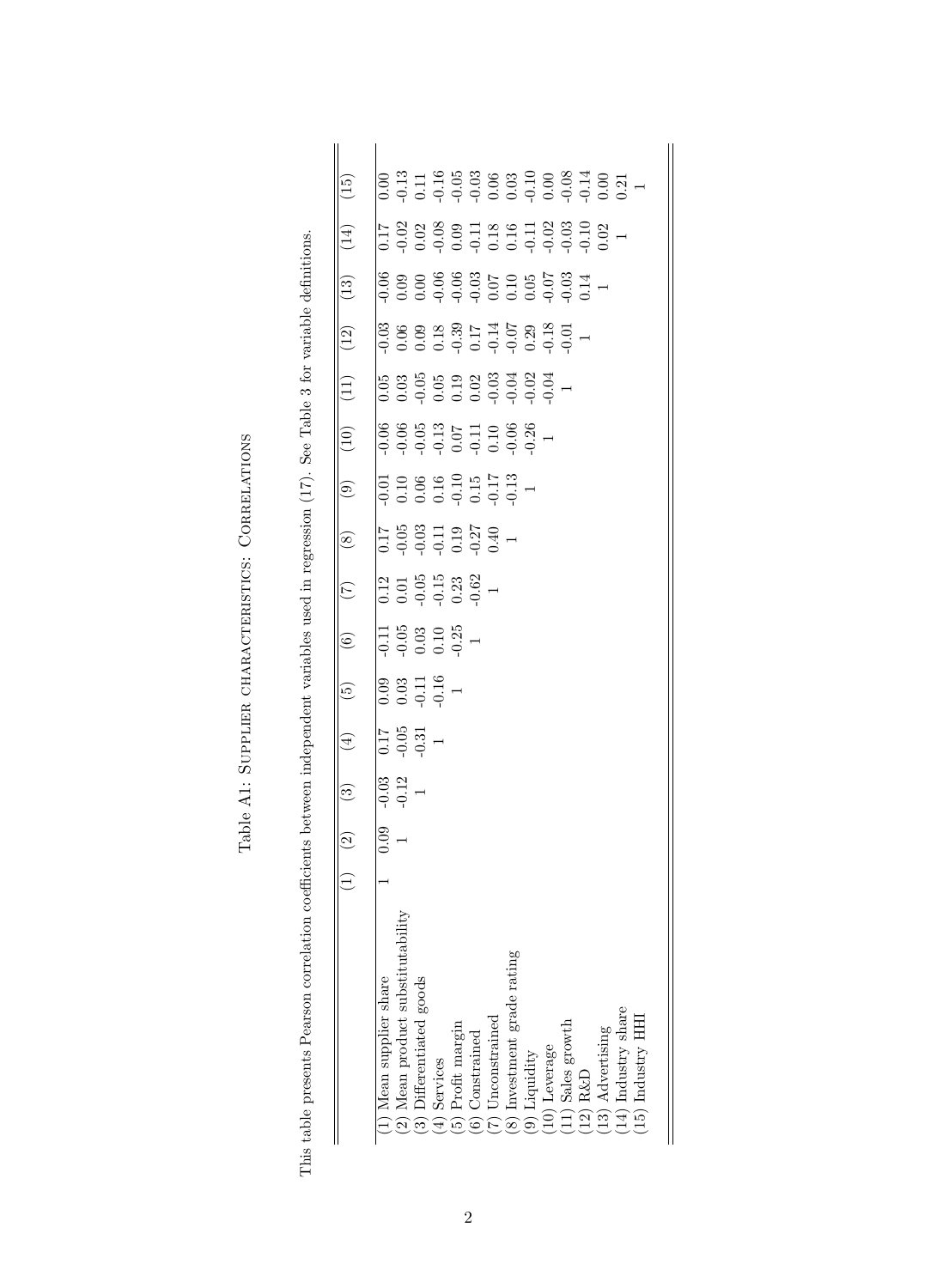### Table A2: Supplier trade credit, supplier share, and product substitutability: Alternative independent variables

This table presents the results of estimating the regression of suppliers' trade credit in (17) using some alternative independent variables. Mean supplier share (W) is the retailer-purchases-weighted mean supplier share defined in Subsection 6.2.1. Mean product substitutability (W) is the retailer-purchases-weighted mean product substitutability, also defined in Subsection 6.2.1. Log(book assets) and Log(age) refer to the natural logarithms of book assets, Compustat item AT, and age, respectively. Liquidity (cash) is the ratio of cash, item CH, to book assets, item AT. Supplier industry share (2-digit) and (4-digit) are the ratios of the supplier's sales, item SALE, to total sales in the supplier's 2-digit and 4-digit SIC industries, respectively. Supplier industry HHI (2-digit) and (4-digit) are the Herfindahl indexes of sales concentration in the supplier's 2-digit and 4-digit industries, respectively. See Table 3 for the definitions of the dependent and other independent variables. The sample period is 1996-2009. The sample includes 2,781 observations of suppliers that sell to at least one retailer (NAICS 2-digit industry 44 or 45) that has at least 2 suppliers. The regressions include year fixed effects and are estimated using OLS. Standard errors are clustered by supplier. t-statistics are reported in parentheses.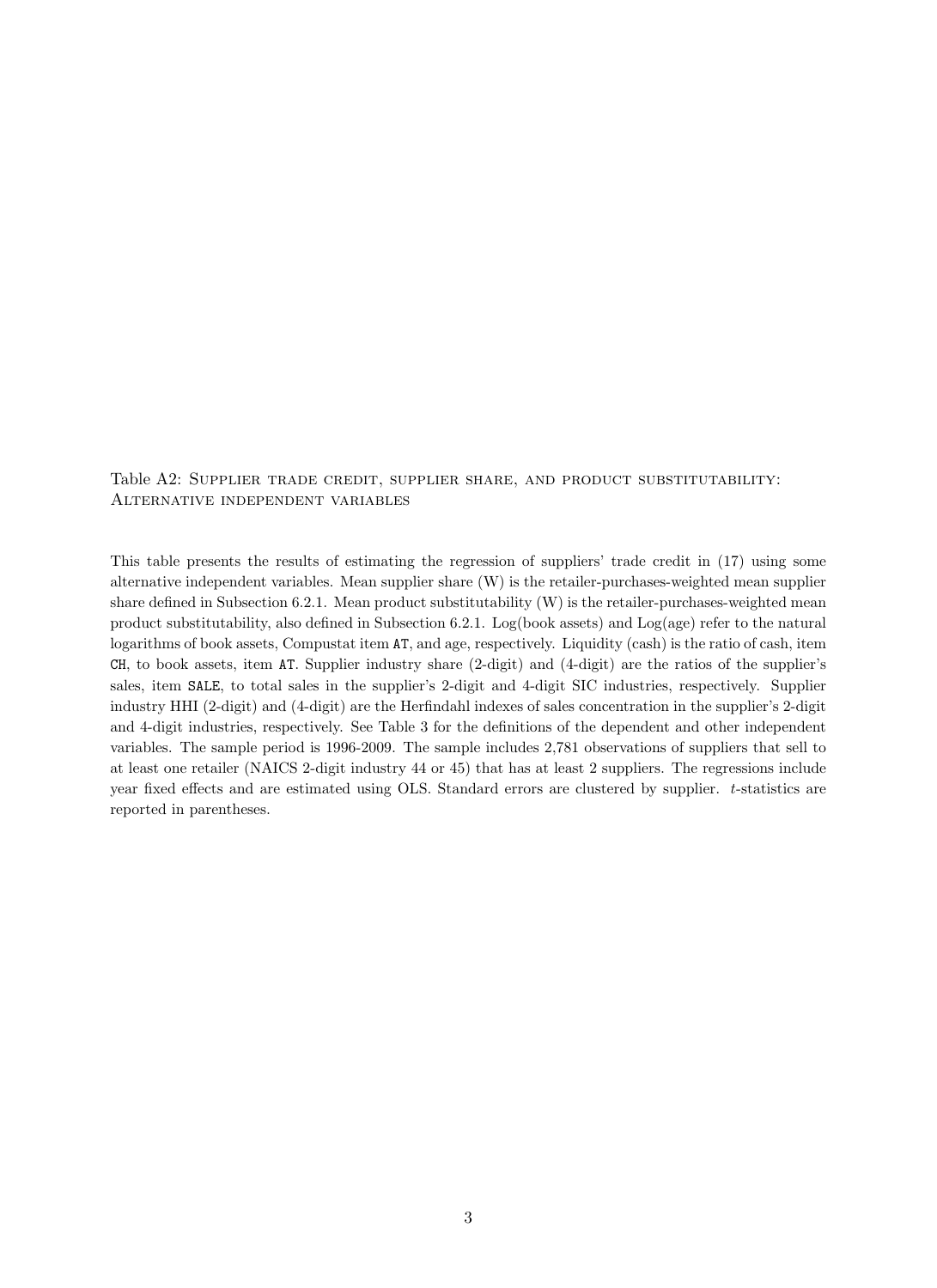# Supplier trade credit, supplier share, and product substitutability: Alternative independent variables – Continued

|                                   | <b>Baseline</b>       | (1)                   | (2)                   | (3)                   | (4)                   | (5)                   | (6)                   | (7)                   |
|-----------------------------------|-----------------------|-----------------------|-----------------------|-----------------------|-----------------------|-----------------------|-----------------------|-----------------------|
| Intercept                         | 0.172<br>(24.76)      | 0.172<br>(23.77)      | 0.179<br>(31.90)      | 0.168<br>(25.55)      | 0.173<br>(25.15)      | 0.175<br>(27.83)      | 0.16<br>(20.09)       | 0.166<br>(23.06)      |
| Mean supplier share               | 0.029                 |                       | 0.032                 | 0.030                 | 0.031                 | 0.029                 | 0.025                 | 0.026                 |
|                                   | (2.01)                |                       | (2.19)                | (2.04)                | (2.18)                | (1.96)                | (1.75)                | (1.86)                |
| Mean supplier share $(W)$         |                       | 0.026<br>(1.56)       |                       |                       |                       |                       |                       |                       |
| Mean product substitutability     | $-0.687$              |                       | $-0.687$              | $-0.651$              | $-0.714$              | $-0.657$              | $-0.585$              | $-0.685$              |
| Mean product substitutability (W) | $(-5.15)$             | $-0.618$<br>$(-6.28)$ | $(-5.07)$             | $(-5.04)$             | $(-5.40)$             | $(-4.68)$             | $(-4.59)$             | $(-4.75)$             |
| Differentiated goods              | 0.039                 | 0.040                 | 0.039                 | 0.039                 | 0.039                 | 0.041                 | 0.036                 | 0.042                 |
|                                   | (13.31)               | (13.44)               | (13.42)               | (13.83)               | (12.67)               | (12.95)               | (11.59)               | (13.98)               |
| Services                          | 0.010                 | 0.011                 | 0.009                 | 0.012                 | 0.009                 | 0.012                 | 0.018                 | 0.013                 |
| Unconstrained                     | (2.25)<br>0.005       | (2.35)<br>0.005       | (2.10)                | (2.57)<br>0.006       | (1.96)<br>0.004       | (2.58)<br>0.006       | (4.20)<br>0.004       | (2.64)<br>0.006       |
|                                   | (2.10)                | (2.11)                |                       | (2.38)                | (1.98)                | (2.60)                | (1.86)                | (2.26)                |
| Constrained                       | 0.001                 | 0.001                 |                       | 0.001                 | 0.004                 | 0.002                 | $-0.001$              | 0.002                 |
|                                   | (0.16)                | (0.18)                |                       | (0.10)                | (0.70)                | (0.39)                | $(-0.22)$             | (0.28)                |
| Hadlock-Pierce index              |                       |                       | 0.007                 |                       |                       |                       |                       |                       |
|                                   |                       |                       | (2.28)                |                       |                       |                       |                       |                       |
| Log(book assets)                  |                       |                       |                       | 0.018<br>(4.21)       |                       |                       |                       |                       |
| Log(age)                          |                       |                       |                       | $\,0.003\,$           |                       |                       |                       |                       |
|                                   |                       |                       |                       | (1.18)                |                       |                       |                       |                       |
| Investment grade rating           | 0.002                 | 0.003                 | 0.012                 |                       | 0.001                 | $-0.001$              | 0.001                 | 0.004                 |
|                                   | (0.23)                | (0.35)                | (1.33)                |                       | (0.12)                | $(-0.18)$             | (0.18)                | (0.57)                |
| Rating present                    |                       |                       |                       | 0.013<br>(2.59)       |                       |                       |                       |                       |
| Liquidity                         | 0.014                 | 0.014                 | 0.013                 | 0.017                 | 0.011                 |                       | 0.022                 | 0.016                 |
|                                   | (0.71)                | (0.67)                | (0.66)                | (0.83)                | (0.54)                |                       | (1.10)                | (0.84)                |
| Liquidity (cash)                  |                       |                       |                       |                       |                       | 0.023                 |                       |                       |
|                                   |                       |                       |                       |                       |                       | (1.94)                |                       |                       |
| Leverage                          | $-0.061$<br>$(-4.01)$ | $-0.061$<br>$(-4.00)$ | $-0.062$<br>$(-4.07)$ | $-0.062$<br>$(-4.08)$ | $-0.060$<br>$(-4.12)$ | $-0.051$<br>$(-3.89)$ | $-0.065$<br>$(-4.25)$ | $-0.059$<br>$(-4.16)$ |
| Profit margin                     | $-0.025$              | $-0.024$              | $-0.022$              | $-0.022$              | $-0.024$              | $-0.032$              | $-0.015$              | $-0.023$              |
|                                   | $(-0.82)$             | $(-0.80)$             | $(-0.72)$             | $(-0.71)$             | $(-0.79)$ )           | $(-1.03)$             | $(-0.49)$             | $(-0.75)$             |
| Sales growth                      | 0.035                 | 0.035                 | 0.035                 | 0.038                 | 0.034                 | 0.033                 | 0.038                 | 0.037                 |
|                                   | (3.44)                | (3.33)                | (3.36)                | (3.70)                | (3.23)                | (3.10)                | (3.58)                | (3.49)                |
| Advertising                       | 0.035                 | 0.038                 | 0.031                 | 0.038                 | 0.029                 | 0.030                 | 0.046                 | 0.033                 |
| R&D                               | (1.49)<br>$-0.022$    | (1.58)<br>$-0.029$    | (1.28)<br>$-0.021$    | (1.61)<br>$-0.022$    | (1.24)<br>$-0.021$    | (1.27)<br>$-0.020$    | (1.85)<br>0.008       | (1.36)<br>$-0.009$    |
|                                   | $(-0.47)$             | $(-0.58)$             | $(-0.45)$             | $(-0.46)$             | $(-0.46)$             | $(-0.44)$             | (0.16)                | $(-0.20)$             |
| Supplier industry share           | $-0.012$              | $-0.012$              | $-0.003$              | $-0.017$              | $-0.002$              | $-0.014$              |                       |                       |
|                                   | $(-1.33)$             | $(-1.26)$             | $(-0.31)$             | $(-1.82)$             | $(-0.15)$             | $(-1.67)$             |                       |                       |
| Supplier industry share (2-digit) |                       |                       |                       |                       |                       |                       | 0.010                 |                       |
| Supplier industry share (4-digit) |                       |                       |                       |                       |                       |                       | (0.25)                | $-0.018$              |
|                                   |                       |                       |                       |                       |                       |                       |                       | $(-2.59)$             |
| Supplier industry HHI             | $-0.079$              | $-0.078$              | $-0.082$              | $-0.081$              | $-0.085$              | $-0.077$              |                       |                       |
|                                   | $(-7.60)$             | $(-7.43)$             | $(-8.13)$             | $(-7.76)$             | $(-8.33)$             | $(-7.48)$             |                       |                       |
| Supplier industry HHI (2-digit)   |                       |                       |                       |                       |                       |                       | $-0.101$              |                       |
| Supplier industry HHI (4-digit)   |                       |                       |                       |                       |                       |                       | $(-4.06)$             | $-0.047$              |
|                                   |                       |                       |                       |                       |                       |                       |                       | $(-4.69)$             |
|                                   |                       |                       |                       |                       |                       |                       |                       |                       |
| $#$ Obs.                          | 2,781                 | 2,781                 | 2,781                 | 2,781                 | 2,781                 | 2,781                 | 2,781                 | 2,781                 |
| R squared                         | $9.83\%$              | $9.80\%$              | 9.99%                 | 9.94%                 | 10.02%                | 9.61%                 | 9.58%                 | 9.65%                 |
|                                   |                       |                       |                       |                       |                       |                       |                       |                       |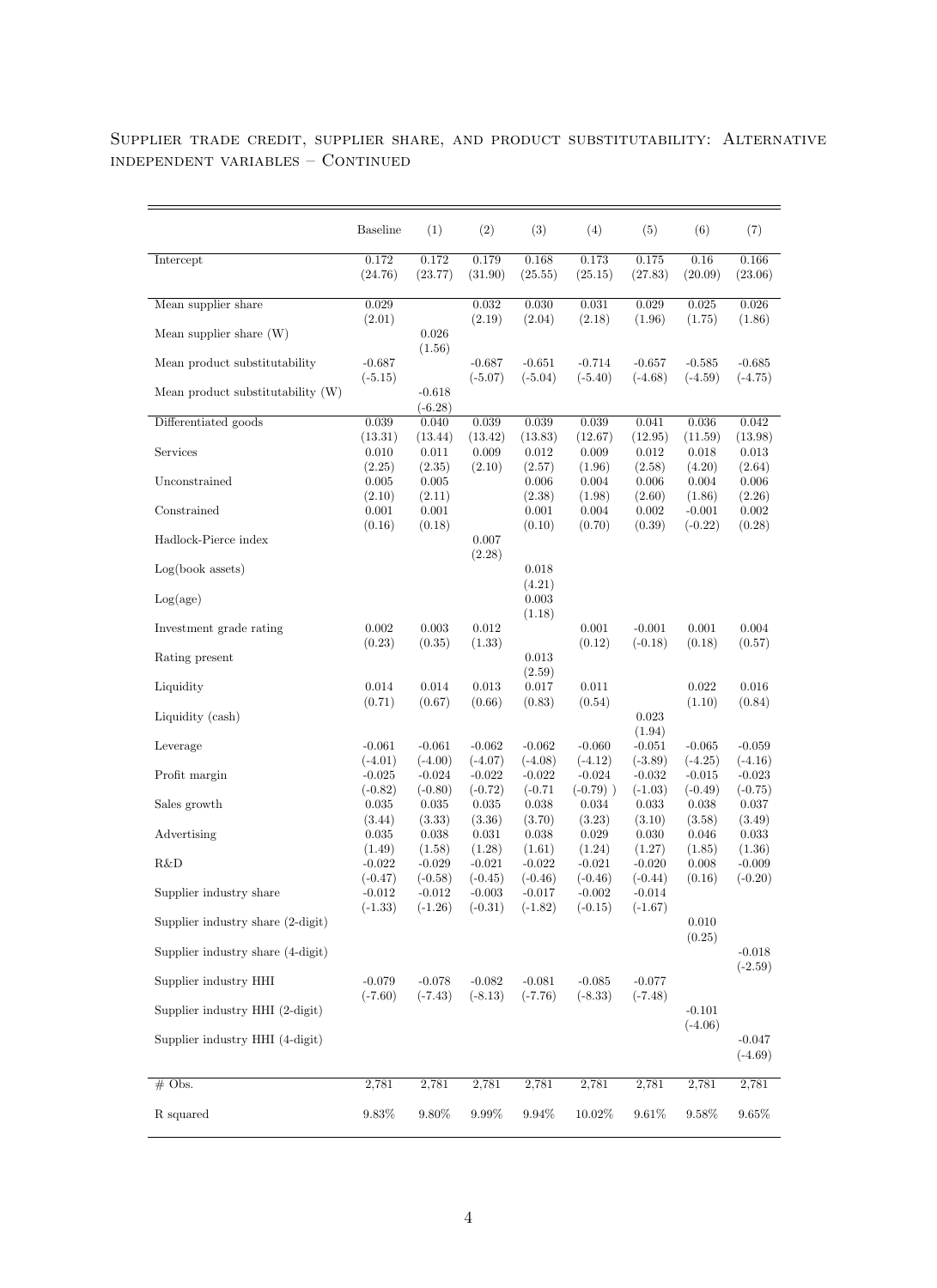### Table A3: Supplier trade credit, supplier share, and product substitutability: Alternative samples

This table presents the results of estimating the regression of suppliers' trade credit in (17) using several subsamples of suppliers. The subsample in column 1 (2, 3) includes 2,691 (2,592; 2,397) suppliers at least 25% (50%, 100%) of whose sales are to retailers. A customer's share of the supplier's total sales is assumed to be proportional to that customer's cost of goods sold. See Table 3 for the definitions of the dependent and independent variables. The sample period is 1996-2009. The regressions include year fixed effects and are estimated using OLS. Standard errors are clustered by supplier. t-statistics are reported in parentheses.

|                               | (1)<br>$\%$ cust. retailers $\geq 25$ | (2)<br>$\%$ cust. retailers $\geq 50$ | (3)<br>$\%$ cust. retailers = 100 |
|-------------------------------|---------------------------------------|---------------------------------------|-----------------------------------|
| Intercept                     | 0.175                                 | 0.172                                 | 0.171                             |
|                               | (28.14)                               | (25.81)                               | (24.09)                           |
| Mean supplier share           | 0.029                                 | 0.024                                 | 0.022                             |
|                               | (2.17)                                | (1.73)                                | (1.52)                            |
|                               |                                       |                                       |                                   |
| Mean product substitutability | $-0.605$                              | $-0.625$                              | $-0.597$                          |
|                               | $(-4.59)$                             | $(-4.52)$                             | $(-4.56)$                         |
|                               |                                       |                                       |                                   |
| Differentiated goods          | 0.037                                 | 0.041                                 | 0.041                             |
|                               | (13.75)                               | (12.92)                               | (12.74)                           |
| Services                      | 0.010                                 | 0.007                                 | 0.004                             |
|                               | (2.00)                                | (1.80)                                | (0.80)                            |
| Unconstrained                 | 0.005                                 | 0.004                                 | 0.005                             |
|                               | (2.25)                                | (1.87)                                | (2.18)                            |
| Constrained                   | 0.001                                 | 0.000                                 | 0.000                             |
|                               | (0.19)                                | (0.02)                                | (0.02)                            |
| Investment grade rating       | 0.003                                 | $-0.004$                              | $-0.003$                          |
|                               | (0.35)                                | $(-0.48)$                             | $(-0.46)$                         |
| Liquidity                     | 0.007                                 | 0.006                                 | 0.008                             |
|                               | (0.39)                                | (0.24)                                | (0.36)                            |
| Leverage                      | 0.056                                 | 0.056                                 | 0.059                             |
|                               | (3.94)                                | (3.41)                                | (3.42)                            |
| Profit margin                 | $-0.023$                              | $-0.008$                              | $-0.008$                          |
|                               | $(-0.90)$                             | $(-0.23)$                             | $(-0.22)$                         |
| Sales growth                  | 0.035                                 | 0.039                                 | 0.038                             |
|                               | (3.40)                                | (3.19)                                | (3.12)                            |
| Advertising                   | 0.044                                 | 0.046                                 | 0.045                             |
|                               | (1.92)                                | (1.77)                                | (1.77)                            |
| R&D                           | $-0.021$                              | 0.023                                 | 0.031                             |
|                               | $(-0.46)$                             | (0.50)                                | (0.68)                            |
| Supplier industry share       | $-0.015$                              | $-0.009$                              | $-0.007$                          |
|                               | $(-1.62)$                             | $(-0.83)$                             | $(-0.65)$                         |
| Supplier industry HHI         | $-0.082$                              | $-0.074$                              | $-0.073$                          |
|                               | $(-7.71)$                             | $(-6.50)$                             | $(-6.20)$                         |
| $\overline{\text{\# Obs.}}$   | 2,691                                 | 2,592                                 | 2,397                             |
| R squared                     | 9.28%                                 | 10.56%                                | 10.74%                            |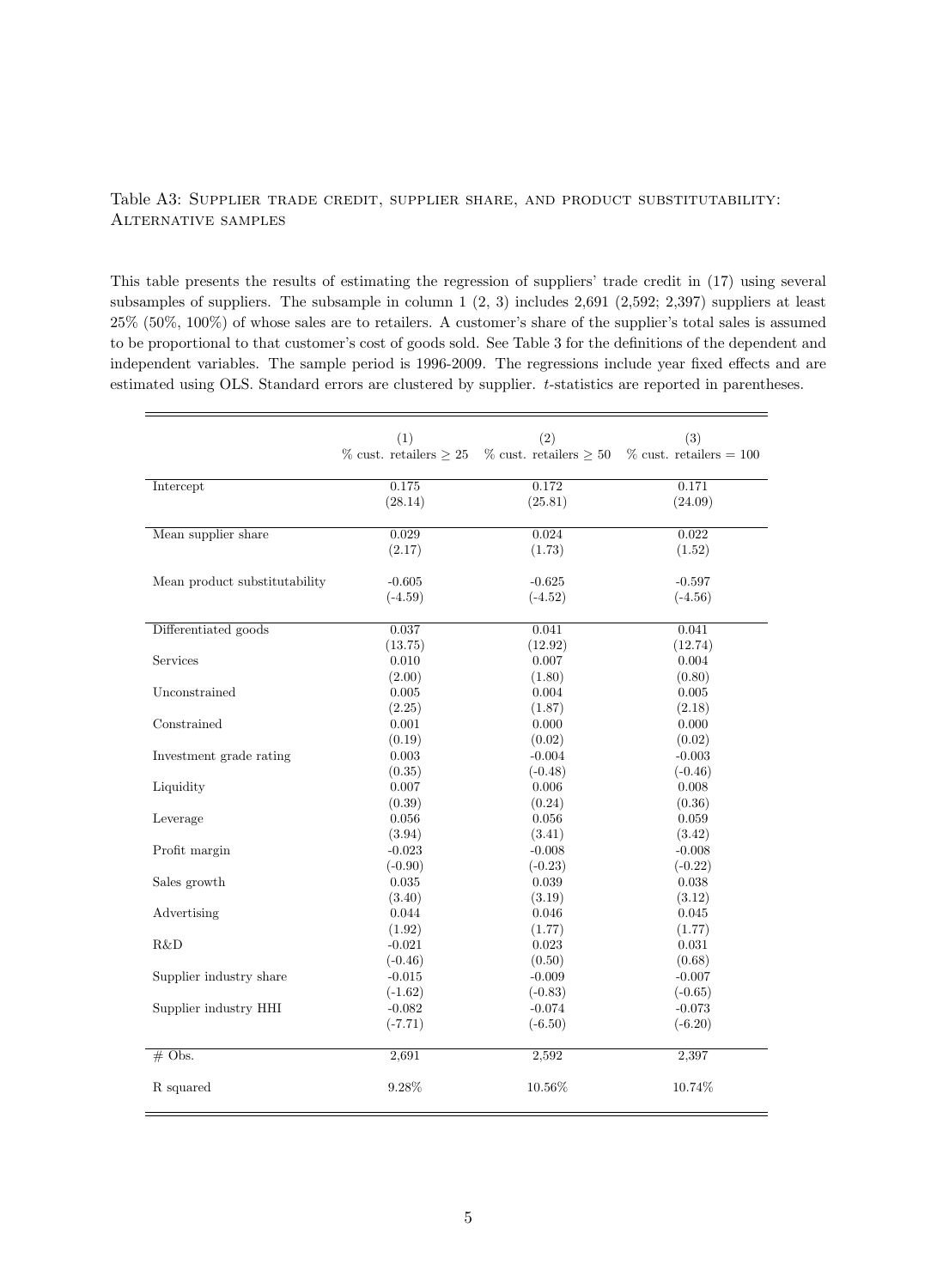|                                                           | $\widehat{\mathfrak{O}}$ | <u>ි</u>        | $\bigoplus$                                              | $\widetilde{5}$                                                  | $\odot$                                                                          | $\widetilde{C}$                                                          | $\circledast$ | $\circledcirc$ | (10)                                          | (11) | (12)                                                                                                                                                                                                                                                                      | $(13)$                             | (14)                                   |
|-----------------------------------------------------------|--------------------------|-----------------|----------------------------------------------------------|------------------------------------------------------------------|----------------------------------------------------------------------------------|--------------------------------------------------------------------------|---------------|----------------|-----------------------------------------------|------|---------------------------------------------------------------------------------------------------------------------------------------------------------------------------------------------------------------------------------------------------------------------------|------------------------------------|----------------------------------------|
| (1) HHI of supplier shares                                | $-0.07$                  |                 |                                                          |                                                                  |                                                                                  |                                                                          |               |                |                                               |      |                                                                                                                                                                                                                                                                           |                                    |                                        |
| $(2)$ Mean product substitutability                       | $\overline{a}$           | $-0.17$<br>0.19 |                                                          |                                                                  |                                                                                  |                                                                          |               |                |                                               |      |                                                                                                                                                                                                                                                                           |                                    |                                        |
| (3) Service inputs                                        |                          |                 | $\begin{array}{c} 0.12 \\ 0.10 \\ 0.15 \\ 1 \end{array}$ | $\begin{array}{c} 0.05 \\ 0.13 \\ 0.11 \\ 0.07 \\ 1 \end{array}$ | $\begin{array}{c} 0.06 \\ 0.05 \\ 0.01 \\ 0.02 \\ 0.01 \\ 0.02 \\ 1 \end{array}$ | $\begin{array}{c} 0.07 \\ 0.20 \\ 0.66 \\ 0.65 \\ 0.44 \\ 1 \end{array}$ |               | 17.388833821   | 0.05<br>0.05 0.05 0.06<br>0.09 0.07 0.09 0.09 |      | $\begin{array}{cccc}\n 0.011 & 0.000 & 0.000 & 0.000 & 0.000 & 0.000 & 0.000 & 0.000 & 0.000 & 0.000 & 0.000 & 0.000 & 0.000 & 0.000 & 0.000 & 0.000 & 0.000 & 0.000 & 0.000 & 0.000 & 0.000 & 0.000 & 0.000 & 0.000 & 0.000 & 0.000 & 0.000 & 0.000 & 0.000 & 0.000 & 0$ | 33<br>3333358335633<br>99009009090 | 1<br>1115883953851383<br>9000000000000 |
| Differentiated inputs<br>(4)                              |                          |                 |                                                          |                                                                  |                                                                                  |                                                                          |               |                |                                               |      |                                                                                                                                                                                                                                                                           |                                    |                                        |
| (5) Finished inventory                                    |                          |                 |                                                          |                                                                  |                                                                                  |                                                                          |               |                |                                               |      |                                                                                                                                                                                                                                                                           |                                    |                                        |
| (6) Constrained                                           |                          |                 |                                                          |                                                                  |                                                                                  |                                                                          |               |                |                                               |      |                                                                                                                                                                                                                                                                           |                                    |                                        |
| (7) Unconstrained                                         |                          |                 |                                                          |                                                                  |                                                                                  |                                                                          |               |                |                                               |      |                                                                                                                                                                                                                                                                           |                                    |                                        |
| (8) Investment grade rating                               |                          |                 |                                                          |                                                                  |                                                                                  |                                                                          |               |                |                                               |      |                                                                                                                                                                                                                                                                           |                                    |                                        |
| $(9)$ Tangibility                                         |                          |                 |                                                          |                                                                  |                                                                                  |                                                                          |               |                |                                               |      |                                                                                                                                                                                                                                                                           |                                    |                                        |
|                                                           |                          |                 |                                                          |                                                                  |                                                                                  |                                                                          |               |                |                                               |      |                                                                                                                                                                                                                                                                           |                                    |                                        |
| $(10)$ Sales growth $(11)$ Liquidity                      |                          |                 |                                                          |                                                                  |                                                                                  |                                                                          |               |                |                                               |      |                                                                                                                                                                                                                                                                           |                                    |                                        |
|                                                           |                          |                 |                                                          |                                                                  |                                                                                  |                                                                          |               |                |                                               |      |                                                                                                                                                                                                                                                                           |                                    |                                        |
| $(12)$ Leverage $(13)$ Industry share $(14)$ Industry HHI |                          |                 |                                                          |                                                                  |                                                                                  |                                                                          |               |                |                                               |      |                                                                                                                                                                                                                                                                           |                                    |                                        |
|                                                           |                          |                 |                                                          |                                                                  |                                                                                  |                                                                          |               |                |                                               |      |                                                                                                                                                                                                                                                                           |                                    |                                        |

Table A4: RETAILER CHARACTERISTICS: CORRELATIONS Table A4: Retailer characteristics: Correlations

6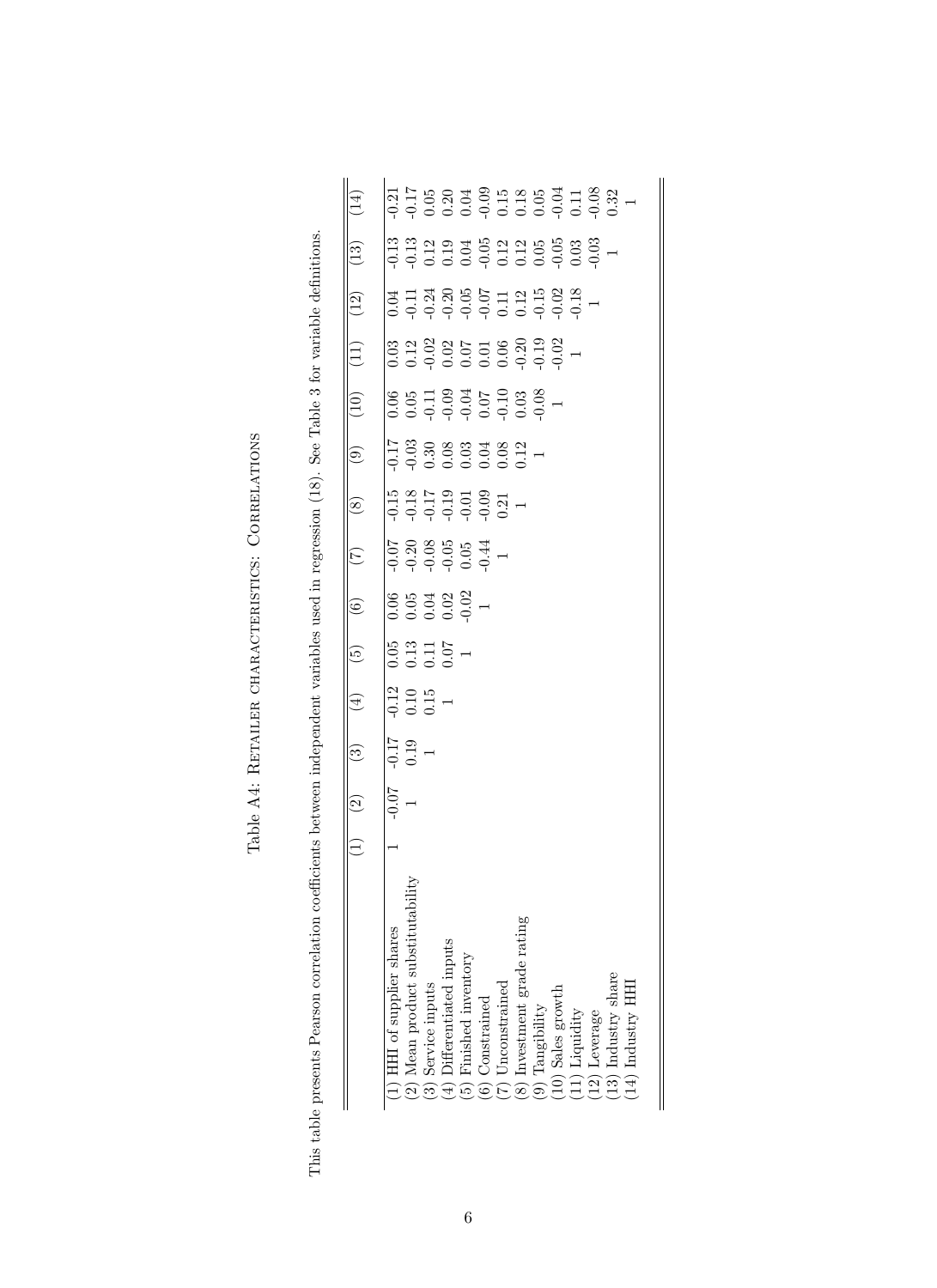### Table A5: Retailer trade credit, HHI of supplier shares, and product substitutability: Alternative independent variables

This table presents the results of estimating the regression of retailers' trade credit in (18) using some alternative independent variables. Mean product substitutability (W) is the supplier-sales-weighted mean product substitutability defined in Subsection 6.2.2. Log(book assets) and Log(age) refer to the natural logarithms of book assets, Compustat item AT, and age, respectively. Liquidity (cash) is the ratio of cash, item CH, to book assets, item AT. Tangibility (20% depreciation) is computed similarly to Tangibility, but it assumes 20% annual depreciation rate of physical capital. Retailer industry share (2-digit) and (4-digit) are the ratios of the retailer's sales, item SALE, to total sales in the retailer's 2-digit and 4-digit SIC industries, respectively. Retailer industry HHI (2-digit) and (4-digit) are the Herfindahl indexes of sales concentration in the retailer's 2-digit and 4-digit industries, respectively. See Table 3 for the definitions of the dependent and other independent variables. The sample period is 1996-2009. The sample includes 571 observations of retailers that have at least two suppliers. The regressions include year fixed effects and are estimated using OLS. Standard errors are clustered by retailer. t-statistics are reported in parentheses.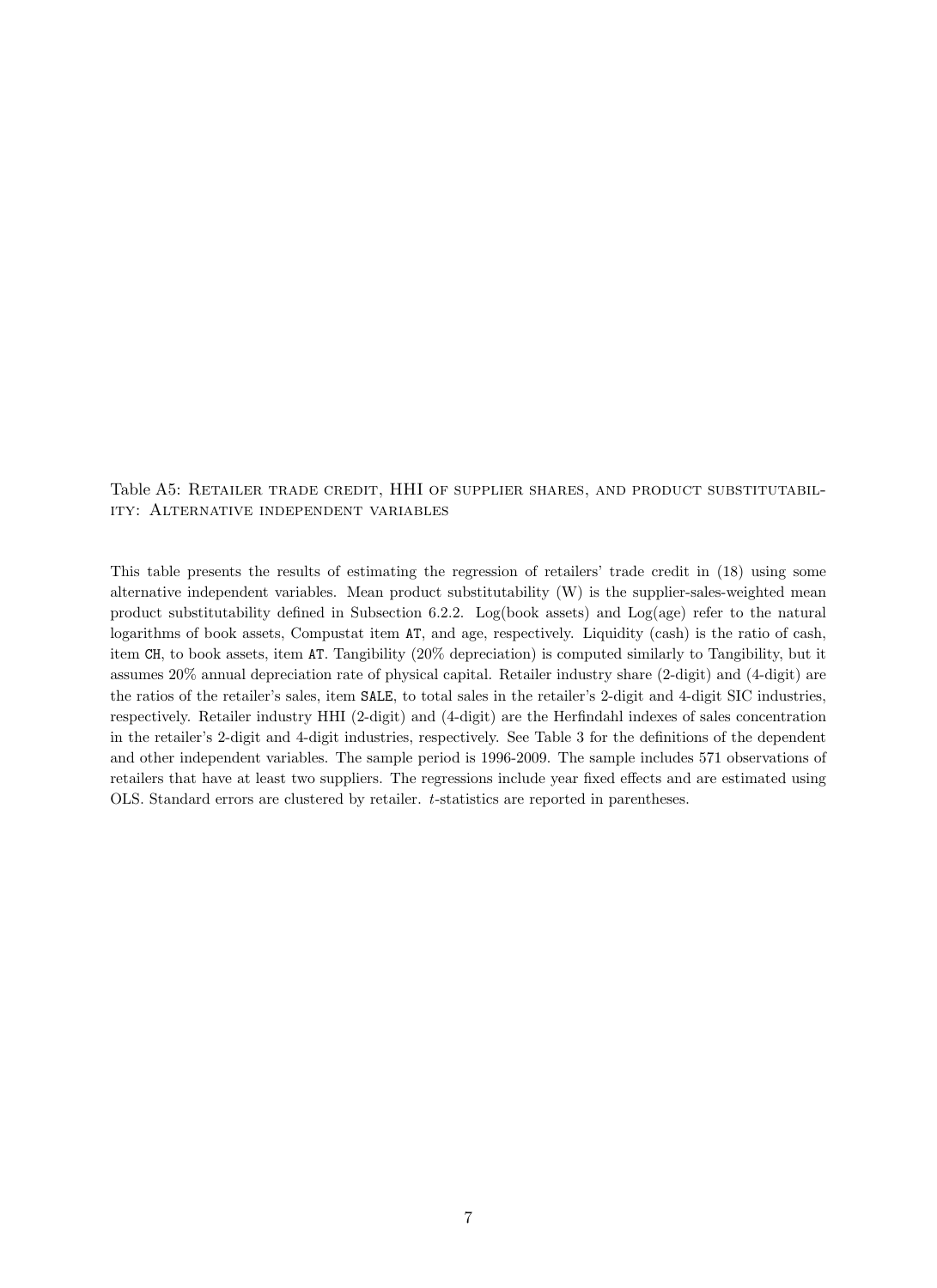# RETAILER TRADE CREDIT, HHI OF SUPPLIER SHARES, AND PRODUCT SUBSTITUTABILITY: Alternative independent variables – Continued

|                                   | <b>Baseline</b>        | (1)                    | (2)                   | (3)                   | (4)                    | (5)                    | (6)                    | (7)                    | (8)                    |
|-----------------------------------|------------------------|------------------------|-----------------------|-----------------------|------------------------|------------------------|------------------------|------------------------|------------------------|
| Intercept                         | 0.651<br>(11.82)       | 0.647<br>(10.93)       | 0.640<br>(10.43)      | 0.653<br>(11.02)      | 0.668<br>(13.23)       | 0.670<br>(12.70)       | 0.632<br>(11.11)       | 0.667<br>(12.99)       | 0.651<br>(11.53)       |
| HHI of supplier shares            | 0.091<br>(3.23)        | 0.087<br>(2.52)        | 0.113<br>(3.22)       | 0.101<br>(2.89)       | 0.091<br>(3.23)        | 0.087<br>(3.00)        | 0.118<br>(4.00)        | 0.081<br>(2.43)        | 0.080<br>(2.74)        |
| Mean product substitutability     | $-1.034$<br>$(-2.24)$  |                        | $-0.964$<br>$(-2.14)$ | $-0.998$<br>$(-2.25)$ | $-1.034$<br>$(-2.24)$  | $-0.971$<br>$(-1.79)$  | $-1.240$<br>$(-2.86)$  | $-1.126$<br>$(-2.91)$  | $-1.239$<br>$(-3.07)$  |
| Mean product substitutability (W) |                        | $-0.922$<br>$(-3.22)$  |                       |                       |                        |                        |                        |                        |                        |
| Proportion finished inventories   | $-0.019$<br>$(-2.02)$  | $-0.012$<br>$(-1.55)$  | $-0.065$<br>$(-2.84)$ | $-0.026$<br>$(-2.00)$ | $-0.003$<br>$(-0.45)$  | $-0.012$<br>$(-0.91)$  | $-0.021$<br>$(-2.42)$  | $-0.003$<br>$(-0.44)$  | $-0.005$<br>$(-0.62)$  |
| Proportion differentiated inputs  | 1.511<br>(13.64)       | 1.487<br>(13.43)       | 1.502<br>(13.54)      | 1.500<br>(13.29)      | 1.513<br>(13.59)       | 1.507<br>(14.02)       | 1.651<br>(14.11)       | 1.537<br>(15.43)       | 1.428<br>(13.94)       |
| Proportion service inputs         | $-0.992$<br>$(-9.57)$  | $-1.000$<br>$(-10.24)$ | $-0.994$<br>$(-9.58)$ | $-0.989$<br>$(-9.45)$ | $-1.011$<br>$(-15.18)$ | $-0.999$<br>$(-14.22)$ | $-1.042$<br>$(-11.61)$ | $-0.998$<br>$(-13.83)$ | $-0.973$<br>$(-12.84)$ |
| Unconstrained                     | $-0.013$<br>$(-0.31)$  | $-0.024$<br>$(-0.59)$  |                       |                       | $-0.009$<br>$(-0.22)$  | 0.008<br>(0.19)        | $-0.049$<br>$(-1.24)$  | $-0.013$<br>$(-0.32)$  | $-0.014$<br>$(-0.34)$  |
| Constrained                       | 0.035<br>(1.74)        | 0.031<br>(1.49)        |                       |                       | 0.041<br>(1.91)        | 0.056<br>(2.06)        | 0.028<br>(1.69)        | 0.025<br>(1.60)        | 0.036<br>(1.75)        |
| Hadlock-Pierce index              |                        |                        | $-0.032$<br>$(-2.35)$ |                       |                        |                        |                        |                        |                        |
| Log(book assets)                  |                        |                        |                       | 0.178<br>(4.75)       |                        |                        |                        |                        |                        |
| Log(age)                          |                        |                        |                       | 0.034<br>(1.22)       |                        |                        |                        |                        |                        |
| Investment grade rating           | 0.048<br>(4.07)        | 0.049<br>(4.16)        | 0.044<br>(3.86)       | 0.041<br>(3.65)       |                        | 0.036<br>(3.29)        | 0.040<br>(2.93)        | 0.051<br>(4.74)        | 0.045<br>(4.09)        |
| Rating present                    |                        |                        |                       |                       | 0.031<br>(2.70)        |                        |                        |                        |                        |
| Tangibility                       | $-0.336$<br>$(-10.15)$ | $-0.311$<br>$(-7.74)$  | $-0.519$<br>$(-6.49)$ | $-0.401$<br>$(-6.99)$ | $-0.328$<br>$(-9.36)$  |                        | $-0.367$<br>$(-12.00)$ | $-0.301$<br>$(-9.02)$  | $-0.343$<br>$(-10.53)$ |
| Tangibility (20% depreciation)    |                        |                        |                       |                       |                        | $-0.223$<br>$(-4.01)$  |                        |                        |                        |
| Liquidity                         | 0.049<br>(0.69)        | 0.044<br>(0.64)        | 0.165<br>(0.99)       | 0.104<br>(0.76)       | 0.017<br>(0.25)        | 0.179<br>(2.73)        |                        | 0.022<br>(0.33)        | 0.050<br>(0.70)        |
| Liquidity (cash)                  |                        |                        |                       |                       |                        |                        | $-0.073$<br>$(-1.37)$  |                        |                        |
| Leverage                          | 0.188<br>(5.82)        | 0.183<br>(5.50)        | 0.574<br>(6.22)       | 0.199<br>(5.40)       | 0.183<br>(5.87)        | 0.159<br>(5.33)        | 0.224<br>(6.24)        | 0.184<br>(5.79)        | 0.194<br>(5.86)        |
| Sales growth                      | 0.062<br>(2.61)        | 0.054<br>(2.24)        | 0.163<br>(3.30)       | 0.169<br>(3.44)       | 0.065<br>(2.57)        | 0.058<br>(2.58)        | 0.084<br>(2.93)        | 0.065<br>(2.79)        | 0.063<br>(2.61)        |
| Retailer industry share           | 0.061<br>(3.16)        | 0.047<br>(2.27)        | 0.084<br>(2.64)       | 0.46<br>(2.02)        | 0.048<br>(2.72)        | 0.056<br>(3.02)        | 0.069<br>(3.48)        |                        |                        |
| Retailer industry share (2-digit) |                        |                        |                       |                       |                        |                        |                        | 0.142<br>(8.35)        |                        |
| Retailer industry share (4-digit) |                        |                        |                       |                       |                        |                        |                        |                        | 0.053<br>(2.81)        |
| Retailer industry HHI             | $-0.012$<br>$(-0.53)$  | $-0.019$<br>$(-0.94)$  | 0.015<br>(0.29)       | $-0.026$<br>$(-1.03)$ | $-0.015$<br>$(-0.64)$  | $-0.009$<br>$(-0.38)$  | $-0.035$<br>$(-1.42)$  |                        |                        |
| Retailer industry HHI (2-digit)   |                        |                        |                       |                       |                        |                        |                        | $-0.141$<br>$(-2.83)$  |                        |
| Retailer industry HHI (4-digit)   |                        |                        |                       |                       |                        |                        |                        |                        | 0.024<br>(1.35)        |
| $#$ Obs.                          | 571                    | 571                    | 571                   | 571                   | 571                    | 571                    | 571                    | 571                    | 571                    |
| R squared                         | 78.86%                 | 79.01%                 | 78.91%                | 79.22%                | 78.65%                 | 78.65%                 | 76.70%                 | $79.55\%$              | 78.73%                 |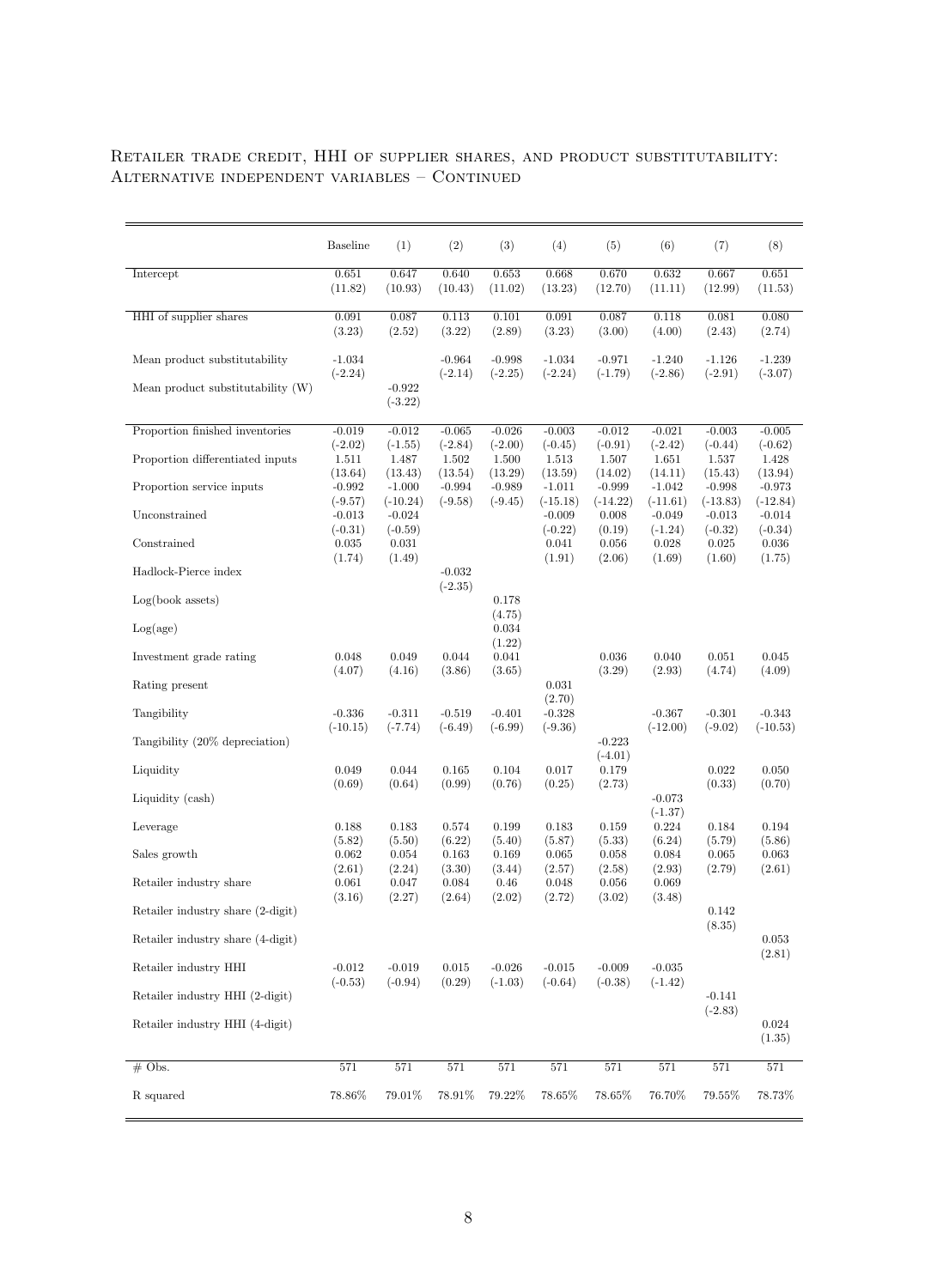## Table A6: CUSTOMER TRADE CREDIT, HHI OF SUPPLIER SHARES, AND PRODUCT SUBSTITUTABILity: Alternative samples

This table presents the results of estimating the regression of customers' trade credit in (18) using alternative samples of customers. In column 1, the sample includes 232 wholesalers, defined as firms having two-digit NAICS code 42, that have at least two suppliers. In column 2, the sample includes 2,705 firms that are neither retailers (NAICS codes 44-45) nor wholesalers, and have at least two suppliers. In column 3, the sample includes 3,508 firms that have at least two suppliers. See Table 3 for the definitions of the dependent and independent variables. The sample period is 1996-2009. The regressions include year fixed effects and are estimated using OLS. Standard errors are clustered by retailer. t-statistics are reported in parentheses.

|                                  | (1)<br>Wholesalers | (2)<br>Not retailers<br>or wholesalers | (3)<br>All customers |
|----------------------------------|--------------------|----------------------------------------|----------------------|
| Intercept                        | 0.692              | 0.193                                  | 0.159                |
|                                  | (3.23)             | (7.31)                                 | (7.23)               |
| <b>HHI</b> of supplier shares    | 0.048              | 0.028                                  | 0.022                |
|                                  | (2.17)             | (2.67)                                 | (2.56)               |
| Mean product substitutability    | $-0.396$           | $-0.103$                               | $-0.113$             |
|                                  | $(-2.68)$          | $(-2.01)$                              | $(-2.21)$            |
| Proportion finished inventories  | $-0.026$           | $-0.015$                               | $-0.019$             |
|                                  | $(-1.54)$          | $(-1.58)$                              | $(-2.82)$            |
| Proportion differentiated inputs | 0.439              | 0.037                                  | 0.115                |
|                                  | (3.22)             | (0.51)                                 | (2.17)               |
| Proportion service inputs        | $-0.459$           | $-0.095$                               | $-0.155$             |
|                                  | $(-3.60)$          | $(-5.46)$                              | $(-11.79)$           |
| Unconstrained                    | $-0.079$           | 0.017                                  | $-0.008$             |
|                                  | $(-3.91)$          | (1.51)                                 | $(-0.45)$            |
| Constrained                      | 0.027              | 0.040                                  | 0.051                |
|                                  | (0.49)             | (1.62)                                 | (2.02)               |
| Investment grade rating          | 0.026              | 0.035                                  | 0.082                |
|                                  | (2.73)             | (4.21)                                 | (14.04)              |
| Tangibility                      | $-0.048$           | $-0.021$                               | $-0.055$             |
|                                  | $(-0.95)$          | $(-0.77)$                              | $(-2.16)$            |
| Liquidity                        | 1.210              | 0.189                                  | 0.346                |
|                                  | (9.33)             | (4.23)                                 | (8.47)               |
| Leverage                         | 0.123              | 0.006                                  | 0.181                |
|                                  | (2.64)             | (0.28)                                 | (6.01)               |
| Sales growth                     | 0.057              | 0.006                                  | 0.032                |
|                                  | (2.73)             | (0.39)                                 | (2.02)               |
| Customer industry share          | 0.066              | 0.043                                  | 0.127                |
|                                  | (1.87)             | (2.06)                                 | (7.93)               |
| Customer industry HHI            | $-0.085$           | $-0.045$                               | $-0.046$             |
|                                  | $(-1.48)$          | $(-1.26)$                              | $(-1.29)$            |
| $# \overline{Obs}.$              | 232                | 2,705                                  | 3,508                |
| R squared                        | 70.09%             | 64.34%                                 | 70.68%               |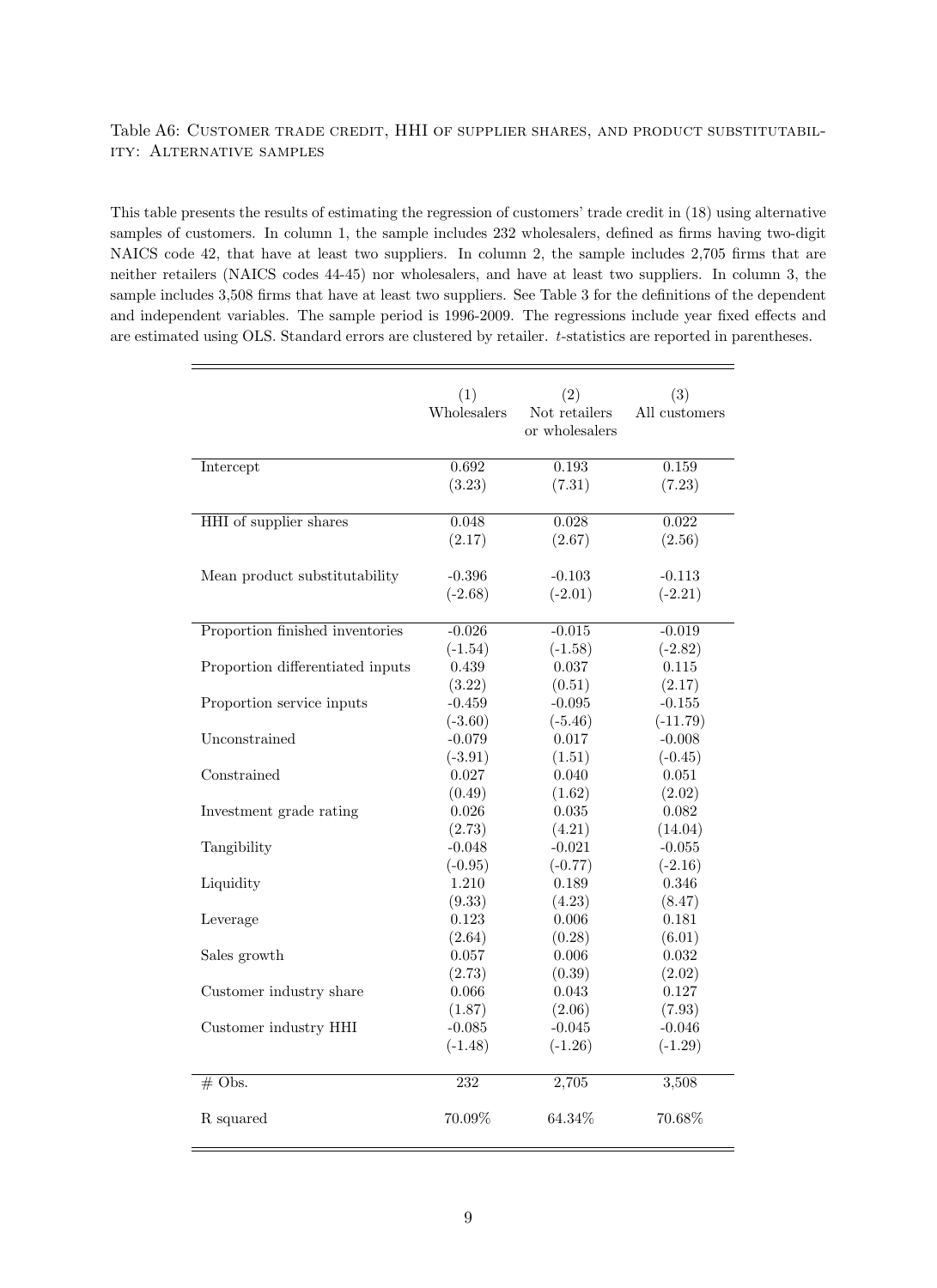## Table A7: RETAILER TRADE CREDIT, HHI OF SUPPLIER SHARES, AND PRODUCT SUBSTITUTABILity: High and low interest rate subsamples

This table presents the results of estimating the regression of customers' trade credit in (18) for two subsamples: below-annual-median and above-annual-median non-trade-credit interest rates. Non-trade-credit interest rate is defined as the ratio of interest expense to the sum of beginning-of-year short-term and longterm debt. See Table 3 for the definitions of the dependent and independent variables. The sample period is 1996-2009. The regressions include year fixed effects and are estimated using OLS. Standard errors are clustered by retailer. t-statistics are reported in parentheses.

|                                  | Below-median<br>interest rate | Above-median<br>interest rate |  |
|----------------------------------|-------------------------------|-------------------------------|--|
| Intercept                        | 0.111                         | 0.859                         |  |
|                                  | (1.29)                        | (10.80)                       |  |
|                                  |                               |                               |  |
| HHI of supplier shares           | 0.098                         | 0.186                         |  |
|                                  | (2.11)                        | (3.12)                        |  |
| Mean product substitutability    | $-1.760$                      | $-2.411$                      |  |
|                                  | $(-3.59)$                     | $(-4.79)$                     |  |
|                                  |                               |                               |  |
| Proportion finished inventory    | $-0.010$                      | $-0.020$                      |  |
|                                  | $(-0.72)$                     | $(-1.35)$                     |  |
| Proportion differentiated inputs | 2.343                         | 1.456                         |  |
|                                  | (13.46)                       | (8.51)                        |  |
| Proportion service inputs        | $-0.034$                      | $-1.808$                      |  |
|                                  | $(-0.21)$                     | $(-11.68)$                    |  |
| Unconstrained                    | $-0.004$                      | $-0.012$                      |  |
|                                  | $(-0.06)$                     | $(-0.19)$                     |  |
| Constrained                      | 0.014                         | 0.053                         |  |
|                                  | (0.45)                        | (1.79)                        |  |
| Investment grade rating          | 0.036                         | 0.007                         |  |
|                                  | (1.94)                        | (0.39)                        |  |
| Liquidity                        | 0.055                         | 0.047                         |  |
|                                  | (0.49)                        | (0.45)                        |  |
| Leverage                         | 0.238                         | 0.084                         |  |
|                                  | (4.96)                        | (1.81)                        |  |
| Tangibility                      | $-0.078$                      | 0.021                         |  |
|                                  | $(-1.63)$                     | (0.43)                        |  |
| Sales growth                     | 0.109                         | 0.079                         |  |
|                                  | (3.19)                        | (2.21)                        |  |
| Retailer industry share          | 0.053                         | $-0.008$                      |  |
|                                  | (1.79)                        | $(-0.26)$                     |  |
| Retailer industry HHI            | 0.002                         | $-0.019$                      |  |
|                                  | (0.06)                        | $(-0.55)$                     |  |
|                                  |                               |                               |  |
| $\overline{\text{\# Obs.}}$      | 285                           | 286                           |  |
| R squared                        | 80.15%                        | 71.86%                        |  |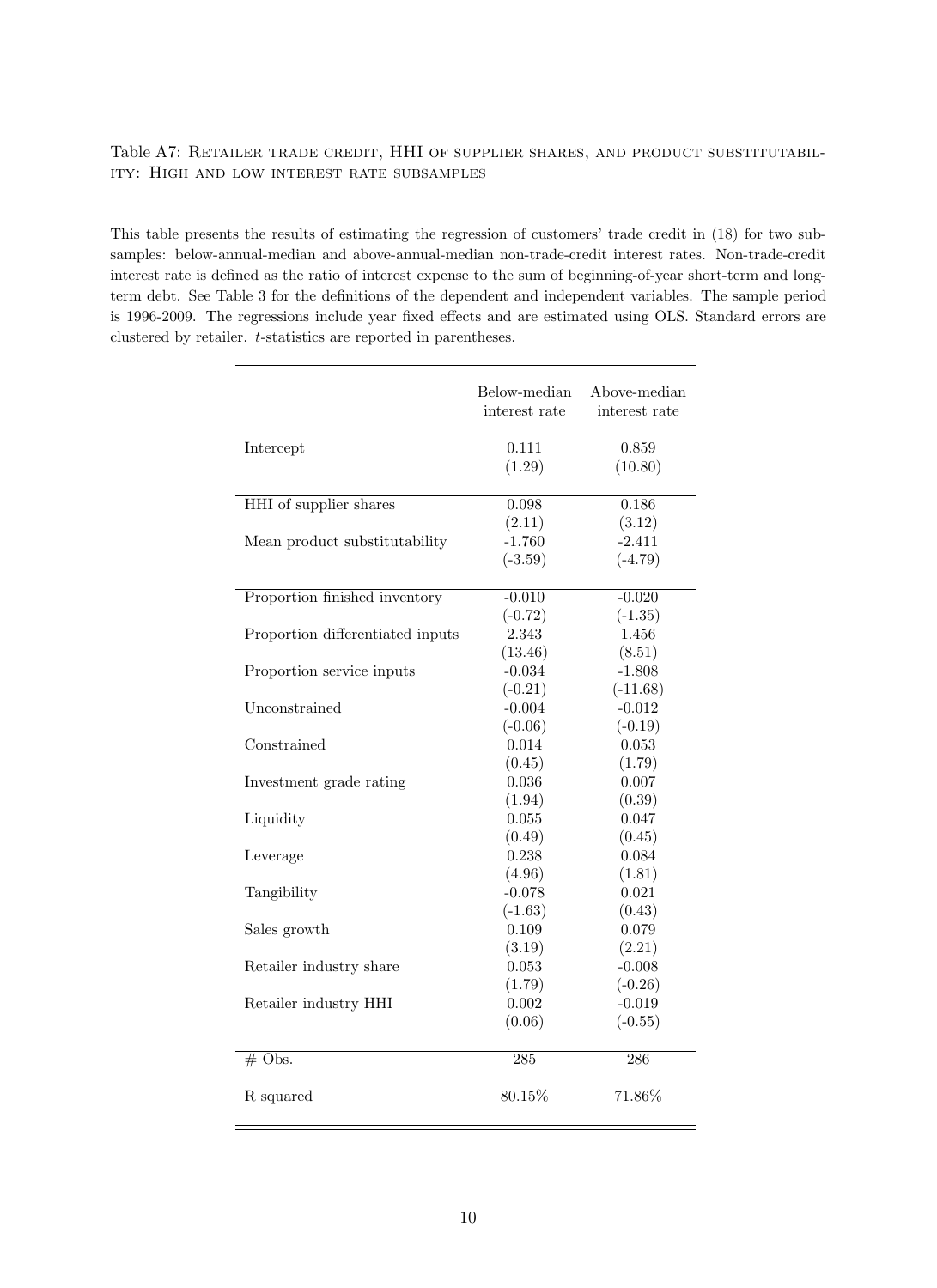## Table A8: Supplier trade credit, supplier share, and product substitutability: Including higher-order terms

This table presents the results of estimating the regression of suppliers' trade credit in (17), while augmenting the regressions by the quadratic and cubic terms of mean supplier share and of mean product substitutability. We multiply the square of mean product substitutability by 100 and its cube by 10,000. See Table 3 for the definitions of the dependent and independent variables. The sample period is 1996-2009. The regressions include year fixed effects and are estimated using OLS. Standard errors are clustered by supplier. t-statistics are reported in parentheses.

|                                                            | <b>Baseline</b> | (1)                | (2)                   | (3)                   |
|------------------------------------------------------------|-----------------|--------------------|-----------------------|-----------------------|
| Intercept                                                  | 0.172           | 0.171              | 0.170                 | 0.166                 |
|                                                            | (24.76)         | (24.78)            | (24.54)               | (24.24)               |
| Mean supplier share                                        | 0.024           | 0.022              | 0.023                 | 0.022                 |
|                                                            | (1.75)          | (1.66)             | (1.72)                | (1.61)                |
| Mean supplier share $2$                                    |                 | 0.031              |                       | 0.031                 |
|                                                            |                 | (1.03)             |                       | (1.03)                |
| Mean supplier share <sup>3</sup>                           |                 | $-0.128$           |                       | $-0.130$              |
|                                                            | $-0.731$        | $(-0.44)$          | $-0.661$              | $(-0.45)$<br>$-0.674$ |
| Mean product substitutability                              |                 | $-0.752$           |                       |                       |
| Mean product substitutability <sup>2</sup> $\times$ 100    | $(-6.19)$       | $(-6.37)$          | $(-5.43)$<br>$-0.125$ | $(-5.57)$<br>$-0.123$ |
|                                                            |                 |                    | $(-2.34)$             | $(-2.29)$             |
| Mean product substitutability <sup>3</sup> $\times$ 10,000 |                 |                    | 0.076                 | 0.077                 |
|                                                            |                 |                    | (1.42)                | (1.45)                |
|                                                            |                 |                    |                       |                       |
| Differentiated goods                                       | 0.039           | 0.038              | 0.039                 | 0.039                 |
|                                                            | (13.31)         | (12.93)            | (13.25)               | (13.37)               |
| Services                                                   | 0.010           | 0.010              | 0.010                 | 0.010                 |
|                                                            | (2.25)          | (2.28)             | (2.32)                | (2.34)                |
| Unconstrained                                              | 0.005           | 0.005              | 0.005                 | 0.005                 |
|                                                            | (2.10)          | (2.16)             | (2.14)                | (2.12)                |
| Constrained                                                | 0.001           | 0.001              | 0.001                 | 0.001                 |
|                                                            | (0.16)          | (0.16)             | (0.16)                | (0.16)                |
| Investment grade rating                                    | 0.002           | 0.002              | 0.002                 | 0.002                 |
|                                                            | (0.23)          | (0.23)             | (0.23)                | (0.24)                |
| Liquidity                                                  | 0.014           | 0.014              | 0.014                 | 0.014                 |
|                                                            | (0.71)          | (0.73)             | (0.72)                | (0.74)                |
| Leverage                                                   | $-0.061$        | $-0.062$           | $-0.062$              | $-0.062$              |
|                                                            | $(-4.01)$       | $(-4.04)$          | $(-4.09)$             | $(-4.06)$             |
| Profit margin                                              | $-0.025$        | $-0.025$           | $-0.025$              | $-0.025$              |
|                                                            | $(-0.82)$       | $(-0.81)$<br>0.035 | $(-0.80)$<br>0.036    | $(-0.83)$<br>0.035    |
| Sales growth                                               | 0.035<br>(3.44) | (3.46)             | (3.52)                | (3.49)                |
| Advertising                                                | 0.035           | 0.035              | 0.034                 | 0.034                 |
|                                                            | (1.49)          | (1.47)             | (1.45)                | (1.45)                |
| R&D                                                        | $-0.022$        | $-0.022$           | $-0.022$              | $-0.022$              |
|                                                            | (0.47)          | (0.47)             | (0.47)                | (0.46)                |
| Supplier industry share                                    | $-0.012$        | $-0.012$           | $-0.013$              | $-0.013$              |
|                                                            | $(-1.33)$       | $(-1.36)$          | $(-1.39)$             | $(-1.40)$             |
| Supplier industry HHI                                      | $-0.079$        | $-0.079$           | $-0.079$              | $-0.080$              |
|                                                            | $(-7.60)$       | $(-7.64)$          | $(-7.62)$             | $(-7.67)$             |
|                                                            |                 |                    |                       |                       |
| $\overline{\text{\# Obs.}}$                                | 2,781           | 2,781              | 2,781                 | 2,781                 |
| R squared                                                  | $9.83\%$        | $9.98\%$           | $10.13\%$             | $10.21\%$             |